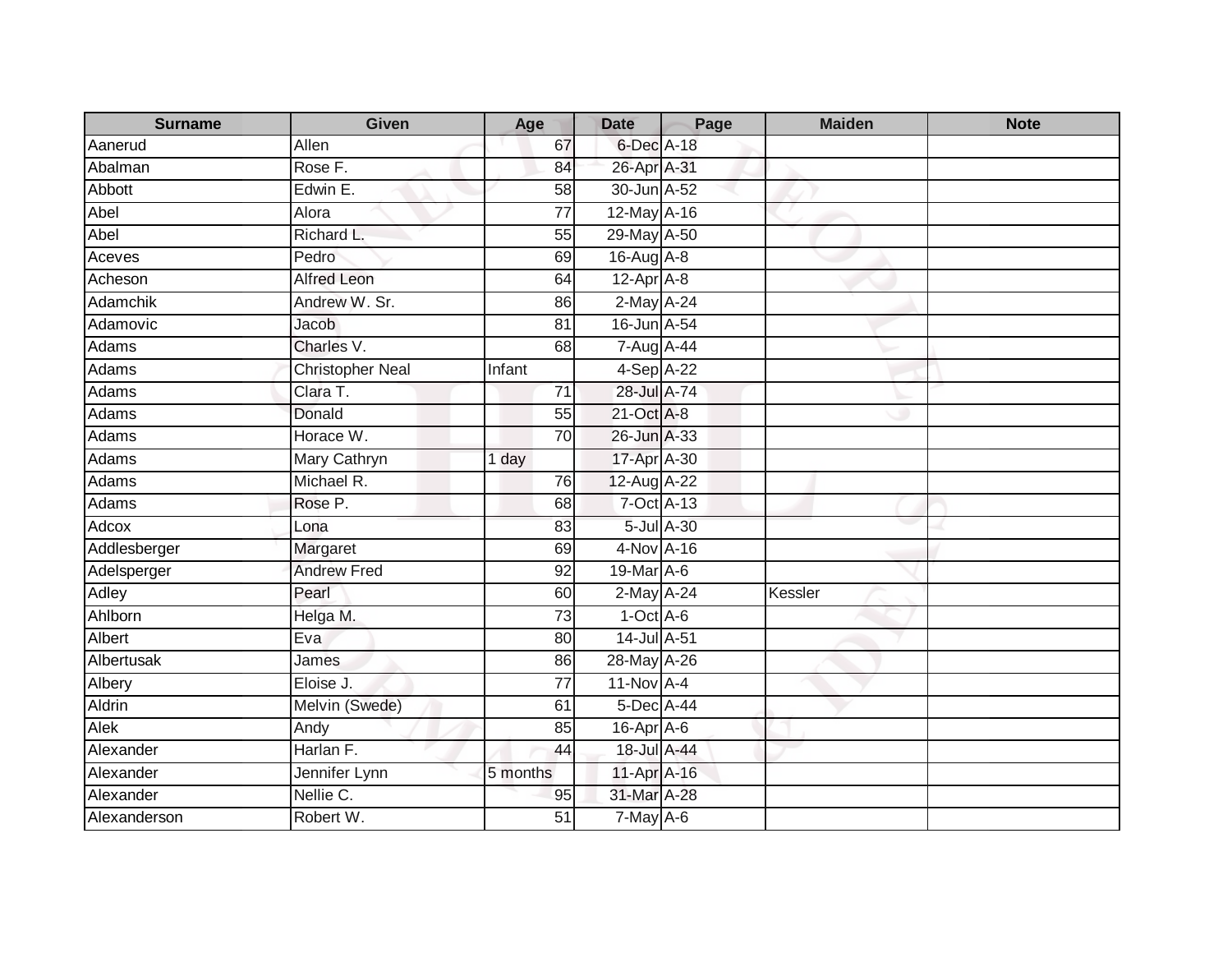| Alhborn        | Charles H.             | 78              | 10-Feb A-50 |                 |              |  |
|----------------|------------------------|-----------------|-------------|-----------------|--------------|--|
| Allegret       | <b>Bridget</b>         | 76              | 9-Jan A-14  |                 |              |  |
| Allen          | Georgia                | 64              | 15-Nov A-6  |                 |              |  |
| Allen          | Margaret L.            | 91              | 22-Apr A-19 |                 |              |  |
| Allen          | Nettie L.              | 46              | 21-Jan A-31 |                 |              |  |
| Alletto        | Joseph M.              | 24              |             | 9-Jul A-20      |              |  |
| Allison        | <b>Hattie</b>          | 55              | 7-Jan A-14  |                 |              |  |
| Allison        | <b>William Stanley</b> | $\overline{51}$ | 28-Jul A-74 |                 |              |  |
| Allsbury       | Jack R.                | 38              | 23-Aug A-28 |                 |              |  |
| Allshouse      | Donald E.              | 83              | 21-Jun A-11 |                 |              |  |
| <b>Alms</b>    | Ralph E.               | 55              | 19-May A-75 |                 |              |  |
| Alvarez        | Rafael                 | 68              | 16-Jan A-24 |                 |              |  |
| Amaya          | Carmen                 | 51              |             | $1$ -Jul $A-16$ |              |  |
| Amptmeyer      | Gerben (Garrett)       | 83              | 29-Aug A-30 |                 |              |  |
| Amundson       | <b>Nels</b>            | 78              | 25-Aug A-42 |                 |              |  |
| Anaston        | George                 | 65              | 26-Feb A-8  |                 |              |  |
| Anderson       | Arthur J.              | 84              | 4-Nov A-16  |                 |              |  |
| Anderson       | Charles J.             | 59              | 1-Nov A-22  |                 |              |  |
| Anderson       | Christine W.           | 61              | 28-Jan A-21 |                 |              |  |
| Anderson       | Jennifer               |                 | 24-Dec A-27 |                 |              |  |
| Anderson       | Katherine              | 17              | 26-Aug      |                 |              |  |
| Ando           | <b>Steve</b>           | $\overline{77}$ | 24-Mar A-54 |                 |              |  |
| Andrews        | George                 | 76              | 8-Nov A-8   |                 |              |  |
| <b>Andrews</b> | Lena Irene             | 81              | 3-Sep A-12  |                 | <b>Hills</b> |  |
| Angel          | Frank W.               | 76              | 7-Apr A-67  |                 |              |  |
| Angel          | Lorraine F.            | 46              | 1-Nov A-22  |                 | Mosny        |  |
| Angelos        | John                   | 83              | 18-Dec A-22 |                 |              |  |
| Anker          | William H.             | 81              | 11-Dec A-19 |                 |              |  |
| Anthony        | Anthony                | 64              | 29-Oct A-25 |                 |              |  |
| Antkowiak      | Allen                  | $\overline{9}$  | 29-Nov A-16 |                 |              |  |
| Apple          | Terry                  | 16              | 3-Nov       |                 | 4            |  |
| Appleberry     | Joe                    | $\overline{72}$ | 19-Mar A-6  |                 |              |  |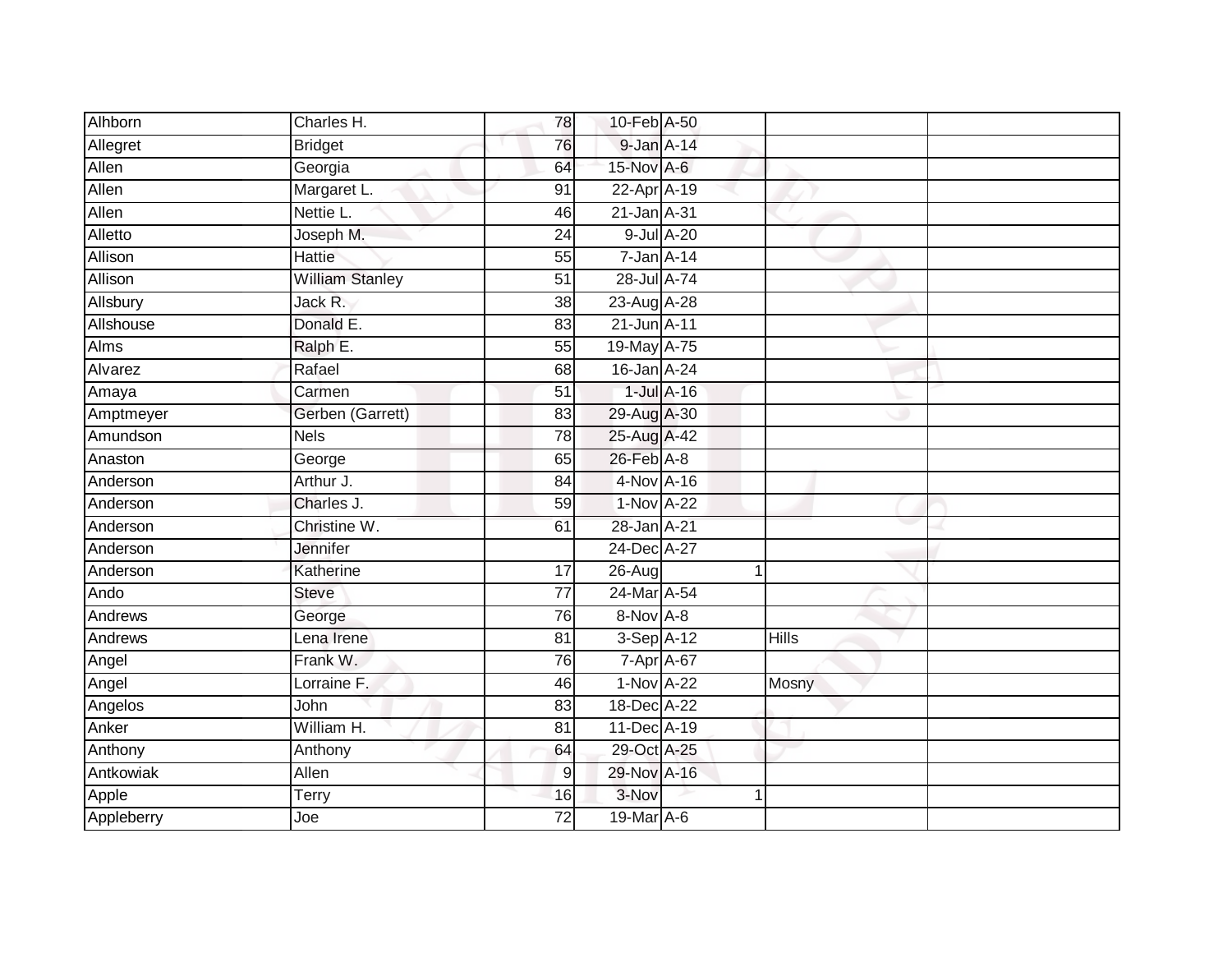| Applegate        | Phil D.           | 20              | 22-Sep A-40      |                 |        |  |
|------------------|-------------------|-----------------|------------------|-----------------|--------|--|
| Applegate        | Phillip L.        | 42              | 3-Feb A-18       |                 |        |  |
| Arean            | <b>Armenak</b>    | 90              | 9-Oct A-10       |                 |        |  |
| Armstrong        | Clyde L. Jr.      | 48              | 24-Mar A-54      |                 |        |  |
| Armstrong        | Houston L.        | 64              | 8-Dec A-66       |                 |        |  |
| Armstrong        | Lillian Elizabeth | 82              | 3-Oct A-24       |                 |        |  |
| Armstrong        | Tom               | 69              | 23-Jan A-16      |                 |        |  |
| Arndt            | Ervin W.          | 66              | 17-Jun A-11      |                 |        |  |
| Arnold           | Clarence J.       | 56              | 26-Sep A-24      |                 |        |  |
| Arnold           | Emmanuel (Emil)   | 85              | 23-May A-42      |                 |        |  |
| <b>Artus</b>     | Violet            | 58              | 28-Apr A-82      |                 | Grieve |  |
| Asher            | Max               | 59              | 25-Aug A-42      |                 |        |  |
| Askew            | Columbus          | 40              | 21-Aug A-38      |                 |        |  |
| Asplund          | Genevieve         | 74              | 5-Mar A-23       |                 |        |  |
| Asplund          | <b>Nels</b>       | $\overline{97}$ | 11-Apr A-16      |                 |        |  |
| Astor            | Anthony (Shanko)  | 25              | 6-Oct A-28       |                 |        |  |
| Aube             | Edward A.         | 73              | 3-Apr A-20       |                 |        |  |
| Aube             | Pauline M.        | 74              | 31-Jul A-10      |                 | Laczi  |  |
| Augustynek       | Ronald M.         | 26              | 6-Aug A-28       |                 |        |  |
| Auld             | Harland M.        | 76              | 24-Jun A-21      |                 |        |  |
| Austgen          | Frank C.          | 84              | $12$ -Dec $A$ -8 |                 |        |  |
| Austgen          | George F.         | 86              | 22-Apr A-19      |                 |        |  |
| Austin           | Willie L.         | 61              | 26-Sep A-24      |                 |        |  |
| Avery            | Lowell            | 59              | $6$ -Jan $A-28$  |                 |        |  |
| Avila            | Maria Lopez       | 38              | 29-Nov A-16      |                 |        |  |
| Awe              | John C.           | 78              |                  | $1$ -Jul $A-16$ |        |  |
| Aycock           | Gene              | 43              | 3-Sep A-12       |                 |        |  |
| Azpeitia         | Faustina C.       | 66              | 13-Jun A-42      |                 |        |  |
| Babcock          | Marian J.         | 55              | 19-Feb A-8       |                 |        |  |
| Babenic          | John              | 76              | 30-Jan A-11      |                 |        |  |
| <b>Babin</b>     | Robert J.         | 19              | 21-Jul A-26      |                 |        |  |
| <b>Babincsak</b> | Victoria          | 72              | 17-Oct A-17      |                 |        |  |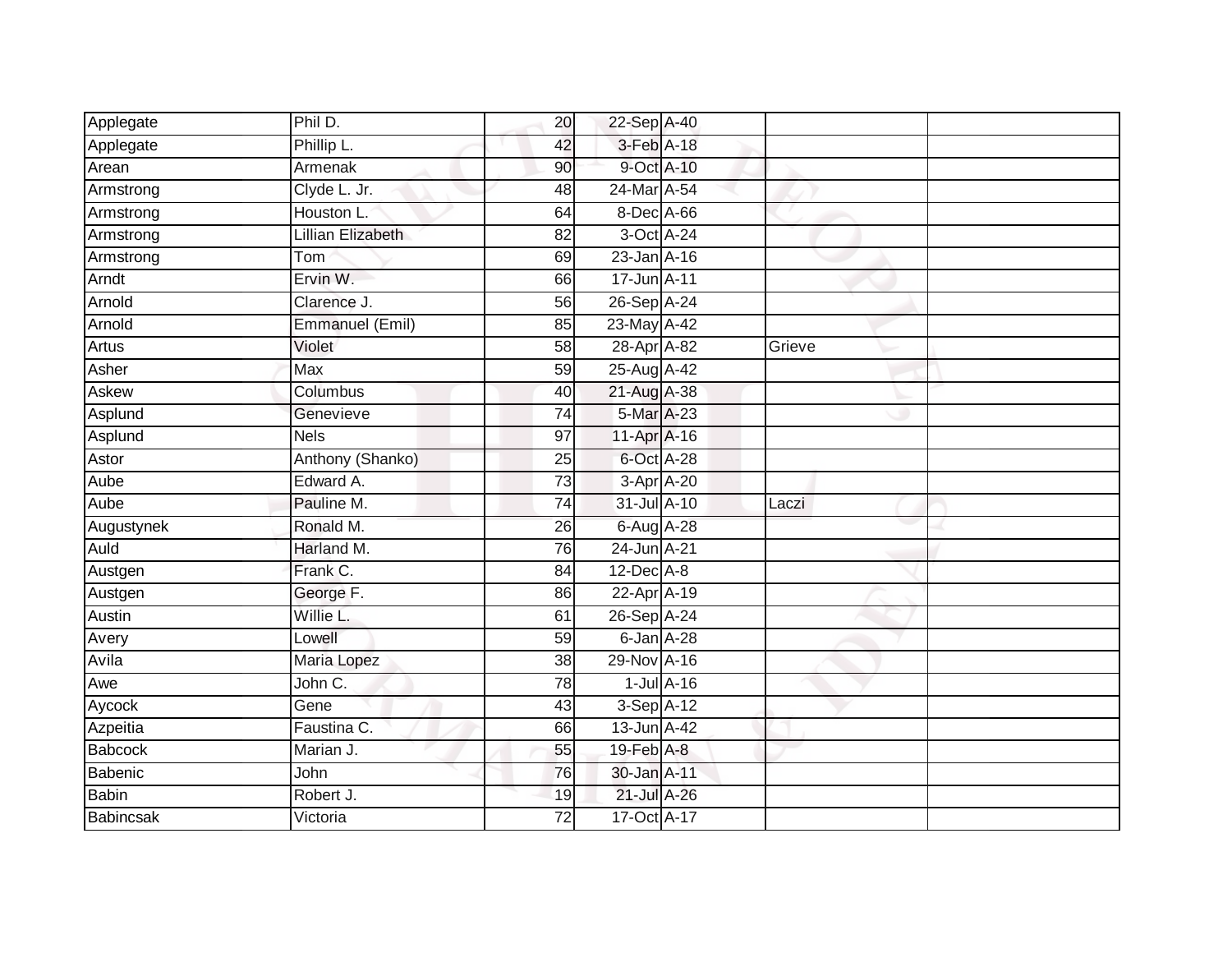| Babjak        | Andrew E.             | 49              | 27-Nov A-11       |                  |          |  |
|---------------|-----------------------|-----------------|-------------------|------------------|----------|--|
| Bacino        | Phil                  | 72              | $7-Oct$ $A-13$    |                  |          |  |
| Bacon         | William H. Sr. (Bill) | 54              | 16-May A-24       |                  |          |  |
| Badovanic     | Kathryn M.            | 66              | 31-Dec A-20       |                  |          |  |
| Bagdanavicius | Zenonas               | 68              | 3-Jan A-28        |                  |          |  |
| Baggett       | Jack P.               | 66              | 25-Sep A-43       |                  |          |  |
| Baginski      | Henry F.              | 43              | 30-Jun            |                  | 1        |  |
| Bahn          | Ethel P.              | 75              | $12$ -Dec $A-8$   |                  |          |  |
| Baier         | Daniel P.             | 65              | 2-Oct A-37        |                  |          |  |
| Bair          | Carl B.               | 65              | 29-Dec A-36       |                  |          |  |
| Bair          | Karl J.               | 64              | 30-Dec A-16       |                  |          |  |
| <b>Baird</b>  | George M.             | 65              | 1-Aug A-34        |                  |          |  |
| Baird         | William G.            | 73              | 20-Aug A-8        |                  |          |  |
| Bajkoski      | <b>Stella</b>         | 78              | 14-Aug A-14       |                  |          |  |
| Baker         | Clyde R.              | $\overline{58}$ | 8-Oct A-24        |                  |          |  |
| <b>Baker</b>  | Emmett C.             | 87              | $21$ -Feb $A$ -4  |                  |          |  |
| Baker         | James C.              | 40              | 7-Apr A-67        |                  |          |  |
| Baker         | Margaret D.           | 83              | 3-Jun A-22        |                  |          |  |
| <b>Baker</b>  | Marjorie A.           | 52              | $22-Feb$ A-9      |                  |          |  |
| <b>Baker</b>  | <b>Steven Ray</b>     | 4 months        | 27-Jun A-12       |                  |          |  |
| Balash        | Andrew                |                 | 11-Sep A-42       |                  |          |  |
| Balazs        | Mary                  | 61              | 27-Nov A-11       |                  |          |  |
| <b>Baldin</b> | Antionette            | 58              | $22$ -Dec $A$ -57 |                  |          |  |
| Balent        | <b>John</b>           | 80              |                   | $5$ -Jul $A$ -30 |          |  |
| Ball          | Estelle C.            | 63              | 14-Aug A-14       |                  |          |  |
| Ball          | John                  | 68              | 19-Mar A-6        |                  |          |  |
| Ballard       | Gertrude              | 83              | 10-Dec A-31       |                  |          |  |
| Ballard       | Katherine             | 81              | 29-Jul A-13       |                  | Heimbach |  |
| Balog         | Julia                 | 81              | 29-Jan A-30       |                  |          |  |
| Banach        | Agnes                 |                 | 28-Feb A-22       |                  |          |  |
| <b>Banas</b>  | Stephen               |                 | 12-May A-16       |                  |          |  |
| Banaszak      | Lillian E.            |                 | 18-Aug A-52       |                  |          |  |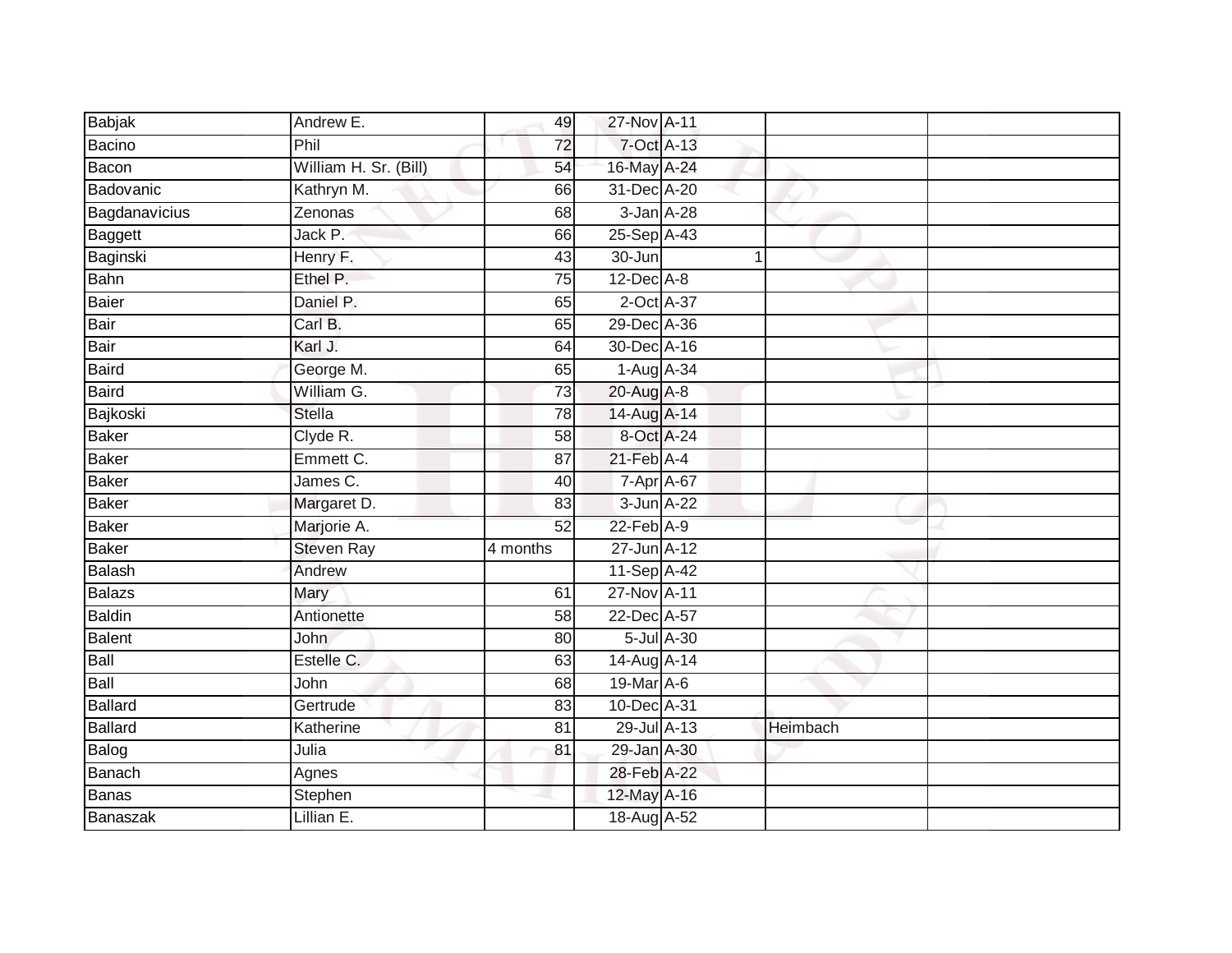| Banaszak         | Sophie        |                 |                     | $1$ -Jul $A$ -16 |             |  |
|------------------|---------------|-----------------|---------------------|------------------|-------------|--|
| <b>Banda</b>     | Felicitas     | 93              | 24-Mar A-54         |                  |             |  |
| Banninger        | Ernest M.     | 68              | 27-Jan A-46         |                  |             |  |
| Bannon           | Elsie L.      | 64              | 19-Mar A-6          |                  |             |  |
| Baranko          | Marjorie Ann  | $\overline{27}$ | 15-Mar A-10         |                  | Watson      |  |
| Baranowski       | Sophia        | 71              | 26-Jun A-33         |                  |             |  |
| <b>Barber</b>    | Vera V.       | 57              | 23-Jan A-16         |                  |             |  |
| <b>Barber</b>    | William D.    | 45              | 22-Dec A-57         |                  |             |  |
| Bardi            | Joseph (Joe)  | 80              | 26-Mar A-6          |                  |             |  |
| <b>Barker</b>    | Emily L.      | 75              | 11-Jul A-38         |                  |             |  |
| <b>Barnes</b>    | Leroy         | $\overline{71}$ | 27-Jun A-12         |                  |             |  |
| <b>Barnes</b>    | Vivienne M.   | 69              | $19$ -Feb $A$ -8    |                  |             |  |
| <b>Barnett</b>   | Georgia A.    |                 | Decmeber A-26<br>19 |                  |             |  |
| Barnings         | Jean          | 68              | 4-Mar A-14          |                  |             |  |
| Barr             | Diana J.      | $\overline{35}$ | 17-Nov              |                  | $\mathbf 1$ |  |
| <b>Barrett</b>   | Adeline W.    | 90              | 28-May A-26         |                  |             |  |
| <b>Barrett</b>   | Arthur J. Jr. | 55              | 12-May A-16         |                  |             |  |
| <b>Barrett</b>   | Genevieve R.  | 52              | $15$ -Feb $A$ -6    |                  |             |  |
| <b>Barrett</b>   | Michael L.    |                 | 1-Aug A-34          |                  |             |  |
| Barson           | <b>Maria</b>  | $\overline{82}$ | 30-Dec A-16         |                  |             |  |
| <b>Barta</b>     | Allan         | 29              | 3-Sep               |                  | 1           |  |
| <b>Barta</b>     | Elizabeth     | 82              | 16-May A-24         |                  |             |  |
| <b>Bartels</b>   | Alvin F.      | 53              | 20-Oct A-47         |                  |             |  |
| Bartkowicz       | <b>Mike</b>   | 53              | 4-Oct A-8           |                  |             |  |
| Bartochowski     | Adam F.       |                 | 24-Jan A-28         |                  |             |  |
| Bartolini        | Robert        | 20              | 28-Jul A-74         |                  |             |  |
| <b>Bartz</b>     | Eva V.        | 81              | 19-Dec A-26         |                  | Bazarko     |  |
| <b>Bassett</b>   | Karl M.       | 21              | 8-Aug A-30          |                  |             |  |
| <b>Basye</b>     | Thelma L.     | 68              | 16-Aug A-8          |                  |             |  |
| <b>Batchelor</b> | Charles J.    | 47              | 19-May A-75         |                  |             |  |
| Battersby        | Ruth          | 93              | 24-Apr A-42         |                  |             |  |
|                  |               |                 |                     |                  |             |  |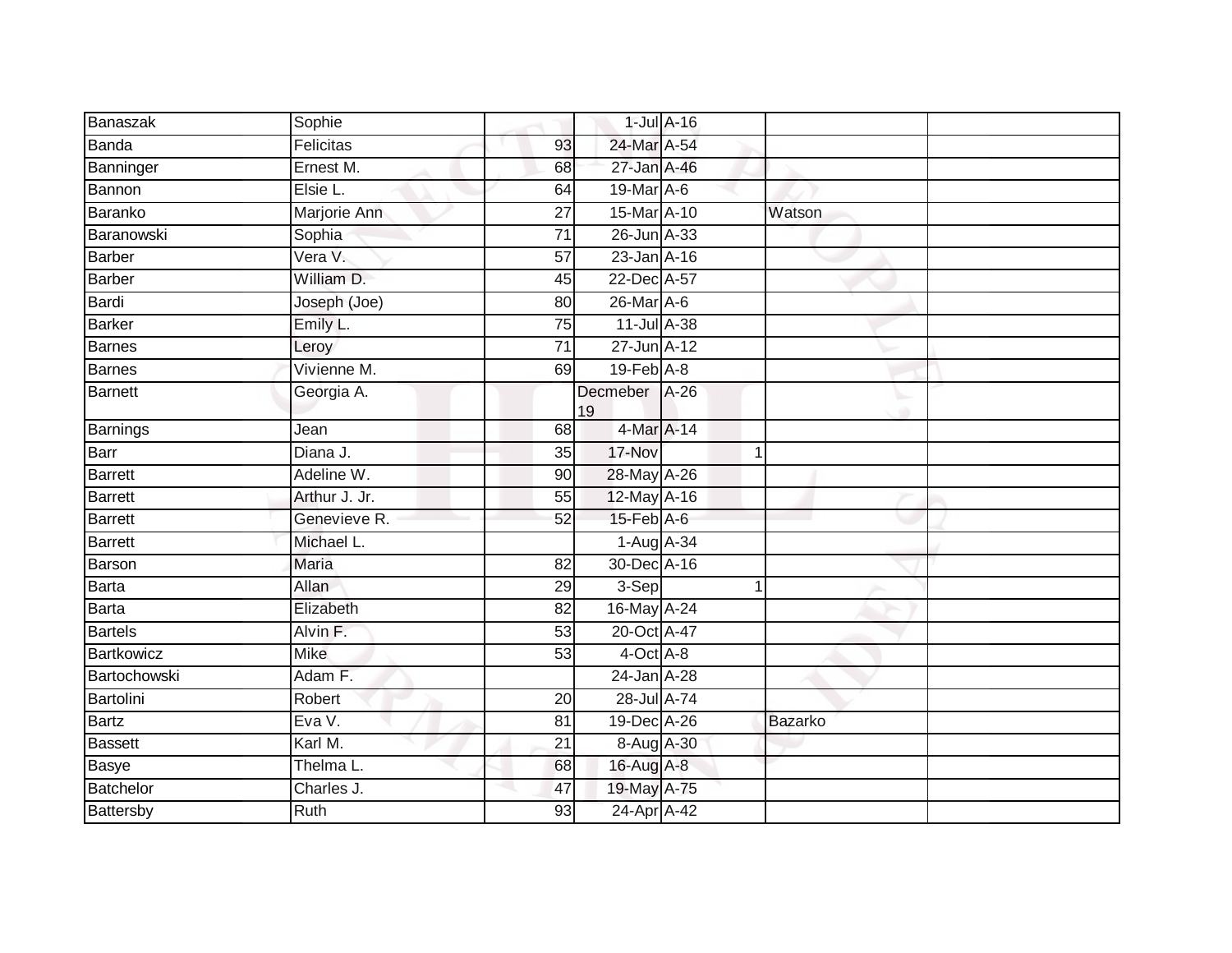| <b>Battle</b>  | Dan                | 60              | $1$ -Oct A-6    |                  |               |                   |
|----------------|--------------------|-----------------|-----------------|------------------|---------------|-------------------|
| Bauch          | Anna O.            | 98              | 4-Sep A-22      |                  |               |                   |
| Bauer          | <b>Carl Otto</b>   | 82              | 29-Dec A-36     |                  |               |                   |
| Bauermeister   | Elsie              |                 | 6-Jan A-28      |                  |               |                   |
| Baumel         | Ann                | 78              | $22$ -Jul $A-4$ |                  |               |                   |
| Baumgartner    | Eugene F.          | 65              | 22-Oct A-6      |                  |               |                   |
| Bauser         | Oren L.            | 61              | 16-Oct A-46     |                  |               |                   |
| Bayer          | Aloysius T. (Sgt.) | 59              | 19-May A-75     |                  |               |                   |
| Baysinger      | Marguerite         |                 | 5-Mar A-23      |                  | Howell        |                   |
| Bayusz         | Anna               | 84              | 30-Jun A-52     |                  |               |                   |
| Bazarko        | Aloysius A.        |                 | 6-Jan A-28      |                  |               |                   |
| Beal           | Eric               | 4               | 31-Jul A-10     |                  |               |                   |
| Beamer         | George N.          | 70              | $21$ -Oct       | 1                |               | Picture included. |
| Beard          | Noah B.            |                 | 14-Jan A-29     |                  |               |                   |
| Beard          | Walter T.          | 78              | 24-Sep A-10     |                  |               |                   |
| Beasley        | Clifton D.         | 55              | 22-Jul A-4      |                  |               |                   |
| Beata          | Dorothy E.         |                 | 4-Mar A-14      |                  | <b>Simons</b> |                   |
| <b>Beatty</b>  | <b>David Allen</b> | Infant          | 19-Mar A-6      |                  |               |                   |
| <b>Beatty</b>  | Marie I.           | 53              | 18-Jun A-14     |                  |               |                   |
| Becerra        | <b>Daniel</b>      | $\overline{70}$ | 10-May A-12     |                  |               |                   |
| Becker         | Walter             | 52              | 27-Jan A-46     |                  |               |                   |
| Beckman        | Emily E.           | 92              | 24-Jul A-11     |                  |               |                   |
| Beckman        | Mafra              | 83              | 9-May A-22      |                  |               |                   |
| Bednarz        | Anna R.            | 78              |                 | $1$ -Jul $A$ -16 |               |                   |
| <b>Beebe</b>   | Arthur J.          | 63              | 17-May A-10     |                  |               |                   |
| Beedle         | William A. Sr.     | 76              | 21-Nov A-48     |                  |               |                   |
| Begenisich     | Sophie             | $\overline{82}$ | 25-Apr A-39     |                  |               |                   |
| Begnoche       | Roger              | 52              | 23-Jan A-16     |                  |               |                   |
| <b>Beisler</b> | Edward C.          | 57              | 20-May A-4      |                  |               |                   |
| <b>Belak</b>   | Margaret           | 75              | 17-Jun A-11     |                  |               |                   |
| Belcher        | Purvis A.          | 48              | 16-May A-24     |                  |               |                   |
| Bell           | <b>Yellow Leaf</b> | $\overline{70}$ | 5-Jun A-44      |                  |               |                   |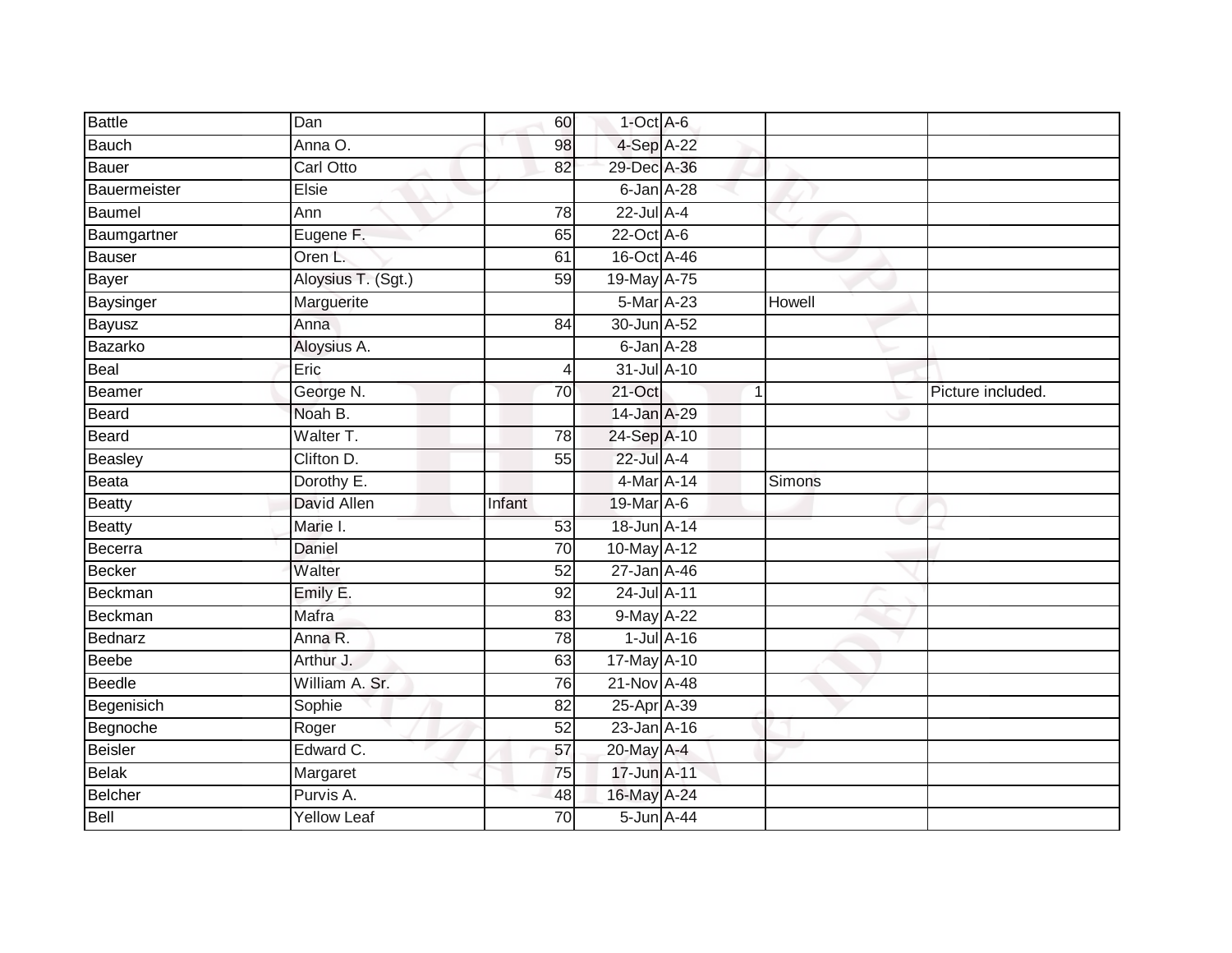| Bellamy         | Julia C.          |                 | 11-Dec A-19                 |            |  |
|-----------------|-------------------|-----------------|-----------------------------|------------|--|
| Bellamy         | Opal L.           | 68              | 9-Aug A-18                  |            |  |
| Benak           | Ludmilla (Winnie) |                 | 3-Sep A-12                  |            |  |
| Benecki         | Michael           |                 | 9-Jan A-14                  |            |  |
| Bennett         | Alfred E. Sr.     | 81              | 31-Dec A-20                 |            |  |
| Bennett         | Jerome            | 1               | 3-Feb A-18                  |            |  |
| Bennett         | William           | 66              | 12-Nov A-11                 |            |  |
| Benson          | Alfred W.         | 79              | 25-Oct A-15                 |            |  |
| Benson          | Mike E.           | 75              | 12-Aug A-22                 |            |  |
| Benson          | Russel R.         | $\overline{72}$ | 21-Apr A-56                 |            |  |
| Bentley         | Arthur            | $\overline{54}$ |                             | 9-Jul A-20 |  |
| Bently          | Lily              | 77              | 8-Mar A-28                  |            |  |
| <b>Berdine</b>  | Edward A.         | $\overline{77}$ | 28-Nov A-28                 |            |  |
| <b>Berdine</b>  | Josephine B.      | 78              | 12-Dec A-8                  |            |  |
| Berdine         | Mary F.           | $\overline{58}$ | $2-Aug$ A-8                 |            |  |
| Berendt         | Edward L.         | 73              | 23-Sep A-27                 |            |  |
| Berg            | Ralph (Jerry)     | $\overline{57}$ | 25-Mar A-21                 |            |  |
| Berg            | William A.        | 73              | 17-Oct A-17                 |            |  |
| Bergquist       | Vernon C.         | 78              | 13-Jun A-42                 |            |  |
| Bergren         | August            | 70              | $24$ -May $A-6$             |            |  |
| Berkowicz       | Frank Joseph      | 63              | 2-May A-24                  |            |  |
| Bernicky        | <b>Ann Marie</b>  | 55              | 28-Apr A-82                 |            |  |
| Bernotus        | Robert J.         | 46              | 24-Jun A-21                 |            |  |
| <b>Berthold</b> | Andrew W.         | 70              | 10-Dec A-31                 |            |  |
| Bertram         | Ruth              | 59              | $9$ -Oct $\overline{A}$ -10 |            |  |
| Berwanger       | Edward C.         | $\overline{72}$ | 13-Oct A-57                 |            |  |
| Beslich         | Lucille L.        | 49              | $2$ -Jan $A$ -36            |            |  |
| Bethea          | Dennis A. (Dr.)   | 97              | $13-MarA-8$                 |            |  |
| Betlinski       | Edward J.         | 56              | $21$ -Feb $A$ -4            |            |  |
| Betz            | Fredia E.         | 72              | 3-Jan A-28                  |            |  |
| <b>Bickett</b>  | Raymond P.        | 66              | 24-Nov A-58                 |            |  |
| <b>Bieda</b>    | Stanley J. (Doc)  | 52              | 27-Aug A-10                 |            |  |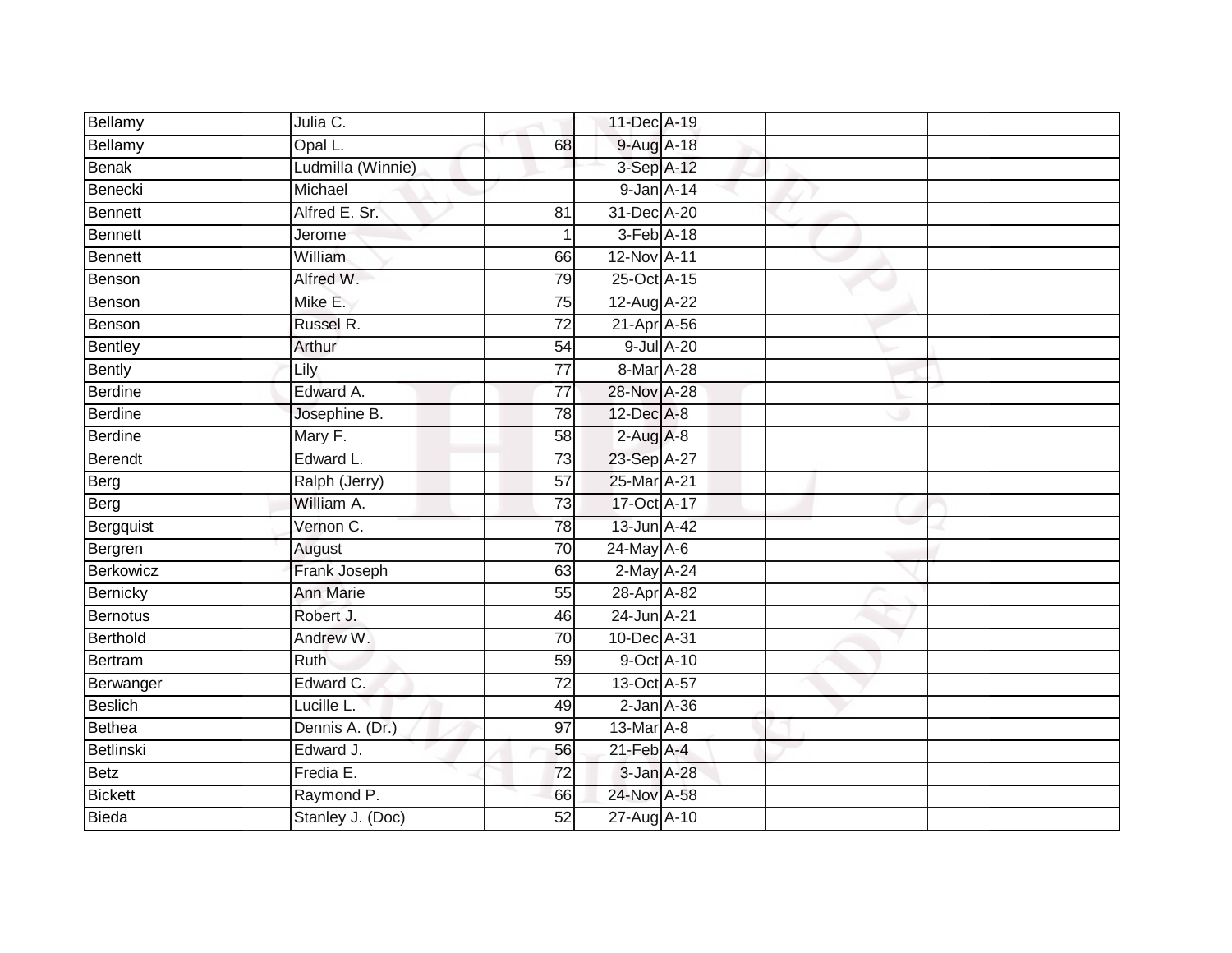| Biedron        | Stephen J.        | 23              | 5-Jun A-44      |                |        |  |
|----------------|-------------------|-----------------|-----------------|----------------|--------|--|
| Bieker         | Andrew F.         | 76              | 29-Apr A-8      |                |        |  |
| Bielat         | Ted A.            | 50              | 3-Apr A-20      |                |        |  |
| Bien           | John J.           |                 | $23$ -Jul $A-8$ |                |        |  |
| Biesczat       | Julia             | $\overline{90}$ | 21-Nov A-48     |                |        |  |
| <b>Biesen</b>  | Anna              |                 | 9-Aug A-18      |                |        |  |
| Bieszczha      | John Jr.          |                 | 22-Apr          |                | 1      |  |
| Bigda          | Stanley F.        | 68              | 5-Mar A-23      |                |        |  |
| Bigush         | Ernest E.         | $\overline{34}$ | $11-NovA-4$     |                |        |  |
| Bihlman        | Agnes E.          | 91              | 8-Apr A-20      |                |        |  |
| <b>Billich</b> | Michael A.        |                 | $7-Mar A-20$    |                |        |  |
| <b>Biscan</b>  | <b>Nick</b>       |                 | $21$ -May A-6   |                |        |  |
| Bishop         | Borghild (Borgie) | 56              | 18-Mar A-20     |                |        |  |
| <b>Bisso</b>   | Joseph Earl       | 56              | 1-May A-22      |                |        |  |
| Bistryski      | Joseph A.         | $\overline{73}$ | 13-Feb A-14     |                |        |  |
| <b>Bitner</b>  | Shirley J.        | 45              | 21-Nov A-48     |                |        |  |
| Bitunjac       | Robert A. (Tony)  | $\overline{17}$ |                 | 20-Oct 1, A-47 |        |  |
| Bixeman        | Arnold            | $\overline{77}$ | 6-Jan A-28      |                |        |  |
| Bixenman       | Alvin             | 62              | 10-Mar A-24     |                |        |  |
| <b>Bjur</b>    | Elmer E.          | 59              | 7-Jan A-14      |                |        |  |
| <b>Black</b>   | Evelyn C.         | 60              | 26-Aug A-26     |                |        |  |
| <b>Black</b>   | Glenn G.          | 57              | 2-Oct A-37      |                |        |  |
| <b>Black</b>   | Josephine F.      | 71              | $3-Mar A-55$    |                | Overak |  |
| Blackmon       | Christine         | 79              | 21-Apr A-56     |                |        |  |
| Blaemire       | Orten R.          | 65              | 6-May A-21      |                |        |  |
| <b>Blake</b>   | Emma M.           | 43              | 8-Aug A-30      |                |        |  |
| <b>Blake</b>   | Kathryn (Kitty)   | 91              | 30-Aug A-30     |                |        |  |
| Blanchard      | Clifford          | 56              | 11-Mar A-14     |                |        |  |
| Blanchard      | Emma M.           | 87              | 3-Nov A-30      |                |        |  |
| Blanchard      | Genevieve         | 69              | 2-May A-38      |                |        |  |
| Blanchard      | Sidney            | 56              | 7-Jan A-14      |                |        |  |
| <b>Blandy</b>  | Richard (Dixie)   | $\overline{71}$ | 6-May           |                | 1      |  |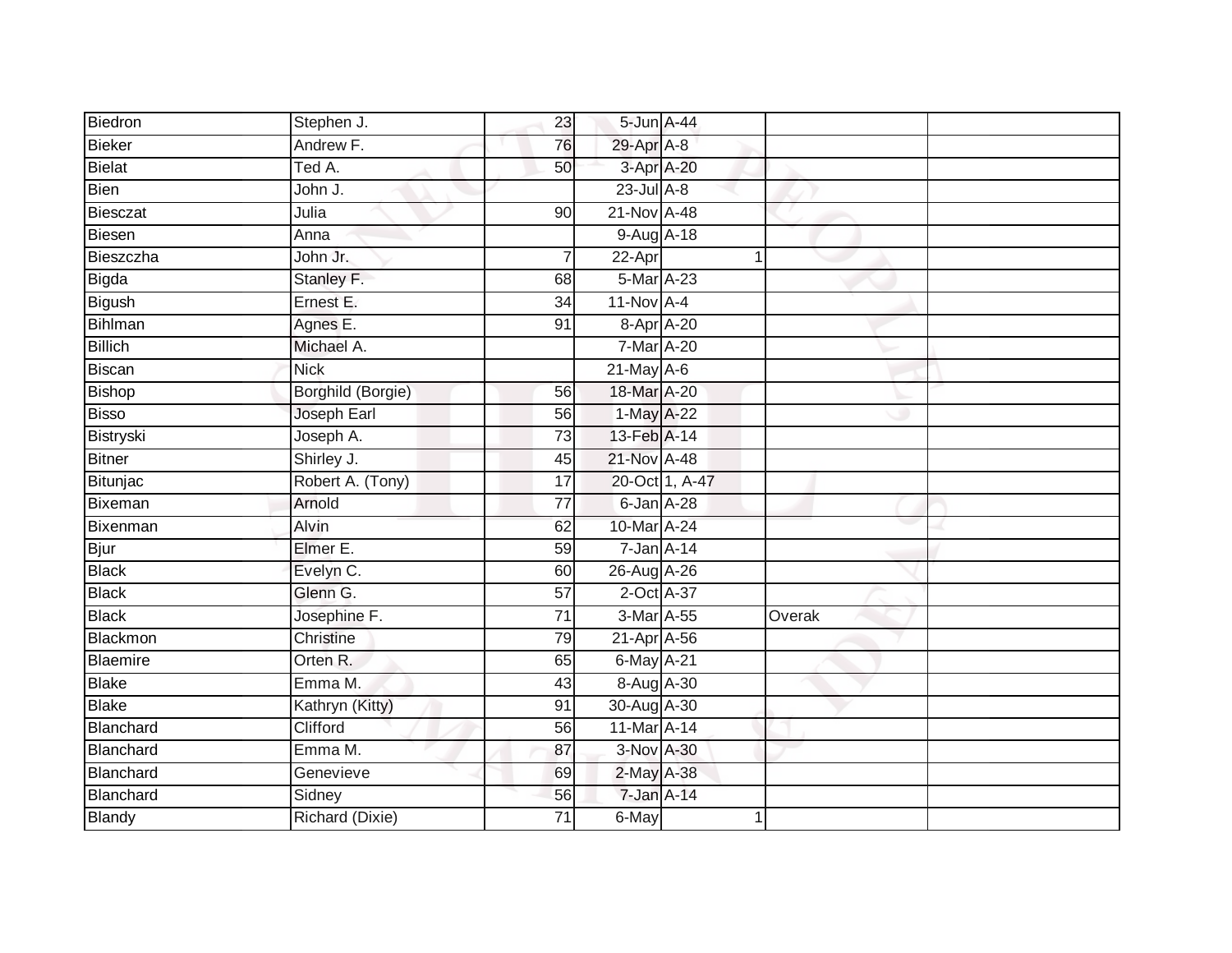| Blanford        | Rudolph E.     | 59              | 18-Jun A-14      |                |           |
|-----------------|----------------|-----------------|------------------|----------------|-----------|
| Blasingame      | Melvin P.      | 48              | 6-Oct A-28       |                |           |
| <b>Blastick</b> | Helen          | 68              | 31-May A-30      |                | Cengel    |
| Blicharski      | Stanley A.     | 77              | 31-May A-30      |                |           |
| <b>Bliss</b>    | Orville        | 61              | $1-Oct$ A-6      |                |           |
| Blubaugh        | Donald S.      | 70              | 21-Jan A-31      |                |           |
| <b>Blume</b>    | Martha         | 90              | 22-Mar A-28      |                |           |
| Boardman        | Lorraine J.    | 21              | 6-May A-21       |                |           |
| Bobin           | Charles        | 82              | 3-Jul A-17       |                |           |
| <b>Bobinsky</b> | Paul A.        | 81              | 8-Jul A-24       |                |           |
| <b>Bock</b>     | Gustav A.      | 89              | 13-Mar A-8       |                |           |
| Bodie           | Joseph E.      | 61              | 8-Jul A-24       |                |           |
| Bodnar          | Dorothy        | 83              | $5-Feb$ $A-6$    |                |           |
| Bodney          | John J.        | 74              | 22-Feb A-9       |                |           |
| Boe             | <b>Minnie</b>  | $\overline{72}$ | 7-Jan A-14       |                |           |
| Boehmer         | Mary E.        | 71              | 7-Apr A-67       |                |           |
| Boezeman        | Martha         | $\overline{78}$ | 7-Mar A-20       |                |           |
| <b>Boggess</b>  | Lillian M.     | 66              | 16-Sep A-4       |                | Marcelini |
| Boglarsky       | Anna           | 68              | 5-Jun A-44       |                |           |
| Bognar          | Julia Y.       |                 | 30-Jun A-52      |                |           |
| Bogolia         | <b>Steve</b>   | 60              | 12-Jul A-15      |                |           |
| Bogulawski      | Stanley J.     | 48              | $24$ -Mar        | -1             |           |
| Bojda           | Velva L.       | 50              | 22-Oct A-6       |                |           |
| <b>Boland</b>   | Lee Alice      | 17              | 20-Jun A-34      |                |           |
| Boland          | Ruby F.        | 77              | 26-Mar A-6       |                |           |
| Bomersback      | Frank          | 60              | $18$ -Jan $A$ -6 |                |           |
| Bonaguro        | Zana           | 69              | 24-Oct A-24      |                |           |
| Bonechi         | Jennie Pagni   | 70              | 31-Mar A-28      |                |           |
| Bonin           | Robert E.      | 44              | $12$ -Aug        | $\overline{1}$ |           |
| Bonior          | Josephine      | 56              | 17-Jul A-46      |                | Wijkowski |
| <b>Bonk</b>     | Mary           | 81              | 27-Oct A-52      |                |           |
| Bonk            | <b>Stanley</b> | $\overline{83}$ | 8-Jan A-6        |                |           |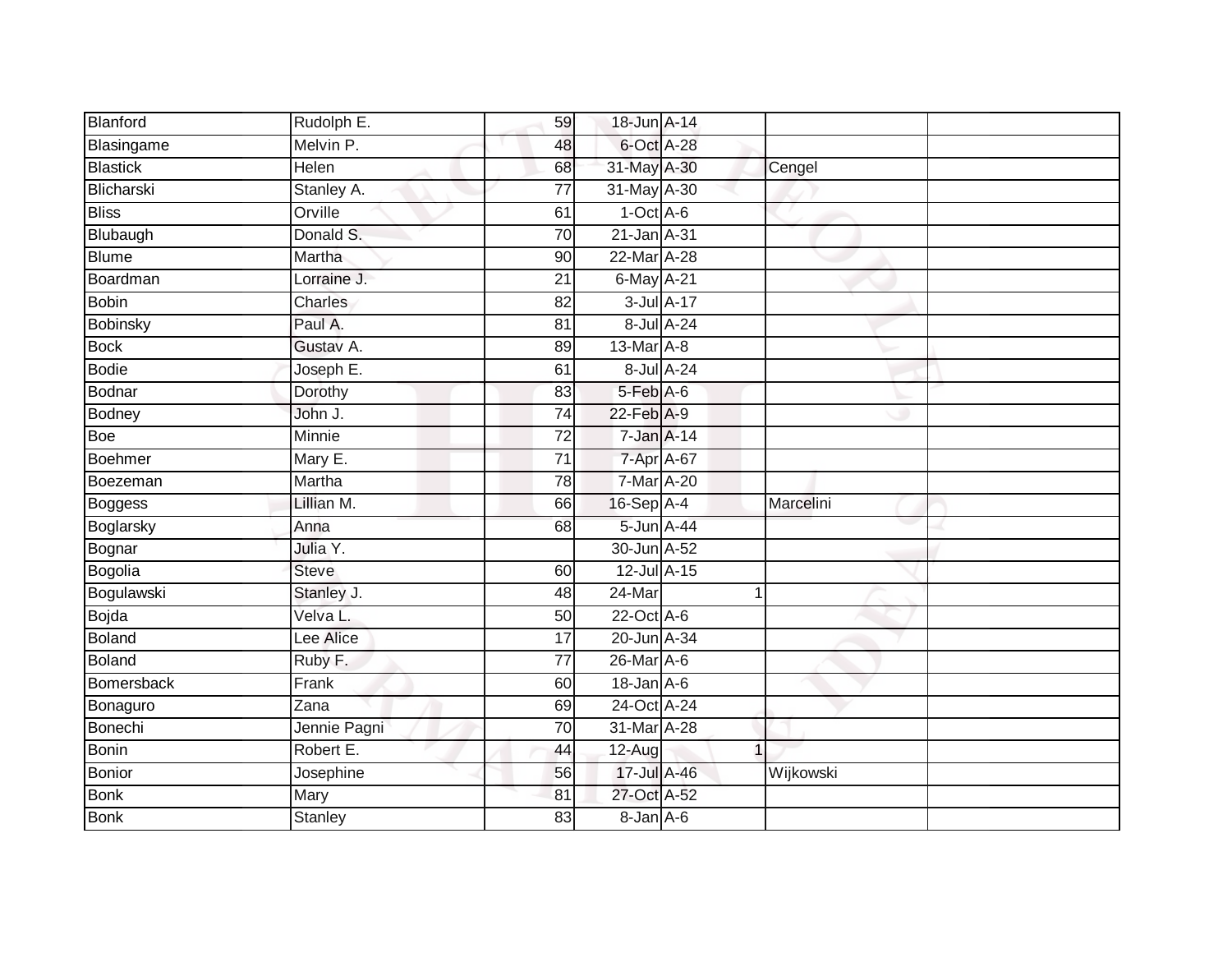| <b>Bonnett</b>   | Sanna S.             | 84              | 28-Mar A-20      |                |       |                   |
|------------------|----------------------|-----------------|------------------|----------------|-------|-------------------|
| <b>Booe</b>      | <b>Hubert Ralph</b>  | 67              | 14-Feb A-50      |                |       |                   |
| <b>Booker</b>    | <b>Walter Earl</b>   | 60              | $11$ -Feb $A$ -4 |                |       |                   |
| <b>Bookless</b>  | Helen L.             | 52              | 16-Jun A-54      |                |       |                   |
| Boomsma          | Sam                  | 65              | 3-Nov A-30       |                |       |                   |
| <b>Booth</b>     | Pearl Irene          | 76              | 4-Sep A-22       |                |       |                   |
| Boring           | Alice May            | $\overline{72}$ | 18-Feb A-11      |                | Davis |                   |
| Borman           | Louise E.            | 98              |                  | 9-Dec 1, A-18  |       |                   |
| <b>Borowy</b>    | Mary                 | $\overline{77}$ | 5-Mar A-23       |                |       |                   |
| <b>Bos</b>       | Garrett              | 78              | 10-Jun A-11      |                |       |                   |
| <b>Bosak</b>     | Steve                | 71              | 3-Mar A-55       |                |       |                   |
| <b>Bosch</b>     | <b>Nellie</b>        | 80              | 5-May A-16       |                |       |                   |
| <b>Bossinger</b> | Anne                 | 84              | 16-Dec A-4       |                |       |                   |
| <b>Boswinkle</b> | <b>Robert Lee</b>    | 18              | 26-Jul A-12      |                |       |                   |
| <b>Botello</b>   | Jose                 | $\overline{71}$ | 17-Jan A-16      |                |       |                   |
| Boughamer        | Sarah                | 80              | 28-Jul A-74      |                |       |                   |
| <b>Boulds</b>    | Phillip              | 14              | 31-May           | $\mathbf{1}$   |       |                   |
| <b>Bounds</b>    | Emerson              | 21              | 23-Dec           | 1              |       |                   |
| <b>Bowers</b>    | Jefferson (Jeff)     | 89              | 6-Nov A-31       |                |       |                   |
| Bowman           | Owen P.              | $\overline{70}$ | 29-Dec A-36      |                |       |                   |
| <b>Boyce</b>     | James R.             | 32              | 6-Oct            | 1              |       | Picture included. |
| Boyd             | Curtis               | 26              | 29-Dec A-36      |                |       |                   |
| <b>Boyd</b>      | George E.            | 71              | 31-Mar A-28      |                |       |                   |
| <b>Boyd</b>      | Jack G.              | 47              | 24-Jan A-28      |                |       |                   |
| Boyd             | <b>Melvin Carson</b> | 47              | $4$ -Jun $A$ -6  |                |       |                   |
| Boyd             | Tomell               | 58              | 27-Aug A-10      |                |       |                   |
| Boyda            | Casimir J.           | 59              | 10-Oct A-52      |                |       |                   |
| Boyer            | Anna Marie           | 88              | 12-Sep A-20      |                |       |                   |
| Boyer            | <b>Thomas Edward</b> | 27              |                  | 25-Nov 1, A-20 |       |                   |
| <b>Boyle</b>     | Evelyn V.            | 55              | 19-Aug A-14      |                |       |                   |
| Bozacki          | Theodore V. (Ted)    | 39              | 30-Sep A-16      |                |       |                   |
| <b>Brackett</b>  | Helen M.             | 64              | 13-Mar A-8       |                |       |                   |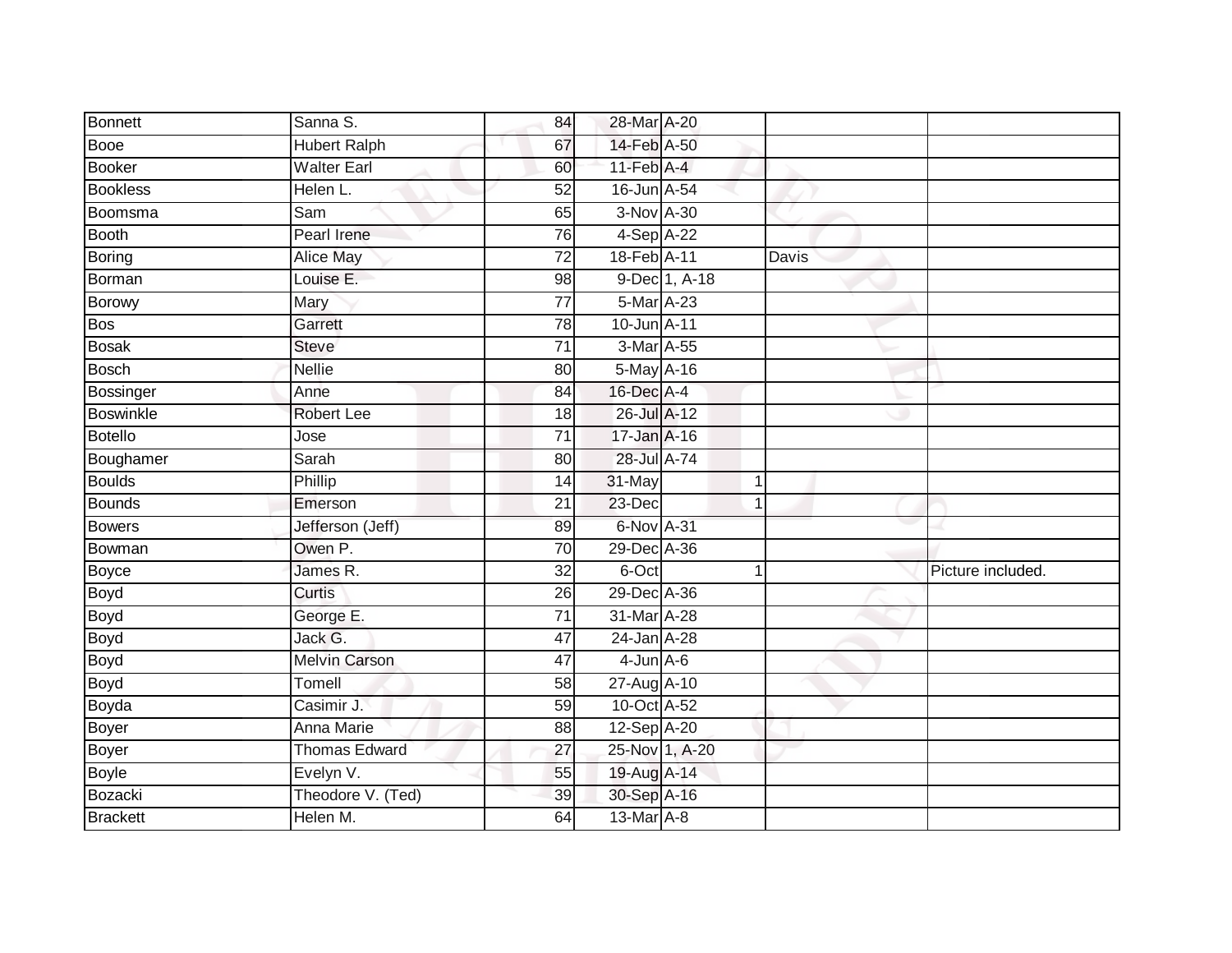| Bradbrun        | Gertrude Adel      | 80              | 9-Jul A-20      |           |  |
|-----------------|--------------------|-----------------|-----------------|-----------|--|
| <b>Bradford</b> | Jennie             | 79              | 2-Dec A-4       |           |  |
| <b>Bradley</b>  | Eleanore Mae       | 66              | 23-Sep A-27     |           |  |
| <b>Brady</b>    | <b>Bessie</b>      | 88              | $12$ -Dec $A-8$ |           |  |
| <b>Brady</b>    | Everett W.         | $\overline{77}$ | 21-Aug A-38     |           |  |
| <b>Brady</b>    | Lawrence J.        | $\overline{73}$ | 18-Apr A-28     |           |  |
| <b>Brahos</b>   | Agnes              | 79              | 31-Jan A-20     |           |  |
| <b>Bramer</b>   | Harriet B.         | 83              | 6-Sep A-29      |           |  |
| <b>Brandys</b>  | Frank E.           |                 | 29-Aug A-30     |           |  |
| <b>Branson</b>  | <b>William Lee</b> | 85              | 14-Nov A-22     |           |  |
| Brant           | George W.          | 62              | 5-Mar A-23      |           |  |
| Brant           | Harry E.           | 59              | 6-Oct A-28      |           |  |
| <b>Brant</b>    | James Walter       | 67              | 1-Mar A-16      |           |  |
| <b>Braun</b>    | Benjamin           | 68              | 3-Feb A-18      |           |  |
| <b>Brazenas</b> | Adam               | 78              | 23-Sep A-27     |           |  |
| Brazina         | John S.            | 63              | 27-Jun A-12     |           |  |
| Bregenzer       | Martha             |                 | 28-Jan A-21     | Schroeder |  |
| Brennan         | Earl J.            | 78              | 26-Nov A-20     |           |  |
| Brennan         | John H.            | $\overline{74}$ | 4-Apr A-8       |           |  |
| Brenner         | Arnold A.          | $\overline{54}$ | $1-Feb$ $A-6$   |           |  |
| Brentlinger     | Zona M.            | 81              | 1-Dec A-31      |           |  |
| <b>Brew</b>     | William J.         | $\overline{74}$ | 5-May A-16      |           |  |
| Brewer          | Francis J.         | 74              | 17-Oct A-17     |           |  |
| <b>Brier</b>    | Herbert F.         | 89              | 5-May A-16      |           |  |
| <b>Brink</b>    | Kenneth G.         | 56              | 4-Mar A-14      |           |  |
| Broadhurst      | Elsie (Peaker)     | 80              | 26-Nov A-20     |           |  |
| <b>Bromley</b>  | Ethel              | $\overline{82}$ | 6-Nov A-31      |           |  |
| <b>Brooks</b>   | Avery (Cass)       | 22              | 18-Sep A-46     |           |  |
| <b>Brooks</b>   | George C.          | 50              | 23-Sep A-27     |           |  |
| Brown           | <b>Bernice</b>     | 62              | 19-Jun A-32     |           |  |
| <b>Brown</b>    | Charles E.         | 73              | 27-Feb A-30     |           |  |
| Brown           | Elmer D.           | 78              | $4-SepA-22$     |           |  |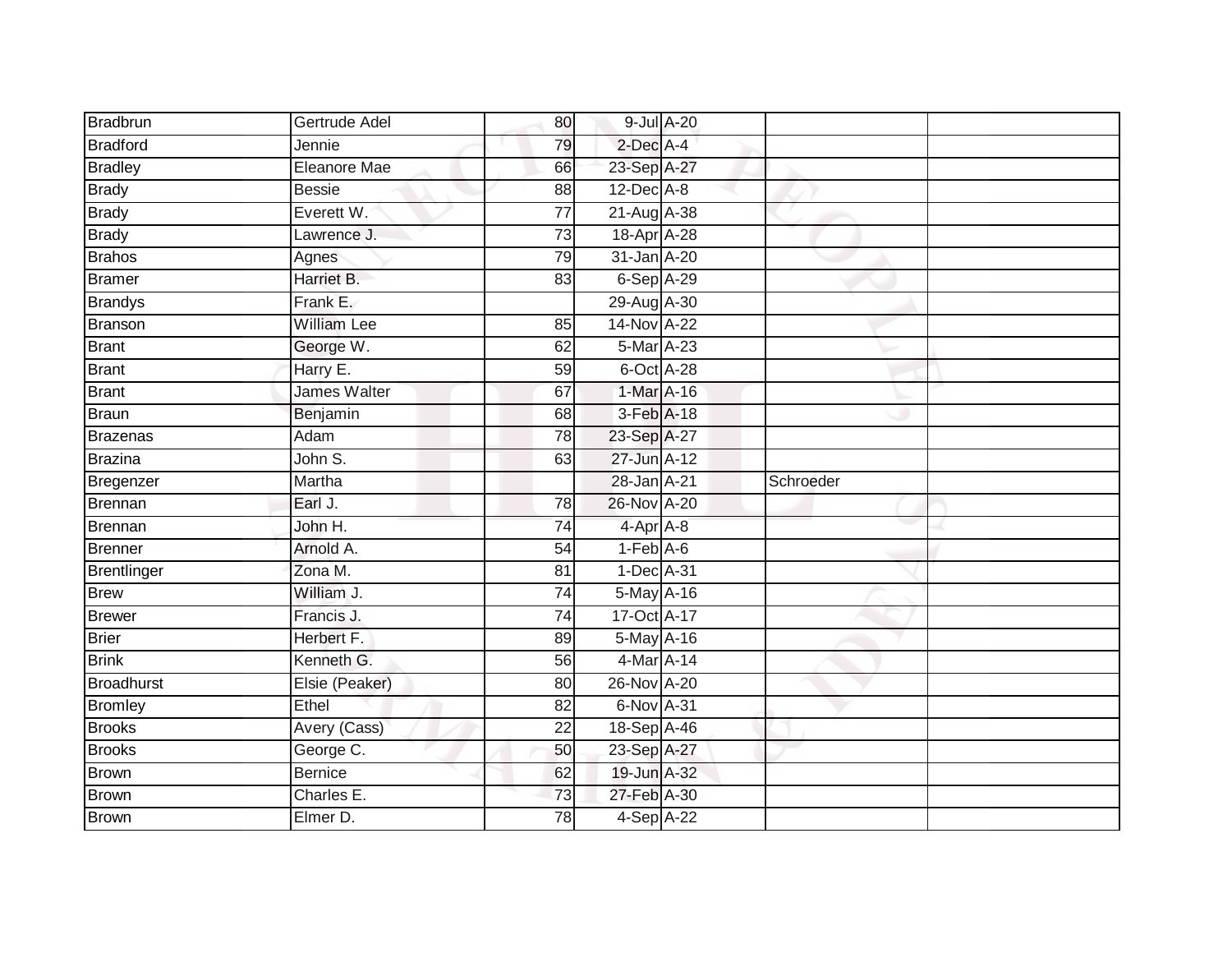| <b>Brown</b>      | Eugene           | 65              | 4-Aug A-56                  |               |  |
|-------------------|------------------|-----------------|-----------------------------|---------------|--|
| Brown             | Eva R.           | 96              | 10-Jun A-11                 |               |  |
| <b>Brown</b>      | Homer O.         | 86              | 29-Jul A-13                 |               |  |
| Brown             | Jasper L.        | 67              | 18-Sep A-46                 |               |  |
| <b>Brown</b>      | John G.          | 62              | 18-Feb A-11                 |               |  |
| Brown             | Lisa Anne        | 4 months        | 18-Sep A-46                 |               |  |
| Brown             | Marvin W.        | 86              | 8-Nov A-8                   |               |  |
| <b>Brown</b>      | Mary Laura       | 59              | 11-Jul A-38                 |               |  |
| <b>Brown</b>      | Ora W.           | 84              | 6-Sep A-29                  |               |  |
| Brown             | Richard J.       | $\overline{77}$ | 3-Sep A-12                  |               |  |
| <b>Brown</b>      | Thomas L.        | 41              | 28-Apr A-82                 |               |  |
| <b>Brown</b>      | William A. Jr.   | 15              | 19-Feb                      | 1             |  |
| <b>Brownfield</b> | James L.         | 83              | 9-Sep A-14                  |               |  |
| <b>Brownlee</b>   | Roger            | $\overline{47}$ | 22-Mar A-28                 |               |  |
| <b>Bruce</b>      | Susan M.         |                 | 7-Apr A-67                  | Isky          |  |
| Bruen             | Mildred S.       | 63              | 25-Feb A-8                  | <b>Stocks</b> |  |
| <b>Brumley</b>    | John (Art)       |                 | 14-Jul A-51                 |               |  |
| Bruns             | Arthur G.        | 83              | 15-Jan A-20                 |               |  |
| <b>Bryan</b>      | John K.          | 68              | 19-Mar A-6                  |               |  |
| <b>Bryant</b>     | Donna            | $\overline{27}$ | $28 - Jun$                  | 1             |  |
| Bryant            | George L.        | 66              | $22$ -Feb $A-9$             |               |  |
| <b>Bryant</b>     | William J.       | 65              | 30-May A-22                 |               |  |
| Brzezinski        | Leona            | 71              | 3-Mar A-55                  |               |  |
| Brzycki           | Agnes            | 80              | 30-Jan A-11                 |               |  |
| Brzycki           | Evelyn A.        | 59              | $26$ -Mar $\overline{A}$ -6 |               |  |
| <b>Bubala</b>     | Lucille          | 60              | 21-Jan A-31                 | Oliver        |  |
| Buchanan          | Cornwallce       |                 | 3-Dec A-14                  |               |  |
| <b>Buck</b>       | George R.        | 73              | 24-Mar A-54                 |               |  |
| <b>Bucksot</b>    | Loretta Margaret | 64              | 21-Jul A-26                 | Falk          |  |
| <b>Buda</b>       | Sophie           | 80              | 4-Feb A-14                  |               |  |
| <b>Budris</b>     | Martha           | 83              | 11-Jan A-29                 |               |  |
| <b>Buettner</b>   | Joseph A.        | $\overline{77}$ | 29-Jul A-13                 |               |  |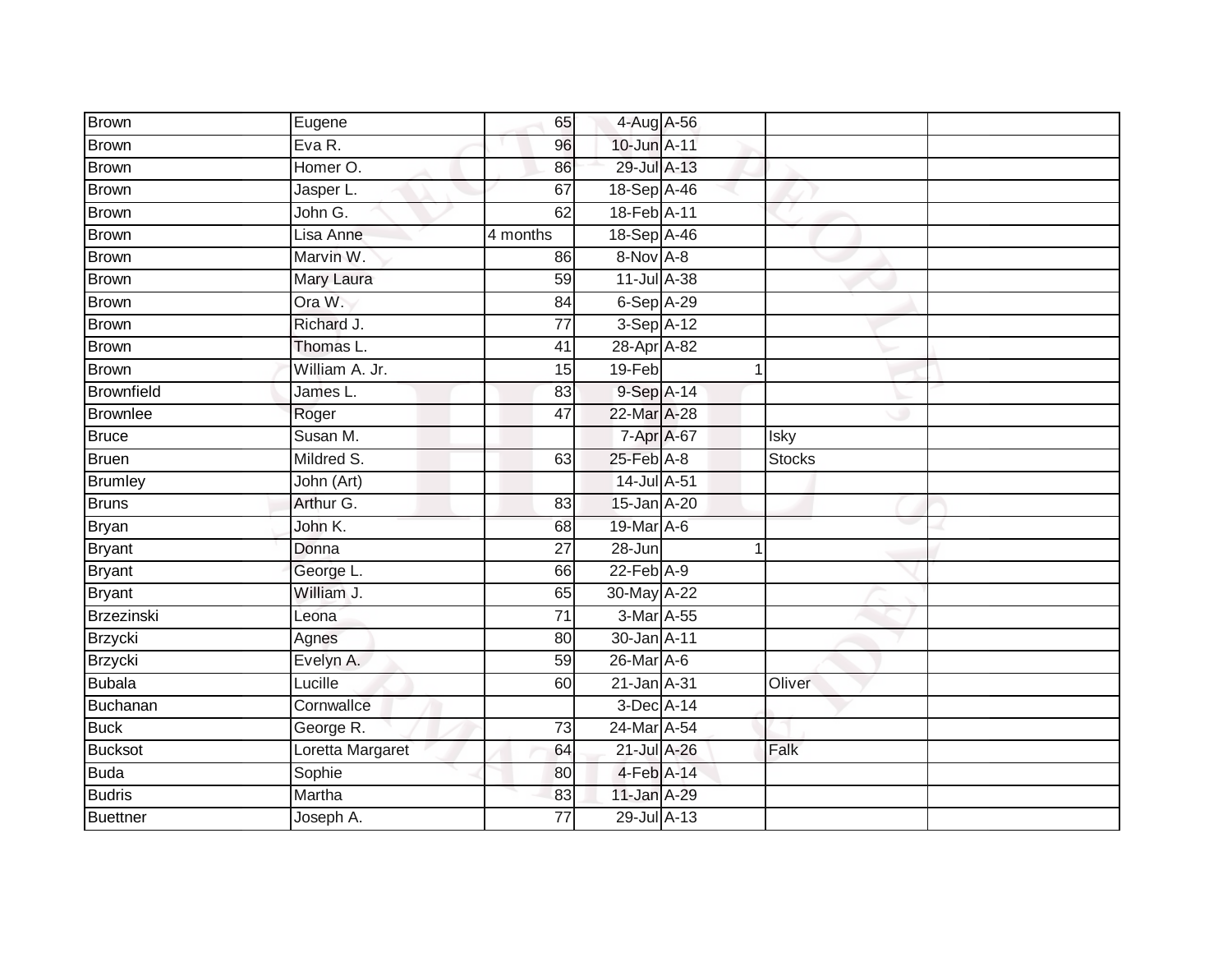| Buffenbarger    | Ethel (Flora)       | 86              | 15-Aug A-24      |        |  |
|-----------------|---------------------|-----------------|------------------|--------|--|
| Bugajski        | Victoria            | 59              | 12-Apr A-8       | Sobota |  |
| Bugelli         | Gene A.             | 61              | 30-Jun A-52      |        |  |
| <b>Bulczak</b>  | Richard R.          | 21              | 8-Apr A-20       |        |  |
| <b>Bulia</b>    | Julius A.           | $\overline{53}$ | 4-Nov A-16       |        |  |
| <b>Bullock</b>  | Elmer E.            | $\overline{71}$ | 21-Jul A-26      |        |  |
| <b>Bult</b>     | Frank H.            | 73              | 4-Dec A-36       |        |  |
| <b>Bultema</b>  | Henrietta           | 80              | 9-Jul A-20       |        |  |
| <b>Bundy</b>    | Bernice F.          | 72              | 14-Oct A-10      |        |  |
| <b>Burchard</b> | Stella A.           | 89              | 30-Oct A-14      |        |  |
| Burchell        | Marsha L.           | 37              | 18-Nov A-35      |        |  |
| <b>Burczak</b>  | John S.             | 53              | 14-Aug A-14      |        |  |
| Burdt           | Martha E.           | 78              | 20-Mar A-36      | Carter |  |
| <b>Bures</b>    | Louise              | 87              | 4-Mar A-14       |        |  |
| Burgard         | <b>Mark Watkins</b> | 20              | 9-Dec A-18       |        |  |
| <b>Burke</b>    | Ann V.              | 77              | 4-Nov A-16       |        |  |
| <b>Burke</b>    | Patrick D.          | 33              | 26-Sep A-24      |        |  |
| Burnett         | Ruby                | 60              | 9-Jan A-14       |        |  |
| <b>Burns</b>    | Blanche (Rev.)      |                 | $2$ -Apr $A$ -10 |        |  |
| <b>Burns</b>    | Hazel               | 76              | 3-Feb A-18       |        |  |
| Burns           | Mayr K.             | 57              | 11-Jan A-29      |        |  |
| Burns           | Ola S.              | 60              | 22-Sep A-40      |        |  |
| <b>Burosh</b>   | Mary L.             | 61              | 25-Apr A-39      |        |  |
| Burroughs       | S. Melvina          | 72              | 3-Mar A-55       |        |  |
| Burton          | <b>Birdie</b>       | $\overline{74}$ | 14-Nov A-22      |        |  |
| <b>Busch</b>    | Helen               | 83              | 3-Oct A-24       |        |  |
| Bush            | Alfred              | 62              | 27-Jan A-46      |        |  |
| Butrym          | Antonina            | 75              | 7-Mar A-20       |        |  |
| Bye             | Joann               | 38              | 15-Sep A-66      |        |  |
| <b>Byers</b>    | Hobart M.           | 78              | 11-Jul A-38      |        |  |
| Cable           | Walter I. (Irvin)   | 65              | 10-Feb A-50      |        |  |
| Cada            | Anna                | 84              | 16-Oct A-46      |        |  |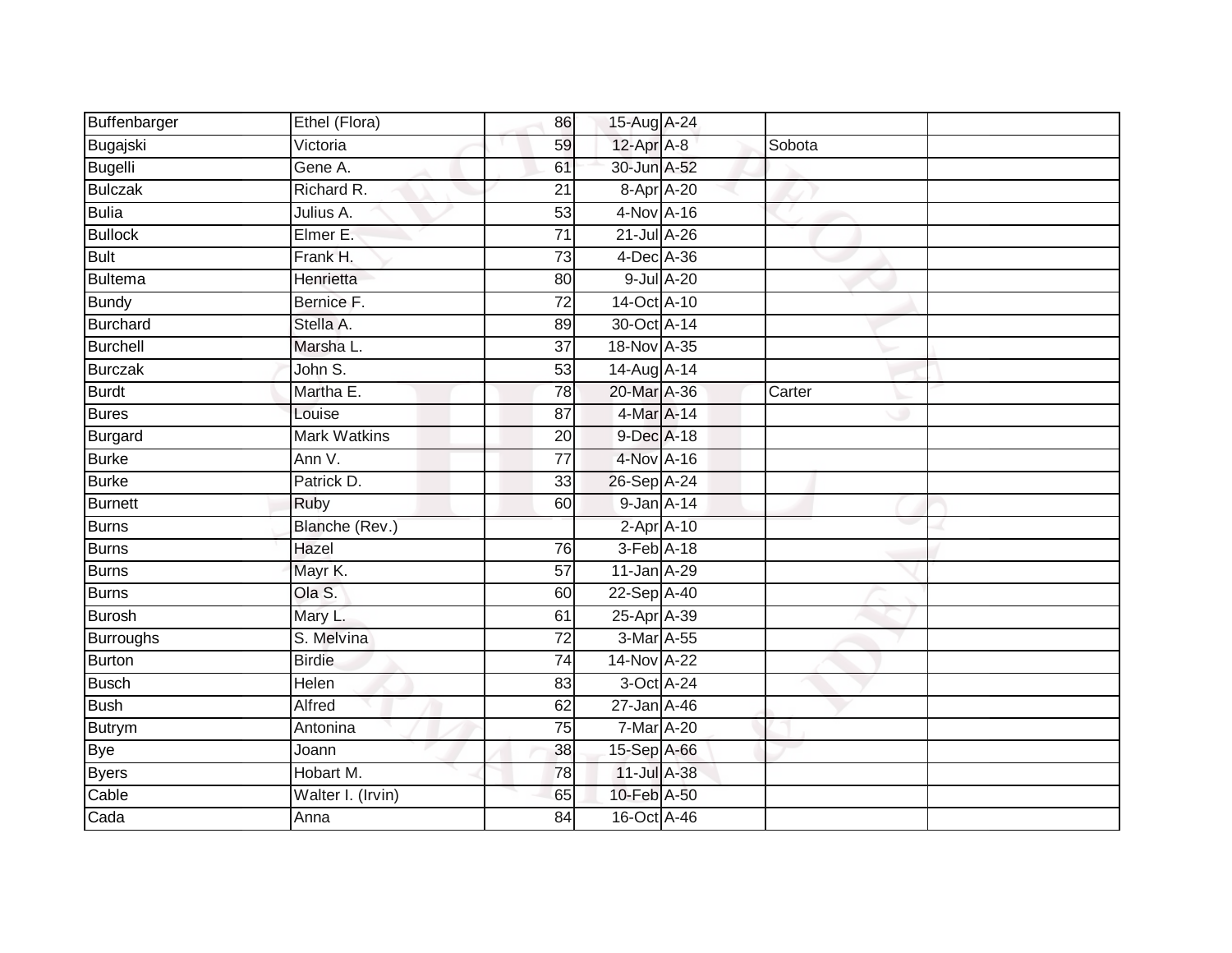| Caine                   | James                  |                 | 12-Aug A-22      |       |  |
|-------------------------|------------------------|-----------------|------------------|-------|--|
| Cairo                   | Frank W. (French)      | 49              | 11-Mar A-14      |       |  |
| $\overline{\text{Cak}}$ | Stanley A. (Rev.)      | 68              | 20-Aug A-8       |       |  |
| Calamir                 | Elizabeth (Gehlen)     | 79              | 5-Dec A-44       |       |  |
| Call                    | <b>Marie</b>           | $\overline{53}$ | 24-Sep A-10      |       |  |
| Callahan                | Eugene Peter (Shuffle) | 69              | 11-Jan A-29      |       |  |
| Camit                   | Anne B.                | 65              | 23-Oct A-46      |       |  |
| Cammack                 | <b>Edwin Luther</b>    | 70              | 13-Mar A-8       |       |  |
| Campbell                | <b>Beulah</b>          | 59              | 30-May A-22      |       |  |
| Campbell                | Lillian D.             | 49              | 13-Jan A-78      |       |  |
| Canady                  | Martha Vonda           | 86              | 17-Mar A-52      |       |  |
| Canner                  | Oliver C.              | 81              | 15-May A-24      |       |  |
| Cano                    | Lisa Nicole            | Infant          | 17-Mar A-52      |       |  |
| Caporale                | Louis J.               | 66              | 6-Jun A-32       |       |  |
| Caracoza                | Antonio C.             | 70              | 26-May A-24      |       |  |
| Carlson                 | Mildred A.             | 60              | 8-Feb A-21       | Homan |  |
| Carlson                 | <b>Phyllis Ann</b>     | $\overline{36}$ | 25-Mar A-21      |       |  |
| Carnahan                | Eura (Tottie)          | 83              | 19-Dec A-26      |       |  |
| Carr                    | Johnny                 |                 | 1-May            |       |  |
| Carr                    | Lorene                 | 73              | 28-Jun A-28      |       |  |
| Carrizales              | Ramon                  | 57              | 11-Apr A-16      |       |  |
| Carroll                 | Patrick                | $\overline{35}$ | 3-Apr            | 1     |  |
| Carse                   | Dora                   | 88              | $7 - Jan A - 14$ |       |  |
| Carter                  | Catherine E.           | $\mathsf 9$     | 30-Apr A-8       |       |  |
| Carter                  | Katherine E. (Cookie)  | 76              | 19-Mar A-6       | Koch  |  |
| Carter                  | Nova                   | 54              | 26-Dec A-79      |       |  |
| Carver                  | Earl                   | 49              | 23-Jan A-16      |       |  |
| Casalveri               | Elia                   | 90              | 3-Oct A-24       |       |  |
| Casey                   | Michael J.             | 67              | 14-Apr A-24      |       |  |
| Cassity                 | Myrtle                 | 85              | 23-Jan A-16      |       |  |
| Castagnoli              | Frank                  | 54              | 5-Aug A-20       |       |  |
| Castel                  | John R.                | $\overline{22}$ | 9-Jun A-75       |       |  |
|                         |                        |                 |                  |       |  |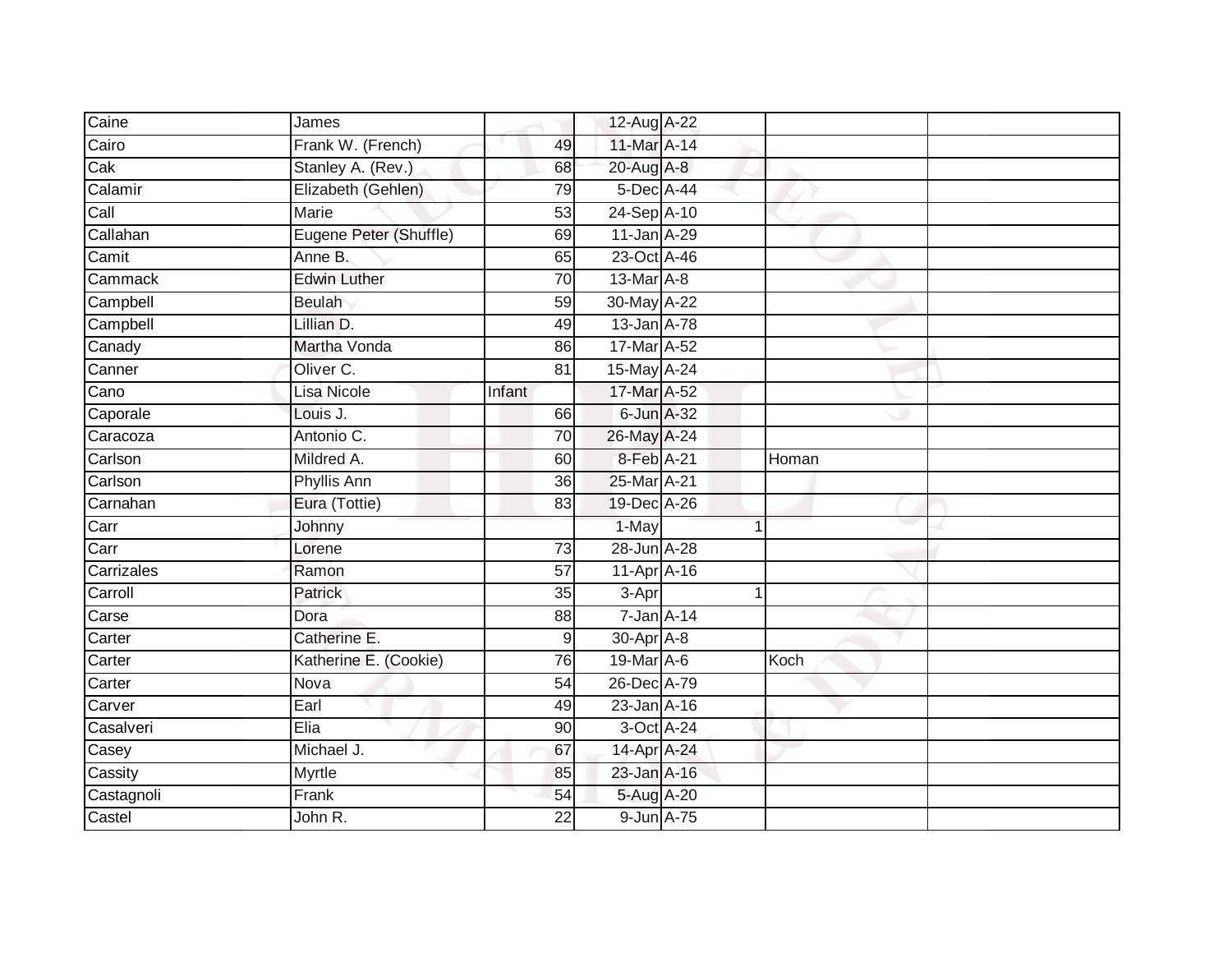| Castellanos         | Guillermo               | 74              | 4-Dec A-36           |                |           |
|---------------------|-------------------------|-----------------|----------------------|----------------|-----------|
| Castrogiovanni      | Darlene K.              | 32              |                      | 14-Jun 1, A-10 |           |
| Cavinder            | Lucille M.              | 51              | 20-Feb A-16          |                |           |
| Cervik              | Stephen                 | 74              | 15-Nov A-6           |                |           |
| Cesaretti           | Mary                    | $\overline{57}$ | 23-Jun A-28          |                | Carrara   |
| Champion            | <b>Nettie</b>           | 85              | 3-Oct A-24           |                |           |
| Chandler            | Alma Jordan             |                 | $13$ -Jun $A$ -42    |                |           |
| Chandler            | William                 | 43              | 5-Aug                | 1              |           |
| Chase               | John E.                 | 57              | 17-Sep A-17          |                |           |
| Cheatham            | Thomas                  | 79              | 16-Oct A-46          |                |           |
| Cheek               | <b>Mossie</b>           | 82              | 8-May A-26           |                |           |
| Chesser             | John D.                 | 66              | 13-Jan A-78          |                |           |
| Chifchis            | Gust <sub>N.</sub>      | 82              | 3-Jun A-22           |                |           |
| Childers            | Milford C.              | 84              | 27-Aug A-10          |                |           |
| <b>Childers</b>     | Norma L.                | $\overline{32}$ | $9-Apr$ A-4          |                |           |
| Chileen             | Rodney                  | 22              | 13-Sep               | 1              |           |
| Chmiel              | Catherine               | 83              | 6-May A-21           |                |           |
| Chmiel              | <b>Frances</b>          | 57              | 10-Feb A-50          |                | Wachewicz |
| Christakos          | Carolyn                 | 5               | 22-Nov               |                |           |
| Christensen         | Magnus                  | 70              | 22-Dec A-57          |                |           |
| Christianson        | Arnold                  | 80              | $12$ -Dec $A-8$      |                |           |
| Christianson        | Clara E.                | 90              | $7-Mar A-20$         |                |           |
| Christopherson      | Victor G.               | 69              | 23-Apr A-24          |                |           |
| Chubinski           | Constance V.            | 82              | 24-Dec A-27          |                |           |
| Chuncey             | Elizabeth Kurze         | $\overline{74}$ | 24-Jul A-10          |                |           |
| Chupik              | Ethel                   | 83              | $14-Aug$ A-14        |                |           |
| Chupp               | Frank B.                | 60              | 10-Nov A-57          |                |           |
| Churley             | Patricia Jane           | 39              | 17-Feb A-56          |                |           |
| Chwaliboga          | Roman                   | 80              | 20-Aug A-8           |                |           |
|                     |                         |                 |                      |                |           |
| Chyzy               | Lottie $\overline{A}$ . | 60              | 29-Apr A-8           |                |           |
| Cicenas<br>Cichantk | Dianne K.<br>Mary E.    | 30<br>88        | 1-Oct<br>22-Jan A-22 |                |           |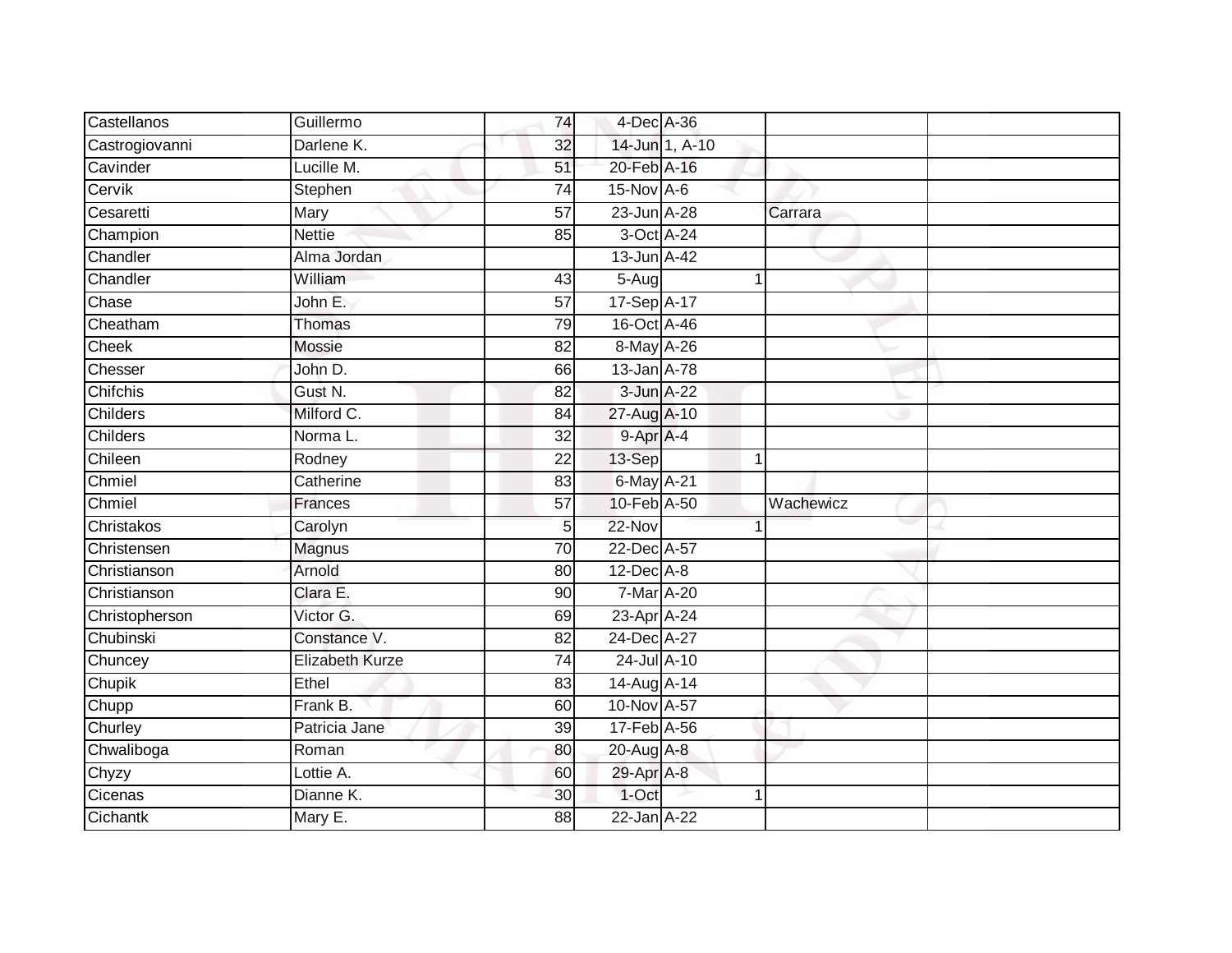| Cipares         | Vincent            | 86              | $6$ -Jun $A$ -32  |                  |  |
|-----------------|--------------------|-----------------|-------------------|------------------|--|
| Cipowski        | Clara M.           | 67              | $4$ -Jun $A$ -6   |                  |  |
| Cisco           | <b>William Lee</b> | 73              | 3-Sep A-12        |                  |  |
| Cisneros        | Elvira             | 70              | 21-Apr A-56       |                  |  |
| Ciupak          | John E.            | 53              | 29-Nov A-16       |                  |  |
| Clabby          | Rose               | 88              | 22-Aug A-23       |                  |  |
| Clark           | Albert W.          | 74              | 11-Oct A-34       |                  |  |
| Clark           | David L.           | 61              |                   | $1$ -Jul $A-16$  |  |
| Clark           | Julia              | 82              | 22-Aug A-22       |                  |  |
| Clark           | Milton D.          | 67              | 27-Nov A-11       |                  |  |
| Clark           | <b>Nellie</b>      | 40              | 27-May            |                  |  |
| Claus           | Emma E.            |                 | 31-Jan A-20       |                  |  |
| Claus           | Wilbur H.          | 65              | 19-Apr A-20       |                  |  |
| Cleaver         | Merrill            | 91              | 18-Apr A-28       |                  |  |
| <b>Clements</b> | Johnie A.          | 29              | 7-Apr A-67        |                  |  |
| Clifford        | <b>Timothy Leo</b> | $\overline{23}$ | 11-Jul A-38       |                  |  |
| Clifton         | Landis B.          | $\overline{72}$ | 30-May A-22       |                  |  |
| Clinton         | Joseph W.          | 25              | 3-Feb A-18        |                  |  |
| Clinton         | <b>Nellie</b>      | 82              | 9-Jun A-75        |                  |  |
| Cmapbell        | Marguerite         | 62              | 15-Sep A-66       |                  |  |
| Coats           | <b>Mabel Ellen</b> | $\overline{70}$ | $13$ -Jun $A$ -42 |                  |  |
| Copp            | Mae                | $\overline{68}$ | 22-Sep A-40       |                  |  |
| Coby            | Myrtle L.          | 82              | 26-Mar A-6        |                  |  |
| Colbert         | Lilly              | $\overline{51}$ | 25-Nov A-20       |                  |  |
| Coleman         | George D.          | 75              | 22-Dec A-57       |                  |  |
| Collins         | Flora              | 81              |                   | $9$ -Jul $A$ -20 |  |
| Collins         | Frances C.         | 64              | 18-Mar A-20       |                  |  |
| Collins         | Kathryn S.         | 67              | 8-Feb A-21        |                  |  |
| <b>Collins</b>  | Louise H.          | 79              | 9-Oct A-10        |                  |  |
| Collins         | Tammy Lynn         | Infant          | 29-Dec A-36       |                  |  |
| Collins         | William J. Sr.     | 73              | 9-Jan A-15        |                  |  |
| Colon           | Pedro              | 57              | 29-Jul A-13       |                  |  |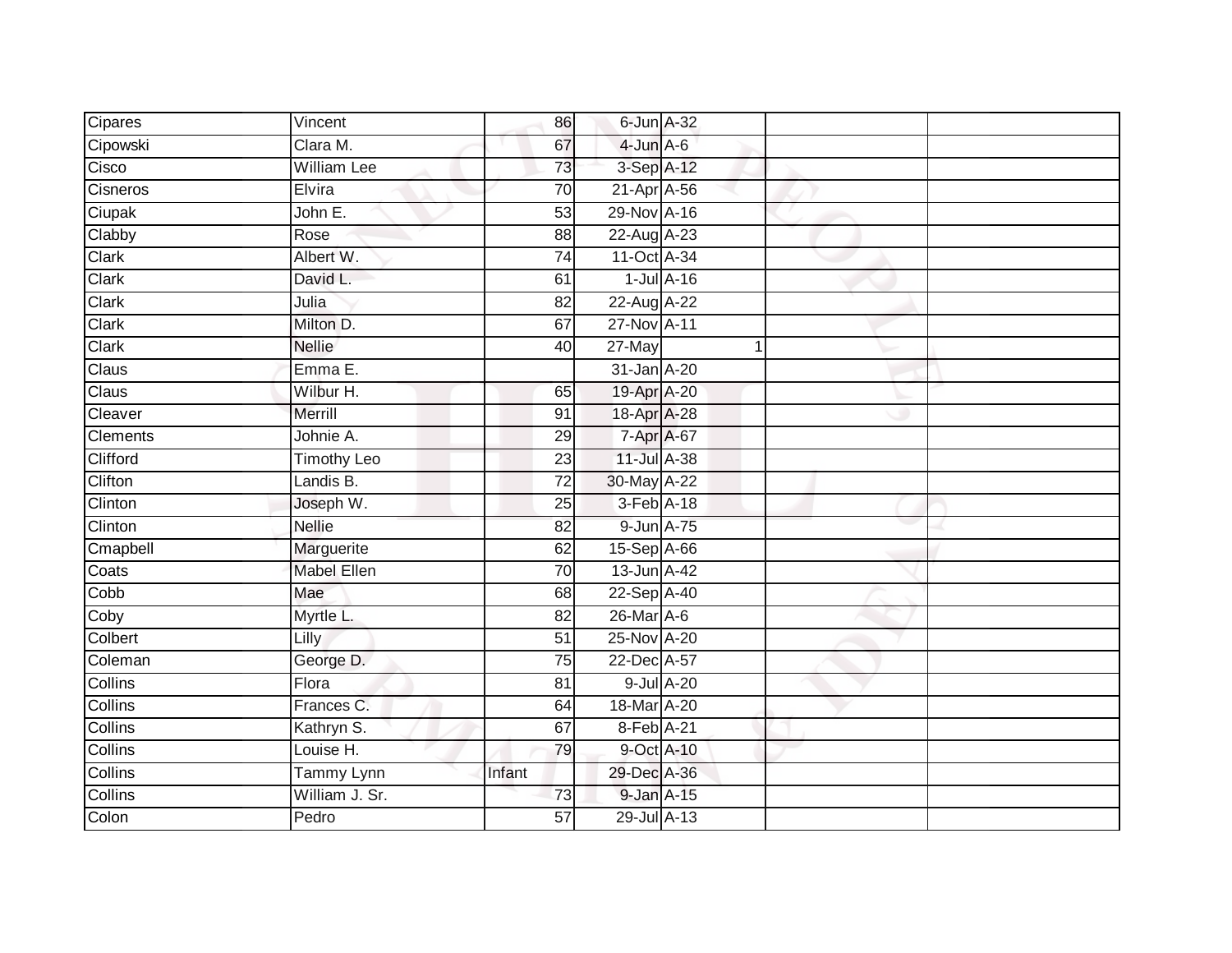| Colquitt    | Roosevelt         | 68              | 11-Nov A-4     |        |
|-------------|-------------------|-----------------|----------------|--------|
| Comandella  | Elvira            | 83              | 15-Oct A-26    |        |
| Combs       | Mable Irene       | 68              | 26-Mar A-6     |        |
| Comer       | Thomas G.         | 59              | 28-Jan A-21    |        |
| Concannon   | Cherylann         | $\overline{25}$ | 18-Mar A-20    |        |
| Conces      | Frank L. Sr.      | 67              | 20-Oct A-47    |        |
| Conger      | Grover E.         | 81              | 30-Dec A-16    |        |
| Conley      | Catherine E.      | 86              | 11-Jan A-29    |        |
| Connelly    | Fannie            | 73              | 11-Aug A-79    |        |
| Conner      | Johnnie O.        | 60              | $1-Mar A-16$   |        |
| Connery     | Everett C.        | 64              | 18-Mar A-20    |        |
| Connor      | George J.         | 64              | 18-Nov A-35    |        |
| Conrad      | Frances           | 61              | 23-Oct A-46    |        |
| Considine   | Thomas J.         | 48              | $11-Feb$ A-4   |        |
| Constantine | Angeline (Nell)   | 60              | 13-Nov A-54    |        |
| Conti       | William J.        | 54              | 26-May A-24    |        |
| Contos      | Louis J.          | 80              | 5-Mar A-23     |        |
| Cook        | Charles Sr. (Ted) | 68              | $9-$ Apr $A-4$ |        |
| Cook        | Louis N.          | 85              | 15-Oct A-26    |        |
| Cooley      | Jeanette E.       | 50              | 20-Jun A-34    | Nelson |
| Cooper      | Daniel            | 19              | 17-Jun A-11    |        |
| Cooper      | Danny C.          | $\overline{24}$ | 31-Jul A-10    |        |
| Cooper      | Grace             | 84              | 4-Mar A-14     |        |
| Cooper      | Rose              | 79              | 25-Apr A-39    |        |
| Cooper      | William           | 81              | $31$ -May A-30 |        |
| Coppola     | Teresa Rosaria    | 77              | 9-Jul A-20     |        |
| Corder      | Emma              | 76              | $1-Apr$ $A-26$ |        |
| Corder      | Lloyd T.          | 56              | 4-Aug A-56     |        |
| Corder      | Walter R.         | 57              | 15-Dec A-44    |        |
| Corman      | Helen L.          | 80              | 24-Oct A-24    |        |
| Cornell     | Harold O. (Cappy) | $\overline{76}$ | 9-Jun A-75     |        |
| Cornell     | Roy L.            | $\overline{78}$ | 6-Aug A-28     |        |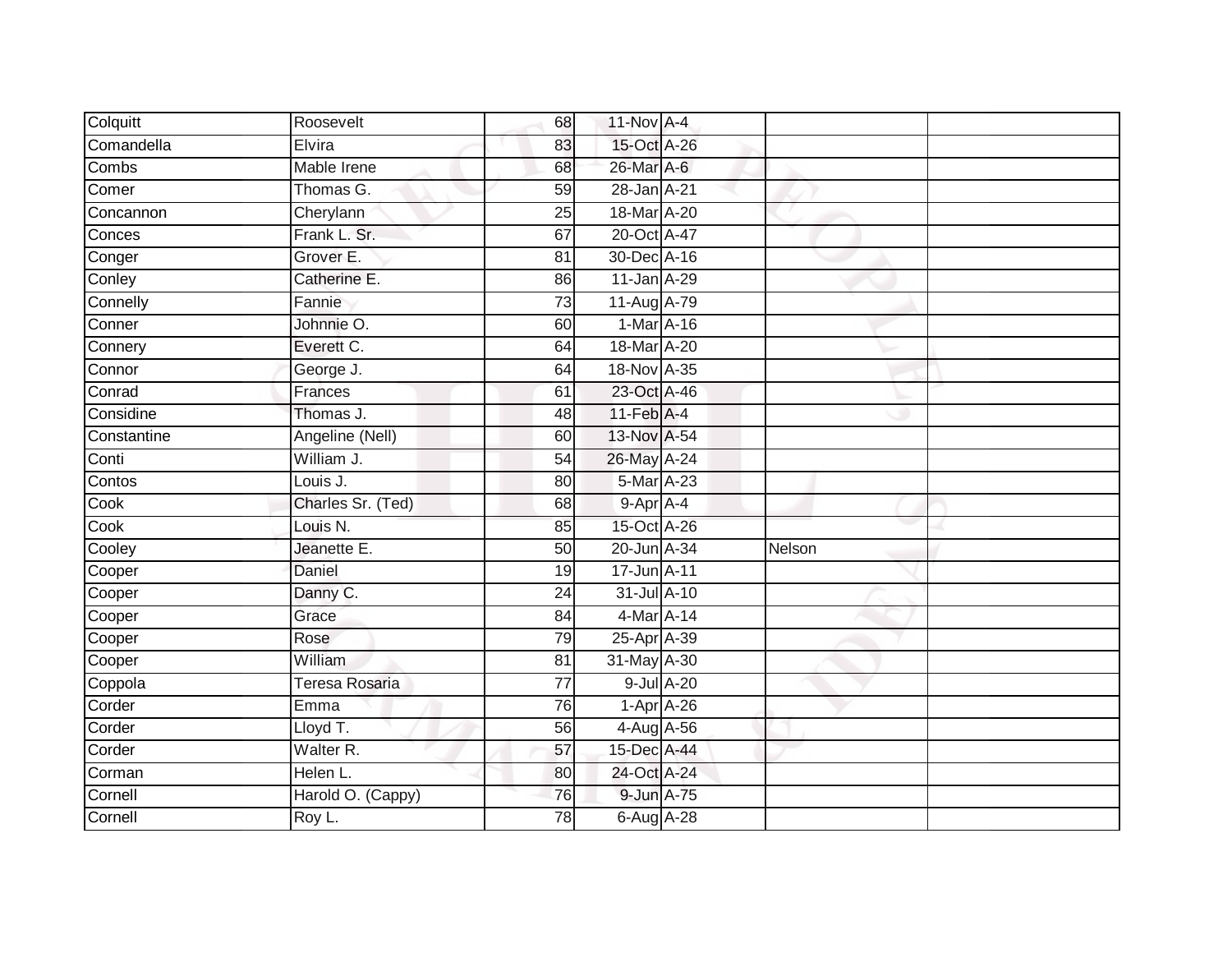| Corner         | Leonard R. (Oley)     | 61              | $27-$ Sep $A-8$   |                |  |
|----------------|-----------------------|-----------------|-------------------|----------------|--|
| Corning        | Robert A.             | 41              | $23$ -Jan $A-16$  |                |  |
| Corrigan       | John J.               | 51              | 3-Sep A-12        |                |  |
| Cortes         | Luis                  | 77              | $7$ -May $A$ -6   |                |  |
| Cortez-Godines | Luis                  | 67              | 25-Aug A-42       |                |  |
| Costanza       | Thomas                | 76              | $15$ -Oct         | $\overline{1}$ |  |
| Cotton         | <b>Hazel Mary</b>     | 63              | $1$ -Jul $A$ -16  |                |  |
| Cournyea       | Gordon J.             | 71              | 20-May A-4        |                |  |
| Cox            | Clara                 | 85              | 3-Sep A-12        |                |  |
| Cox            | Jane (Manter)         | 85              | 1-Dec A-31        |                |  |
| Cozza          | Peter                 | 93              | 1-Dec A-31        |                |  |
| Craft          | Kenneth F.            | 69              | 18-Sep A-46       |                |  |
| Craidon        | Anastasia             | 67              | 15-Apr A-14       |                |  |
| Craig          | William F.            | 21              | 13-Feb A-14       |                |  |
| Cramer         | Ralph C.              | 66              | 20-Oct A-47       |                |  |
| Crary          | Nadine S.             | 70              | 20-Jun A-34       |                |  |
| Crider         | Thelma L.             | 60              | 3-Mar A-55        |                |  |
| Crisp          | Albin B.              | 46              | 20-Jan A-32       |                |  |
| Croak          | Angus P.              | 66              | 30-Apr A-8        |                |  |
| Cronch         | <b>Herbert</b>        | 57              | 19-Mar A-6        |                |  |
| Crosbie        | Marie B.              |                 | 23-Oct A-46       |                |  |
| Cross          | Robert                | 50              | 29-May A-50       |                |  |
| Cruz           | Luis                  |                 | 21-Mar A-22       |                |  |
| Cruz           | Maria Luisa           | 51              | 26-Jun A-33       |                |  |
| Csigas         | John Sr.              | 91              | 5-Dec A-44        |                |  |
| Csverscko      | John                  | 74              | $13 - Jan$ $A-78$ |                |  |
| Cudak          | Joseph K.             | $\overline{51}$ | 16-Apr A-6        |                |  |
| Cummings       | Frances B.            |                 | 9-Aug A-18        |                |  |
| Cummings       | Sylvia F.             | 85              | 28-Aug A-22       |                |  |
| Cummins        | Wallace H.            | 25              | 22-Jul A-4        |                |  |
| Cundiff        | <b>Ernest William</b> | 59              | 19-Nov A-6        |                |  |
| Cunningham     | George E.             | 64              | $2$ -May $A-38$   |                |  |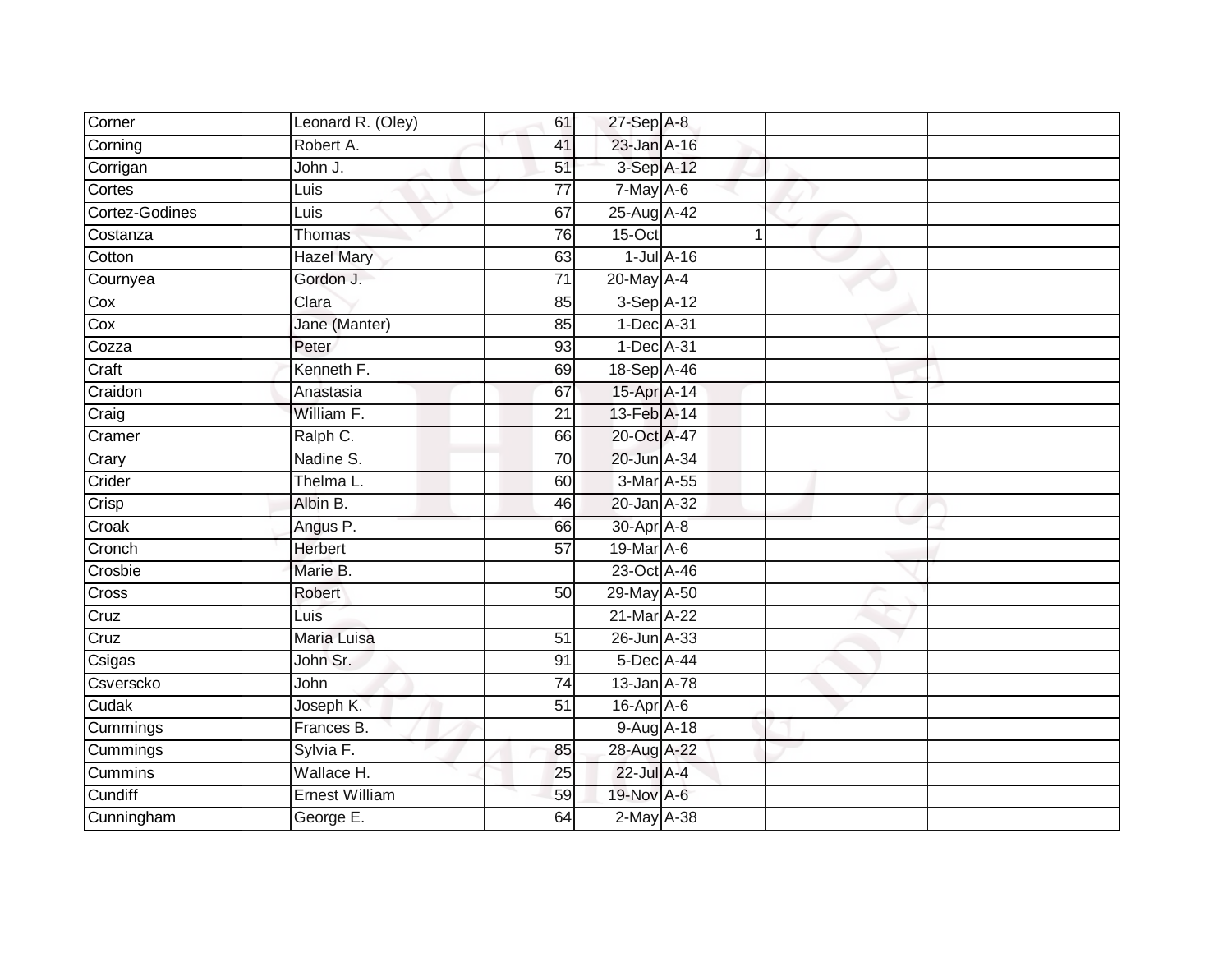| Cunningham                 | Ruth B.         | 53              | 28-Nov A-28                 |            |         |  |
|----------------------------|-----------------|-----------------|-----------------------------|------------|---------|--|
| Curry                      | John D.         | 57              | 12-Sep A-21                 |            |         |  |
| Curtis                     | Inez            | 69              | $2$ -Jan $A$ -36            |            |         |  |
| $\overline{\text{Curtis}}$ | James B.        | 82              | 27-Jan A-46                 |            |         |  |
| Cutler                     | Ada J.          | $\overline{81}$ | 12-Feb A-23                 |            |         |  |
| Cutler                     | Ethel M.        | 70              | 10-Oct A-52                 |            |         |  |
| Cutler                     | Robert R.       | 54              | 22-Sep A-40                 |            |         |  |
| Cutter                     | Edwin F.        | 60              | 1-Nov A-22                  |            |         |  |
| Cycak                      | <b>Bernice</b>  | 86              | $4-Feb$ A-14                |            |         |  |
| Cygal                      | Mary Anna       |                 | 3-Nov A-30                  |            |         |  |
| Czajka                     | Joseph A.       | 80              | 26-Nov A-20                 |            |         |  |
| Czalbowski                 | Arthur K.       | 53              | 20-Oct A-46                 |            |         |  |
| Czalbowski                 | Mary            | 83              | 24-Nov A-58                 |            |         |  |
| Czapla                     | Anthony V.      | 61              |                             | 9-Jul A-20 |         |  |
| Czechanski                 | Josephine       | $\overline{53}$ | 6-Jun A-32                  |            | Poremba |  |
| Czerny                     | Joseph          | 63              | 17-Oct A-17                 |            |         |  |
| Czlonka                    | Frank J.        | 51              | 17-Oct A-17                 |            |         |  |
| Czuba                      | Anton           | 90              | 12-Mar A-4                  |            |         |  |
| Czyszczon                  | Frank J. (Czon) | 67              | 18-Mar A-20                 |            |         |  |
| Daggy                      | Walter R.       | 67              | 9-Dec A-18                  |            |         |  |
| Dahl                       | Eugene E.       | 87              |                             | 3-Jul A-17 |         |  |
| Dahl                       | Julia W.        | $\overline{97}$ | 11-Apr A-16                 |            |         |  |
| Dal Santo                  | Attilio V.      | $\overline{71}$ | 17-Jun A-11                 |            |         |  |
| Dale                       | Margaret        | 54              | 29-Apr A-8                  |            |         |  |
| DalSanto                   | Frank J.        | 55              | $21$ -Oct $A-8$             |            |         |  |
| Daltovich                  | Mary B.         | 85              | 21-Aug A-38                 |            |         |  |
| Danforth                   | Leo H.          | 65              | 23-Oct A-46                 |            |         |  |
| Daniels                    | Clara E.        | 84              | 19-Dec A-26                 |            |         |  |
| Daniels                    | Frank           |                 | 11-Sep A-42                 |            |         |  |
| <b>Daniels</b>             | Ida Lee         | 74              | 17-Oct A-17                 |            |         |  |
| <b>Daniels</b>             | Mitchell        | 40              | 25-Aug A-42                 |            |         |  |
| Dankanich                  | John Sr.        | 90              | $21$ -Feb $\overline{A}$ -4 |            |         |  |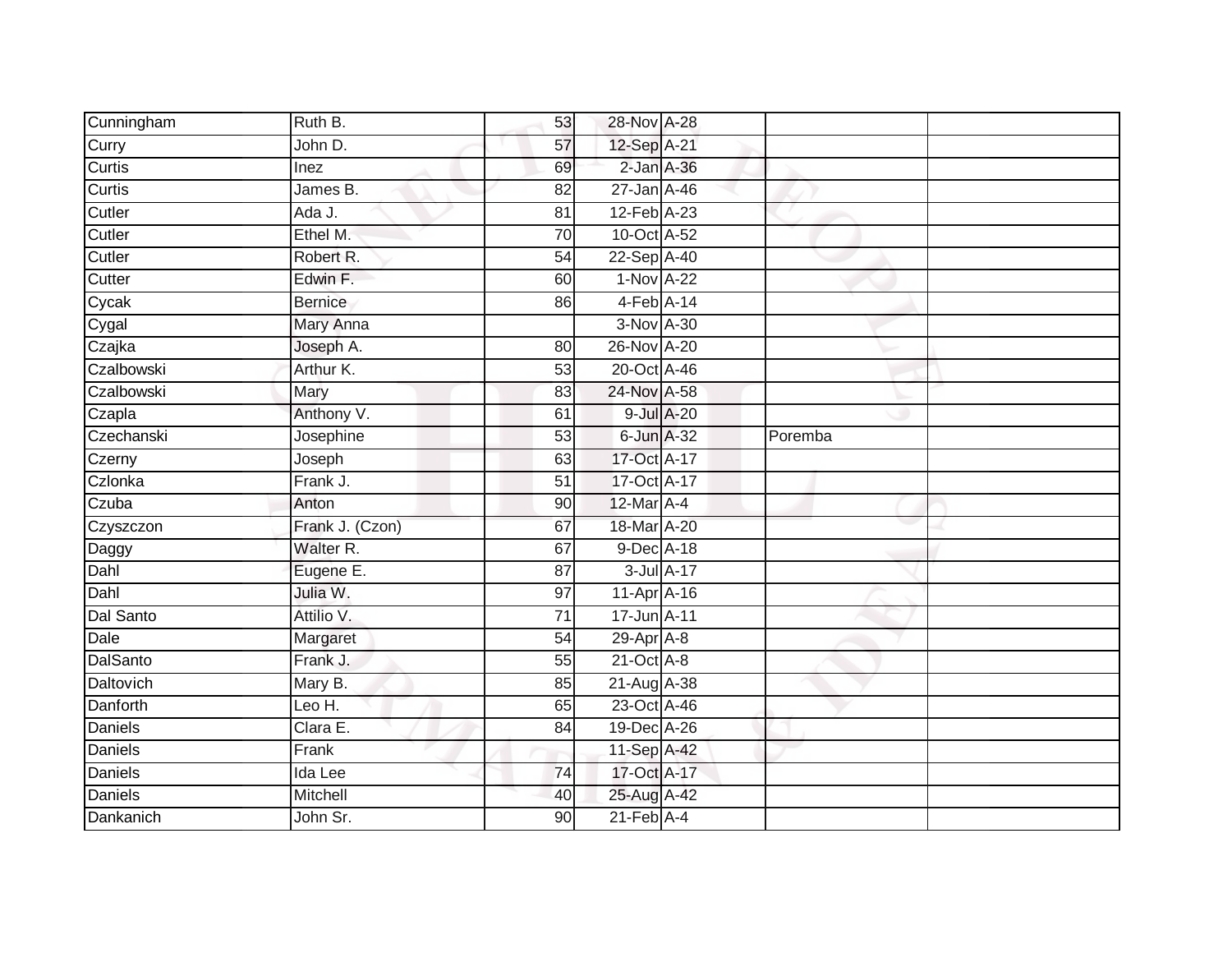| Dare           | Minnie V.                 | 90              | 7-Mar A-20  |                |          |  |
|----------------|---------------------------|-----------------|-------------|----------------|----------|--|
| Dargewich      | Joseph                    | 82              | 7-Mar A-20  |                |          |  |
| Darlington     | Jay E.                    | 72              | 30-Jun A-52 |                |          |  |
| Davenport      | Dorothy                   | 46              |             | 3-Jul A-17     | Mahone   |  |
| Davidson       | Bertha S.                 |                 | 9-Sep A-14  |                |          |  |
| <b>Davis</b>   | <b>Basil</b>              | $\overline{82}$ | 17-Feb A-56 |                |          |  |
| Davis          | Elbert (St. Louis)        | 50              | 1-Dec A-31  |                |          |  |
| Davis          | Howard R.                 | 83              | 30-Jun A-52 |                |          |  |
| Davis          | Isabel                    | 67              | 10-Nov A-57 |                |          |  |
| <b>Davis</b>   | Iva I.                    | 69              | 31-May A-30 |                |          |  |
| <b>Davis</b>   | Minor B. Jr.              | $\overline{32}$ | 5-Jun A-44  |                |          |  |
| Davis          | Phillip H. (Jack)         | 71              | 8-Oct A-24  |                |          |  |
| Davis          | Thomas William Jr.        | 36              | 15-May A-24 |                |          |  |
| Davison        | Rodney                    | 23              | 15-Oct A-26 |                |          |  |
| <b>Dawkins</b> | Zeola                     | $\overline{82}$ | 27-Jan A-46 |                | Mitchell |  |
| Day            | <b>Richard Wayne</b>      | 2 months        | 19-Dec A-26 |                |          |  |
| Dayton         | Maude Ann                 | 90              | 25-Nov A-20 |                |          |  |
| De Weese       | Richard                   | 17              |             | 10-Feb 1, A-50 |          |  |
| Dean           | <b>Clarence Milton II</b> | 21/2<br>months  | 18-Sep A-46 |                |          |  |
| DeBarge        | Rose G.                   | 66              | 3-Feb A-18  |                |          |  |
| DeBartolo      | <b>Dominick</b>           | 86              | 26-May A-24 |                |          |  |
| Deere          | Amos J. Sr.               | 74              | 18-Dec A-22 |                |          |  |
| Deering        | John J.                   | 75              | 13-Sep A-22 |                |          |  |
| <b>DeGraff</b> | Isaac C.                  | 75              | 16-Dec A-4  |                |          |  |
| DeGroot        | Anthony                   | 86              | 9-Jun A-75  |                |          |  |
| Deichen        | Walter F.                 | 50              | 14-Nov A-22 |                |          |  |
| Del Pogetto    | Mario                     | 79              | 29-Aug A-30 |                |          |  |
| Del Poggetto   | Maria                     | 63              | 18-Jun A-14 |                |          |  |
| Delahanty      | <b>Helen Lambert</b>      | 80              | 24-Sep A-10 |                |          |  |
| DeLay          | Edward L.                 | 78              | 26-Apr A-31 |                |          |  |
| DeLeon         | Felix                     | 42              | 31-May A-30 |                |          |  |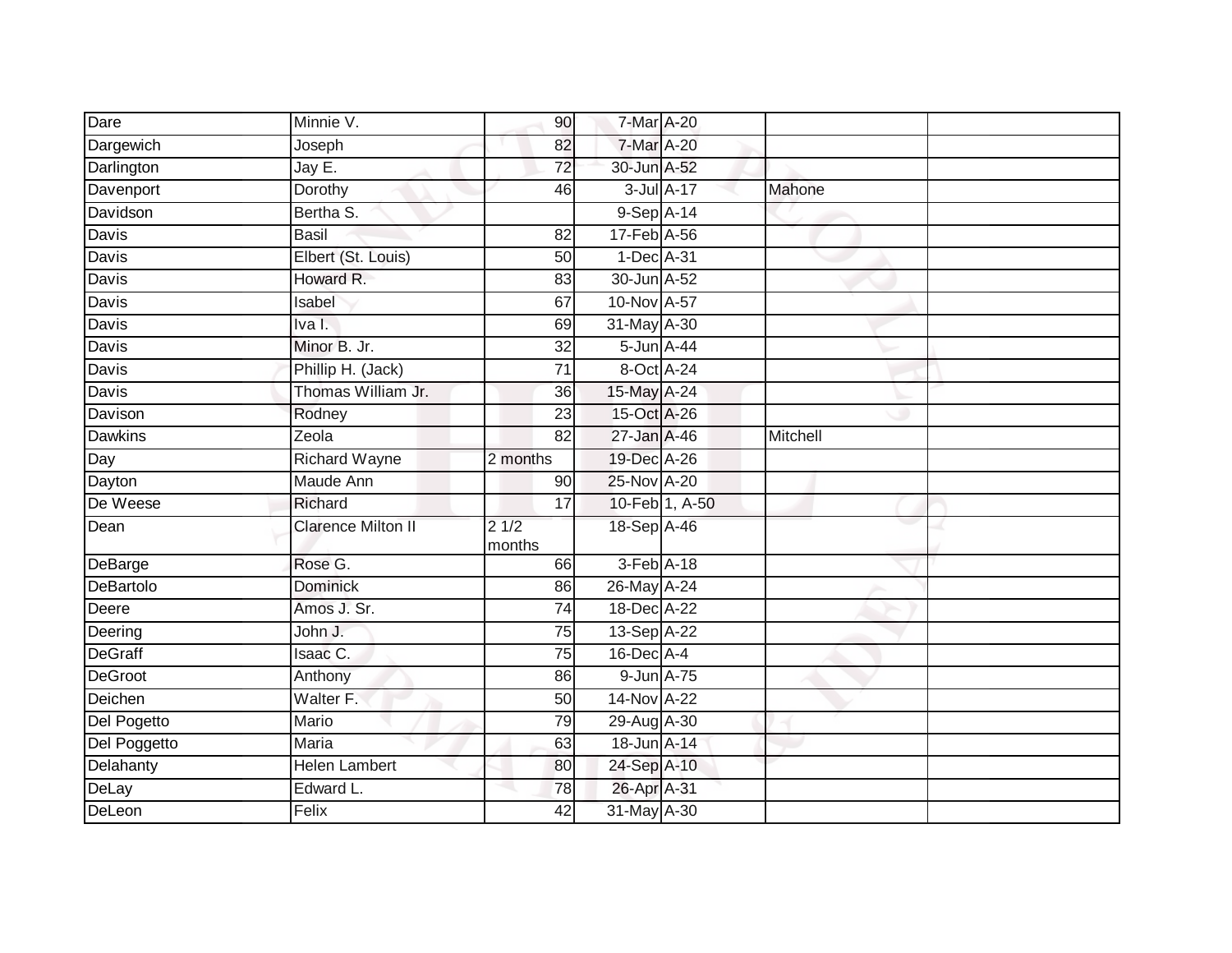| Della Rocco     | Ann               | 67              | 22-Dec A-57                | Matlon      |                   |
|-----------------|-------------------|-----------------|----------------------------|-------------|-------------------|
| Dellenbach      | Emily             | 64              | 20-Oct A-46                |             |                   |
| Delnicki        | Frank E.          | $\overline{74}$ | 5-Feb A-6                  |             |                   |
| Delp            | Lillian           | 85              | 16-May A-24                |             |                   |
| Delsing         | Marion            | 48              | $1-Apr$ A-26               |             |                   |
| Dembowski       | Stanley J. (Papa) | 73              | 29-Dec A-36                |             |                   |
| Demiduk         | Helen             | 77              | 29-Mar A-8                 | Davis       |                   |
| Demlong         | Gustave           | 84              | $21$ -Feb $\overline{A-4}$ |             |                   |
| Demos           | Mary              | 84              | 28-Oct A-24                |             |                   |
| Demps           | Stanley A.        | $\overline{76}$ | 9-May A-22                 |             |                   |
| Denecho         | Mary              | 62              | 21-Apr A-56                | Skiba       |                   |
| Denny           | Vera J.           | 56              | 26-Aug A-26                |             |                   |
| Depa            | John              | 40              | 23-Dec A-12                |             |                   |
| <b>DePoutee</b> | Mae               | 65              | 7-Aug A-44                 |             |                   |
| Derkacz         | Mary              | 81              | 12-May A-16                |             |                   |
| Derman          | Hymen             | 69              | 15-May                     | -1          |                   |
| Dermody         | Sophia Agnes      | 74              | 14-Nov A-22                |             |                   |
| <b>DeRolf</b>   | Herbert G.        | 60              | 21-Jan A-31                |             |                   |
| DeRolf          | Leonard G.        | 55              | 24-Apr A-42                |             |                   |
| <b>DeRolf</b>   | Sophie            | 70              | 20-Oct A-46                |             |                   |
| Dervenis        | Katherine         | 85              | $3$ -Jan $A-28$            |             |                   |
| <b>DeVaney</b>  | Kathryn           | 54              | 3-Mar A-55                 |             |                   |
| <b>DeVitta</b>  | Victoria          | 80              | $22-FebA-9$                |             |                   |
| <b>DeVries</b>  | Henry             | 56              | 26-Jun A-33                |             |                   |
| <b>DeWalt</b>   | Alice             | 64              | 1-Nov A-22                 |             |                   |
| <b>DeWar</b>    | Archie R.         | 77              | 25-Aug A-42                |             |                   |
| Dewit           | Peter F.          | 89              | $12-Apr$ A-8               |             |                   |
| <b>DeWitt</b>   | Christine         | 14              | 29-May                     | $\mathbf 1$ | Picture included. |
| <b>DeWolfe</b>  | Ernest C.         | 82              | 10-Jul A-31                |             |                   |
| Deyoung         | Coby              | 85              | 6-Aug A-28                 |             |                   |
| DeYoung         | <b>Nick</b>       | $\overline{77}$ | 31-Oct A-22                |             |                   |
| Dezso           | George            | 86              | $23$ -Jul $A-8$            |             |                   |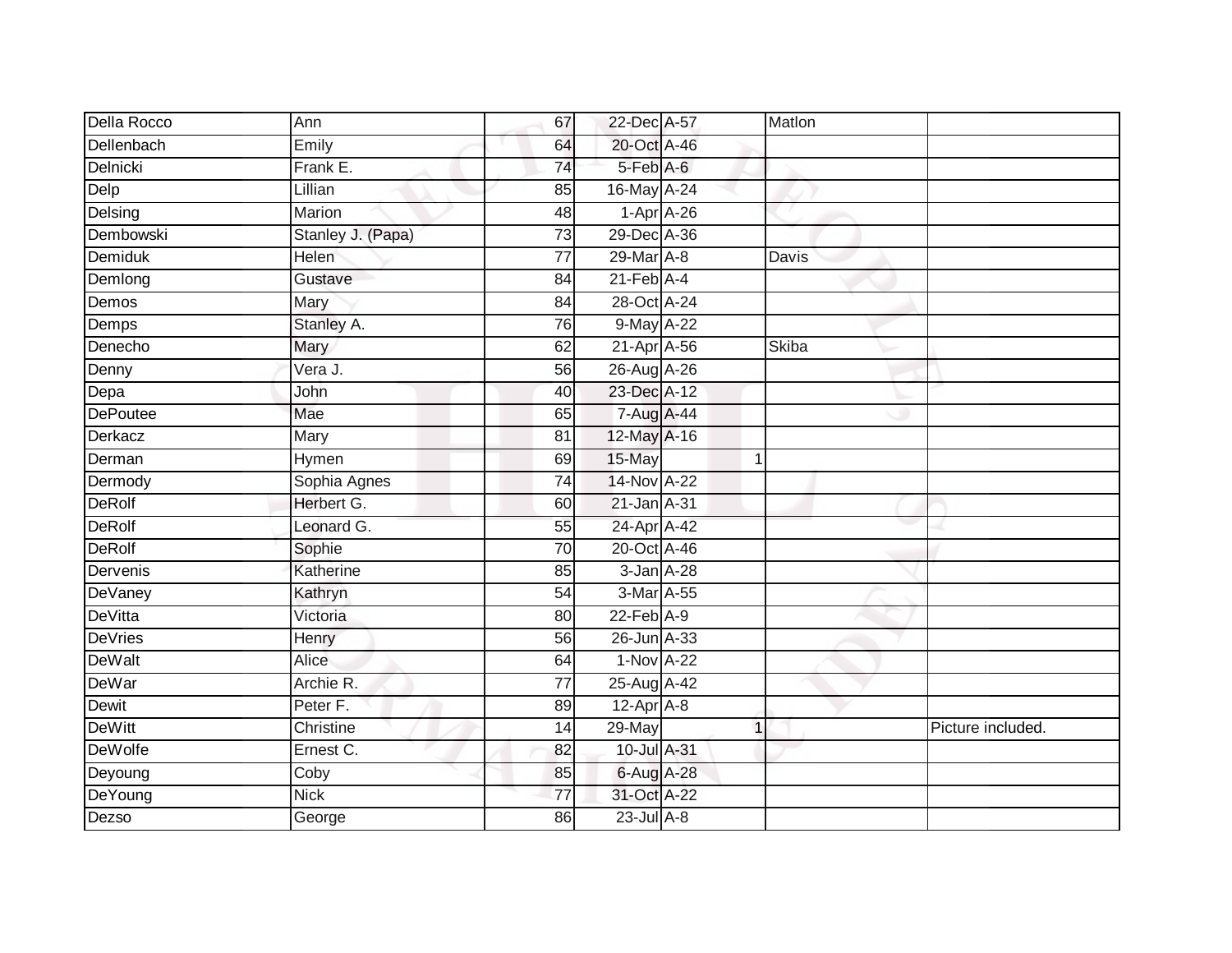| Diamond        | Ben                     |                 | 27-Feb A-30      |               |             |                                  |
|----------------|-------------------------|-----------------|------------------|---------------|-------------|----------------------------------|
| <b>Diaz</b>    | Juana B.                | 86              | 28-May A-26      |               |             |                                  |
| Diaz           | Manuel                  | $\overline{71}$ | 30-Aug A-30      |               |             |                                  |
| <b>Dibblee</b> | Basil R. (Dr.)          | 75              | 1-Mar A-16       |               |             |                                  |
| <b>Dicks</b>   | <b>Hazel Irene</b>      | $\overline{75}$ | $12$ -Jul $A-15$ |               |             |                                  |
| Dickson        | Fred O.                 | 64              | 14-Jan A-29      |               |             |                                  |
| DiFilippo      | Floro                   | 65              | 5-Nov A-20       |               |             |                                  |
| Dilling        | Ida B.                  | 74              | 20-Aug A-8       |               |             |                                  |
| <b>Dilling</b> | Otto C.                 | 76              | 7-Feb A-32       |               |             |                                  |
| <b>Dillon</b>  | Ida                     | 97              | 18-Feb A-11      |               |             |                                  |
| <b>Dillon</b>  | <b>Richard Franklin</b> | 10              | $18$ -Jan $A$ -6 |               |             |                                  |
| <b>Dines</b>   | Alta J.                 | 78              | 6-Mar A-40       |               |             |                                  |
| Dinga          | Edward C.               |                 | 2-Dec A-4        |               |             |                                  |
| Dingwall       | Thomas                  | 51              | 10-Jul A-31      |               |             |                                  |
| Dinwiddie      | Robert L. Sr.           | $\overline{57}$ | 15-Dec A-44      |               |             |                                  |
| <b>Discher</b> | Sophie                  | 79              | 26-May A-24      |               |             |                                  |
| <b>Divicio</b> | David                   | 40              | 4-Nov            |               | $\mathbf 1$ |                                  |
| <b>Dix</b>     | Mary                    | 78              | 23-Jul A-8       |               |             |                                  |
| <b>Dobos</b>   | Mike                    | 68              | 21-Jul A-26      |               |             |                                  |
| <b>Dobos</b>   | Richard J.              | 39              | 26-Mar A-6       |               |             |                                  |
| Dobrowolski    | Tedy                    | 79              | 28-Jan A-21      |               |             |                                  |
| Dobrowski      | Gerald                  | 30              |                  | 6-Jan 1, A-28 |             | Picture of incident<br>included. |
| Dobyns         | Paul B.                 | 69              | 11-Aug A-79      |               |             |                                  |
| Dodge          | Ada                     | 74              | 9-Jul A-20       |               |             |                                  |
| Doell          | Theresa M.              | $\overline{74}$ | 29-Oct A-25      |               |             |                                  |
| Doing          | Josephine               | 57              | $7 - Jan A - 14$ |               |             |                                  |
| Doland         | Howard L.               | $\overline{70}$ | 18-Nov A-35      |               |             |                                  |
| Dolata         | Ignatius A. (Jack)      | 71              | 10-Dec A-31      |               |             |                                  |
| <b>Dollas</b>  | Nick J.                 | 46              | 1-Dec A-31       |               |             |                                  |
| Dolle          | Frederick (Fred)        | 72              | 7-Apr A-67       |               |             |                                  |
| Dombkowski     | Antoinette              | 90              | 29-Aug A-30      |               | Paluch      |                                  |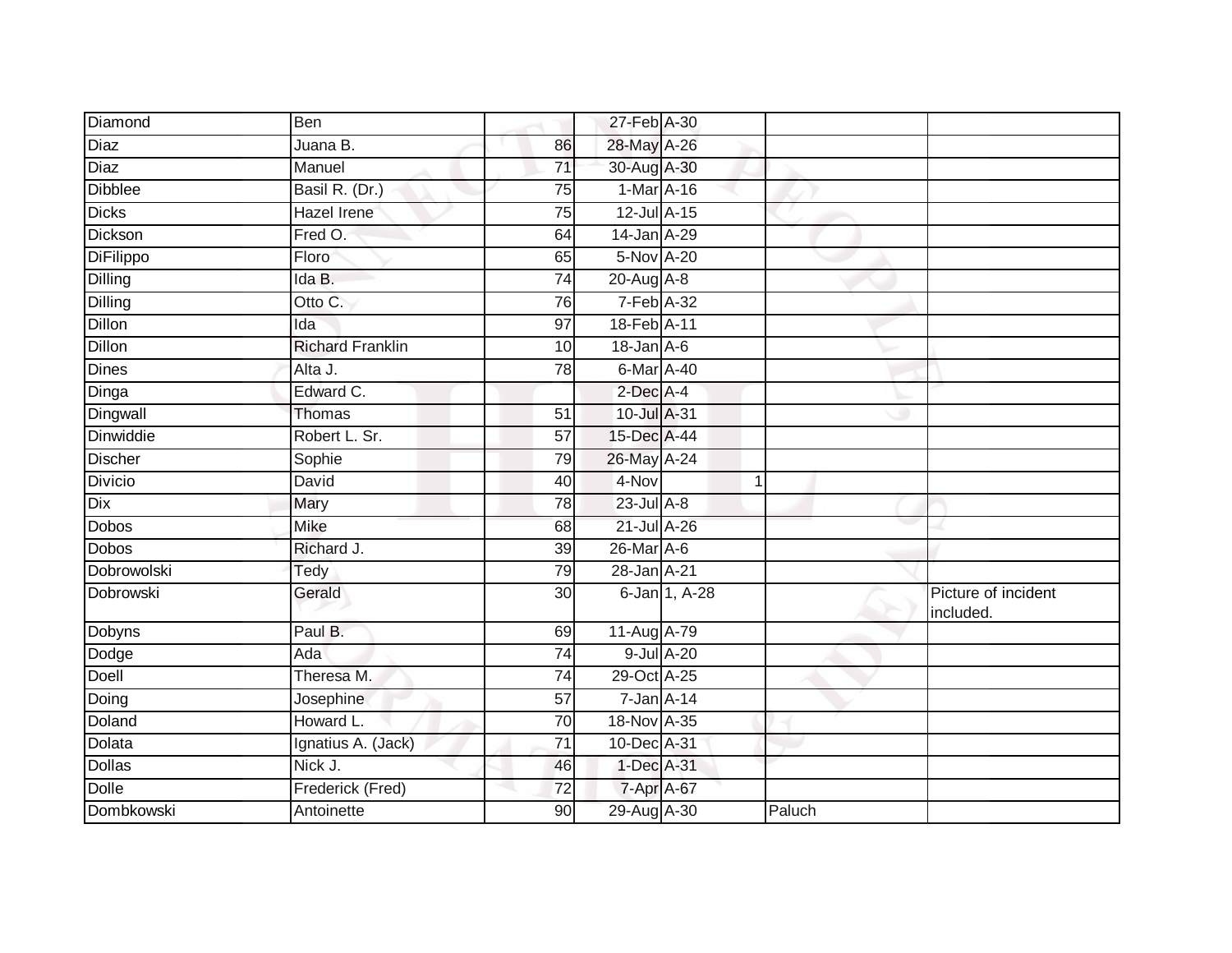| Charles               | 61              |        |             |                                                                                                                                                                                                                                                                                                                                                                                                                                                                |                   |
|-----------------------|-----------------|--------|-------------|----------------------------------------------------------------------------------------------------------------------------------------------------------------------------------------------------------------------------------------------------------------------------------------------------------------------------------------------------------------------------------------------------------------------------------------------------------------|-------------------|
| Alice (Mary)          | 67              |        |             |                                                                                                                                                                                                                                                                                                                                                                                                                                                                |                   |
| Jessie J.             | 46              |        |             |                                                                                                                                                                                                                                                                                                                                                                                                                                                                |                   |
| <b>Nellie</b>         |                 |        |             |                                                                                                                                                                                                                                                                                                                                                                                                                                                                |                   |
| Catherine             | 94              |        |             |                                                                                                                                                                                                                                                                                                                                                                                                                                                                |                   |
| Marie G.              | 72              |        |             |                                                                                                                                                                                                                                                                                                                                                                                                                                                                |                   |
| Jesse                 | 80              |        |             |                                                                                                                                                                                                                                                                                                                                                                                                                                                                |                   |
| John B.               | 52              |        |             |                                                                                                                                                                                                                                                                                                                                                                                                                                                                |                   |
| Richard J.            | 39              |        |             |                                                                                                                                                                                                                                                                                                                                                                                                                                                                |                   |
| Edward C.             | $\overline{73}$ |        |             |                                                                                                                                                                                                                                                                                                                                                                                                                                                                | Picture included. |
| Rosa                  | 60              |        |             |                                                                                                                                                                                                                                                                                                                                                                                                                                                                |                   |
| Donald D.             | $\overline{70}$ |        |             |                                                                                                                                                                                                                                                                                                                                                                                                                                                                |                   |
| Jerome J.             | 73              |        |             |                                                                                                                                                                                                                                                                                                                                                                                                                                                                |                   |
| Frank H.              | 78              |        |             |                                                                                                                                                                                                                                                                                                                                                                                                                                                                |                   |
| Peter                 | 84              |        |             |                                                                                                                                                                                                                                                                                                                                                                                                                                                                |                   |
| Loyd A.               | 32              |        |             |                                                                                                                                                                                                                                                                                                                                                                                                                                                                |                   |
| Ethel                 | 93              |        |             |                                                                                                                                                                                                                                                                                                                                                                                                                                                                |                   |
| Mary Theresa          |                 |        |             |                                                                                                                                                                                                                                                                                                                                                                                                                                                                |                   |
| Anna                  | 86              |        |             |                                                                                                                                                                                                                                                                                                                                                                                                                                                                |                   |
| <b>John</b>           | 47              |        |             |                                                                                                                                                                                                                                                                                                                                                                                                                                                                |                   |
| Kenneth               | 4               | 25-Mar | 1           |                                                                                                                                                                                                                                                                                                                                                                                                                                                                |                   |
| William H.            | 69              |        |             |                                                                                                                                                                                                                                                                                                                                                                                                                                                                |                   |
| Mary Louise           | 87              |        |             |                                                                                                                                                                                                                                                                                                                                                                                                                                                                |                   |
| Clara H.              | 65              |        |             |                                                                                                                                                                                                                                                                                                                                                                                                                                                                |                   |
| Agnes                 | 89              |        |             |                                                                                                                                                                                                                                                                                                                                                                                                                                                                |                   |
| <b>Anna Marie</b>     | 17              |        |             |                                                                                                                                                                                                                                                                                                                                                                                                                                                                |                   |
| Kathryn M.            | 81              |        |             |                                                                                                                                                                                                                                                                                                                                                                                                                                                                |                   |
| Ted                   | 36              | 21-Jan | $\mathbf 1$ |                                                                                                                                                                                                                                                                                                                                                                                                                                                                |                   |
| Charles               | 68              |        |             |                                                                                                                                                                                                                                                                                                                                                                                                                                                                |                   |
| David                 | 39              |        |             |                                                                                                                                                                                                                                                                                                                                                                                                                                                                |                   |
| <b>Russell Hooker</b> | 69              |        |             |                                                                                                                                                                                                                                                                                                                                                                                                                                                                |                   |
| Olga                  | 59              |        |             |                                                                                                                                                                                                                                                                                                                                                                                                                                                                |                   |
|                       |                 |        |             | 10-May A-12<br>$15$ -Jul $A-4$<br>16-Sep A-4<br>8-Dec A-66<br>4-Aug A-56<br>13-Mar A-8<br>28-Apr A-82<br>28-Apr A-82<br>30-Oct A-14<br>21-Feb 1, A-4<br>11-Mar A-14<br>5-Feb A-6<br>22-Jul A-4<br>6-Feb A-28<br>24-Jul A-11<br>8-Mar A-28<br>23-Aug A-28<br>12-Jun A-37<br>28-Feb A-22<br>14-Oct A-10<br>4-Aug A-56<br>16-Oct A-46<br>17-Oct A-17<br>9-Oct A-10<br>10-Jan A-18<br>26-May A-24<br>21-Aug A-38<br><b>7-Nov A-24</b><br>6-Oct A-28<br>26-Aug A-26 | Murzyn            |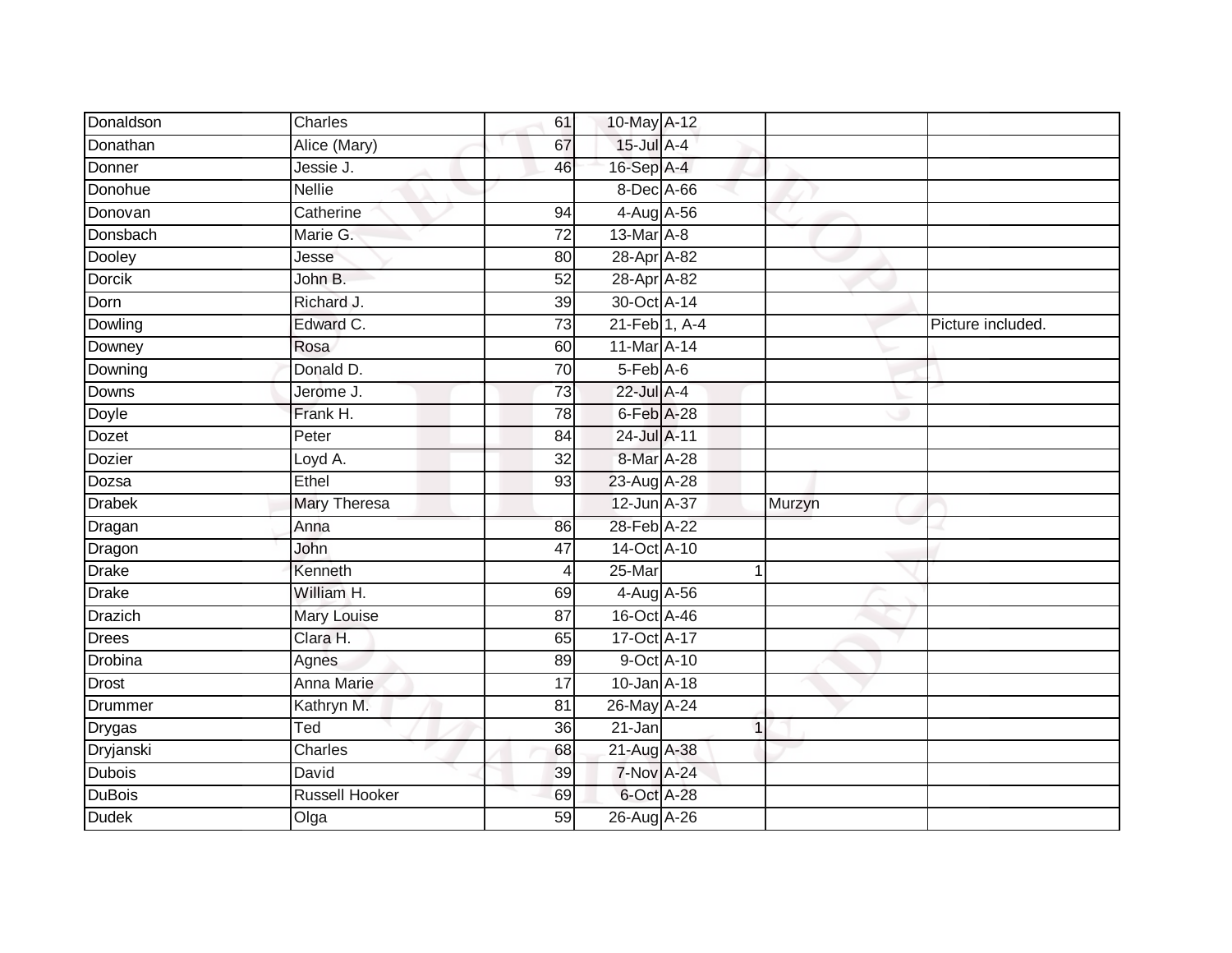| Duff        | Sophia                 | 95              | 16-Apr A-6      |        |  |
|-------------|------------------------|-----------------|-----------------|--------|--|
| Duffy       | Delia M.               | 89              | 5-Mar A-23      | Cannon |  |
| <b>Duke</b> | Harold                 | 69              | 1-Dec A-31      |        |  |
| Dull        | Mary                   | 78              | 15-Apr A-14     |        |  |
| Dumas       | Dora                   | 78              | $4$ -Jun $A$ -6 |        |  |
| Dumezich    | Angeline (Andgia)      | 82              | 1-Nov A-22      |        |  |
| Duncan      | Jerrold (Sparky)       | 54              | 19-May A-75     |        |  |
| Dunham      | Ann                    | 55              | 25-Jan A-18     |        |  |
| Dunlap      | Mary E.                | 63              | $2-Apr$ A-10    |        |  |
| Dunn        | Mabel F.               | 94              | $1$ -Jul $A-16$ |        |  |
| Dwyer       | Edith (Dede)           | 90              | 16-Jun A-54     |        |  |
| Dwyer       | James $\overline{A}$ . | 66              | 29-Aug A-30     |        |  |
| Dyer        | Florence M.            | 81              | 18-Mar A-20     |        |  |
| Earl        | Glennie Sr.            | 79              | 10-Jan A-18     |        |  |
| Earlywine   | Jackie D.              | $\overline{38}$ | 1-Dec A-31      |        |  |
| Earnhart    | Gaiel O.               | 74              | 8-Mar A-28      |        |  |
| Earnshaw    | John                   | 62              | 23-Dec A-12     |        |  |
| Ebbert      | Richard C.             | 42              | 7-Mar A-20      |        |  |
| Echevarria  | Jose R.                |                 | 12-May A-16     |        |  |
| Ecklebarger | Clifford (Defoe)       |                 | 28-Oct A-24     |        |  |
| Eckrich     | John H.                | 67              | 6-Mar A-40      |        |  |
| Edwards     | Jo Ann                 | 62              | 26-Jul A-12     |        |  |
| Edwards     | Lee R.                 | 33              | 23-Apr A-24     |        |  |
| Edwards     | Matilda M.             | 81              | 24-Dec A-27     |        |  |
| Edwards     | Willana                | 54              | 18-Dec A-22     |        |  |
| Eggers      | Ernest (Jack)          | 69              | 19-Mar A-6      |        |  |
| Eggers      | Grace A.               | $\overline{17}$ | $2$ -Jun $A-28$ |        |  |
| Ehnen       | John L.                | 64              | 22-Nov A-10     |        |  |
| Einsele     | Fred                   | 84              | 18-Feb A-11     |        |  |
| Eisenhauer  | Mary B.                | 81              | 18-Apr A-28     |        |  |
| Eklund      | Henry V.               | 70              | 7-Aug A-44      |        |  |
| Ekstrom     | Arthur C.              | $\overline{51}$ | 9-Dec A-18      |        |  |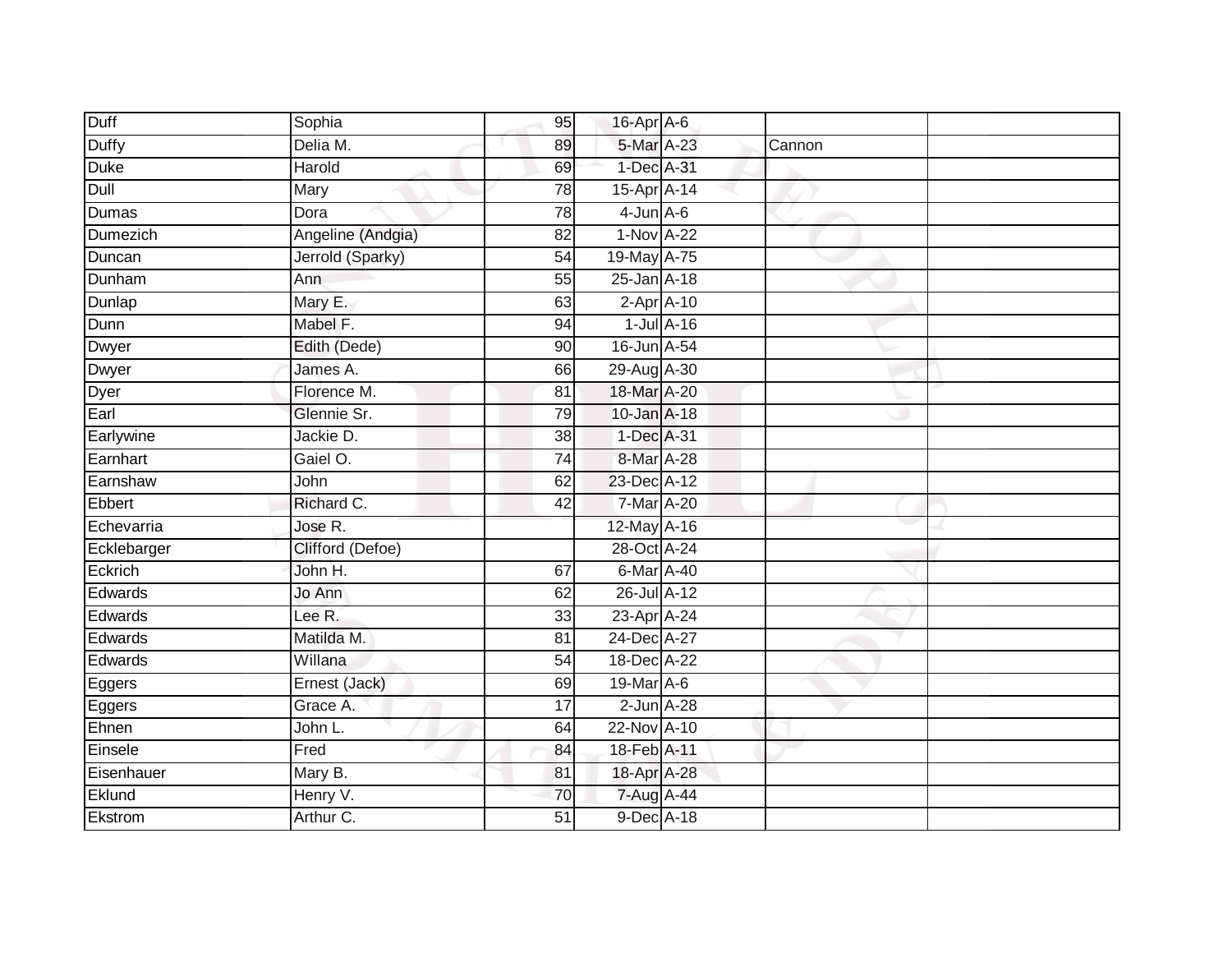| Elder            | Robert S.     | 59              | 7-Jan A-14             |            |
|------------------|---------------|-----------------|------------------------|------------|
| Eldridge         | Kenneth L.    | 68              | 22-Mar A-28            |            |
| Elinkowski       | Gerald        | 43              | 28-Mar A-20            |            |
| Elish            | Emil          | 57              | 24-Dec A-27            |            |
| Elkin            | Allen         | 69              | 22-Nov A-10            |            |
| Ellery           | Joseph J. Sr. | 84              | 23-Sep A-27            |            |
| Ellinghausen     | Earl W.       | 65              | 18-Feb <sup>A-11</sup> |            |
| <b>Ellington</b> | Alexander     | 54              | 14-Nov A-22            |            |
| Elliott          | Etta          | 71              | 26-Sep A-24            |            |
| Elliott          | Ray Sr.       | $\overline{71}$ | 9-Dec A-18             |            |
| Elliott          | Robert B.     | 61              | 7-Apr A-67             |            |
| <b>Ellis</b>     | Eugene W.     | $\overline{52}$ | $2$ -May $A-24$        |            |
| Ellis            | Gertrude E.   | 74              | 7-Jan A-14             |            |
| Elniskey         | Frank         | 54              | 27-Sep A-8             |            |
| Ely<br>Ely       | John D.       | 51              | 30-Sep A-16            |            |
|                  | Kathleen L.   | 18              | 29-Dec A-36            |            |
| Ely              | Michael       |                 | 29-Dec A-36            |            |
| Elzinga          | Fannie        | 62              | 22-Sep A-40            |            |
| Elzinga          | Sadie         | 70              | 18-Mar A-20            |            |
| Engford          | Lois E.       | 61              | 7-Mar A-20             |            |
| Enomoto          | Helen L.      | 89              | 14-Apr A-24            |            |
| Enright          | Helen         | 63              | 22-Oct A-6             |            |
| Enselman         | William       | 62              | 22-Jan A-22            |            |
| Ensign           | Wanda B.      | 67              | $2-Aug$ $A-8$          | Buczkowski |
| Eppl             | George W. Sr. | $\overline{78}$ | 20-Jan A-32            |            |
| Erb              | Edward F.     | 43              | 16-Oct A-46            |            |
| Erickson         | Charles K.    | 30              | 6-Sep A-29             |            |
| Erickson         | Edith M.      | 72              | 16-Oct A-46            |            |
| Erickson         | Jarl V.       | 41              | 30-Jan A-11            |            |
| Ervin            | Crystal G.    | 81              | 12-Aug A-22            |            |
| Escamilla        | Savas C.      | 21              | 17-Mar A-52            |            |
| Esser            | John H.       | 64              | 26-Jun A-33            |            |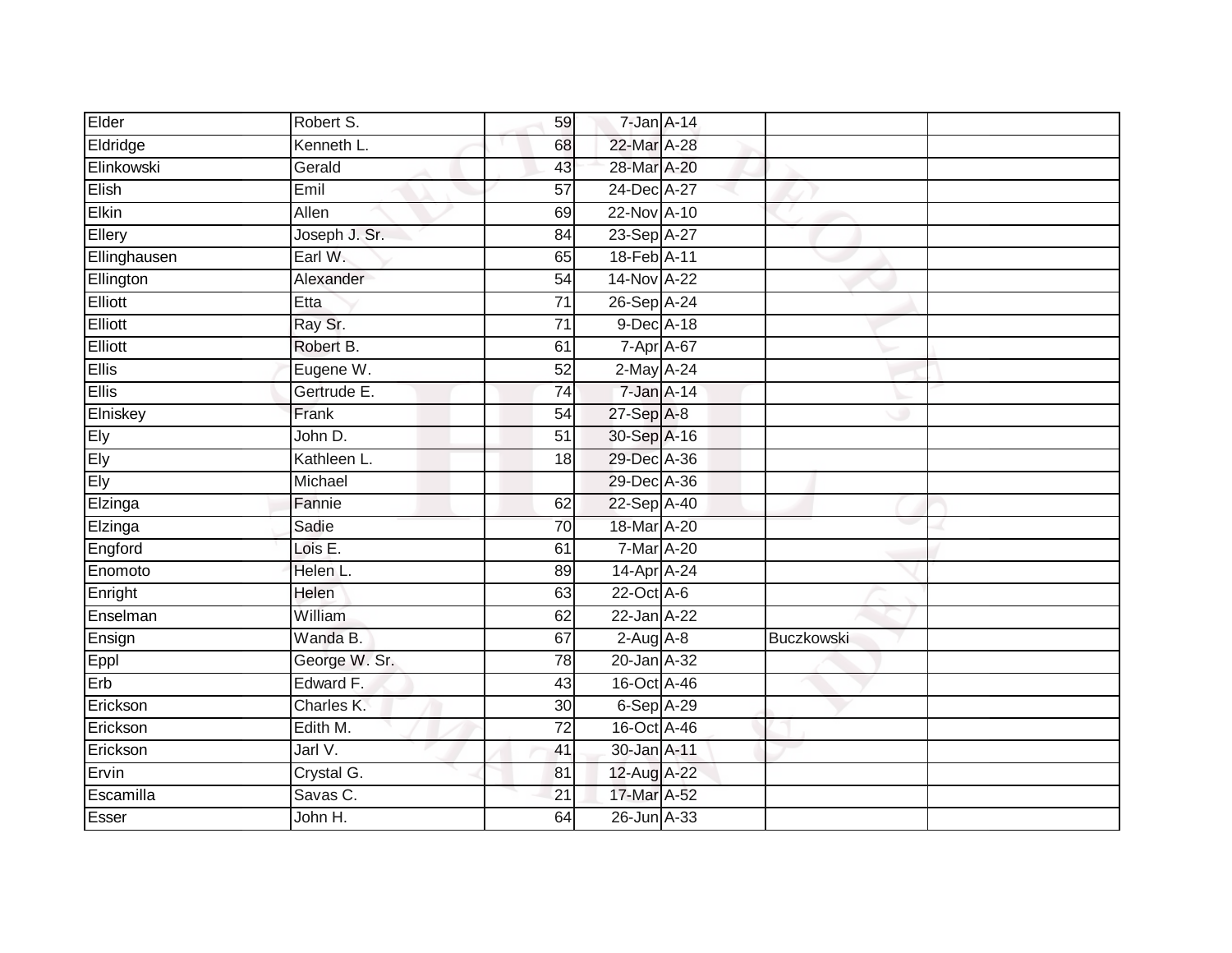| Etrych    | Lillian B.         | 51              | 9-Dec A-18        |  |  |
|-----------|--------------------|-----------------|-------------------|--|--|
| Ettaro    | Joseph             | 21              | 1-Apr             |  |  |
| Evans     | George I. (Scotty) | 81              | 14-Feb A-50       |  |  |
| Evans     | James Jr.          | 57              | 10-Oct A-52       |  |  |
| Evans     | <b>Jiles</b>       | 66              | 1-May A-22        |  |  |
| Evans     | Terry              | 20              | 17-Jan A-16       |  |  |
| Everdon   | Berney E.          | 84              | 31-Oct A-22       |  |  |
| Everdon   | Della              | 81              | 9-May A-22        |  |  |
| Everett   | Vernon R.          | 72              | 22-Jul A-4        |  |  |
| Evion     | Sophie             | 86              | <b>7-Nov A-24</b> |  |  |
| Ewing     | Edgar              | 89              | 14-Aug A-14       |  |  |
| Fagen     | Eva Turner         | 70              | 21-Mar A-22       |  |  |
| Fagyas    | Mary E.            | 67              | 14-Feb A-50       |  |  |
| Fallowes  | Eleanor C.         |                 | $2-Aug$ A-8       |  |  |
| Fallowes  | Roy P.             |                 | 24-Apr A-42       |  |  |
| Falvo     | Mariann            | 82              | 31-Mar A-28       |  |  |
| Fane      | John R. (Jack)     | 52              | $3$ -Jun $A-22$   |  |  |
| Fargo     | Frank H.           | 88              | 29-Nov A-16       |  |  |
| Faris     | Martha M.          | 45              | 10-Jun A-11       |  |  |
| Farkas    | <b>Mary</b>        | 78              | 26-Nov A-20       |  |  |
| Farmer    | John W.            | 61              | $2$ -Aug $A - 8$  |  |  |
| Fary      | Victoria           | $\overline{81}$ | 25-Aug A-42       |  |  |
| Fassoth   | James A.           | 14 months       | 28-Apr A-82       |  |  |
| Faught    | Charlie            | 78              | 14-Jan A-29       |  |  |
| Faulstich | <b>Helen</b>       | 70              | $6$ -Jan $A$ -28  |  |  |
| Faust     | Laura A.           | 84              | $11$ -Jun $A-17$  |  |  |
| Fawley    | Agnes K.           | 68              | 9-Sep A-14        |  |  |
| Federenko | Mary               | 74              | 19-Aug A-14       |  |  |
| Fedorchak | Michael            | 61              | 19-Jun A-32       |  |  |
| Feinberg  | Henry              | 64              | 31-Dec A-20       |  |  |
| Feldaman  | Jacob              | 86              | 20-Oct A-46       |  |  |
| Feldman   | Sandra L.          | $\overline{34}$ | 13-Dec A-45       |  |  |
|           |                    |                 |                   |  |  |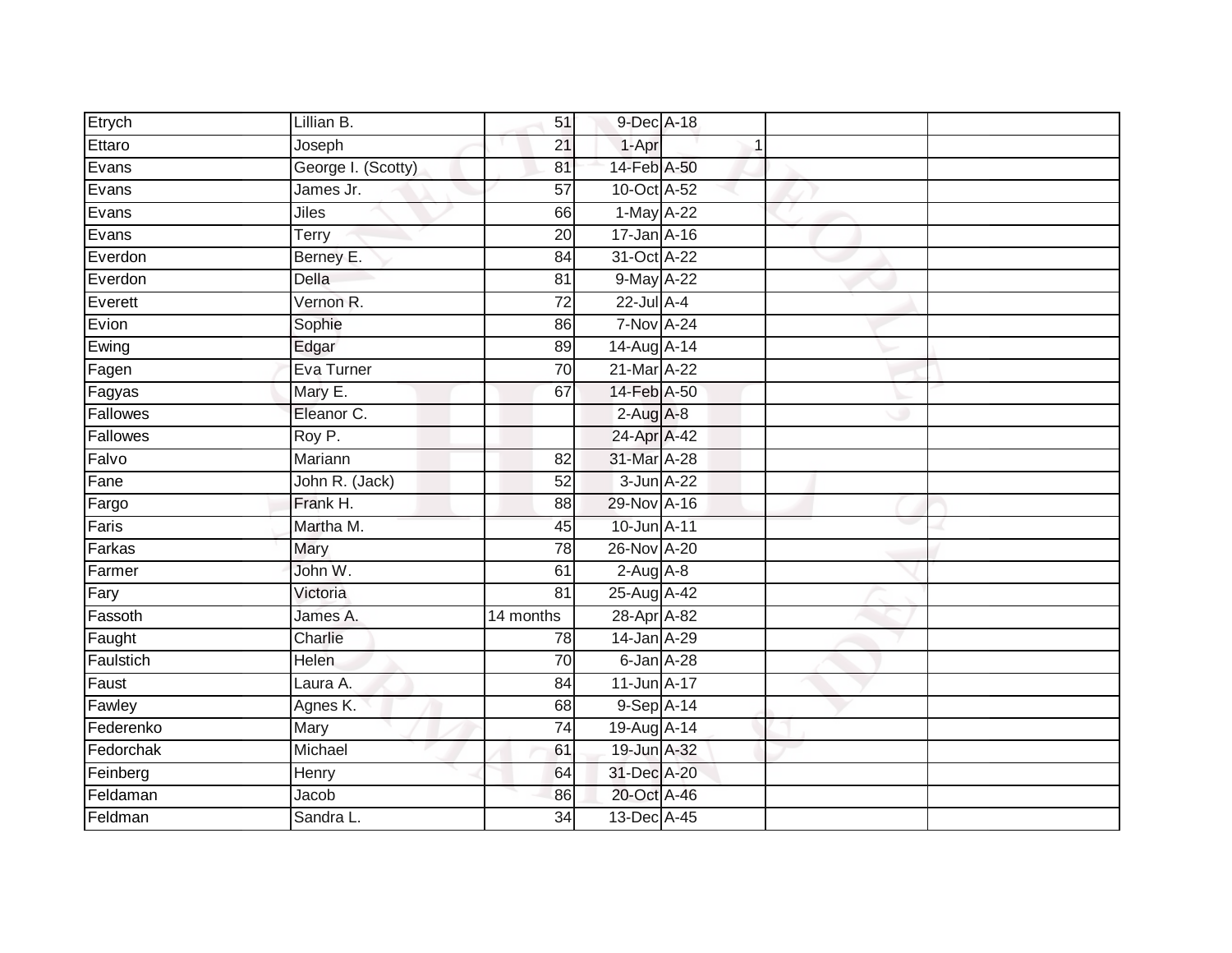| Feliciano  | Lydia              | 45              | 1-Nov A-22     |                |     |  |
|------------|--------------------|-----------------|----------------|----------------|-----|--|
| Felio      | John               |                 | 17-Mar A-52    |                |     |  |
| Feltwell   | Elizabeth E.       | 86              | 3-Feb A-18     |                |     |  |
| Femtress   | <b>Bertha</b>      | 72              | 12-Sep A-20    |                |     |  |
| Fentress   | <b>Riley (Doc)</b> |                 | 21-Jun A-11    |                |     |  |
| Ferbert    | Adolph J.          | 58              | 18-Oct A-28    |                |     |  |
| Ference    | John E.            | 68              | 15-Aug A-24    |                |     |  |
| Feresz     | Louis              | $\overline{71}$ | 15-Oct A-26    |                |     |  |
| Ferguson   | Jess L.            | 69              | 8-Mar A-28     |                |     |  |
| Ferko      | Anna               | 78              | 30-Aug A-30    |                |     |  |
| Fernandez  | Tomasa M.          | 88              | 15-Dec A-44    |                |     |  |
| Ferrero    | John               | $\overline{21}$ | 20-Oct A-46    |                |     |  |
| Fessenden  | Martin L. (Marty)  | 61              | 24-Jan A-28    |                |     |  |
| Fetter     | George             | 88              | 16-Sep A-4     |                |     |  |
| Fiala      | Joseph Sr.         | 68              | 23-Oct A-46    |                |     |  |
| Fialkowski | Rose               | 63              | 9-Jan A-15     |                | Rys |  |
| Fick       | Karl E.            | $\overline{75}$ | 6-Mar A-40     |                |     |  |
| Fiebelkorn | Gustav W.          | 77              | 28-Jan A-21    |                |     |  |
| Fiedler    | Lucille            | 48              | 13-Aug A-22    |                |     |  |
| Fiesler    | Freeda M.          | 80              | $3 - Jun A-22$ |                |     |  |
| Figg       | Ora I.             | 64              | 18-Apr A-28    |                |     |  |
| Figueroa   | George             | 44              | 28-May A-26    |                |     |  |
| Filar      | <b>Maria</b>       | 56              | 26-Apr A-31    |                |     |  |
| Filas      | Evelyn C.          | 70              | 17-Feb A-56    |                |     |  |
| Filson     | Thomas H. (Bert)   | 79              | 11-Sep A-42    |                |     |  |
| Finkel     | <b>Jack</b>        | $\overline{74}$ | 28-Jun A-28    |                |     |  |
| Finlayson  | Michael P.         | 16              |                | 26-Aug 1, A-26 |     |  |
| Finley     | Vernon L.          | 56              | 29-Sep A-95    |                |     |  |
| Firszt     | Anthony A.         | $\overline{77}$ | 7-May A-6      |                |     |  |
| Fischer    | Albert W.          | 69              | 13-Sep A-22    |                |     |  |
| Fisher     | Emil S.            | 47              | 24-Sep A-10    |                |     |  |
| Fisher     | Everett M. (Eric)  | 50              | 29-Sep A-95    |                |     |  |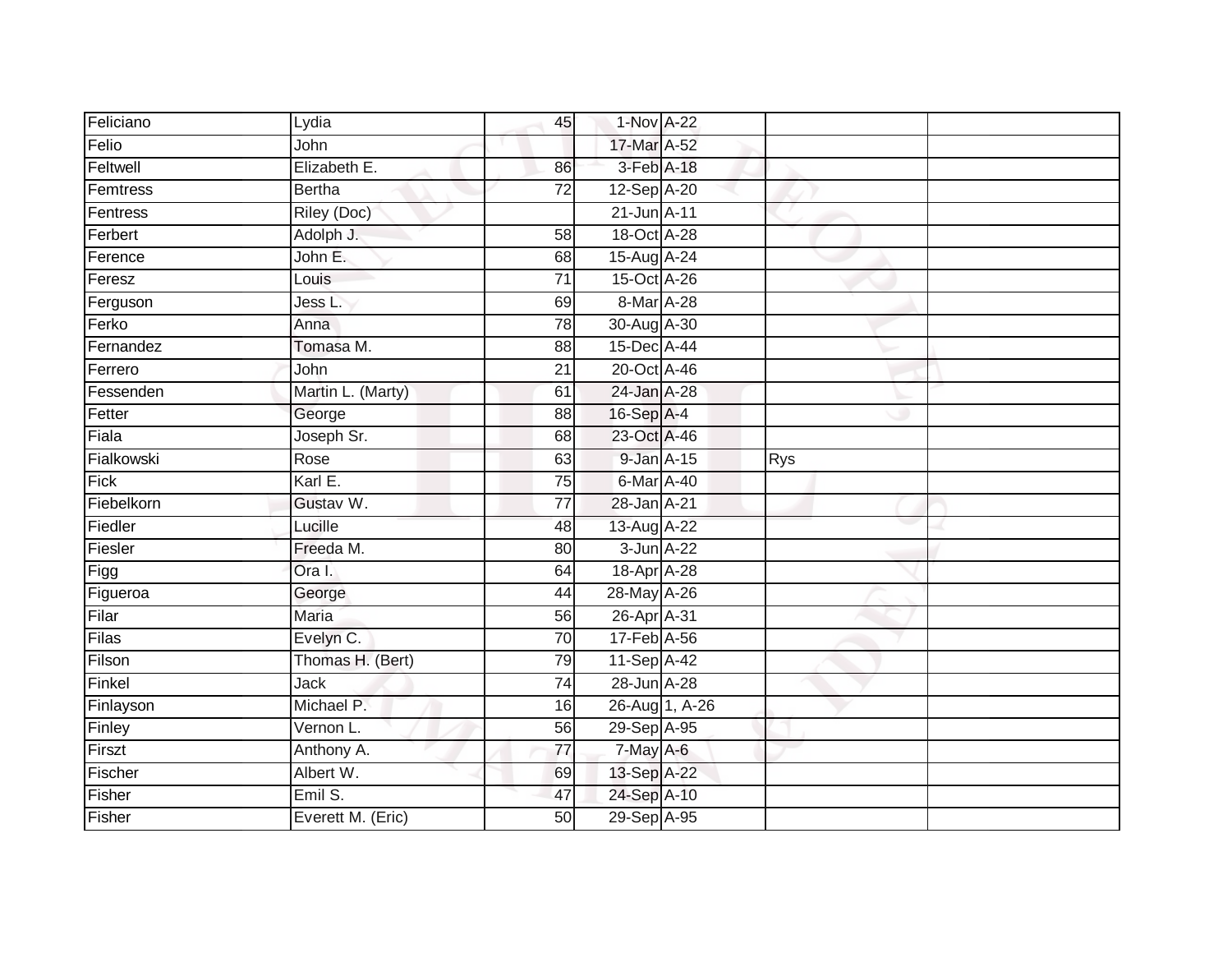| Fisher      | Frank Dow         | 81              |                  | $1$ -Jul $A$ -16 |       |  |
|-------------|-------------------|-----------------|------------------|------------------|-------|--|
| Fisher      | Henry (AI)        | 71              | 29-Sep A-95      |                  |       |  |
| Fitzgerald  | Edward J.         | 75              | 22-Nov A-10      |                  |       |  |
| Fitzgibbons | Barbara Jane      | 36              | 11-Aug A-79      |                  |       |  |
| Fladeland   | Agnes             | 64              | 16-Apr A-6       |                  |       |  |
| Flaherty    | Josephine R.      | 89              | $25$ -Feb $A$ -8 |                  |       |  |
| Flanagan    | Ann               | 95              | 26-Jun A-33      |                  |       |  |
| Flanagan    | Marie S.          | 21/2            | 30-Jun A-52      |                  |       |  |
| Flavin      | Rose              | 91              | $4$ -Jun $A$ -6  |                  |       |  |
| Fleeger     | Mary E.           | $\overline{72}$ | 6-Jan A-28       |                  |       |  |
| Fleischman  | Florence M.       | 74              | 8-Mar A-28       |                  |       |  |
| Fleming     | Anna M.           | 76              | 24-May A-6       |                  |       |  |
| Fleming     | Emma J.           | 84              | 12-Dec A-8       |                  |       |  |
| Fleming     | Fred W.           | 49              | $5-Feb$ $A-6$    |                  |       |  |
| Fleming     | <b>Marie</b>      | 76              | 18-Oct A-28      |                  |       |  |
| Flinn       | Margaret J.       | 27              | 18-Oct A-28      |                  |       |  |
| Flippins    | Willie E.         | 48              | 30-Dec           | $\mathbf{1}$     |       |  |
| Flynn       | Thomas W.         | 83              | 1-Nov A-22       |                  |       |  |
| Flynn       | <b>Tina Irene</b> | $\overline{2}$  |                  | 15-Jul 1, A-4    |       |  |
| Foley       | Michael C.        | 27              | $26 -$ Jul       |                  |       |  |
| Ford        | Florence M.       | 79              | 4-Dec A-36       |                  |       |  |
| Forsythe    | John G.           | 19              | 7-Apr A-67       |                  |       |  |
| Fortener    | Virginia Mae      | 53              | 6-Nov A-31       |                  |       |  |
| Fortuna     | Rose A.           | 47              | 4-Mar A-14       |                  | Pajak |  |
| Foundos     | William C.        | 16              | 28-Mar A-20      |                  |       |  |
| Fowdy       | Margaret          | 44              | 12-Jul A-15      |                  |       |  |
| Fowler      | Donald R. (Dick)  | 73              | 25-Nov A-20      |                  |       |  |
| Franciski   | Matt              | 59              | 22-May A-22      |                  |       |  |
| Franklin    | Martha C.         | 78              | $16$ -Jan $A-24$ |                  |       |  |
| Franklin    | Susan             | 70              | 23-Apr A-24      |                  |       |  |
| Franklin    | Theresa J.        |                 | 15-Jan A-20      |                  |       |  |
| Fread       | Ralph W.          | 47              | 9-Sep A-14       |                  |       |  |
|             |                   |                 |                  |                  |       |  |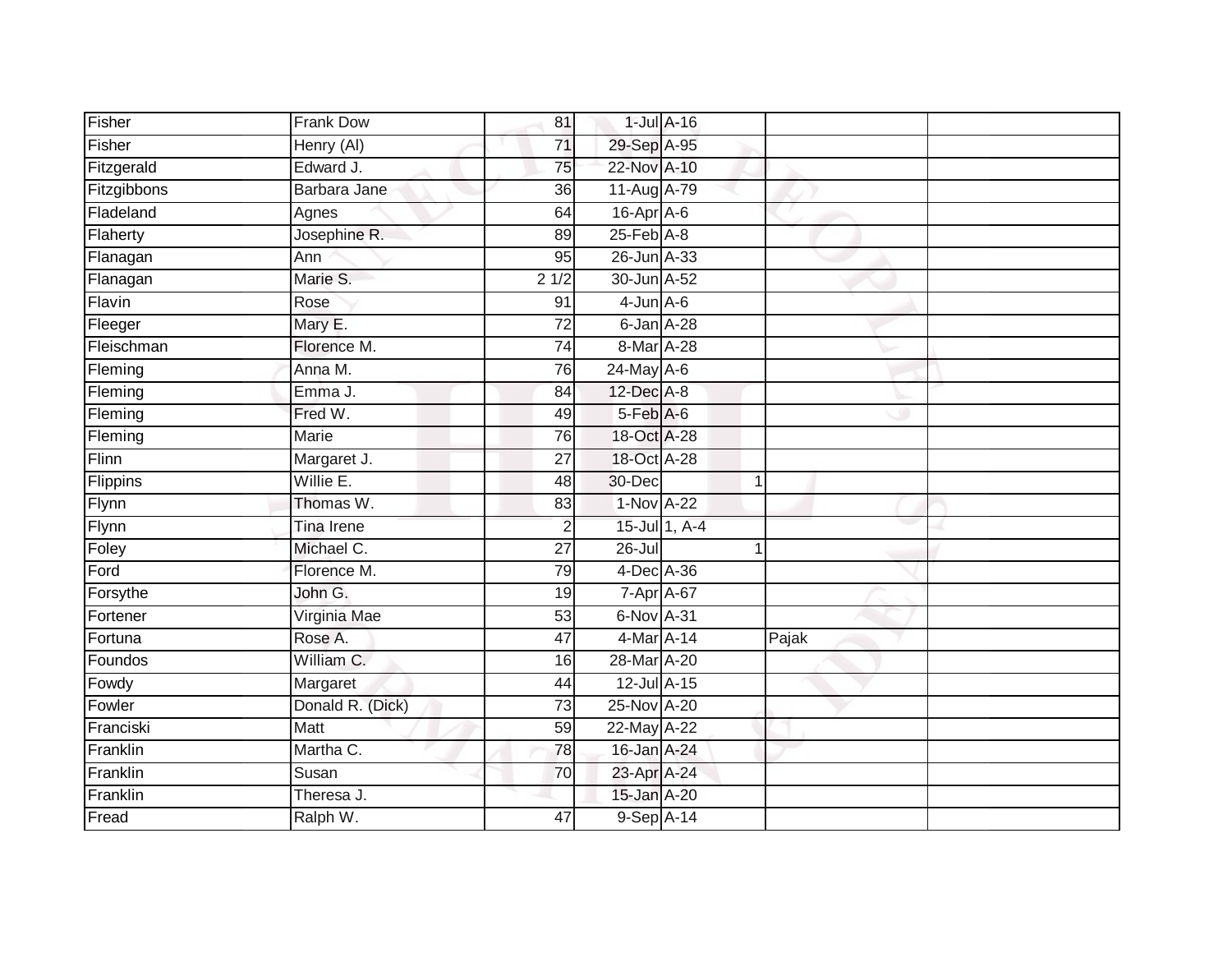| Fredianelli  | Mary                | 60              | 18-Feb A-11                |               |  |
|--------------|---------------------|-----------------|----------------------------|---------------|--|
| Fredianelli  | Paul F.             | 68              | 30-Sep A-16                |               |  |
| Freeman      | Louise M.           | 83              | 18-Jun A-14                |               |  |
| Freeman      | Marshall M. (Marsh) | 51              | 9-Jul A-20                 |               |  |
| Frelich      | Joseph M.           | 67              | 19-May A-75                |               |  |
| Frentress    | Charles W.          | $\overline{72}$ | 30-Jun A-52                |               |  |
| Fricke       | Evelyn              | 86              | 28-Jun A-28                |               |  |
| Friermood    | Ruth                | 66              | 1-Mar A-16                 |               |  |
| $F$ rink     | <b>Martin</b>       | 74              | 15-Sep A-66                |               |  |
| Frjelich     | Joseph Sr.          | 90              | 26-May A-24                |               |  |
| Froehlich    | Josephine           | 93              | 21-Aug A-38                |               |  |
| Frohock      | David Henry         | 16              | 3-Feb A-18                 |               |  |
| Fronek       | Ella                | 63              | 3-Feb A-18                 |               |  |
| Frunk        | James               | 14              |                            | 4-Dec 1, A-36 |  |
| Fryer        | Ed                  | 86              | 17-Jan A-16                |               |  |
| Fsicher      | Lydia R.            | 86              | 4-Oct A-8                  |               |  |
| Fuchs        | Jeffrey             | $\overline{18}$ | $20 - Jun$                 | $\mathbf{1}$  |  |
| Fuchs        | Linda               | 14              | 18-Jun                     | 1             |  |
| Fuchs        | Raymond A.          | 49              | 18-Jun                     |               |  |
| <b>Fuchs</b> | Ruth                | 48              | $18 - Jun$                 |               |  |
| Fuchs        | Scott               | 16              | $18 - Jun$                 | 1             |  |
| Fulker       | Lucile              | $\overline{77}$ | 28-May A-26                |               |  |
| Fulkerson    | John G.             | 56              | 29-Nov A-16                |               |  |
| Fuller       | Carl C.             | 52              | 6-Jan A-28                 |               |  |
| Fultz        | Rick C.             | 29              | 11-Mar A-14                |               |  |
| Funston      | Edna M.             | 61              | $21$ -Feb $\overline{A-4}$ |               |  |
| Gacek        | Julia Murzyn        | 76              | 9-Dec A-18                 |               |  |
| Gacsala      | Frank               | 67              | 28-May A-26                |               |  |
| Gal          | Joseph Allen        | $\mathbf{1}$    | 26-Jun A-33                |               |  |
| Galik        | Olga Fusek          | 55              | 30-May A-22                |               |  |
| Gallas       | Valentine           | 69              | 21-Aug A-38                |               |  |
| Gallivan     | Raymond P.          | $\overline{71}$ | $16-Sep$ A-4               |               |  |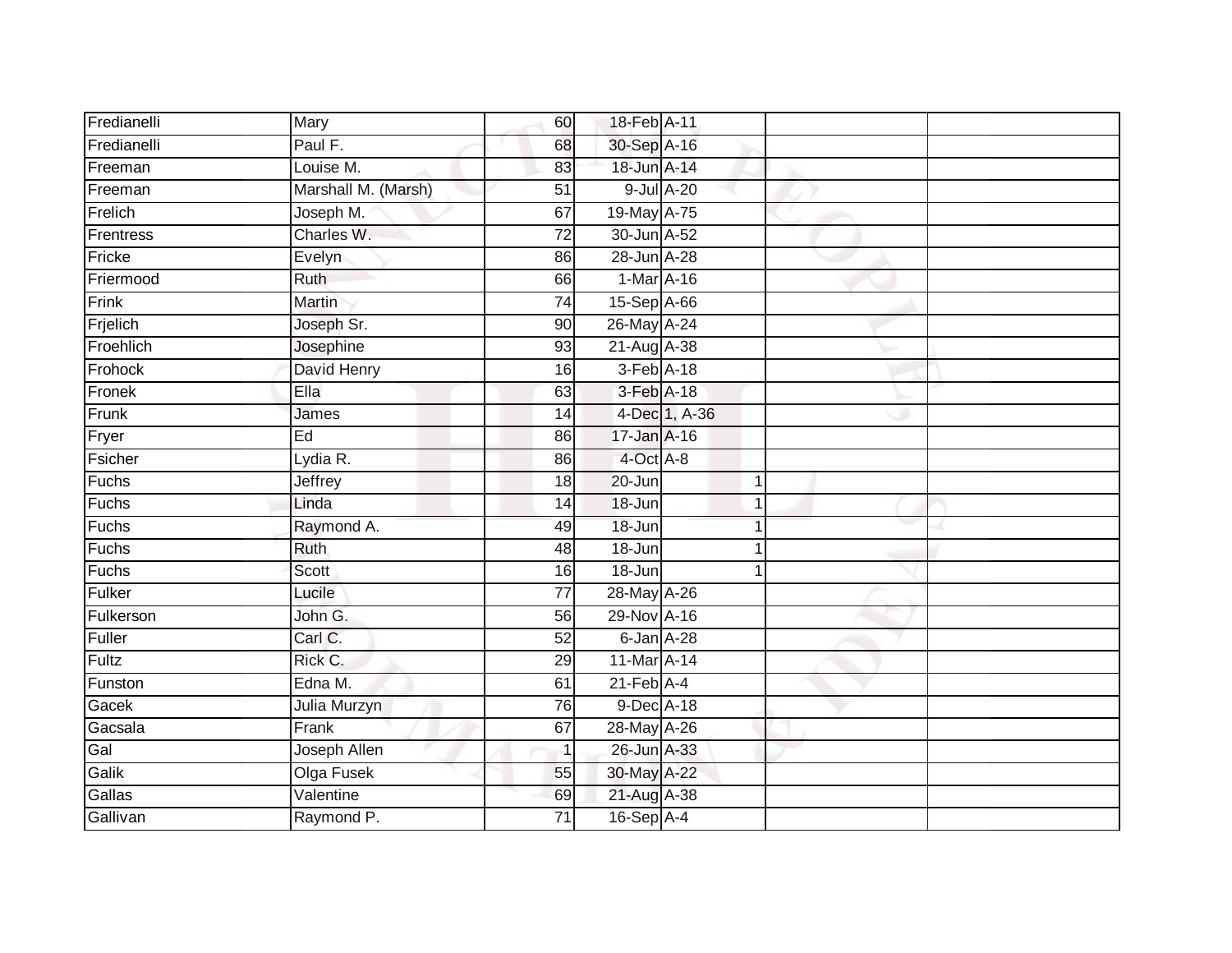| Gallman     | Nellie (Lindsey)     |                 | 12-Jul A-15     |              |  |
|-------------|----------------------|-----------------|-----------------|--------------|--|
| Galloway    | Lureatha             | 31              | 18-Sep A-46     |              |  |
| Galster     | Anna R.              | 86              | 24-Jul A-10     |              |  |
| Galten      | Augusta (Moms)       | 86              | $2$ -Jun $A-28$ |              |  |
| Gambino     | Thomas               | 64              | 23-May A-42     |              |  |
| Gamez       | Maria                | 76              | 11-Jul A-38     |              |  |
| Garbuck     | <b>Wallace Terry</b> | 51              | 23-Sep A-27     |              |  |
| Garcia      | Pantalion            | 50              | 15-Oct A-26     |              |  |
| Gardiner    | Brian R.             | 20              | $4$ -Oct $A$ -8 |              |  |
| Garmany     | Louis C. (Charlie)   | 45              | 7-Jun A-28      |              |  |
| Garrison    | Bridgett W.          | 98              | 12-Mar A-4      |              |  |
| Garza       | Danny                | 54              | 23-Jan A-16     |              |  |
| Garza       | Florentino           | 48              | 30-Dec A-16     |              |  |
| Gasinski    | Frank J.             | 41              | 13-Oct A-57     |              |  |
| Gaskey      | Sigmund (Whitey)     | 70              | 19-Apr A-20     |              |  |
| Gaston      | Roy                  | 61              | 3-Jan A-28      |              |  |
| Gatlin      | Homer W. Sr.         | 62              | 19-Dec A-26     |              |  |
| Gaul        | Joseph L.            | 53              | 18-Feb          | $\mathbf{1}$ |  |
| Gawlikowski | Peter John           | 15              | 26-Dec A-79     |              |  |
| Gawlinski   | James M. Jr.         | 7 months        | 28-Apr A-82     |              |  |
| Gawlinski   | Steve J. Sr.         | 54              | 24-Jul A-10     |              |  |
| Gawron      | Peter M.             | 45              | 9-Sep A-14      |              |  |
| Gawronski   | Edward K.            | 71              | 14-May A-10     |              |  |
| Gay         | George T. Sr.        | 83              | 21-Jul A-26     |              |  |
| Gazdik      | Susan F.             | 69              | 17-Nov A-71     |              |  |
| Gearring    | John William         | 56              | 28-Aug A-22     |              |  |
| Geisen      | Leo J.               | 76              | 19-Dec A-26     |              |  |
| Gelalya     | Mary                 | 79              | 30-Oct A-14     |              |  |
| Gembala     | Emanuel (Monie)      | 58              | 24-Feb A-22     |              |  |
| Gempka      | Mary                 | 79              | 15-Oct A-26     |              |  |
| Gentry      | Lillie Mae           | 64              | 3-Mar A-55      |              |  |
| Geren       | Floyd C.             | $\overline{52}$ | 13-Feb A-14     |              |  |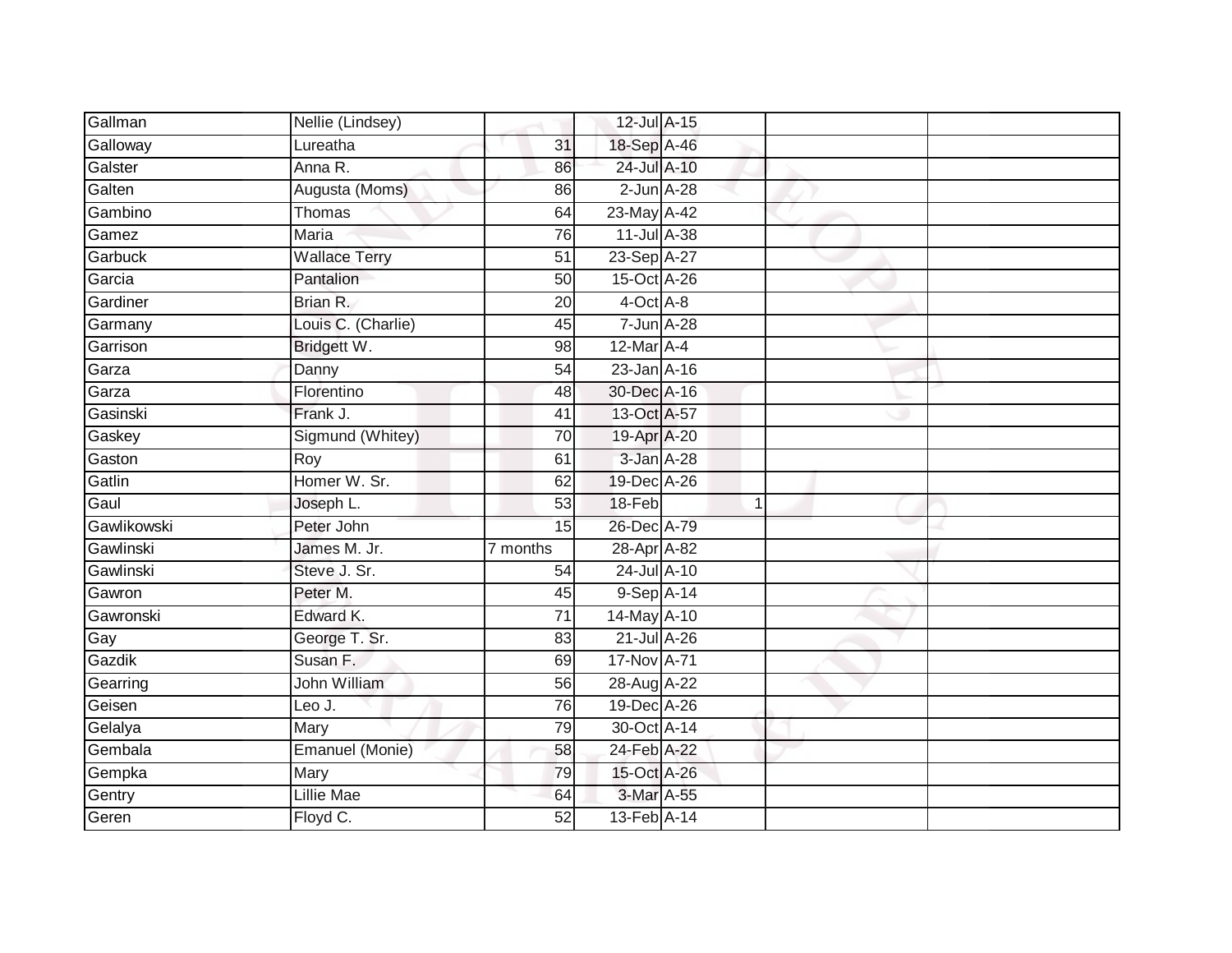| Germek          | Michael              | 93              | 20-Dec A-20                    |  |                   |
|-----------------|----------------------|-----------------|--------------------------------|--|-------------------|
| Gescheidler     | William E.           | 73              | 30-Jun A-52                    |  | Picture included. |
| Gesmond         | Stella E.            | 65              | 13-Sep A-22                    |  |                   |
| Getschow        | <b>Bernice</b>       | 58              | $9-Sep$ A-14                   |  |                   |
| Getty           | Gerry K.             | 44              | 14-Jul A-51                    |  |                   |
| Getz            | Gustie J.            | 56              | 14-May A-10                    |  |                   |
| Getzinger       | Nick J.              |                 | 12-Mar A-4                     |  |                   |
| Geyer           | Bessy V.             | 90              | 29-Sep A-95                    |  |                   |
| Giancola        | Frank                |                 | 18-Dec A-22                    |  |                   |
| Gianiotis       | Panos (Pete)         | 65              | 9-Sep A-14                     |  |                   |
| Giannini        | <b>John</b>          | 45              | $20-Aug$ A-8                   |  |                   |
| Giannini        | <b>Mary Alice</b>    | 84              | 27-Dec A-10                    |  |                   |
| Giba            | Xenia                | 84              | 7-Aug A-44                     |  |                   |
| Gibbs           | Edward H. Sr.        | 84              | 26-May A-24                    |  |                   |
| Giewartowski    | Ted                  | 67              | 18-Sep A-46                    |  |                   |
| Gil             | Guadalupe H.         | 43              | 4-Sep A-22                     |  |                   |
| Gilbertson      | Arnold H.            | $\overline{71}$ | 24-Jul A-11                    |  |                   |
| Gill            | Helen R.             | 70              | 1-Mar A-16                     |  |                   |
| $rac{sin}{sin}$ | Lester Adam (Rev.)   | 38              | 4-Jan A-24                     |  |                   |
| Gill            | <b>Stanley</b>       | $\overline{82}$ | 31-Jan A-20                    |  |                   |
| Gillerstrom     | <b>Carl Werner</b>   | 84              | 24-Jul A-11                    |  |                   |
| Gillespie       | Harold W. (Lt. Col.) | 50              | 26-Dec A-79                    |  |                   |
| Gillespie       | Stanard L.           | 78              | 7-Jan A-14                     |  |                   |
| Gillett         | Lucille M.           | 61              | 13-Jun A-42                    |  |                   |
| Gilligan        | Veronica D.          | 61              | $12-AprA-8$                    |  |                   |
| Gilmartin       | James F.             | 46              | $29 - \overline{Apr \mid A-8}$ |  |                   |
| Gipson          | Tenna S.             | 46              | 4-Dec A-36                     |  |                   |
| Girdley         | John Thomas          | 36              | 14-May A-10                    |  |                   |
| Gish            | Mayme                | 77              | 25-Jan A-18                    |  |                   |
| Giudici         | Felice L.            | 70              | 21-Mar A-22                    |  |                   |
| Gjeldum         | Mary                 | 81              | 13-Dec A-45                    |  |                   |
| Glasmire        | <b>Marie</b>         | $\overline{75}$ | $1-Oct$ A-6                    |  |                   |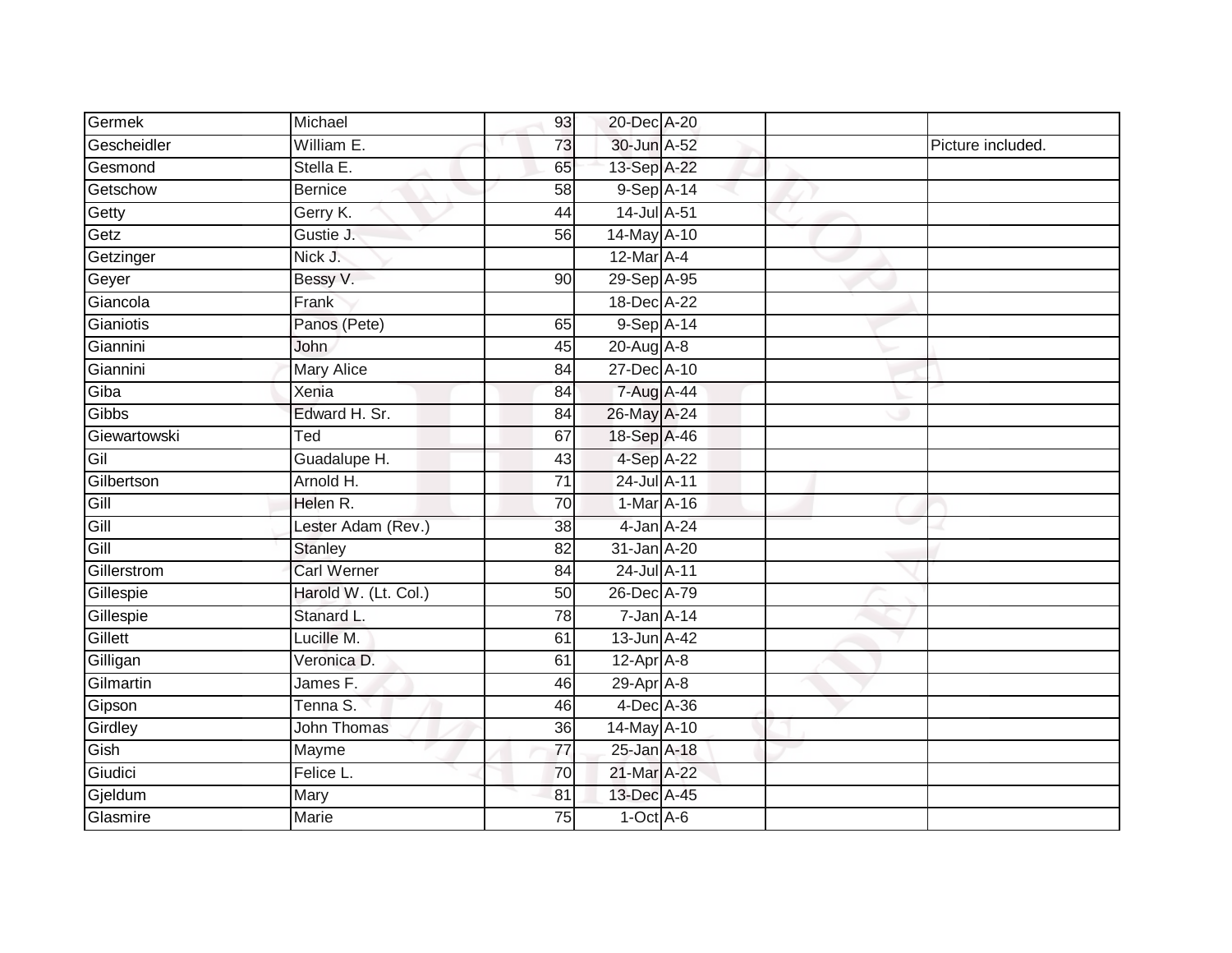| Glass        | Russell K.           | 64              | 11-Jul A-38   |                |  |  |
|--------------|----------------------|-----------------|---------------|----------------|--|--|
| Glenn        | Alton M.             | 70              | 27-Oct A-52   |                |  |  |
| Glenn        | Joseph H. Sr.        | 63              | 28-Aug A-22   |                |  |  |
| Glenn        | Raymond R.           | 82              | 23-May A-42   |                |  |  |
| Glueckert    | <b>Brian Michael</b> | Infant          | 19-Dec A-26   |                |  |  |
| Glueckert    | Lawrence H.          | 68              | 8-Oct A-24    |                |  |  |
| Gluth        | Martha A.            | 76              | 17-Jan A-16   |                |  |  |
| Gocko        | Kostanty (Stanley)   | 79              | 21-Aug A-38   |                |  |  |
| Gocko        | Sofi                 | $\overline{71}$ | 29-Sep A-95   |                |  |  |
| Godsell      | Joseph J.            | 69              | 23-Sep A-27   |                |  |  |
| Goenenwien   | Henrietta L.         | $\overline{78}$ | 29-May A-50   |                |  |  |
| Goldberg     | Loeb                 | 79              | 20-Jun A-34   |                |  |  |
| Golden       | Michael J.           | 80              | 25-Oct A-15   |                |  |  |
| Goldstone    | Arthur (Dr.)         | 39              | $9 -$ Jul     |                |  |  |
| Goldstone    | <b>Debbie</b>        | 9               | 9-Jul         |                |  |  |
| Goldstone    | Jerry                | 12              | 9-Jul         |                |  |  |
| Goldstone    | Lillian              | $\overline{36}$ | $9 -$ Jul     |                |  |  |
| Goldstone    | Mark                 | 6               | $9 -$ Jul     |                |  |  |
| Golec        | Eva                  | 80              | 30-May A-22   |                |  |  |
| Golec        | Filip                | 86              | 15-Oct A-26   |                |  |  |
| Golec        | Valentine A. Sr.     | 63              | 11-Oct A-34   |                |  |  |
| Golembieski  | John                 | 89              | 10-Feb A-50   |                |  |  |
| Golob        | Bruce A.             | 24              | 14-Jul A-51   |                |  |  |
| Golumbeck    | William J.           | 50              | $27-Sep$ A-8  |                |  |  |
| Gomez        | Liduvina             | 16              | 25-Oct A-15   |                |  |  |
| Gomez        | Paul                 | 30              | 18-Feb        |                |  |  |
| Gonsiorowski | Infant               | Infant          | 13-Mar A-8    |                |  |  |
| Gonsiorowski | Tadeusz (Ted)        | 68              |               | $7-Oct$ $A-13$ |  |  |
| Gonzalez     | Agustin              | 82              | 19-Apr A-20   |                |  |  |
| Gonzalez     | Leopoldo             | 77              | 25-Jun A-18   |                |  |  |
| Gonzalez     | <b>Martin David</b>  | 23              | 4-Aug A-56    |                |  |  |
| Gonzalez     | Virginia C.          | 73              | $1-Feb$ $A-6$ |                |  |  |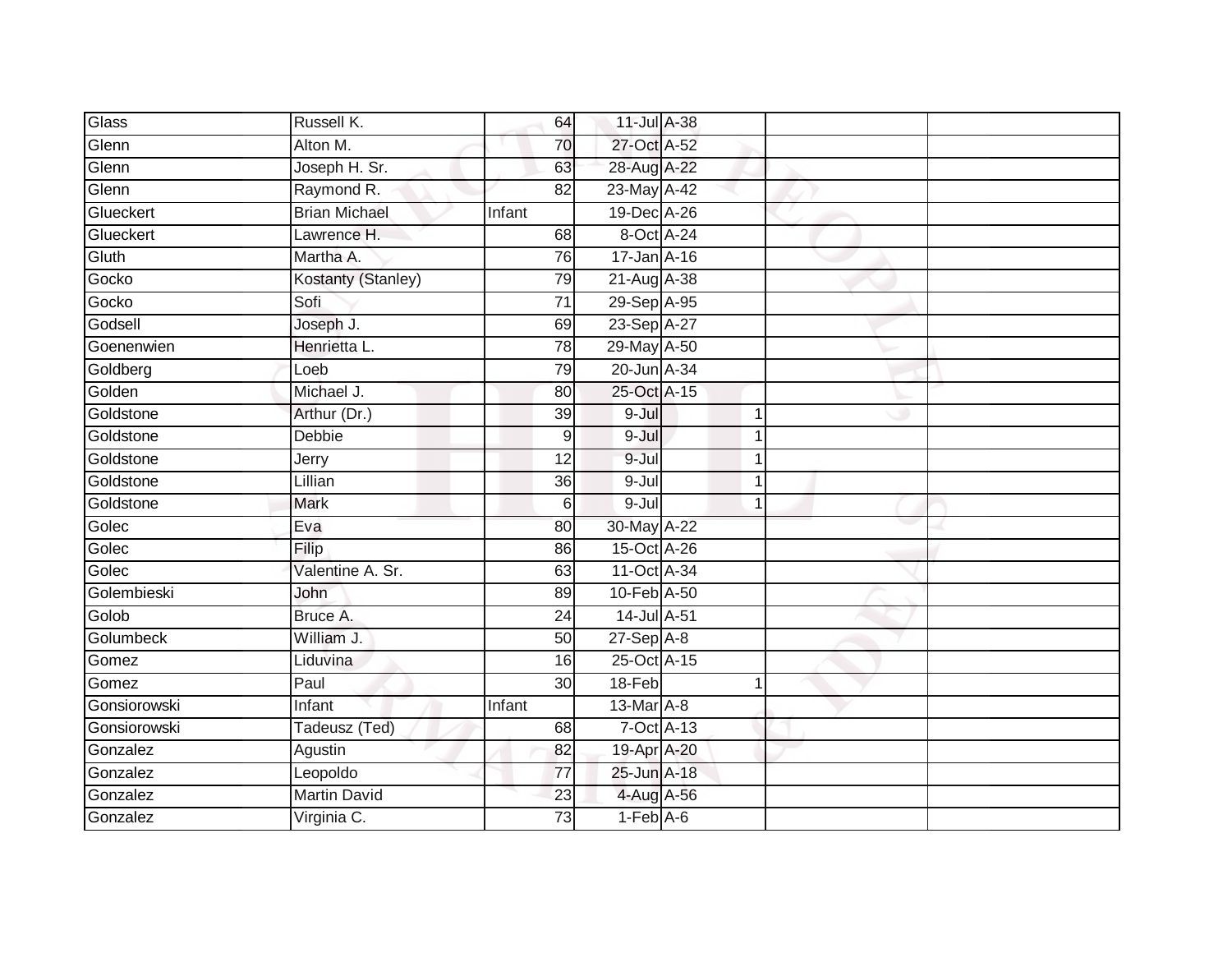| Good      | Mary Susan           | 78              | $15$ -Jul $A-4$ |          |
|-----------|----------------------|-----------------|-----------------|----------|
| Goodman   | Geneva C.            | 29              | 24-Jul A-10     |          |
| Goodman   | Marianne E.          | 42              | 14-Apr A-24     |          |
| Goodwin   | Elizabeth D.         | 53              | 12-May A-16     |          |
| Gordon    | John Sr.             | $\overline{77}$ | 12-Sep A-20     |          |
| Gordon    | Leroy Sr.            | 51              | 31-Mar A-28     |          |
| Gordon    | Ragnhil              | 80              | $1-Feb$ A-6     |          |
| Gordon    | <b>Travis</b>        | 51              | 27-May A-12     |          |
| Gorence   | Ruby                 | 69              | 8-Aug A-30      |          |
| Gorski    | Alex                 |                 | 17-Jan A-16     |          |
| Gos       | Andrew D.            | 19              | 19-Dec A-26     |          |
| Gouwens   | John T.              | 79              | 18-Jun A-14     |          |
| Govert    | <b>Bernard</b>       | 81              | 24-Sep A-10     |          |
| Govorchin | Delores Jean         | 39              | 21-Jul A-26     | Crooks   |
| Grabara   | Viola                | 82              | 25-Aug A-42     |          |
| Graber    | Otto H.              | 72              | 30-Sep A-16     |          |
| Grabill   | Opal                 | $\overline{72}$ | 30-Oct A-14     |          |
| Grabowski | Agnes                | 81              | 15-Oct A-26     |          |
| Grabowski | June D.              | 47              | 16-Oct A-46     | Schwartz |
| Grady     | Hugh                 | 84              | 31-Oct A-22     |          |
| Grady     | Terrence W.          | 24              | 26-Apr A-31     |          |
| Graefe    | <b>William Emil</b>  | 79              | 11-Oct A-34     |          |
| Graegin   | Estelle K.           | 64              | 6-Mar A-40      |          |
| Grafton   | Forrest W. (Jiggs)   | 54              | 4-Dec A-36      |          |
| Graham    | Alexander            | 67              | 16-Jul A-14     |          |
| Grant     | Ross S.              | 66              | 28-Apr A-82     |          |
| Graves    | <b>Edward Albert</b> | 78              | 11-Sep A-42     |          |
| Graves    | Harry A.             | 45              | 3-Jun A-22      |          |
| Gray      | Allen (Flash)        | 61              | 15-Sep A-66     |          |
| Gray      | Beverly A.           | 34              | 14-Mar A-29     |          |
| Gray      | Grace Jane           | 84              | 25-Mar A-21     |          |
| Gray      | James S.             | $\overline{45}$ | 3-May A-10      |          |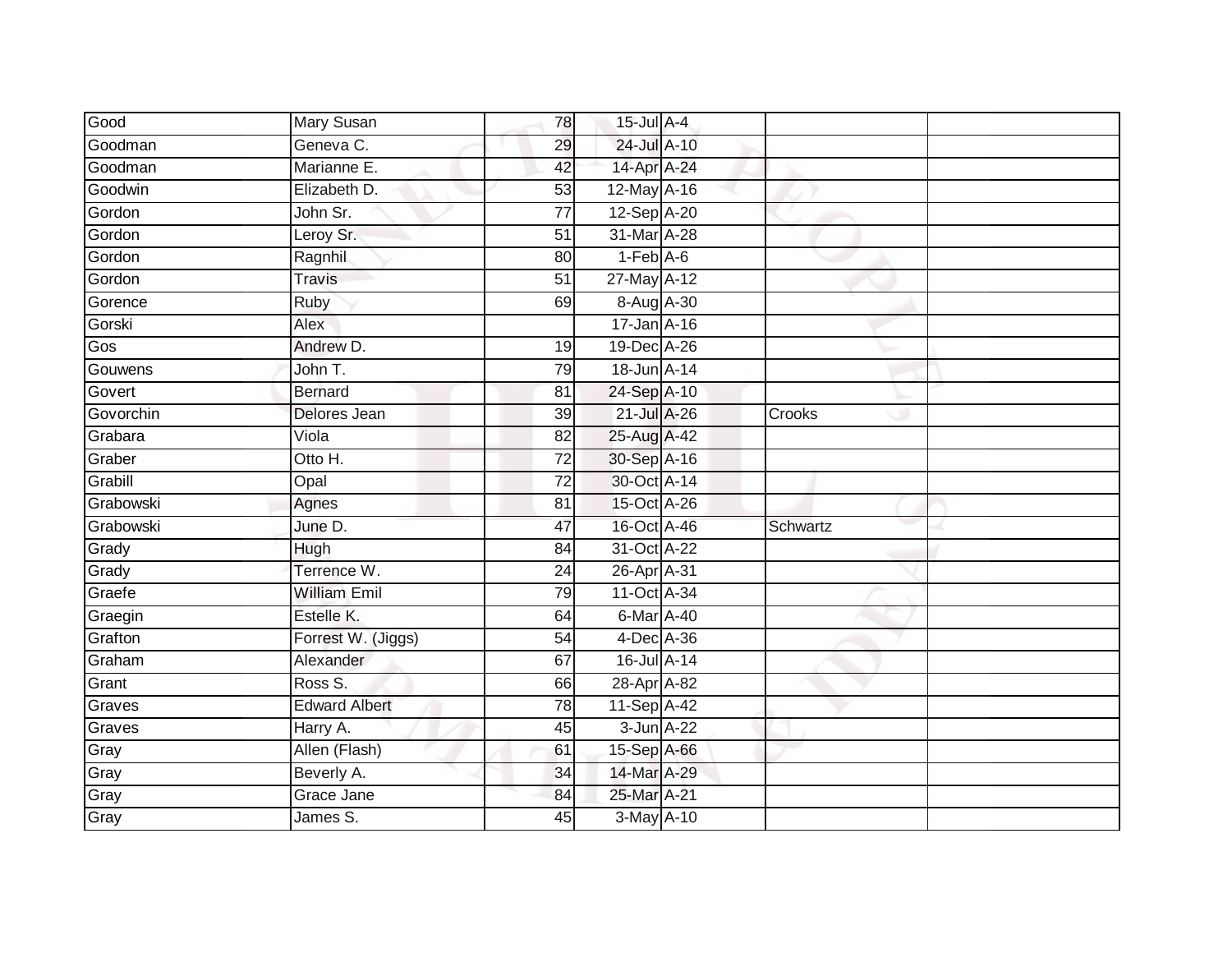| Gray        | John S. (Jack) | 72              | 27-Dec A-10     |                |  |
|-------------|----------------|-----------------|-----------------|----------------|--|
| Gray        | Kevin          | 11              | 13-Dec A-45     |                |  |
| Grcich      | Ljuba          | 80              | 26-Sep A-24     |                |  |
| Green       | Frances C.     | 62              | 13-Mar A-8      |                |  |
| Green       | Orvan W.       | 49              | 17-Jun A-11     |                |  |
| Greenland   | Rex W.         | 42              | 9-Jun A-75      |                |  |
| Greenwell   | Steven         | 5               | 17-Oct          | 1              |  |
| Greenwood   | Paul W.        | 67              | 12-Aug A-22     |                |  |
| Greer       | Catherine      | 43              | 28-Jul A-74     |                |  |
| Greer       | Dale Lloyd     | 15              | 14-May 1, A-10  |                |  |
| Gregor      | John           | 84              | 30-Apr A-8      |                |  |
| Gregorovich | John P.        | 67              | 18-Oct A-28     |                |  |
| Gregorowicz | Mary           | 73              | 4-Feb A-14      |                |  |
| Gregory     | Ann            | 55              | $2$ -Jun $A-28$ |                |  |
| Gregory     | James E.       | 51              | 13-Jan A-78     |                |  |
| Gregory     | John G. Sr.    | 59              | 20-May A-4      |                |  |
| Greichunos  | Mary S.        | $\overline{75}$ | $11-Nov$ A-4    |                |  |
| Greiving    | Victor G.      | $\overline{71}$ | 20-Oct A-47     |                |  |
| Grenda      | Pauline        | 69              | 24-Jun A-21     |                |  |
| Grey        | R. Loren       | 64              | 30-Jun A-52     |                |  |
| Grieseler   | Karl           | $\overline{77}$ | 3-Sep A-12      |                |  |
| Griffin     | Fannie         | 76              | 25-Apr A-39     |                |  |
| Griffin     | Ruby           | 39              | 3-Feb A-18      |                |  |
| Grimes      | Donald Eugene  | 37              | 25-Apr A-39     |                |  |
| Grimm       | Lucille        | 59              | 7-Apr A-67      |                |  |
| Grimm       | Stephen        |                 | 20-Jan A-32     |                |  |
| Grimmer     | Fred J.        | $\overline{71}$ | 6-Oct A-28      |                |  |
| Grindle     | Wilma          | 56              | 3-Jan A-28      |                |  |
| Grooms      | William        |                 | $22 -$ Jul      | $\overline{1}$ |  |
| Grubbs      | Lugreel (Lou)  |                 | $1-FebA-6$      |                |  |
| Grunstein   | Peter G.       | 54              | 14-Nov A-22     |                |  |
| Gruszka     | Genevieve      | 67              | 9-Sep A-14      |                |  |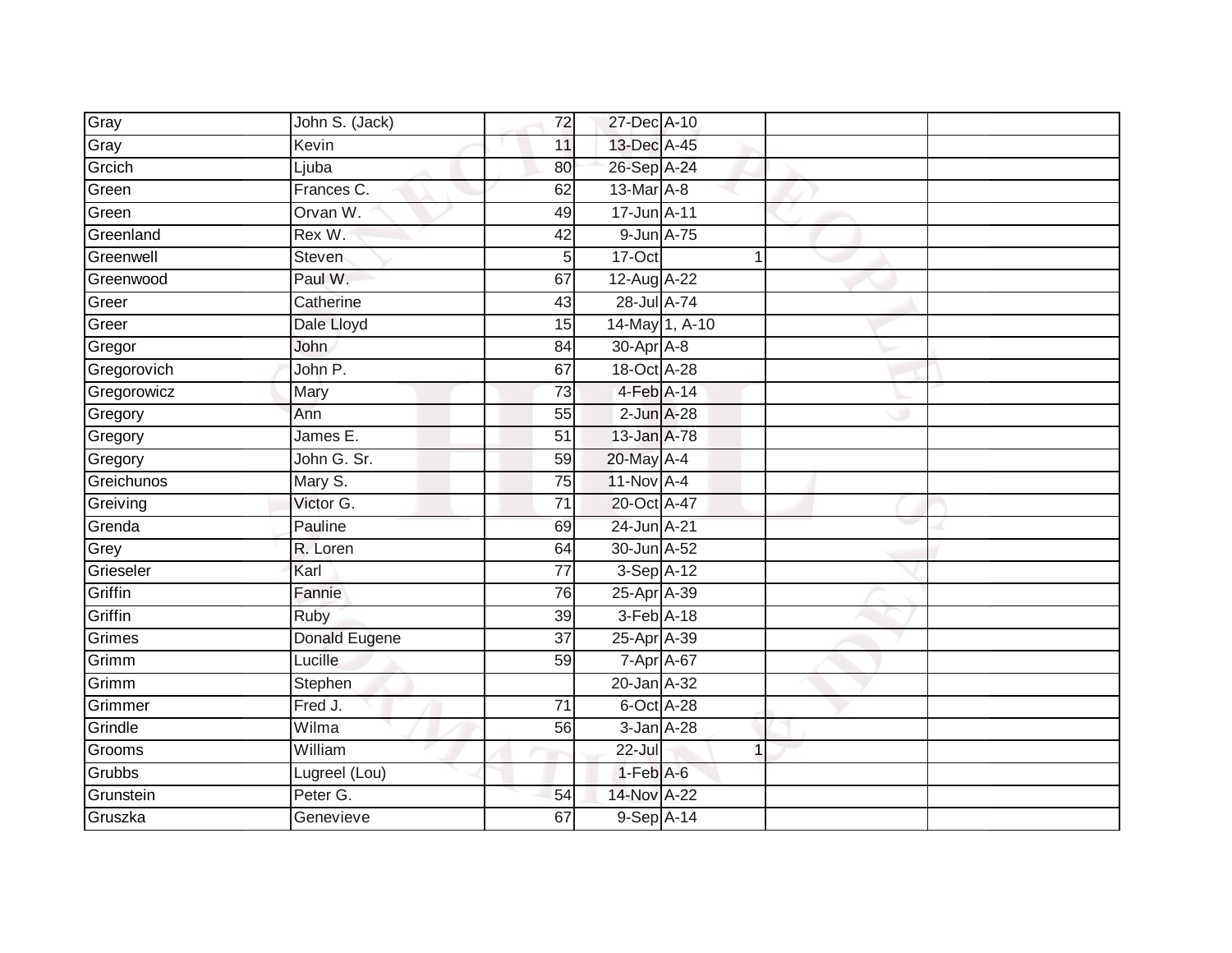| Guffey        | Hugh J.               | 73              | 21-Oct A-8      |                |       |  |
|---------------|-----------------------|-----------------|-----------------|----------------|-------|--|
| Guhl          | Walter H.             | 85              | 15-Sep A-66     |                |       |  |
| Gula          | John Sr.              | 90              | 22-Dec A-57     |                |       |  |
| Gumienny      | Leonard F.            | 53              |                 | 28-Aug 1, A-22 |       |  |
| Gumm          | Viola                 | 74              | 20-Nov A-20     |                |       |  |
| Gunty         | Linda Marie           | 18              | 27-Feb A-30     |                |       |  |
| Gurchiek      | <b>Steve</b>          | 81              | 20-May A-4      |                |       |  |
| Guse          | Emma                  | 70              | 9-Oct A-10      |                |       |  |
| Gustafson     | Marie M.              | 69              | 27-Mar A-19     |                |       |  |
| Gustaitis     | John Sr. (Dr.)        | 59              | 22-Aug A-22     |                |       |  |
| Gutierrez     | Esperanza             | 69              | 16-May A-24     |                |       |  |
| Guza          | Martha                | $\overline{88}$ | 15-May A-24     |                |       |  |
| Guzek         | Theadore (Ted)        | 39              | 3-Jun A-22      |                |       |  |
| Gyure         | John Peter            | $\overline{27}$ | 20-Feb A-16     |                |       |  |
| Haager        | Margaret L.           | $\overline{71}$ | 22-Dec A-57     |                |       |  |
| Haase         | Robert L.             | $\overline{52}$ | 16-Apr A-6      |                |       |  |
| <b>Hack</b>   | Elaine                | 54              | 27-Dec A-10     |                |       |  |
| Hackett       | Pauline               |                 | $6$ -Jan $A-28$ |                |       |  |
| Hadema        | Anna                  | 80              | $12$ -Dec $A-8$ |                |       |  |
| <b>Haduch</b> | Joseph S.             | 63              | 18-Nov A-35     |                |       |  |
| Hagans        | D. H.                 | 59              | 3-Jan A-28      |                |       |  |
| Hagen         | Eva D.                | $\overline{84}$ | 30-Jul A-29     |                |       |  |
| Hager         | <b>Beatrice</b>       |                 | 20-Jun A-34     |                |       |  |
| Hager         | Ralph Edward          | 57              | 26-Nov A-20     |                |       |  |
| Hahn          | Ray D.                | 74              | 19-Jul A-46     |                |       |  |
| Haidacher     | Frank H.              | 75              | 10-Oct A-52     |                |       |  |
| Hajduk        | Thaddeus J. (Ted)     | $\overline{57}$ | 28-Mar A-20     |                |       |  |
| Hall          | Fred E.               | 62              | 29-Jan A-30     |                |       |  |
| Hall          | <b>Katherine Mary</b> | $\overline{71}$ | 26-Jun A-33     |                | Baita |  |
| Hall          | Leonard               | 60              | $22$ -Feb $A-9$ |                |       |  |
| Hall          | Suda                  |                 | 10-Apr A-22     |                |       |  |
| <b>Hall</b>   | Thomas (T.S.)         | 73              | 24-Jan A-28     |                |       |  |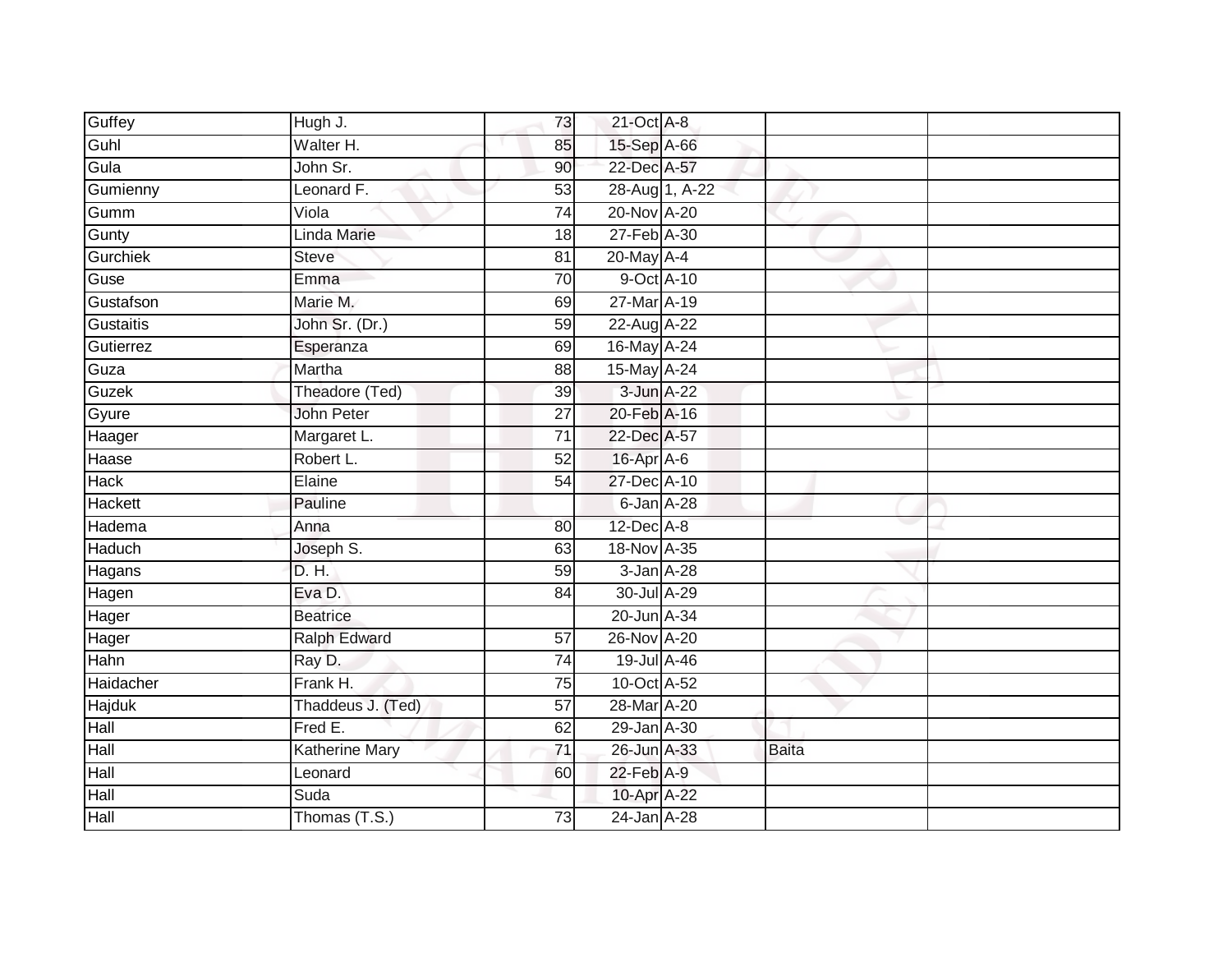| <b>Hallas</b>   | Leon G.             | 67              | 23-Sep A-27         |                  |        |  |
|-----------------|---------------------|-----------------|---------------------|------------------|--------|--|
| Halligan        | <b>Boyd Eugene</b>  | 61              | 4-Apr A-8           |                  |        |  |
| Halze           | Ernest Sr.          | 81              | 28-May A-26         |                  |        |  |
| Hament          | Yetta               | 75              | 9-Jan A-14          |                  |        |  |
| Hammond         | Carl G.             | 60              | 9-Sep A-14          |                  |        |  |
| Hammond         | James Kenneth       | $\overline{71}$ | 19-Nov A-6          |                  |        |  |
| Hand            | Ann M.              | 56              | 16-Oct A-46         |                  | Plavec |  |
| Handley         | Gilbert C.          | 68              | <b>7-Nov A-24</b>   |                  |        |  |
| Handley         | James G.            | 74              |                     | $1$ -Jul $A$ -16 |        |  |
| Handlon         | Mary W.             | 61              | 24-Jul A-10         |                  |        |  |
| Hanna           | Frank B. (Rev.)     | 85              | 26-Nov A-20         |                  |        |  |
| Hannibal        | Irene               | 29              | 24-Jul A-11         |                  |        |  |
| Hanson          | John O.             | 73              | 13-Feb A-14         |                  |        |  |
| Hanson          | Wayne H.            | 55              | 28-May A-26         |                  |        |  |
| Hanthorn        | <b>Dessie Ross</b>  | 94              | 18-Mar A-20         |                  |        |  |
| Hanusin         | Joseph A.           | 82              | $25$ -Feb $A-8$     |                  |        |  |
| <b>Harbelis</b> | Peter G.            | 89              | 16-Jul A-14         |                  |        |  |
| Hardiman        | Willy               |                 | 20-Feb              |                  | 1      |  |
| Hardin          | Emil                | 86              | 4-Nov A-16          |                  |        |  |
| Hardin          | Julius W.           | 74              | 19-Nov A-6          |                  |        |  |
| Hardin          | Lee                 | 53              | 20-Dec A-20         |                  |        |  |
| Hardin          | Tony                | 11              | $28 -$ Jul          |                  | 1      |  |
| Hargis          | Della Mae           | 67              | 9-Aug A-18          |                  |        |  |
| Harkrader       | Irene               | 70              | 27-Jan A-46         |                  |        |  |
| Harlow          | <b>Ruby Pauline</b> | 66              | 5-Dec A-44          |                  |        |  |
| Harmening       | Grover C.           | 81              | $17 -$ Jul $A - 46$ |                  |        |  |
| Harmening       | Roy W.              | 58              | $15$ -Nov $A-6$     |                  |        |  |
| Harmon          | Jeannie             | $\overline{77}$ | 23-Apr A-24         |                  |        |  |
| Harmon          | Jewels Martin       | 48              | 20-Jan A-32         |                  |        |  |
| Harmon          | Raymond             | 63              | 12-Mar A-4          |                  |        |  |
| Harper          | Judith              | 17              |                     | 1-Dec 1, A-31    |        |  |
| Harrell         | James Christopher   | 3               | 11-Aug A-79         |                  |        |  |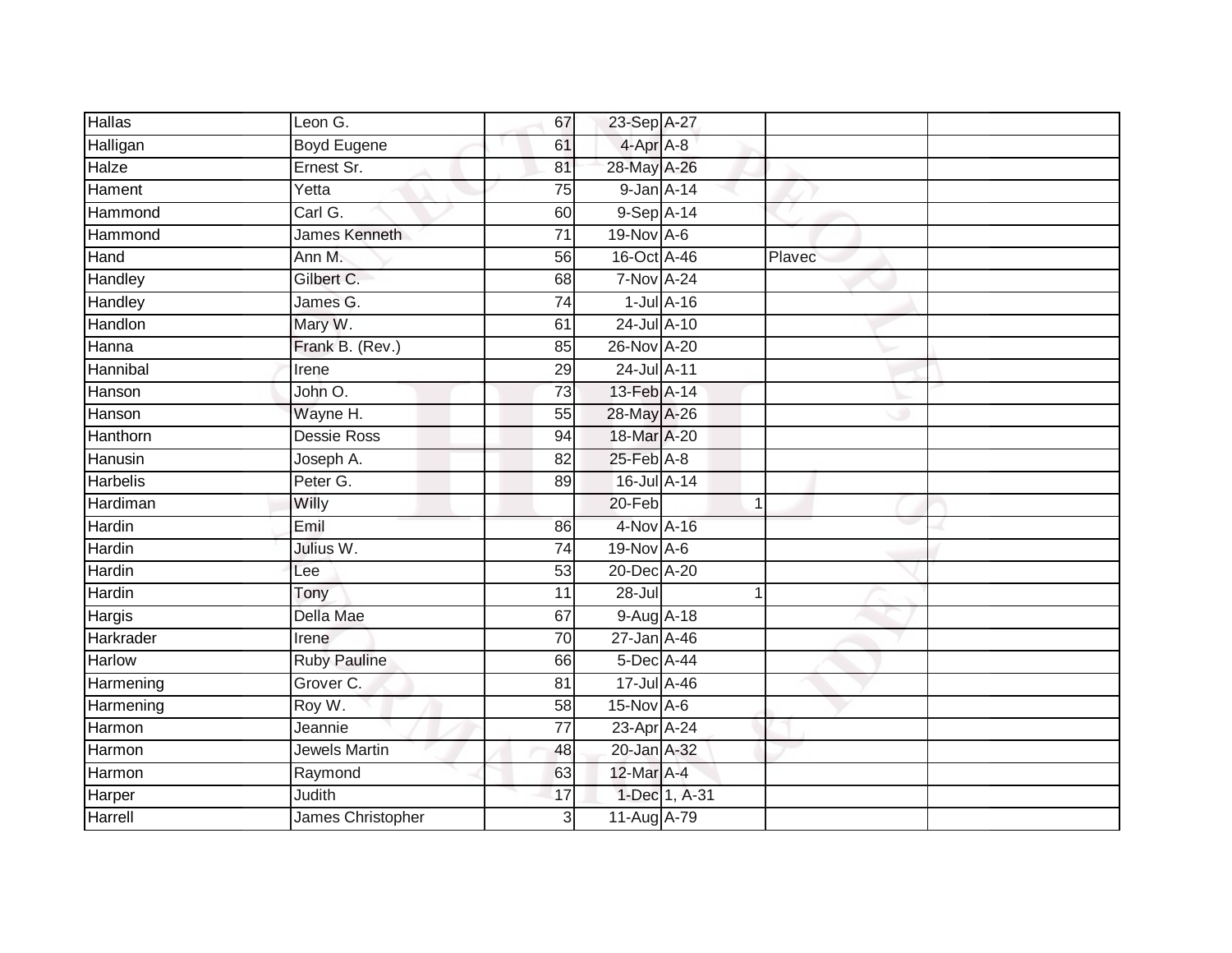| <b>Harris</b>   | Annie K.         | 74              | 9-Apr A-4        |            |        |  |
|-----------------|------------------|-----------------|------------------|------------|--------|--|
| <b>Harris</b>   | Dodothy K.       | 70              |                  | 4-Jul A-24 |        |  |
| <b>Harris</b>   | Finas L.         | 48              | 6-Dec A-18       |            |        |  |
| <b>Harris</b>   | William          |                 | $4$ -Feb $A$ -14 |            |        |  |
| <b>Harris</b>   | William C.       | 46              | 10-Dec A-31      |            |        |  |
| <b>Harris</b>   | Willie L.        | 65              |                  | 3-Oct A-24 |        |  |
| Harrison        | John R.          | 15              | 30-Dec A-16      |            |        |  |
| Harrop          | Glen             | 48              |                  | 6-Oct A-28 |        |  |
| Harshbarger     | Ethel M.         | $\overline{73}$ | 23-Jan A-16      |            |        |  |
| Hart            | Michael G.       | $\overline{51}$ | $8 - Jan A - 6$  |            |        |  |
| Hart            | Robert           | 66              | 10-Nov A-57      |            |        |  |
| Hart            | Ronald W. (Sgt.) | 21              | $9-SepA-14$      |            |        |  |
| Hart            | Roosevelt        | 51              | 4-Apr A-8        |            |        |  |
| Hartge          | Agnes M.         | 80              | 19-Jun A-32      |            |        |  |
| Hartge          | Agnes M.         | $\overline{80}$ | 17-Jun A-11      |            |        |  |
| Hartkoorn       | Arie             | 83              | 14-Feb A-50      |            |        |  |
| Hartman         | Dollie R.        | 75              | 29-Mar A-8       |            |        |  |
| Hartmann        | Matilda Mary     | 97              | 30-Jul A-29      |            |        |  |
| <b>Hartnett</b> | Jerome P.        | 69              | 6-Aug A-28       |            |        |  |
| Hartz           | Timothy          | $\overline{17}$ | 12-Aug           |            |        |  |
| Harvey          | Constance        | 52              | 12-Aug A-22      |            | Graves |  |
| Harvey          | Earl Sr.         | 76              | 29-May A-50      |            |        |  |
| Hasinbiller     | Mickey J.        | 18              | $26$ -Feb $A$ -8 |            |        |  |
| Hasse           | William A. Sr.   | 81              | $3-$ Sep $A-12$  |            |        |  |
| Hasselbring     | Lauretta E.      | 67              | 17-Jun A-11      |            |        |  |
| Hastings        | <b>Marie</b>     | 53              | 14-Jul A-51      |            |        |  |
| Hatfield        | Louis            | 67              | 29-Aug A-30      |            |        |  |
| Hatmaker        | Lonnie E.        | 33              | 11-Jun A-17      |            |        |  |
| Haun            | Tammara          | 3 months        | 21-Aug A-38      |            |        |  |
| <b>Hawkins</b>  | Barbara Jean     | 53              | 14-Oct A-10      |            | Perry  |  |
| <b>Hawkins</b>  | Lillian          |                 | 5-Feb A-6        |            |        |  |
| <b>Hawley</b>   | George A.        | 67              | 20-May A-4       |            |        |  |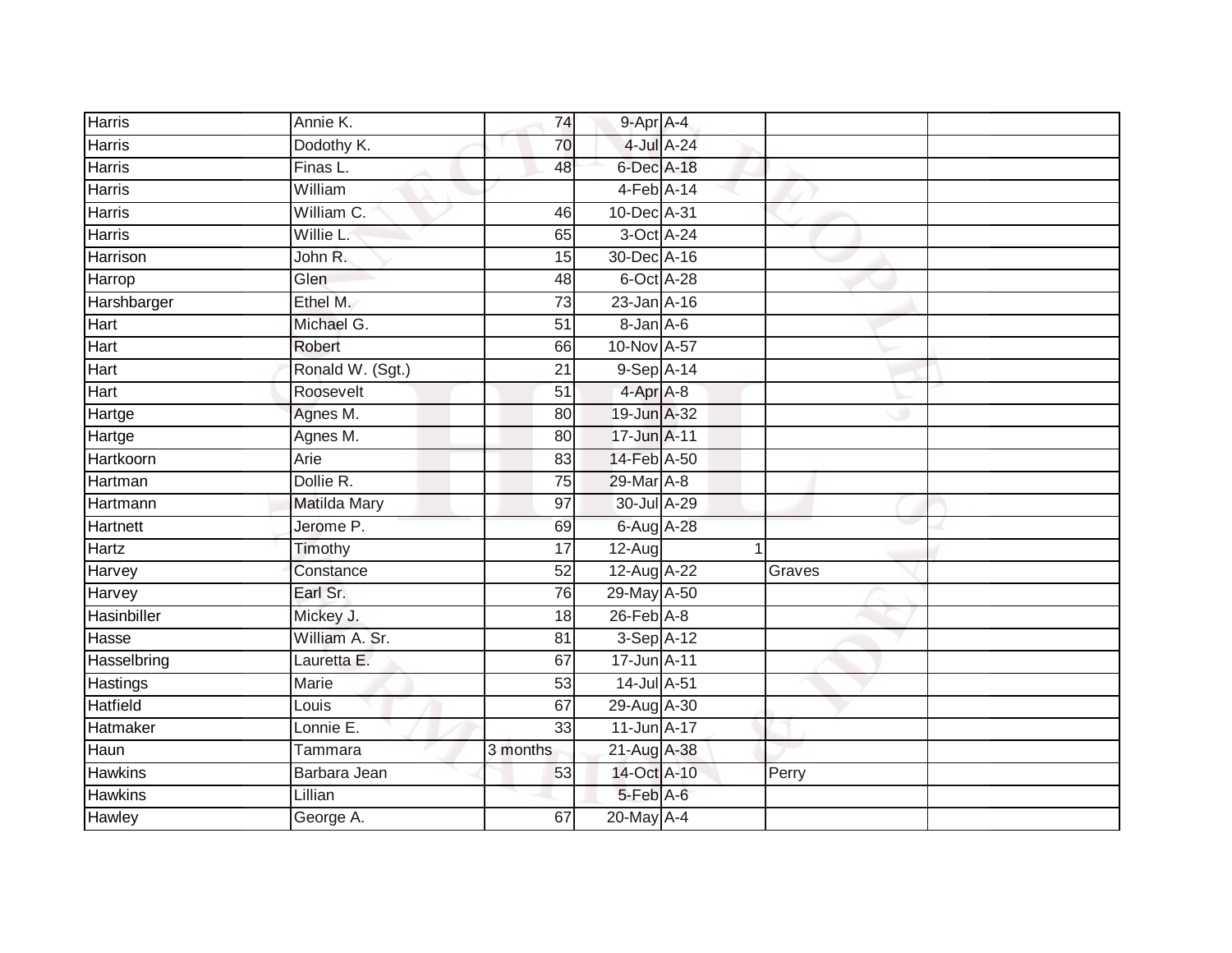| Haycock          | Maida M.           | 81              | 6-Aug A-28      |                |                                  |
|------------------|--------------------|-----------------|-----------------|----------------|----------------------------------|
| Hayden           | Maria Pena         | 51              | 17-Jul A-46     |                |                                  |
| <b>Hayes</b>     | Cappie             | 67              | 31-Mar A-28     |                |                                  |
| Hayes            | Elizabeth C.       | 83              | 20-Jun A-34     |                |                                  |
| Hayes            | Lee A.             |                 | $1-Feb$ $A-6$   |                |                                  |
| Hayes            | William D. (Bobby) | 33              | 3-Sep A-12      |                |                                  |
| Hayworth         | Arlene             | 47              | $13$ -May $A-8$ |                |                                  |
| Hayworth         | Maude E.           | 82              | 12-Aug A-22     |                |                                  |
| Hayworth         | Paul E. Sr.        | 53              | 13-May A-8      |                |                                  |
| Hearn            | Nay Arthur         | $\overline{23}$ | 31-May A-30     |                |                                  |
| Hebert           | Maurice            | 32              | 17-Nov          | 1              | Picture of incident<br>included. |
| <b>Hedrick</b>   | Muriel V.          | 93              | 7-Oct A-13      |                |                                  |
| Hegan            | Deborah L.         | $\overline{19}$ | 12-Feb          | $\overline{1}$ |                                  |
| Hein             | Rose M.            | 66              | 27-Jan A-46     |                |                                  |
| <b>Heins</b>     | John O.            | 83              | 14-Jun A-10     |                |                                  |
| Helderman        | Margaret A.        | 55              | 25-Oct A-15     |                |                                  |
| Helding          | Harry              | 57              | 11-Mar A-14     |                |                                  |
| Helding          | Lillian            | 60              | 25-Feb A-8      |                |                                  |
| Hellinga         | Gerard             |                 | 28-Jan A-21     |                |                                  |
| <b>Hellinga</b>  | Mildred M.         | 54              | 27-Jun A-12     |                |                                  |
| Hellquist        | Anneitta M.        | 75              | 17-Dec A-26     |                |                                  |
| <b>Helms</b>     | James C.           | 64              | $2$ -Dec $A$ -4 |                |                                  |
| Henderson        | Lillian            | 90              | 7-Mar           | 1              |                                  |
| Henderson        | Susan              | 3               | 7-Mar           |                |                                  |
| Hendon           | Homer V.           | 66              | 27-Mar A-19     |                |                                  |
| <b>Hendricks</b> | Pearl              | $\overline{77}$ | 16-Jun A-54     |                |                                  |
| Hendy            | Clyde S.           | 71              | 22-Mar A-28     |                |                                  |
| Henger           | Andrew A.          | 61              | 11-Sep A-42     |                |                                  |
| Heninger         | Marie              | 84              | 31-Mar A-28     |                |                                  |
| Hennebohl        | Hattie             | 91              | 1-Apr A-26      |                |                                  |
| Henning          | John C. (Hans)     | 86              | 3-Jan A-28      |                |                                  |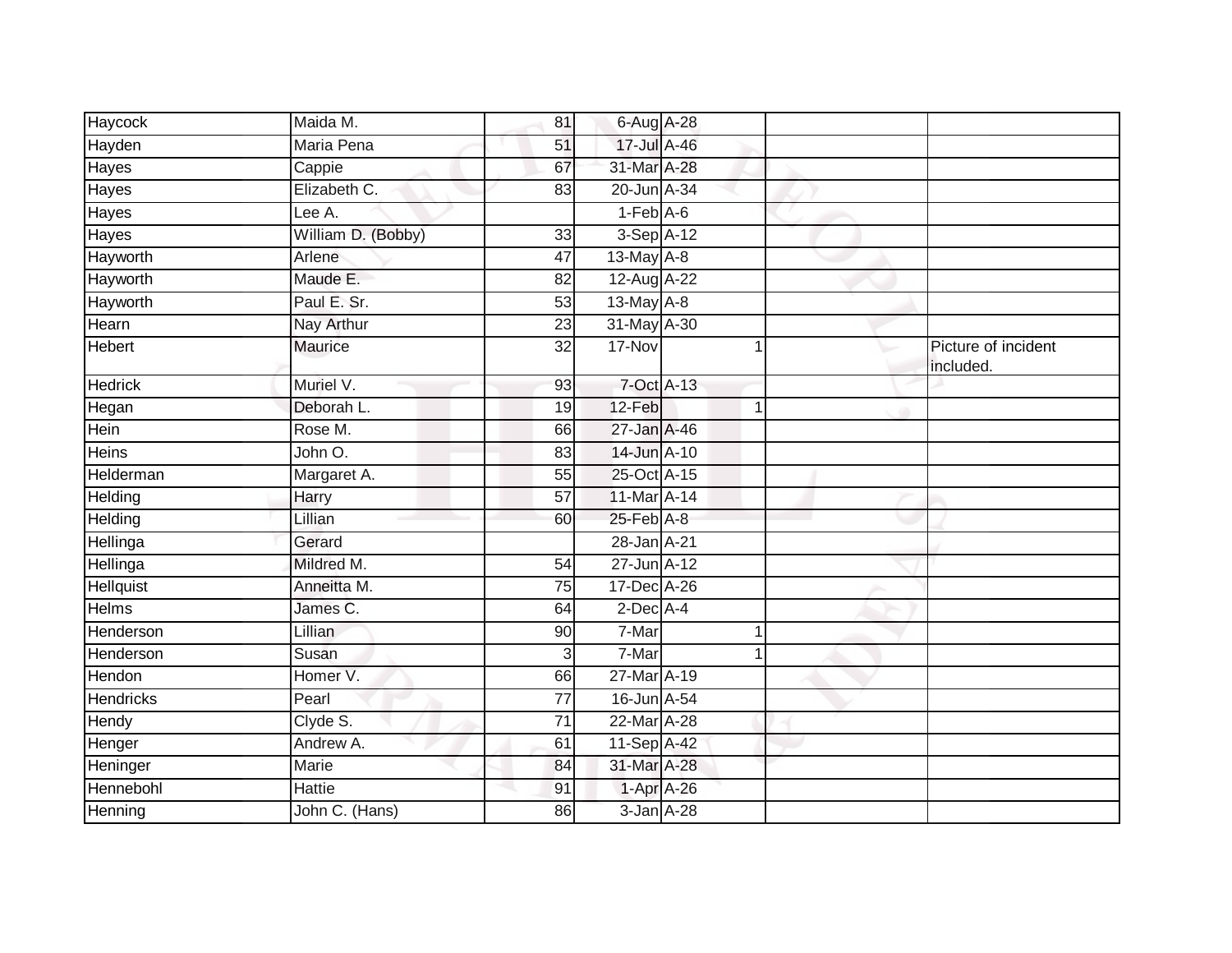| Hensler         | John Joseph         | 83              | 20-Mar A-36                  |               |               |                   |
|-----------------|---------------------|-----------------|------------------------------|---------------|---------------|-------------------|
| Henson          | Christenson F.      | 65              | $1-Feb$ A-6                  |               |               |                   |
| Herman          | <b>Robert Brian</b> | 8 months        | 4-Mar A-14                   |               |               |                   |
| Hernandez       | Flora               | 69              | 7-Mar A-20                   |               | <b>Flores</b> |                   |
| Hernandez       | Raymond             | $\overline{40}$ | 15-Dec A-44                  |               |               |                   |
| Herron          | Edna G.             | 68              | 26-Apr A-31                  |               |               |                   |
| Hershberger     | <b>Bessie</b>       |                 | 22-Nov A-10                  |               |               |                   |
| Hertlitz        | Elsie H.            | 89              | $2$ -Dec $A$ -4              |               |               |                   |
| Heslep          | Marguerite          | 67              | 27-Nov A-11                  |               |               |                   |
| <b>Heslett</b>  | Alfred W.           | $\overline{72}$ | 23-Dec A-12                  |               |               |                   |
| Hess            | Mildred P.          | 75              | $28$ -Oct $\overline{A}$ -24 |               |               |                   |
| Hess            | Walter              | 78              | $1-Feb$ A-6                  |               |               |                   |
| Hetzel          | Myrtle              | 68              | 28-Jul A-74                  |               |               |                   |
| Heymig          | Nicholas            | 60              | 12-May A-16                  |               |               |                   |
| Hickey          | Thomas L.           | 65              | 8-Jul A-24                   |               |               |                   |
| <b>Hicks</b>    | Omer H.             | 83              | 4-Sep A-22                   |               |               |                   |
| Higgins         | Helen B.            | $\overline{71}$ | 27-Nov A-11                  |               |               |                   |
| Higgins         | Marie T.            | 69              | 7-Oct A-13                   |               |               |                   |
| Higgins         | Thulia              | 58              | 28-Mar A-20                  |               |               |                   |
| <b>Hilbrich</b> | <b>John Arthur</b>  | $\overline{52}$ | 16-Jul A-14                  |               |               |                   |
| Hile            | Susan Kaye          | 25              | 31-Jul A-10                  |               |               |                   |
| Hill            | Alfred              | $\overline{71}$ | 17-May A-10                  |               |               |                   |
| Hill            | <b>Charlie Earl</b> | 21              | 11-Dec A-19                  |               |               |                   |
| Hill            | Dorothy             | 43              | 9-Apr A-4                    |               |               |                   |
| Hill            | Forrest (Jack)      | 54              | 7-Apr A-67                   |               |               |                   |
| Hill            | Mildred R.          | 54              | 22-Sep A-40                  |               |               |                   |
| Hill            | Velma V.            | $\overline{71}$ | 10-Jun A-11                  |               |               |                   |
| Hilstrom        | Gilbert E. Sr.      |                 | 25-Nov A-20                  |               |               |                   |
| Hiltunen        | Minnie              | 90              | 29-Mar A-8                   |               |               |                   |
| Hines           | $E$ lla.            | 48              | 16-Apr A-6                   |               |               |                   |
| Hinkle          | Peggy L.            | 32              | 6-Mar A-40                   |               |               |                   |
| Hinton          | Robbie D.           | 71              |                              | 9-May 1, A-22 |               | Picture included. |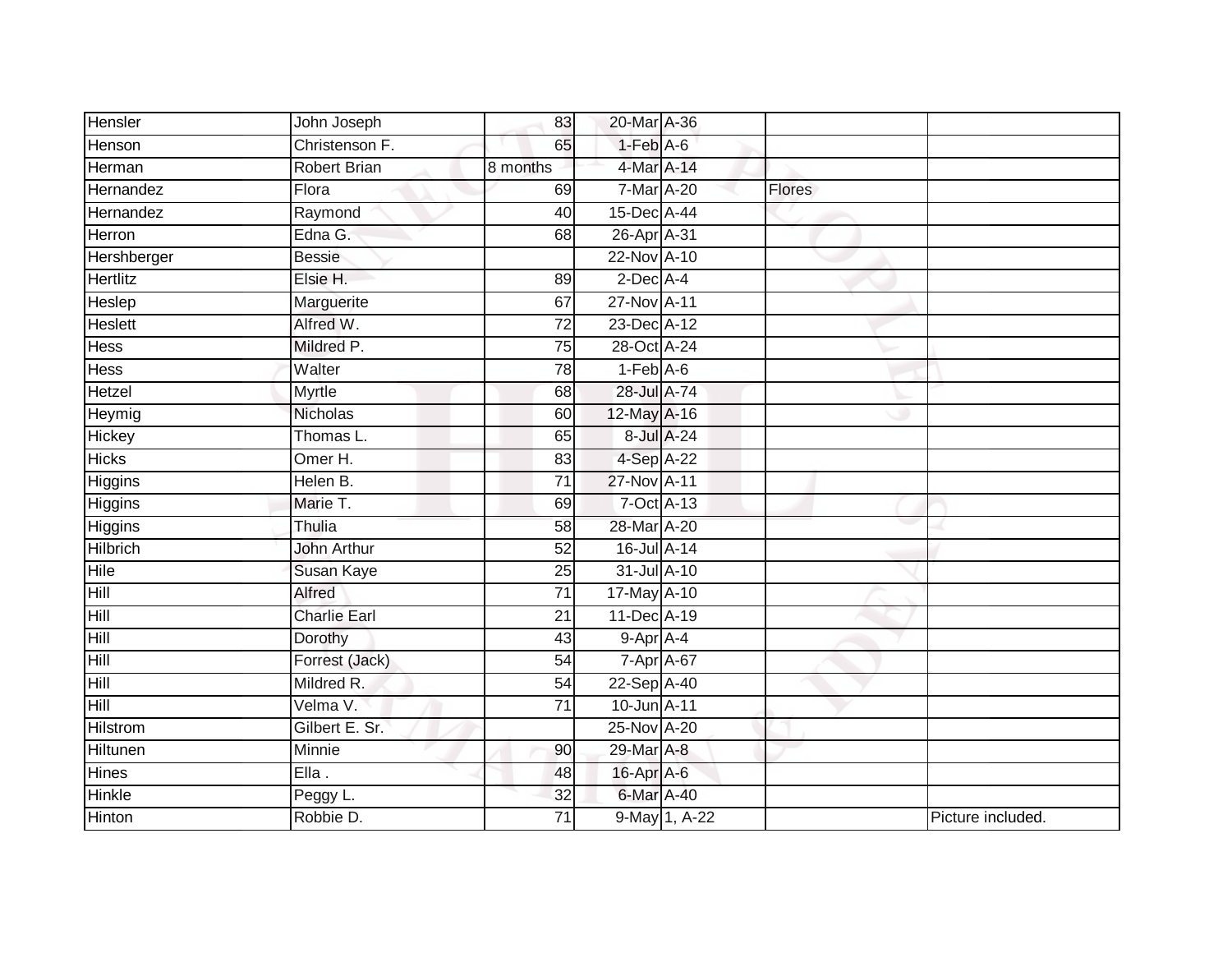| Hitchcock      | David Shawn       | 3 months        | 13-Oct A-57                |                |                        |
|----------------|-------------------|-----------------|----------------------------|----------------|------------------------|
| Hmurovich      | John F.           | 81              | 10-Feb A-50                |                |                        |
| Hnatko         | Josephine         | 76              | 14-Jun A-10                |                |                        |
| Hnatko         | Sophie            | 79              | 7-Aug A-44                 |                |                        |
| <b>Hobbs</b>   | Ann               | $\overline{57}$ | 1-Mar A-16                 | <b>Jefchak</b> |                        |
| <b>Hobbs</b>   | Rodney C.         | 89              | 13-Oct A-57                |                |                        |
| Hobson         | <b>Nellie Mae</b> | 47              | 21-Mar A-22                |                |                        |
| Hodge          | Mary Ann          | 81              | $2$ -Dec A-4               |                |                        |
| Hoekstra       | <b>Nellie</b>     | 90              | 30-Jul A-29                | Fisher         |                        |
| Hoffman        | Delia R.          | 92              | 5-Mar A-23                 |                |                        |
| Hoffman        | Mary C.           | 64              | 30-Sep A-16                |                |                        |
| Hoffman        | Minnie            | 84              | 22-Dec A-57                |                |                        |
| <b>Hofirek</b> | Stephen J.        | 59              | $1-Apr$ A-26               |                |                        |
| Hogan          | Matthew T.        | 46              | 7-Apr A-67                 |                |                        |
| Holcomb        | Geneva L.         | 65              | 30-Oct A-14                |                |                        |
| Holeman        | Esther A.         | 65              | 27-Feb A-30                |                |                        |
| Holeway        | Apolonia (Paula)  | 80              | 27-Dec A-10                |                | Also listed as Holewa. |
| Holland        | Andrew            | 78              | 31-Dec A-20                |                |                        |
| Holland        | Eva               | $\overline{75}$ | 10-Feb A-50                |                |                        |
| <b>Hollins</b> | Leonard           | $\overline{32}$ | 7-Jun A-28                 |                |                        |
| Holman         | Paul              | 83              | 24-Oct A-24                |                |                        |
| Holt           | Cullen            | 78              | 24-Jun A-21                |                |                        |
| Homan          | Agnes A.          | 77              | $2$ -Jul $A-14$            |                |                        |
| Homans         | Yme               | 91              | $11$ -Feb $\overline{A-4}$ |                |                        |
| Homer          | Avera C.          | $\overline{71}$ | $2$ -Dec $A$ -4            |                |                        |
| Homer          | Maye M.           | 61              | 30-Jul A-29                |                |                        |
| Homolla        | John              | $\overline{73}$ | 14-Apr A-24                |                |                        |
| Hood           | Charles           | $\overline{73}$ | 8-Jan A-6                  |                |                        |
| Hoolehan       | Edward J.         | 65              | 22-Jul A-4                 |                |                        |
| Hoover         | Dean              | 54              | 7-May A-6                  |                |                        |
| Hope           | Ellis E.          |                 | 15-May A-24                |                |                        |
| <b>Hopkins</b> | Edward L.         | 39              | 16-Dec A-4                 |                |                        |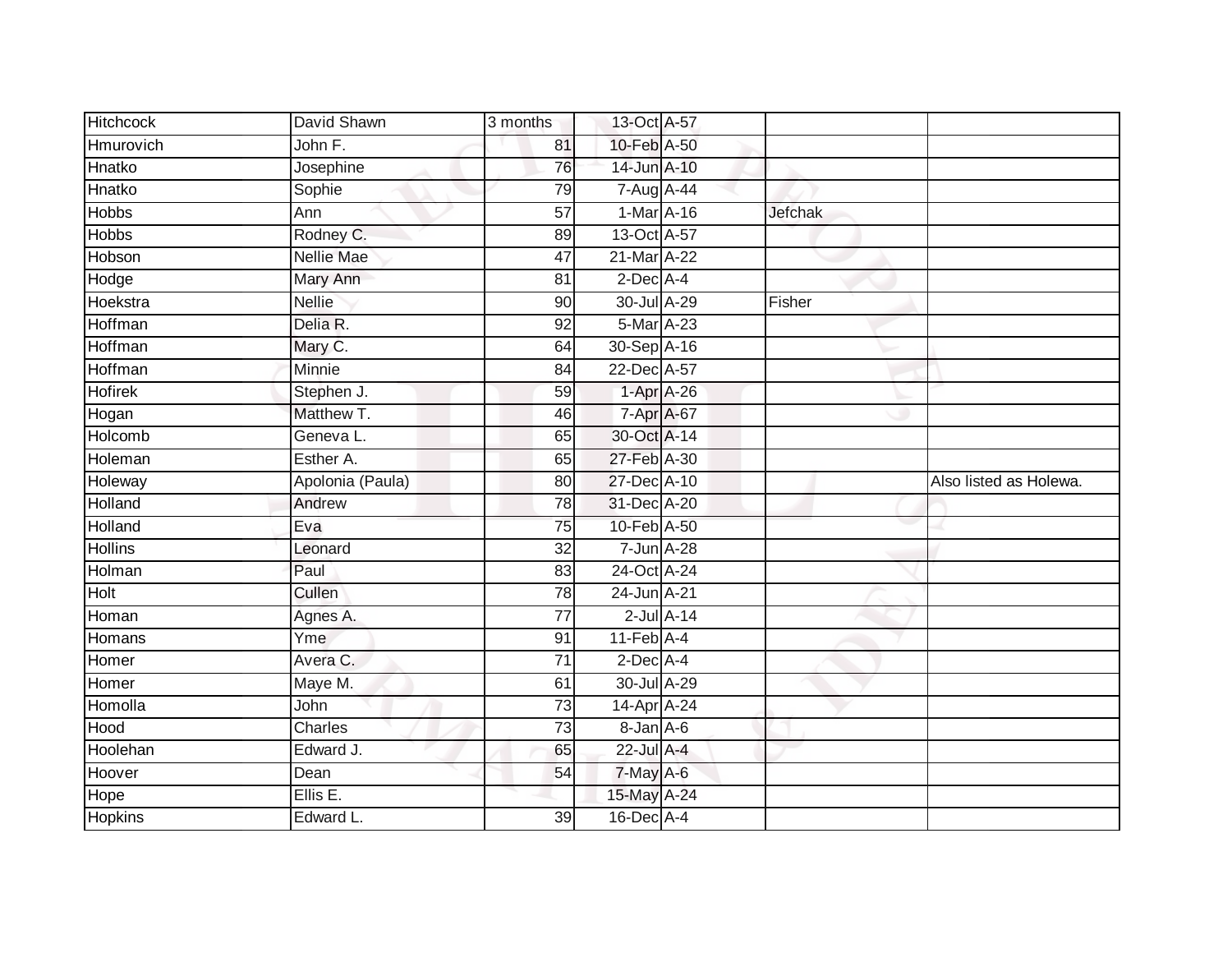| Hopper         | Russell C.           | 71              | 3-Sep A-12       |  |  |
|----------------|----------------------|-----------------|------------------|--|--|
| Horner         | Theresa J.           | 75              | 14-Mar A-29      |  |  |
| Hornickel      | John N. Sr.          | 57              | 17-May A-10      |  |  |
| Hornyak        | Stephen Sr. (Steve)  | 75              | 11-Jun A-17      |  |  |
| Horodnik       | Teodor (Ted)         | 49              | 28-May A-26      |  |  |
| Horst          | James J.             | 63              | 9-Jun A-75       |  |  |
| Horvath        | Eva                  | $\overline{78}$ | 16-May A-24      |  |  |
| Horvath        | Jean T.              | 54              | 18-Feb A-11      |  |  |
| Horvath        | Joseph Sr.           | 81              | 24-Oct A-24      |  |  |
| Hoskins        | Joseph A.            | 67              | 8-Dec A-66       |  |  |
| Houghtlen      | <b>James William</b> | 37              | 18-Mar 1, A-20   |  |  |
| Houk           | <b>Ruey Louise</b>   | 74              | $3$ -Jun $A$ -22 |  |  |
| Houpt          | Benjamin H.          | 85              | 29-Dec A-36      |  |  |
| House          | Anton A.             | 82              | 22-Aug A-23      |  |  |
| Hovanec        | Mary K.              | 76              | 10-Jan A-18      |  |  |
| Howard         | Ida B. (Parker)      | 87              | 22-Mar A-28      |  |  |
| Howard         | Laura Mae            | 59              | 29-Mar A-8       |  |  |
| Howard         | Mildred N.           | 67              | 25-Mar A-21      |  |  |
| Howe           | William F.           | $\overline{73}$ | 22-Dec A-57      |  |  |
| <b>Hrdina</b>  | Antonia              | 84              | 1-May A-22       |  |  |
| <b>Hric</b>    | Mary                 | 78              | 28-Oct A-24      |  |  |
| Hrinyo         | <b>Mary</b>          | 87              | 25-Jan A-18      |  |  |
| <b>Huck</b>    | Mathilda E.          | 80              | 26-Dec A-79      |  |  |
| Hudak          | <b>Andrew Frank</b>  | 72              | $3-May$ A-10     |  |  |
| Huff           | Clarence W.          | 60              | 26-Jun A-33      |  |  |
| <b>Hufford</b> | Catherine            |                 | 22-Oct A-6       |  |  |
| <b>Hufford</b> | Roy Lee              | $\overline{71}$ | $11-AprA-16$     |  |  |
| Hufnagel       | Mike                 | 84              | $5-Sep$ A-8      |  |  |
| Hufton         | David W.             | 48              | 30-Jun A-52      |  |  |
| Hughes         | Beetrece L.          | 65              | 21-Aug A-38      |  |  |
| Hughes         | <b>Bonnie</b>        | 59              | 22-Sep A-40      |  |  |
| <b>Hughes</b>  | Charles S.           | 60              | 6-Jun A-32       |  |  |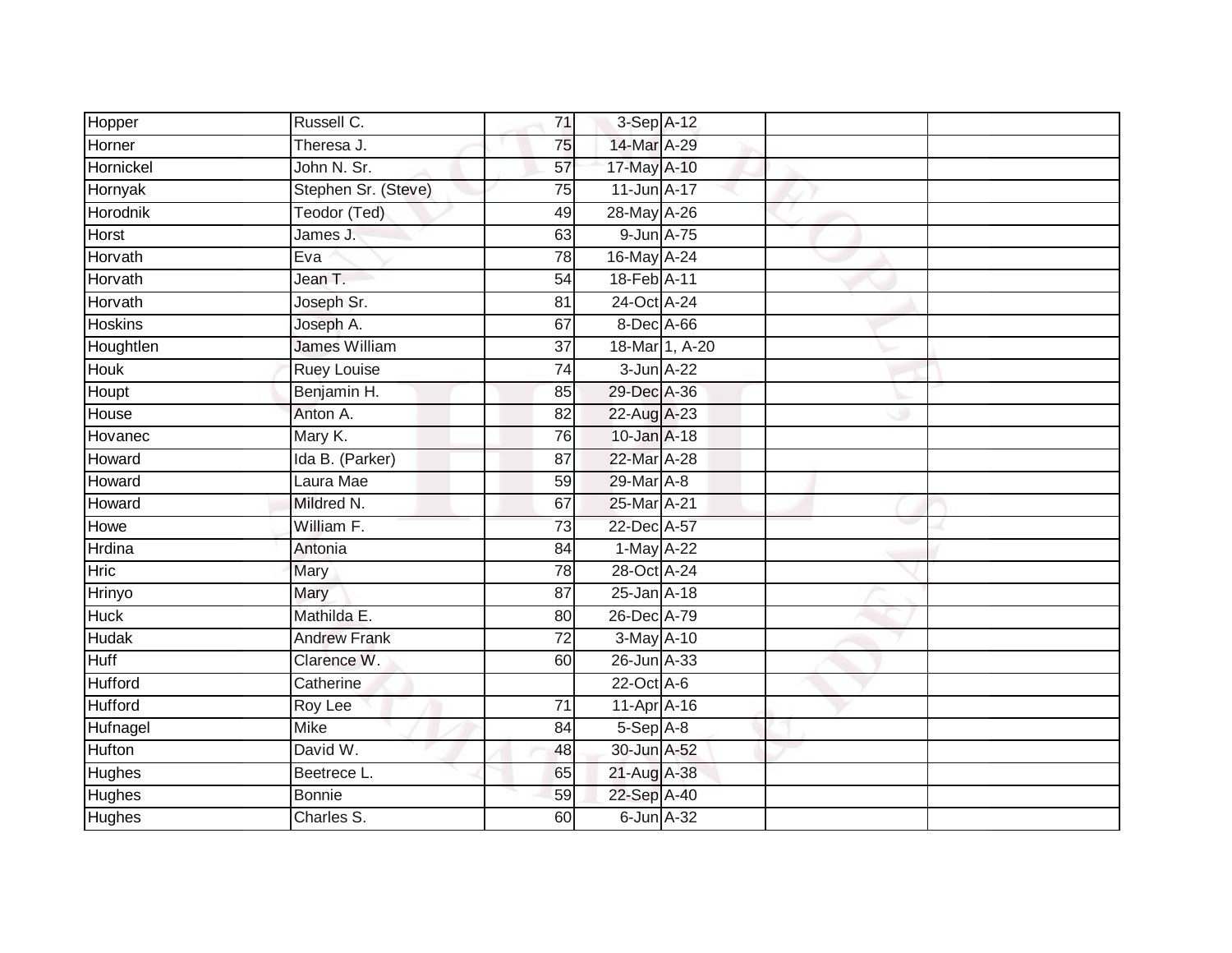| <b>Huick</b>      |                   |                 |                  |            |          |  |
|-------------------|-------------------|-----------------|------------------|------------|----------|--|
|                   | Linda             | 81              | 13-Jan A-78      |            |          |  |
| Huisman           | Johanna           | 82              | 31-Dec A-20      |            |          |  |
| Huizenga          | George H.         | 52              | 3-Nov A-30       |            |          |  |
| Hulse             | Irene E.          | $\overline{72}$ | 31-Oct A-22      |            |          |  |
| Humble            | Dorothy R.        | $\overline{53}$ | 4-Mar A-14       |            |          |  |
| Huminsky          | Magaret           | 69              | 14-Oct A-10      |            |          |  |
| Hunt              | Anna              | $\overline{87}$ | $7 - Jan A - 14$ |            |          |  |
| Hunt              | <b>Betty Jane</b> | 52              | 8-May A-26       |            |          |  |
| Hupke             | Walter T.         | 54              | 13-Feb A-14      |            |          |  |
| <b>Hurley</b>     | Raymond M.        | 64              | 22-Oct           |            | 1        |  |
| Hurt              | Estella           | 79              | 13-Feb A-14      |            |          |  |
| Huseman           | Walter H.         | 65              | 18-Sep A-46      |            |          |  |
| <b>Huss</b>       | Armand F.         | 76              | 14-Jan A-29      |            |          |  |
| <b>Huss</b>       | Charles           | 18              | 9-Sep A-14       |            |          |  |
| <b>Hutchinson</b> | Lulu E.           | $\overline{81}$ | 12-Sep A-21      |            |          |  |
| <b>Hutira</b>     | Apolania          |                 | 18-Nov A-35      |            |          |  |
| <b>Huttle</b>     | Edward A.         | 62              | 26-Dec A-79      |            |          |  |
| Hutton            | Ardella M.        | 54              | 25-Oct A-15      |            |          |  |
| Hutton            | Hugh H.           | 70              | 23-Jun A-28      |            |          |  |
| Hyatt             | John I.           | $\overline{54}$ | 9-Apr A-4        |            |          |  |
| Hyland            | Marjorie M.       | 56              | $12$ -Apr $A$ -8 |            |          |  |
| Iddings           | Maurice H.        | 87              |                  | 3-Jan A-28 |          |  |
| Igaytro           | Robert Sr.        | 56              | 29-Dec A-36      |            |          |  |
| Ignazipo          | Paul A.           | 68              | 15-Oct A-26      |            |          |  |
| Ignazito          | Paul A.           | 68              | 16-Oct A-46      |            |          |  |
| Ihnat             | Mary              |                 | 10-Nov A-57      |            |          |  |
| <b>Ihnat</b>      | Susan C.          | 48              | 30-Dec A-16      |            | Paunicka |  |
| <b>Iloszki</b>    | Elizabeth         |                 | 1-May A-22       |            |          |  |
| Ingram            | Lela M.           | 76              | 13-Mar A-8       |            |          |  |
| Ingram            | Roy W. (Bunny)    | 20              | 21-Apr A-56      |            |          |  |
| Irish             | Wilbur J. (Dr.)   | 67              | 16-May A-24      |            |          |  |
| <b>Iski</b>       | John              | 67              | 11-Jul A-38      |            |          |  |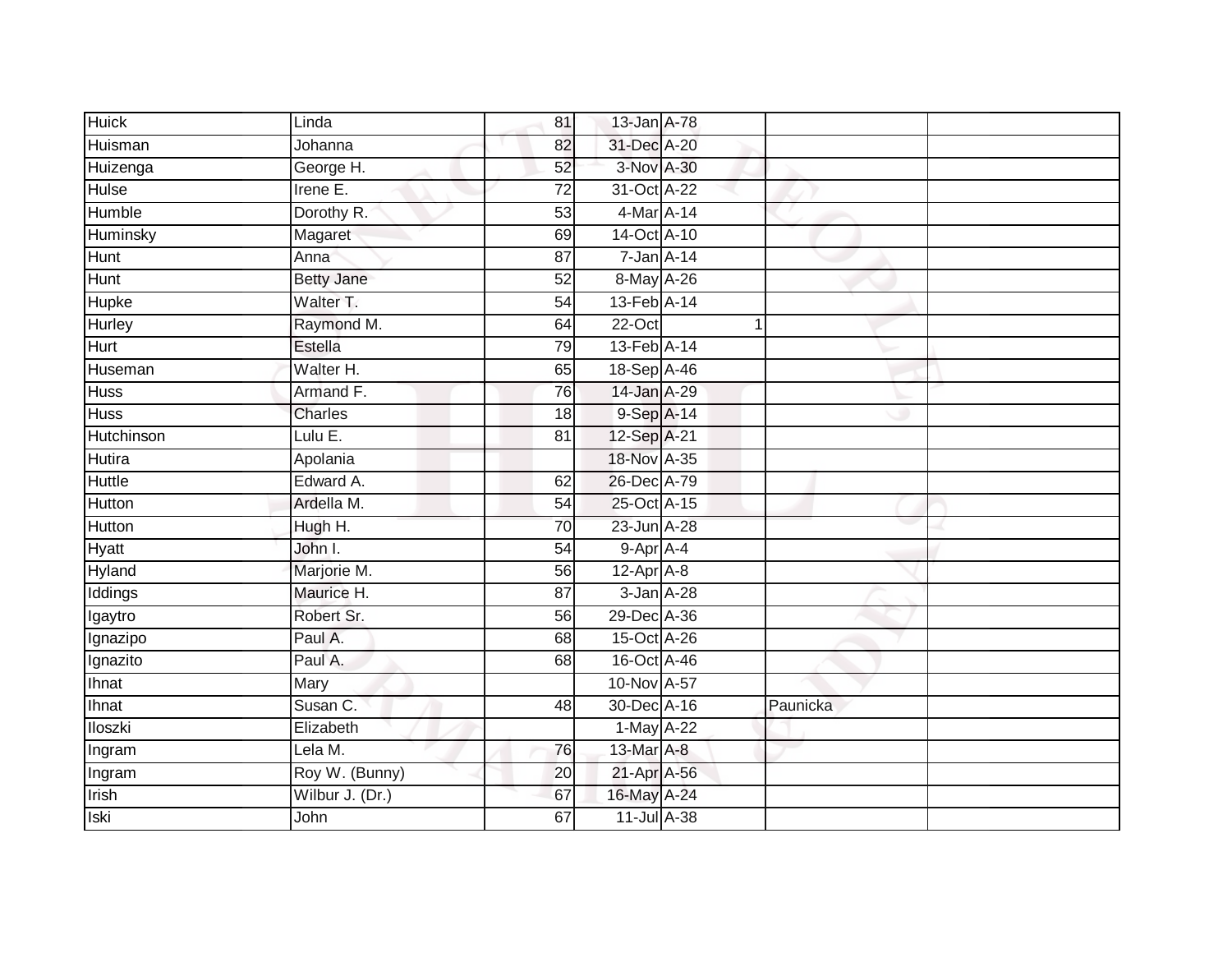| Ivan              | <b>Bela</b>         | 80              | 19-Jun A-32                 |          |  |
|-------------------|---------------------|-----------------|-----------------------------|----------|--|
| Ivanic            | Joseph A.           | 89              | $11$ -Feb $\overline{A}$ -4 |          |  |
| Ivankovic         | Dusan               | 68              | 15-Jan A-20                 |          |  |
| Iverson           | Emil                | 81              | 23-Jun A-28                 |          |  |
| Jabaay            | John                | 66              | 26-Dec A-79                 |          |  |
| Jablonski         | Chester J.          | 68              | $21$ -Oct $A-8$             |          |  |
| Jablonski         | Florence            |                 | $21$ -Oct $A-8$             |          |  |
| Jablonski         | Stanislaw           | 61              | $21$ -May $A-6$             |          |  |
| Jachim            | Frank J.            | 69              | 1-Nov A-22                  |          |  |
| Jachura           | Josephine           |                 | 25-Mar A-21                 |          |  |
| Jackson           | Catherine M.        | 69              | 30-Apr A-8                  | Callahan |  |
| Jackson           | Clyde B.            | 59              | $12$ -Dec $A-8$             |          |  |
| Jackson           | <b>Hettie Loois</b> | 74              | 30-Dec A-16                 |          |  |
| Jackson           | Leo                 |                 | 27-Oct A-52                 |          |  |
| Jackson           | Leonard (Shine)     | 60              | 14-Feb A-50                 |          |  |
| Jackson           | Louella             | 36              | 21-Mar A-22                 |          |  |
| Jackson           | Robert L.           | $\overline{71}$ | $3-Sep$ A-12                |          |  |
| Jacobs            | John                | 88              | 27-Oct A-52                 |          |  |
| Jacobson          | Hilda M.            | 83              | 4-Aug A-56                  |          |  |
| Jagodits          | <b>Steve</b>        | $\overline{58}$ | 8-Apr A-20                  |          |  |
| Jakubowicz        | Walter              |                 | $15$ -Nov $A-6$             |          |  |
| <b>Jakubowski</b> | Walter              | 72              | 6-Dec A-18                  |          |  |
| Jalovcky          | Jennifer            | 1 day           | 24-Nov A-58                 |          |  |
| James             | Richard             | 55              | 24-Jun A-21                 |          |  |
| Jandrich          | Marija (Mary)       | 51              | 22-Aug A-23                 |          |  |
| Janicki           | John Sr.            | 69              | 3-Mar A-55                  |          |  |
| Janoszewski       | Ludwik L. (Louie)   | 78              | 13-Nov A-54                 |          |  |
| Jansen            | Agnes               | $\overline{74}$ | $12$ -Dec $A-8$             |          |  |
| Jansen            | Arthur              | 49              | $1-Feb$ $A-6$               |          |  |
| Jansen            | Katherine A.        | 47              | 17-Jul A-46                 |          |  |
| Jansen            | Towner L.           | 8               | $2$ -Jan $A-36$             |          |  |
| Jansky            | John                | $\overline{72}$ | 17-Jan A-16                 |          |  |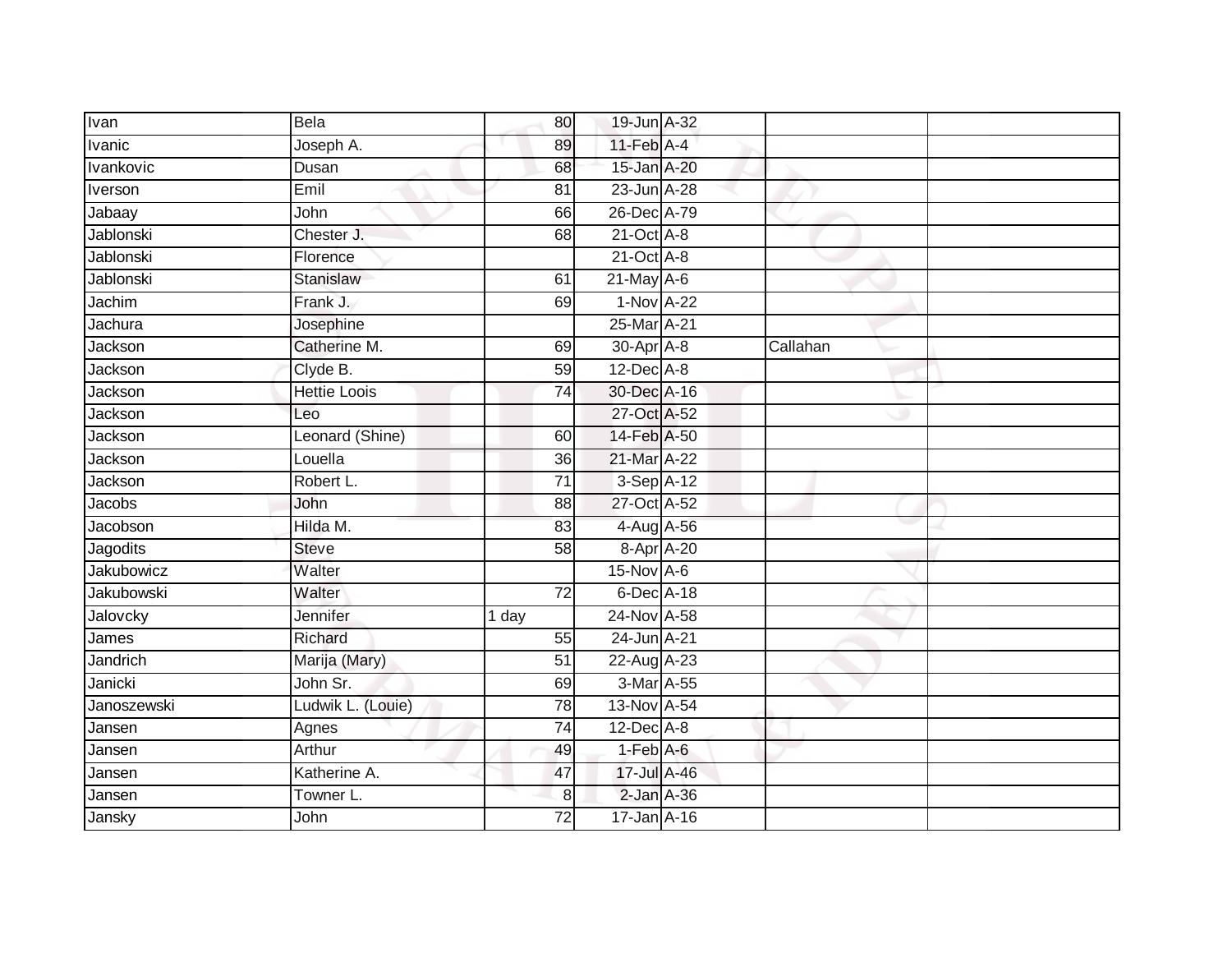| Jarosz       | Anna F.         | 72              | 15-Oct A-26                | Owczarzak |  |
|--------------|-----------------|-----------------|----------------------------|-----------|--|
| Jarvis       | Arthur B.       | 68              | 20-Oct A-46                |           |  |
| Jarzembowski | Irene J.        | 62              | 13-Sep A-22                | Konsynski |  |
| Jasek        | Barbara         | 80              | 8-Dec A-66                 |           |  |
| Jaskulski    | Matt (Jim)      | 69              | 18-Aug A-52                |           |  |
| Jelenicki    | Antionette      | 90              | $4$ -Jun $A$ -6            |           |  |
| Jenco        | Michael T.      | 74              | 4-Oct A-8                  |           |  |
| Jenkins      | Margaret R.     | 58              | 4-Nov A-16                 |           |  |
| Jenkins      | Milton O.       | 76              | $11$ -Feb $\overline{A-4}$ |           |  |
| Jenkins      | Samuel          | $\overline{58}$ | 18-Sep A-46                |           |  |
| Jennings     | Annie Mae       | 25              | $25$ -Feb $A-8$            |           |  |
| Jennings     | Elizabeth       | 76              | 22-Oct A-6                 |           |  |
| Jennings     | Robert L.       | 39              | 23-Jun A-28                |           |  |
| Jens         | Robert W.       | 53              | 16-Jan A-24                |           |  |
| Jermolowicz  | Jerry M.        | 27              | 3-May A-10                 |           |  |
| Jermolowicz  | John J. Sr.     | 56              | 11-Apr A-16                |           |  |
| Jesso        | William         | 65              | 28-May A-26                |           |  |
| Jevyak       | Pearl R.        | 74              | 21-Aug A-38                |           |  |
| Johnson      | <b>Albertus</b> | 65              | 19-Nov A-6                 |           |  |
| Johnson      | Alma H.         | 79              | 14-Jun A-10                |           |  |
| Johnson      | <b>Belzora</b>  | 59              | 17-Jan A-16                |           |  |
| Johnson      | Carl O.         | 78              | 12-Jul A-15                |           |  |
| Johnson      | Elmer E.        | 80              | 23-Jun A-28                |           |  |
| Johnson      | Eugene LeMoyne  | 25              | 19-Mar A-6                 |           |  |
| Johnson      | Florence M.     | 79              | 27-Nov A-11                |           |  |
| Johnson      | Frank           | 58              | 23-May A-42                |           |  |
| Johnson      | General Jr.     | $\overline{71}$ | 18-Apr A-28                |           |  |
| Johnson      | Gertrude E.     | 79              | 18-Oct A-28                |           |  |
| Johnson      | Hannah          | 86              | 28-Jan A-21                |           |  |
| Johnson      | J. C.           | 81              | 14-Jan A-29                |           |  |
| Johnson      | Jesse Orlando   | 22              | 2-May A-24                 |           |  |
| Johnson      | Jesse R.        | 86              | $15$ -Jul $A-4$            |           |  |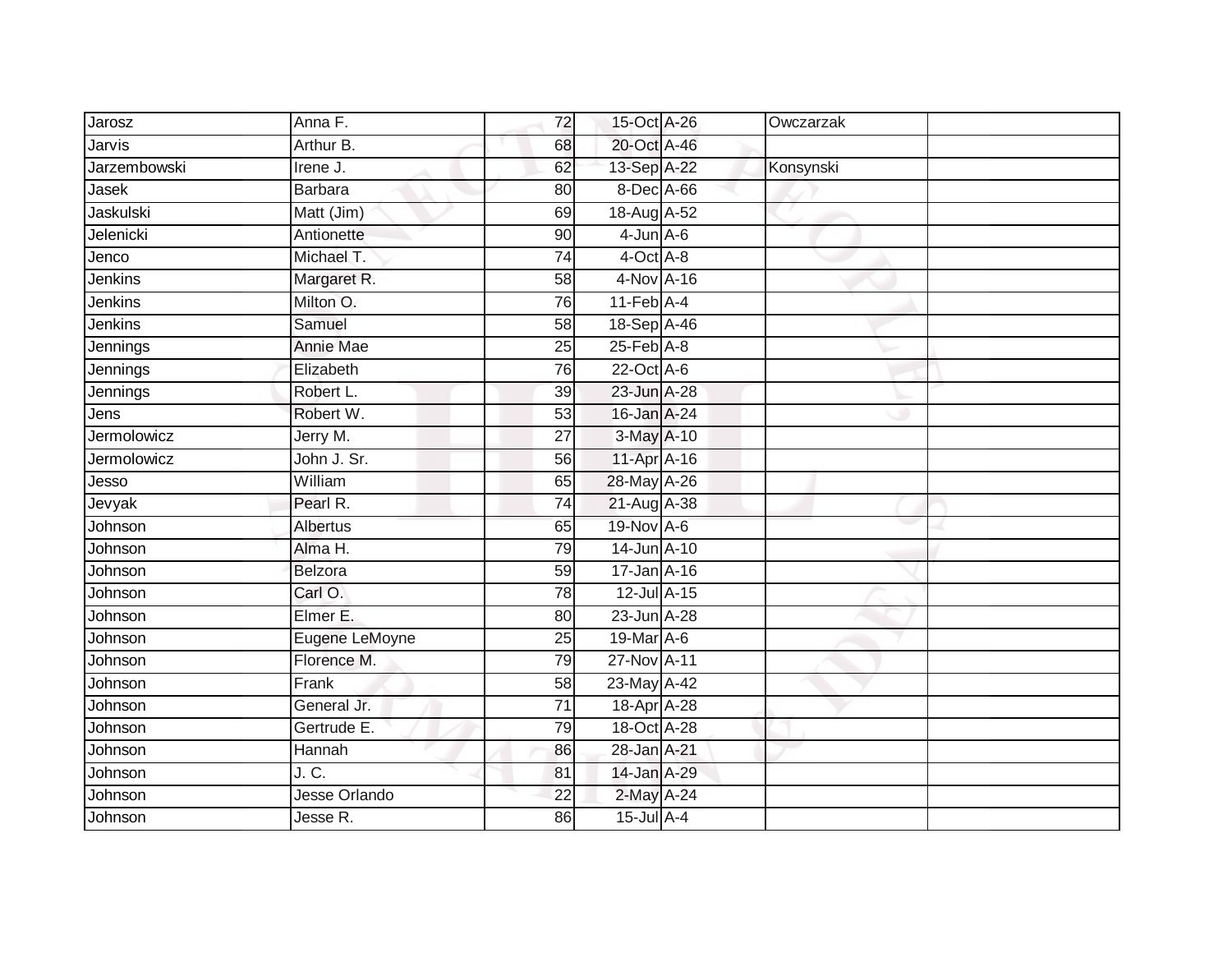| Johnson  | John E.              | 75              | 11-Aug A-79      |            |              |
|----------|----------------------|-----------------|------------------|------------|--------------|
| Johnson  | <b>Lillie Mae</b>    | 69              | 29-Nov A-16      |            |              |
| Johnson  | Lovell               | 54              | 18-Dec A-22      |            |              |
| Johnson  | Margaret E.          | 64              | 21-Mar A-22      |            |              |
| Johnson  | Marion (Ma)          | $\overline{80}$ | 30-Aug A-30      |            |              |
| Johnson  | Mary                 | 80              | 30-Sep A-16      |            | Kornas-Bacia |
| Johnson  | Maurine              | 33              | 22-Sep A-40      |            |              |
| Johnson  | Ralph                | 24              | 20-Nov A-20      |            |              |
| Johnston | Donald G.            | 55              | 12-Mar A-4       |            |              |
| Johnston | Joseph A.            | 52              | 8-Mar A-28       |            |              |
| Jonas    | Maria                | 85              | 18-Dec A-22      |            |              |
| Jones    | Allen D.             | 49              | 21-Jan A-31      |            |              |
| Jones    | Elizabeth J.         |                 | 18-Mar A-20      |            |              |
| Jones    | Griffith E.          | 82              | 14-Jan A-29      |            |              |
| Jones    | <b>Hannah</b>        | 63              | 4-Nov A-16       |            |              |
| Jones    | Lilyann T.           | 63              | 2-Apr A-10       |            | Heinemann    |
| Jones    | Marie E.             | 65              | 7-May A-6        |            |              |
| Jones    | Mary                 | 49              | 25-Nov A-20      |            | Gederian     |
| Jones    | Nancy F.             | 76              |                  | 5-Jul A-30 |              |
| Jones    | <b>Nellie Muriel</b> | 73              | $22$ -Jul $A-4$  |            |              |
| Jones    | Ralph E.             | 52              | 16-Jan A-24      |            |              |
| Jones    | Royal (Jack)         | 49              | 17-Mar A-52      |            |              |
| Jones    | Virginia L.          | 58              | 8-Nov A-8        |            |              |
| Jones    | Walter V.            | 73              | 6-Oct A-28       |            |              |
| Jones    | Wanda J.             |                 | 3-Jan A-28       |            | Mirocha      |
| Jongsma  | Mary (Marie)         | 86              | $4$ -Mar A-14    |            |              |
| Jongsma  | <b>Mike</b>          | 87              | 29-Jul A-13      |            |              |
| Jordan   | Alfred               | 86              | $2$ -Apr $A$ -10 |            |              |
| Jovanich | Jovan                | 64              | 3-Nov            |            | 1            |
| Juilford | Charles S.           | $\overline{2}$  | 26-Sep           |            |              |
| Jurek    | Steve J.             | 57              | 22-Jul A-4       |            |              |
| Juri     | John                 | 84              | 12-Nov A-11      |            |              |
|          |                      |                 |                  |            |              |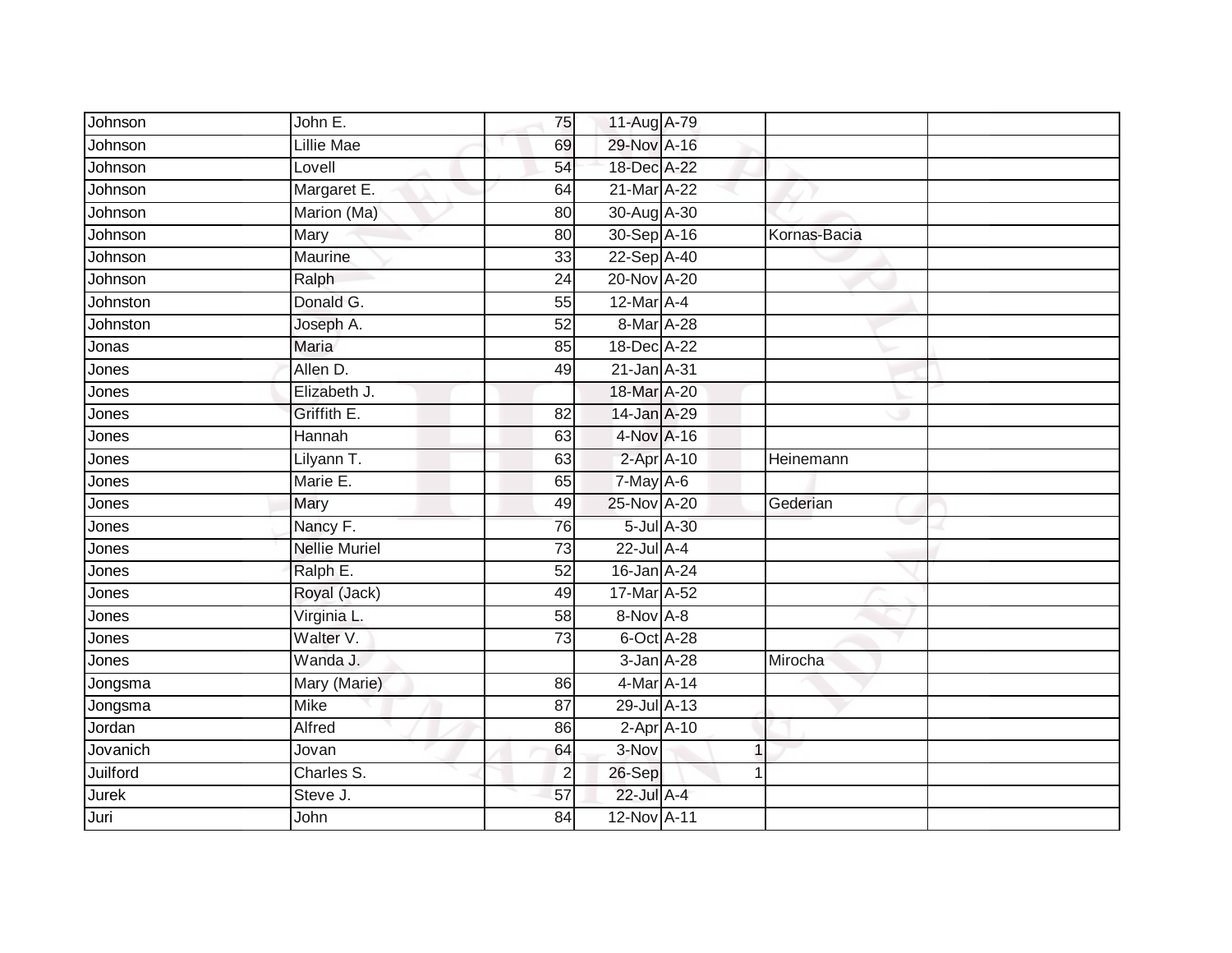| Juricic     | Martin P.    | 66              | 18-Aug A-52             |                |  |
|-------------|--------------|-----------------|-------------------------|----------------|--|
| Juriga      | John M.      | 69              | 25-Apr A-39             |                |  |
| Jurkovich   | Joseph       |                 | 4-Nov A-16              |                |  |
| Kacer       | John         | 88              | 1-Mar A-16              |                |  |
| Kachmarik   | John J.      | 81              | 9-Apr A-4               |                |  |
| Kacsarovsky | George       | 82              | 8-Oct A-24              |                |  |
| Kaiser      | Carl H.      | 64              | 4-Mar A-14              |                |  |
| Kaiser      | Christine C. | 68              | 15-Jan A-20             |                |  |
| Kale        | Paul C.      | 66              | 12-Sep A-20             |                |  |
| Kaleta      | Edward       | $\overline{57}$ | 22-Nov A-10             |                |  |
| Kaleta      | William J.   | 46              | 25-Nov A-20             |                |  |
| Kalies      | Arnold J.    | 53              | $5-Feb$ A-6             |                |  |
| Kalinowski  | Joseph       | 85              | 15-Dec A-44             |                |  |
| Kalkwarf    | Marvin       | 49              | 15-Feb A-6              |                |  |
| Kallas      | Laura        | 8               | 21-Oct A-8              |                |  |
| Kaloostian  | David        | 18              | 29-Sep                  | $\overline{1}$ |  |
| Kamalich    | Anthony E.   | $\overline{77}$ | 7-May A-6               |                |  |
| Kaminski    | Mary         | 86              | 16-Sep A-4              |                |  |
| Kaminsky    | Steve B.     | 70              | 22-May A-22             |                |  |
| Kammer      | John N.      | 73              | 11-Dec A-19             |                |  |
| Kamstra     | <b>Dick</b>  | $\overline{72}$ | 8-Feb A-21              |                |  |
| Kamzic      | Anna         | 85              | $2$ -Jan $A$ -36        |                |  |
| Kaniuk      | Stanley A.   | 50              | 9-Jan A-14              |                |  |
| Kantowski   | Leonard      | 40              | $19 -$ Jul              | 1              |  |
| Kaplan      | Ralph        | 81              | $2$ -Dec A-4            |                |  |
| Kapornyai   | Joseph       | 84              | 9-Sep A-14              |                |  |
| Karkohs     | Ernst        |                 | 76 Septmeber A-23<br>10 |                |  |
| Karnas      | Edward C.    | 59              | 21-Jul A-26             |                |  |
| Karner      | Clara        | 81              | 12-Aug A-22             |                |  |
| Karnisky    | Joseph       | 54              | 6-Mar A-40              |                |  |
| Karos       | Mayme        | 86              | 23-Sep A-27             |                |  |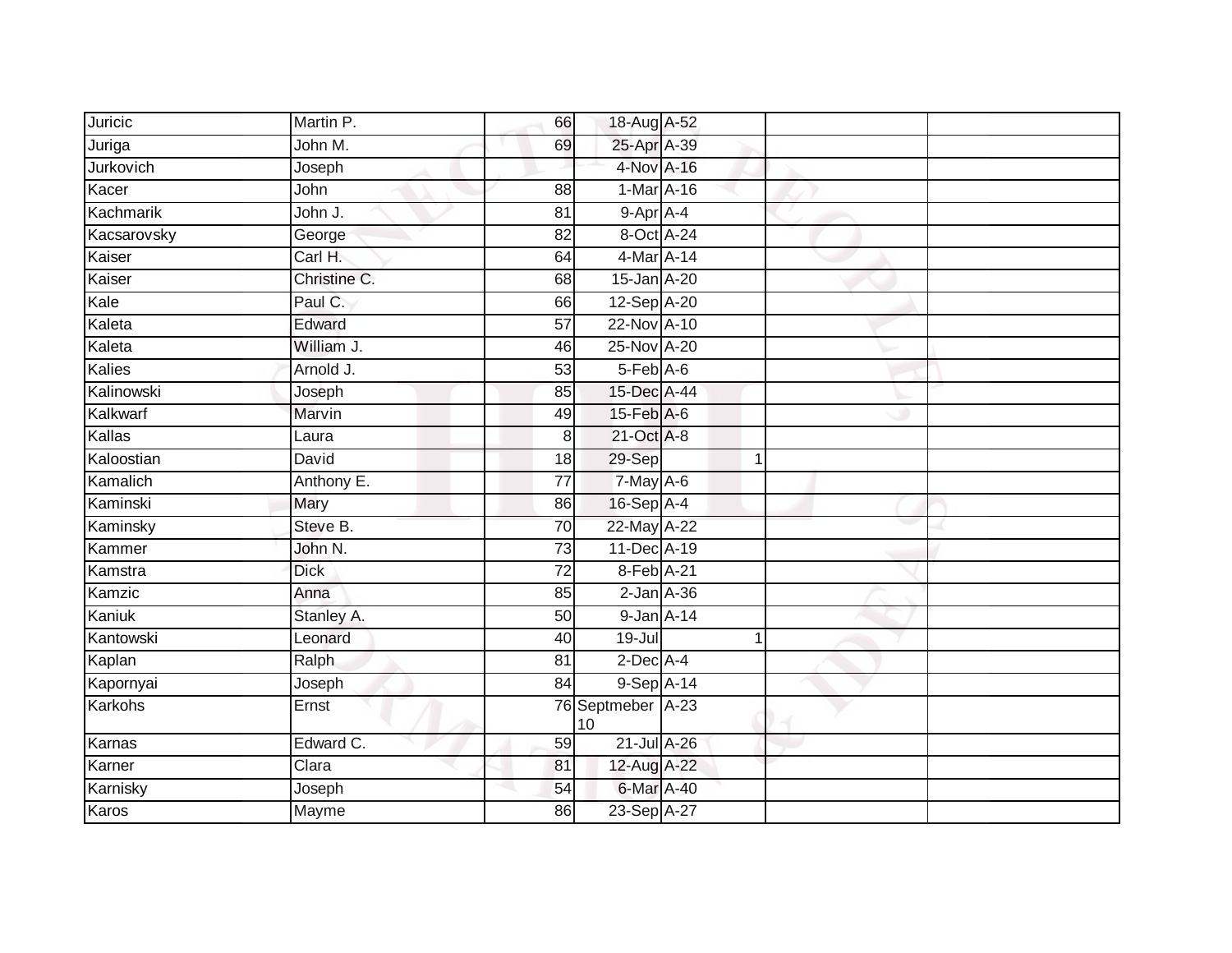| Karr       | Matilda        | 83              | 29-Nov A-16     |              |  |
|------------|----------------|-----------------|-----------------|--------------|--|
| Kasarda    | Paul M.        | 69              | 8-May A-26      |              |  |
| Kasper     | Margaret C.    | $\overline{72}$ | 2-May A-38      |              |  |
| Kasprzycki | Stanley F. Sr. | 79              | 26-Mar A-6      |              |  |
| Kaszuba    | <b>Mary</b>    | 84              | $5$ -Feb $A$ -6 |              |  |
| Katic      | Stanko (Stan)  | 18              | 11-Dec A-19     |              |  |
| Kauchak    | Andrew F.      | 81              | 22-Mar A-28     |              |  |
| Kauchak    | Julia          | 72              | 24-Jun A-21     |              |  |
| Kauchak    | Lillian E.     | 75              | 7-Feb A-32      |              |  |
| Kaufman    | Robert         |                 | 21-Oct          |              |  |
| Kavor      | John (Adam)    | 75              | 2-May A-38      |              |  |
| Kawczynski | James (Ziggy)  | 64              | 28-Jul A-74     |              |  |
| Kawohl     | William        | 79              | 17-Feb A-56     |              |  |
| Kazmierski | Alex           | 78              | 17-Jan A-16     |              |  |
| Kazmrercak | Catherine      | $\overline{55}$ | 22-Mar          | 1            |  |
| Keane      | Gerald W.      | 43              | 28-Jun A-28     |              |  |
| Kech       | George         | 5               | $21 - Nov$      | $\mathbf{1}$ |  |
| Keck       | Peter          | 72              | 5-Mar A-23      |              |  |
| Keeler     | Harriet G.     | 64              | 19-Feb A-8      |              |  |
| Keen       | Nina W.        | 59              | 28-May A-26     |              |  |
| Keene      | Helen          | 59              | 11-Mar A-14     |              |  |
| Keil       | Irwin E.       | $\overline{77}$ | 29-May A-50     |              |  |
| Keilman    | Edward J.      | 69              | 14-Nov A-22     |              |  |
| Keilman    | Urban Sr.      | 50              | 4-Dec A-36      |              |  |
| Kelderman  | Peter A.       | 80              | $3-Sep$ A-12    |              |  |
| Kelemen    | <b>Stefan</b>  | 78              | 6-Oct A-28      |              |  |
| Keliman    | Margaret J.    | $\overline{71}$ | 11-Jun A-17     |              |  |
| Kellar     | Henry M.       | 67              | 17-Jan A-16     |              |  |
| Kelleman   | Zahcarie       | 84              | 18-Feb A-11     |              |  |
| Keller     | <b>Bernice</b> | 68              | 16-Jun A-54     |              |  |
| Keller     | Frank C.       | 82              | 9-Jan A-14      |              |  |
| Keller     | Joseph         | 56              | 24-Jun A-21     |              |  |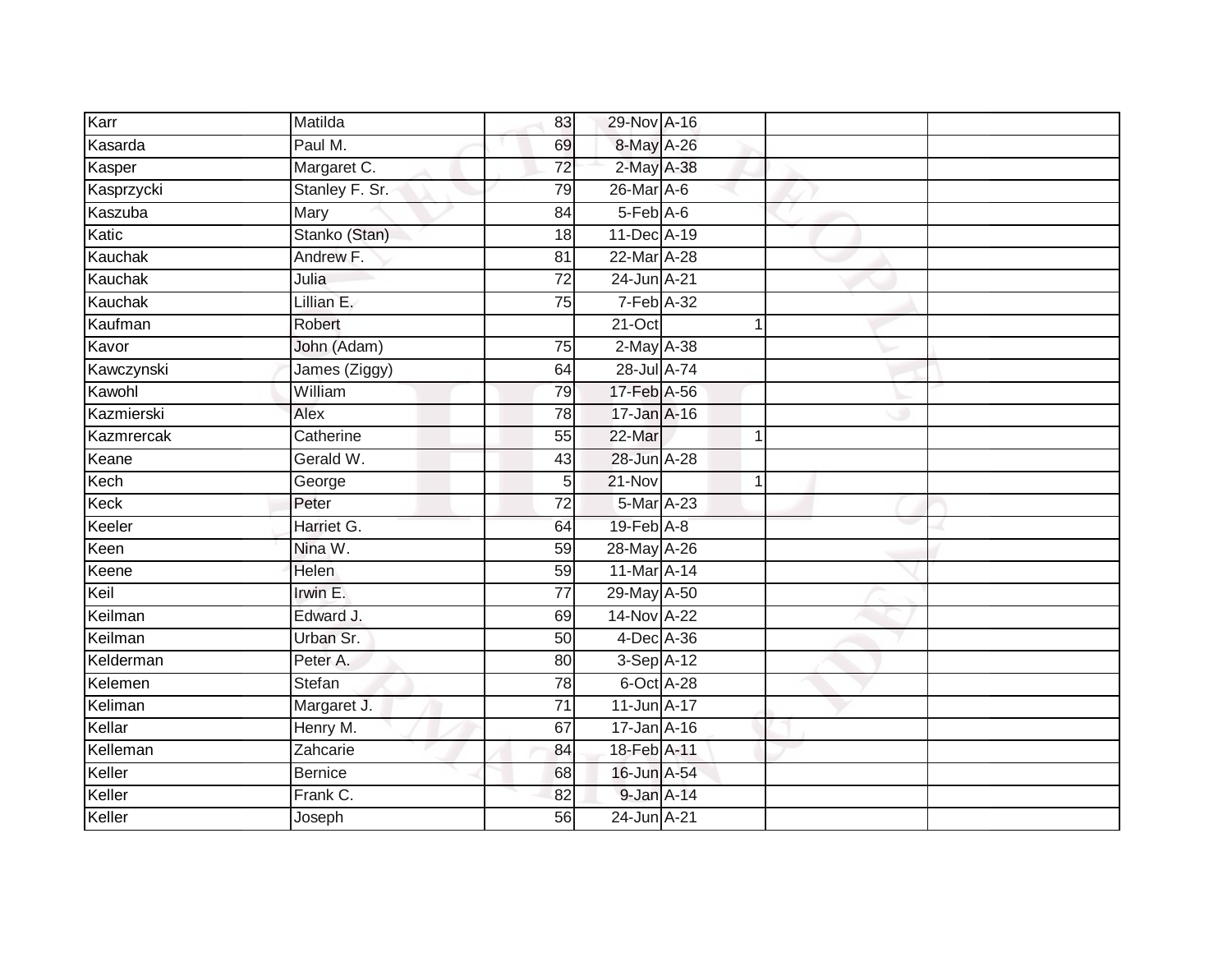| Kelley    | <b>Frankie Maude</b> | 89              | $5-Sep$ A-8      |  |                   |
|-----------|----------------------|-----------------|------------------|--|-------------------|
| Kelley    | Hazel E.             | 49              | 7-Jun A-28       |  |                   |
| Kelly     | Aurdena              | 81              | 3-Nov A-30       |  |                   |
| Kelly     | James F.             | $\overline{71}$ | 30-Dec A-16      |  | Picture included. |
| Kelma     | Joseph A. (Muggsy)   | 69              | 27-Oct A-52      |  |                   |
| Kempf     | Raymond              |                 | 29-Dec A-36      |  |                   |
| Kennedy   | Alfred               | 81              | $7 - Jan A - 14$ |  |                   |
| Kennedy   | William C. Sr.       | 65              | $4-Apr$ $A-8$    |  |                   |
| Kepics    | Elizabeth            | 85              | 28-Jun A-28      |  |                   |
| Kesling   | John H.              | 69              | 8-May A-26       |  | Picture included. |
| Kessler   | Wilbur J.            | 67              | 27-Feb A-30      |  |                   |
| Kestner   | Jack W.              | 32              | 23-Oct A-46      |  |                   |
| Kielb     | <b>Stanley</b>       | 62              | 6-Nov A-31       |  |                   |
| Kiernicki | Regina               | 85              | 29-Aug A-30      |  |                   |
| Kikalos   | Spiros               | 85              | 27-Oct A-52      |  |                   |
| Kikkert   | Jacob A.             | 82              | 8-Dec A-66       |  |                   |
| Kilinski  | Casimre (Casey)      | 65              | $2-Apr$ A-10     |  |                   |
| Kilmer    | Lee E.               | 85              | 18-Feb A-11      |  |                   |
| Kimmel    | Wade E.              | 67              | 20-Aug A-8       |  |                   |
| Kindel    | Fred C.              | $\overline{82}$ | 20-Mar A-36      |  |                   |
| Kinel     | Walter               | 70              | 14-May A-10      |  |                   |
| King      | Caroline M.          | 89              | 17-Jan A-16      |  |                   |
| King      | <b>Cletus</b>        | 68              | 19-Jun A-32      |  |                   |
| King      | Elmer T.             | 82              | 8-Apr A-20       |  |                   |
| King      | Frieda W.            | 59              | 30-Jan A-11      |  |                   |
| Kingery   | William L.           | $\overline{71}$ | 30-May A-22      |  |                   |
| Kinney    | Marian               | 79              | 23-Jun A-28      |  |                   |
| Kiraly    | Thomas               | 85              | $21$ -May $A-6$  |  |                   |
| Kirk      | Mary D.              | 83              | 20-Oct A-47      |  |                   |
| Kirk      | Nina D.              | 69              | 8-May A-26       |  |                   |
| Kirn      | Francis              |                 | 3-Jun A-22       |  |                   |
| Kisel     | John J. Sr.          | 86              | 21-Aug A-38      |  |                   |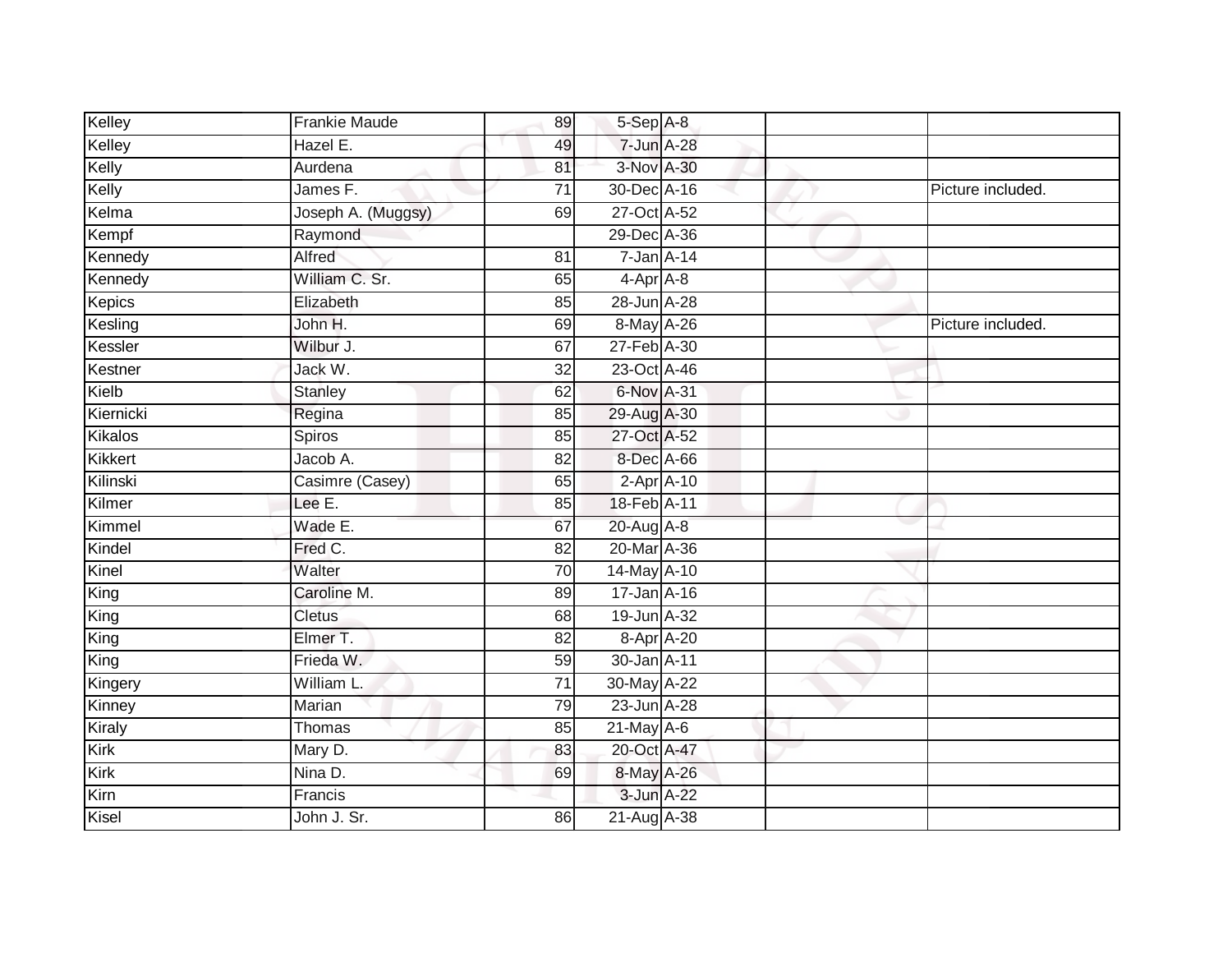| Kish         | Geraldine Y.                | 52              | 10-Dec A-31 | Boda      |  |
|--------------|-----------------------------|-----------------|-------------|-----------|--|
| Kish         | Joseph J.                   | 53              | 19-May A-75 |           |  |
| Kish         | Theresa (Terri-Nenni)       | 91              | 11-Jul A-38 |           |  |
| Kishbaugh    | Alfred J.                   | 67              | 29-Nov A-16 |           |  |
| Kistler      | Janet Lockwood              | 66              | 13-Jun A-42 |           |  |
| Kitchen      | John S.                     | 56              | 18-Dec A-22 |           |  |
| Klaas        | George                      | 75              | 3-Feb A-18  |           |  |
| Klamczynski  | Frank                       | 79              | 18-Mar A-20 |           |  |
| Klamut       | Thadeus (Ted)               | 65              | 27-Mar A-19 |           |  |
| Klapkowski   | <b>David Andrew Richard</b> | 2 days          | 10-Nov A-57 |           |  |
| Klapkowski   | Margaret                    | 50              | 20-Jan A-32 |           |  |
| Klasnic      | Gliso                       | 23              | 20-Oct A-46 |           |  |
| Klebofski    | Cecil (Cap)                 | 59              | 20-Nov A-20 |           |  |
| Klein        | Florence                    |                 | 17-Sep A-17 |           |  |
| Klein        | Mary                        | 64              | 6-Mar A-40  | Szczudlak |  |
| Klein        | Otto                        | 60              | 14-Jul A-51 |           |  |
| Kleine       | Joseph C.                   | 86              | 29-Apr A-8  |           |  |
| Kleinschmidt | Clifford                    | 58              | 3-Nov A-30  |           |  |
| Klemm        | Clara                       | 75              | 28-Apr A-82 |           |  |
| Klempner     | Joseph J.                   | 40              | 8-Oct A-24  |           |  |
| Klen         | John J.                     | 68              | 10-Jun A-11 |           |  |
| Kline        | Lucy                        | 28              | 30-Sep      |           |  |
| Klish        | John                        | 63              | 11-Dec A-19 |           |  |
| Kliza        | <b>John</b>                 | 73              | 29-Dec A-36 |           |  |
| Klooster     | Henry                       | $\overline{77}$ | 6-Feb A-28  |           |  |
| Klootwyk     | Venus Irene                 | 74              | 16-May A-24 |           |  |
| Klucker      | Louise R.                   | 80              | 17-Apr A-30 |           |  |
| Klug         | Albert J.                   | 81              | 29-Nov A-16 |           |  |
| Klug         | Izetta C.                   |                 | 20-Mar A-36 |           |  |
| Klug         | Joseph J. Sr.               | 71              | 28-Oct A-24 |           |  |
| Knapp        | Edith M.                    | 79              | 24-Sep A-10 |           |  |
| Knapp        | Gottlieb L.                 | 86              | 2-May A-24  |           |  |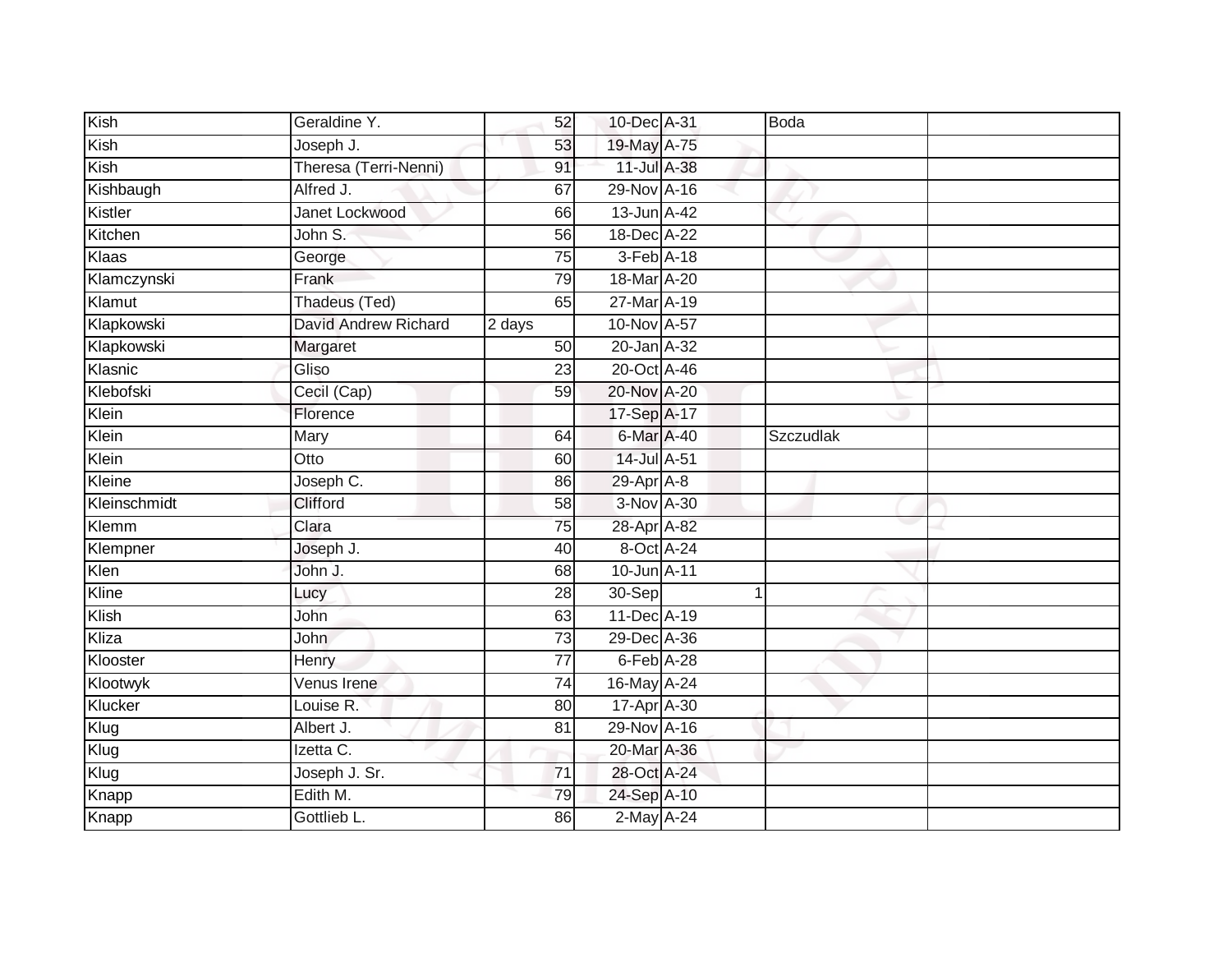| Knauss     | Lillie O.            | 82              | 29-Apr A-8       |                  |               |  |
|------------|----------------------|-----------------|------------------|------------------|---------------|--|
| Kneeves    | Elvera L. (Parachos) | 63              | 28-Oct A-24      |                  |               |  |
| Knight     | James V. Jr.         | $\overline{22}$ | 5-May A-16       |                  |               |  |
| Knight     | Norman W.            | 68              | 24-Apr A-42      |                  |               |  |
| Knight     | <b>Tracy Lee</b>     | $\overline{41}$ | 8-Aug A-30       |                  |               |  |
| Knipp      | Mary                 | 85              | 14-Nov A-22      |                  |               |  |
| Knish      | Michael              | 65              | 9-Jan A-14       |                  |               |  |
| Kobylinski | Alex R.              | 66              | 8-Jan A-6        |                  |               |  |
| Koca       | Julia                | 58              | 24-Sep A-10      |                  | Jasaitis      |  |
| Koch       | Leonard              | 75              |                  | $1$ -Jul $A$ -16 |               |  |
| Koch       | Robert E.            | 59              | 28-May A-26      |                  |               |  |
| Kocot      | Walter               | 57              | 26-Dec A-79      |                  |               |  |
| Kocsis     | <b>Steve</b>         | $\overline{77}$ | 20-May A-4       |                  |               |  |
| Kodman     | Ethel                | 81              | 25-Jul A-41      |                  |               |  |
| Koers      | <b>Ruth Helen</b>    | 68              | 21-Mar A-22      |                  |               |  |
| Koi        | Martin               | 85              | 18-Feb A-11      |                  |               |  |
| Kokot      | Mary (Draga)         | 65              | 18-Oct A-28      |                  | <b>Bubalo</b> |  |
| Kol        | Dorothy              | 65              | $10$ -May $A-12$ |                  |               |  |
| Kolb       | Mary H.              | 88              | 6-Jun A-32       |                  |               |  |
| Kolbas     | Veronica V.          | $\overline{81}$ | 22-Dec A-57      |                  |               |  |
| Kolich     | <b>Viola Teets</b>   | 77              | 28-Jul A-74      |                  |               |  |
| Kolina     | Clara                | 86              | 28-May A-26      |                  | Chizmar       |  |
| Kollman    | Edmund E.            | 68              | 20-Jun A-34      |                  |               |  |
| Kollman    | Victoria T.          | 64              | 1-Aug A-34       |                  |               |  |
| Kolodziej  | Walter (Scrappy)     | 48              | 24-Mar A-54      |                  |               |  |
| Komendat   | Roselma (Rose)       | 60              | 14-Jun A-10      |                  |               |  |
| Kon        | Josephine            | 73              | 11-Apr A-16      |                  |               |  |
| Kondas     | Josephine            | 67              | 12-Jun A-37      |                  |               |  |
| Koniarski  | Raymond P.           | 51              | 5-Feb A-6        |                  |               |  |
| Konopasek  | Bernard (Leo)        | 79              | 30-Jun A-52      |                  |               |  |
| Konsowski  | Chester P. (Rev.)    | 64              | 5-Feb A-6        |                  |               |  |
| Kooistra   | William Jr. (Bill)   |                 | 21-Apr A-56      |                  |               |  |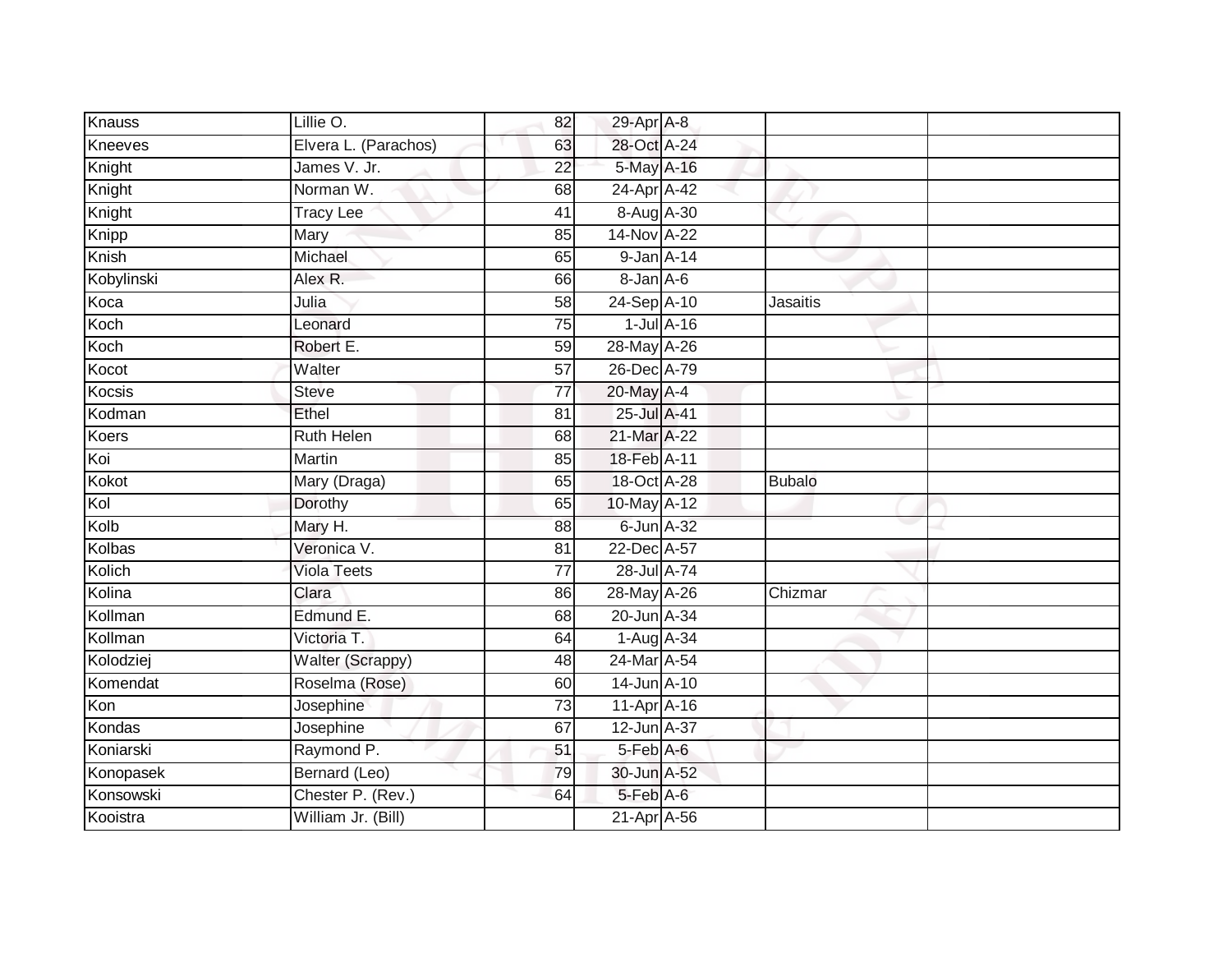| Kookich      | Ronald                | 20              | 11-Aug A-79    |            |                     |  |
|--------------|-----------------------|-----------------|----------------|------------|---------------------|--|
| Kopanda      | Ludewig A.            | 53              | 18-Dec A-22    |            |                     |  |
| Korem        | Florence M.           | 60              | 12-Feb A-23    |            | Moldrawski          |  |
| Korpikiewicz | Josephine S. (Bober)  | 84              | 26-Dec A-79    |            |                     |  |
| Kortenhoeven | Mary                  | 89              | 29-May A-50    |            |                     |  |
| Kortenhoven  | Cheryl L.             | 23              | 19-Feb A-8     |            |                     |  |
| Korwek       | Leo                   | $\overline{71}$ | 5-May A-16     |            |                     |  |
| Korwek       | Theresa               | 68              | 23-Oct A-46    |            |                     |  |
| Kosanovich   | Dorothy               | 76              | 13-Dec A-45    |            |                     |  |
| Koscielniak  | Leandra A.            | 2 days          | 22-Oct A-6     |            |                     |  |
| Koshman      | John L.               | 48              | 28-Jan A-21    |            |                     |  |
| Koshnick     | Joseph J.             | 75              | 24-Apr A-42    |            |                     |  |
| Kosinski     | Stefania              | 79              | 4-Feb A-14     |            |                     |  |
| Kosior       | Edward L.             | 68              | $2-Aug$ A-8    |            |                     |  |
| Kosmoski     | Joseph J.             | 67              | 13-Mar A-8     |            |                     |  |
| Kostic       | Paul                  | 49              | 17-Feb A-56    |            |                     |  |
| Kotsiakos    | George                | 86              | 15-Oct A-26    |            |                     |  |
| Kovach       | Irma                  | 83              | 12-Aug A-22    |            |                     |  |
| Kovacheff    | Peter                 | 84              | 15-Apr A-14    |            |                     |  |
| Kovachi      | John                  | 76              | 28-May A-26    |            |                     |  |
| Kovacik      | Joseph J.             | 84              | 15-May A-24    |            |                     |  |
| Kovacik      | Susan                 | 89              |                | 3-Jul A-17 |                     |  |
| Kowalisyn    | Eva                   | 84              | 28-Oct A-24    |            |                     |  |
| Kowaliszyn   | Alex                  | 51              | $1-May$ $A-22$ |            |                     |  |
| Kowalski     | Bernice R.            | 66              | 14-Jan A-29    |            |                     |  |
| Kowalski     | Debby                 | 15              | 25-Mar A-21    |            |                     |  |
| Kowalski     | Lena                  | 85              | 20-Mar A-36    |            | <b>Kavaliauskas</b> |  |
| Kozacik      | John                  | 62              | 14-Aug A-14    |            |                     |  |
| Kozak        | Michael               | 81              | 30-Aug A-30    |            |                     |  |
| Kozdras      | Frances (Lapa)        | 82              | 24-Oct A-24    |            |                     |  |
| Koziak       | Helen (Goldyn)        | 99              |                | 7-Jul A-38 |                     |  |
| Kozikowski   | <b>Hipolit (Fred)</b> | 86              | 17-Oct A-17    |            |                     |  |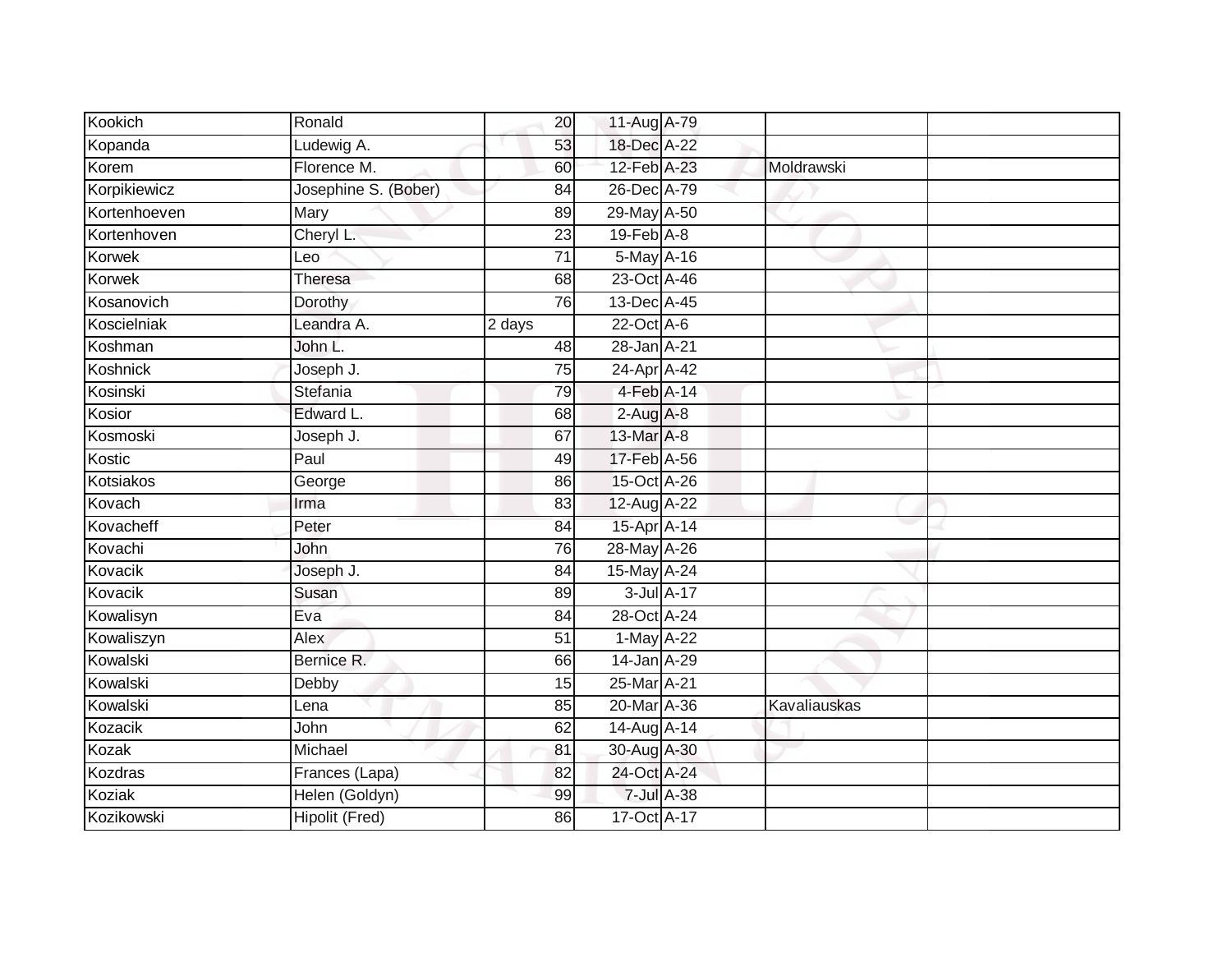| Kozinski      | Edmund          | 82              | 19-Nov A-6      |                  |        |  |
|---------------|-----------------|-----------------|-----------------|------------------|--------|--|
| Kozlowski     | Frank M.        | 69              | 6-Aug A-28      |                  |        |  |
| Kozlowski     | Paul            | 83              | 6-May A-21      |                  |        |  |
| Kozubal       | Frances         |                 | 29-Jan A-30     |                  |        |  |
| <b>Kralek</b> | Joseph T.       | $\overline{72}$ | 8-Oct A-24      |                  |        |  |
| Krame         | Julia           |                 | 3-Dec A-14      |                  |        |  |
| Kranenburg    | Josephine (Pep) | 63              | 6-Jun A-32      |                  | Zubeck |  |
| Kratzer       | Harold          | 48              | 21-Apr A-56     |                  |        |  |
| Krause        | Walter F.       | $\overline{77}$ | $11-Nov$ A-4    |                  |        |  |
| <b>Krebs</b>  | Anna            | 73              | 22-May A-22     |                  |        |  |
| Kremson       | Stanley         | 63              | $7$ -May $A$ -6 |                  |        |  |
| Kretz         | Michael F.      | 62              | 28-Nov A-28     |                  |        |  |
| Krier         | Adolph N.       | 82              | 24-Feb A-22     |                  |        |  |
| <b>Kriks</b>  | Michael J.      | 86              | 22-Dec A-57     |                  |        |  |
| <b>Kris</b>   | Stephen F.      | $\overline{73}$ | 30-Aug A-30     |                  |        |  |
| Krivich       | Cheryl Irene    | 2 days          | 15-Jul A-4      |                  |        |  |
| Krizman       | John            | 62              | 28-Aug A-22     |                  |        |  |
| Kruchowski    | Joseph Richard  | 64              | 13-Oct A-57     |                  |        |  |
| Krueger       | Leslie W.       | 52              | 19-May A-75     |                  |        |  |
| Krueger       | Martha L.       | 77              | 26-Jun A-33     |                  |        |  |
| Kruit         | Ruth            | 86              | $1-Feb$ A-6     |                  |        |  |
| Kruzan        | Marian P.       | 34              | 13-May A-8      |                  |        |  |
| Kubasek       | John            | 82              | 4-Apr A-8       |                  |        |  |
| <b>Kubisz</b> | Edward J.       | 54              | 18-Aug A-52     |                  |        |  |
| Kubiszewski   | Raymond (Kuby)  | 38              |                 | 6-Jan 1, A-28    |        |  |
| Kuchta        | Teofil          | 49              | 13-Aug A-22     |                  |        |  |
| Kudera        | William E.      | 50              |                 | $1$ -Jul $A$ -16 |        |  |
| Kuehl         | Richard         | 47              | 27-Jan A-46     |                  |        |  |
| Kuhlman       | Helen           | 70              | 28-Apr A-82     |                  |        |  |
| Kuiper        | Duurt           | 61              | 21-Aug A-38     |                  |        |  |
| <b>Kukuch</b> | Joseph Sr.      | 80              | 19-Aug A-14     |                  |        |  |
| Kukuch        | Katherine       | $\overline{80}$ | 16-Dec A-4      |                  |        |  |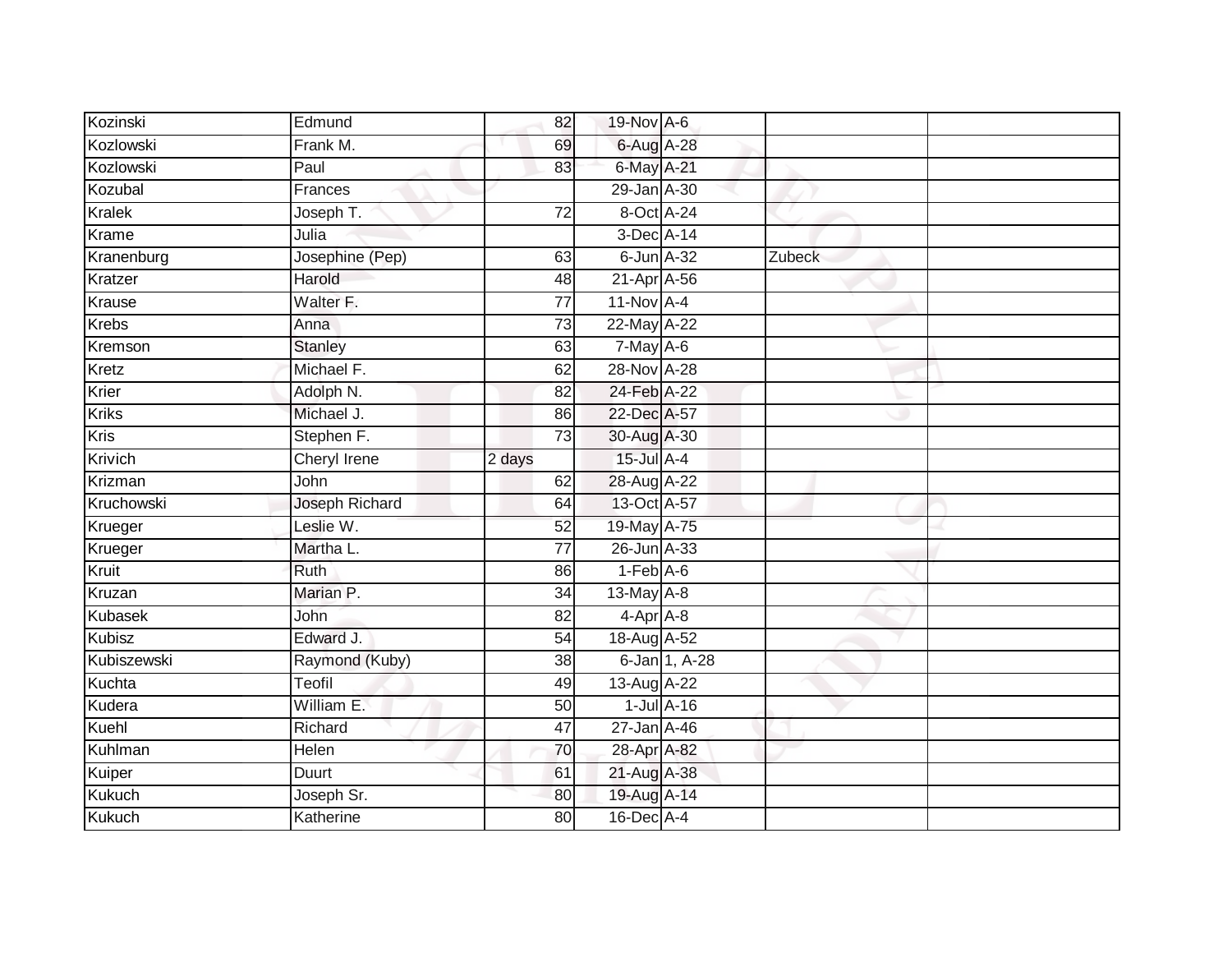| Kun          | Elizabeth J.        | 51              | 3-Sep A-12    |              |  |
|--------------|---------------------|-----------------|---------------|--------------|--|
| Kunka        | John M.             | 53              | 26-May A-24   |              |  |
| Kunkel       | Walter A.           |                 | 19-Feb A-8    |              |  |
| Kutsugeras   | Louis               | 97              | 22-Dec A-57   |              |  |
| Kutz         | Henry               | 62              | 13-Oct A-57   |              |  |
| <b>Kuzos</b> | Ignatius (Jack)     | 68              | 23-Sep A-27   |              |  |
| Kwiatkowski  | Florence M.         | 70              | 30-May A-22   |              |  |
| La Chase     | Frieda              | 72              | 6-Aug A-28    |              |  |
| LaBelle      | Rudolph             | 66              | 12-May A-16   |              |  |
| Laescke      | Helmuth J.          | $\overline{73}$ | 11-Aug A-79   |              |  |
| LaFoone      | Hal                 | 66              | 29-Jan A-30   |              |  |
| Lair         | Lillie              | 85              | 23-Apr A-24   |              |  |
| Lakin        | Perle Maree         |                 | 24-Mar A-54   | Stockmeister |  |
| Lampa        | <b>Maria</b>        | 78              | 27-Nov A-11   |              |  |
| Landeck      | Amy M.              | 82              | 12-Sep A-20   |              |  |
| Lander       | Joseph H.           | 64              | 17-Sep A-17   |              |  |
| Lane         | Jennifer Lynn       | 4               | 6-Oct A-28    |              |  |
| Lang         | Joseph              | 68              | 3-Mar A-55    |              |  |
| Lange        | Amelia              | 66              | 24-Sep A-10   |              |  |
| Lange        | Emma                | 85              | 25-Apr A-39   |              |  |
| Lange        | Henry R.            | 78              | 16-Sep A-4    |              |  |
| Langenbahn   | Joseph S.           | $\overline{77}$ | 31-Jan A-20   |              |  |
| Lanier       | Augustus B.         | 48              | 6-Oct A-28    |              |  |
| Lannin       | Robert              | 64              | 7-Jun A-28    |              |  |
| Lansen       | Allen F.            | $\overline{72}$ | 26-Apr A-31   |              |  |
| Lape         | Anne A.             | 71              | $21$ -May A-6 |              |  |
| Lape         | Genevieve E.        | 66              | $4-Feb$ A-14  |              |  |
| _aPlant      | Katherine           | 77              | 7-Jun A-28    |              |  |
| Larsen       | Hans V.             | 83              | 3-Feb A-18    |              |  |
| Larson       | Clarence P.         | 62              | 10-Feb A-50   |              |  |
| Larson       | Eddie               | 69              | 22-May A-22   |              |  |
| Larson       | Margaret I. (Marge) | 47              | 6-May A-21    |              |  |
|              |                     |                 |               |              |  |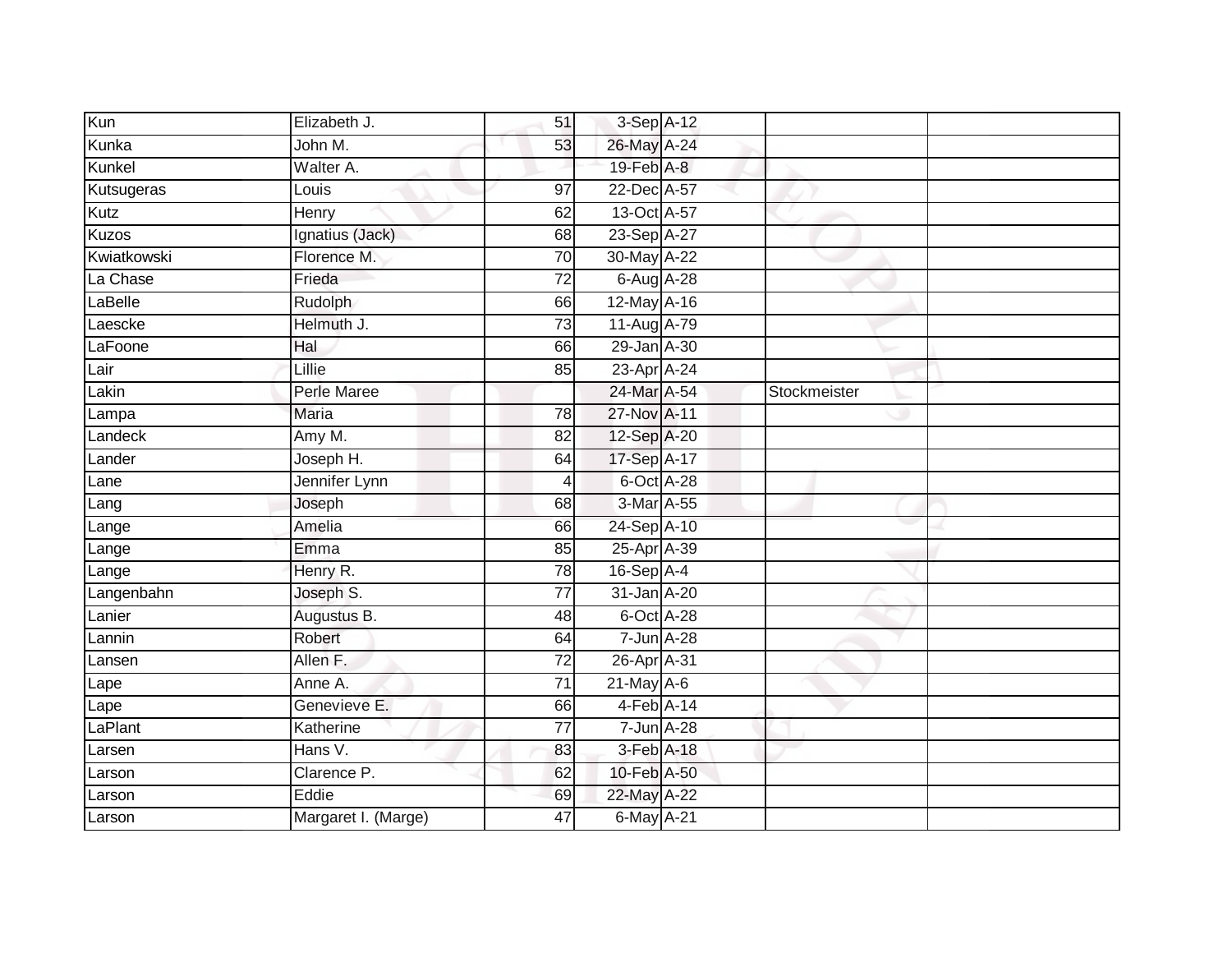| Lasota      | Chester                  | 58              | 9-Oct A-10        |              |                |  |
|-------------|--------------------------|-----------------|-------------------|--------------|----------------|--|
| Laster      | Willia L. Sr.            | 55              | 27-Dec A-10       |              |                |  |
| Laubecher   | Oscar A.                 | $\overline{71}$ | 29-Nov A-16       |              |                |  |
| Laucevicius | Maurice                  | 68              | 8-Oct A-24        |              |                |  |
| Lauer       | Clifford H.              | $\overline{71}$ | $1-Apr$ A-26      |              |                |  |
| Laureckas   | <b>Stasys (Stanley)</b>  | 80              | 26-Sep A-24       |              |                |  |
| Lavedas     | Anthony                  | 49              | 6-Oct A-28        |              |                |  |
| LaVoie      | Philip D.                | 74              | 6-Jun A-32        |              |                |  |
| Law         | <b>Britt Lynn</b>        | 4 months        | 15-Dec A-44       |              |                |  |
| Lawler      | Jean Fife                |                 | 20-Jan A-32       |              |                |  |
| Lawrence    | Helen                    |                 | 9-Oct A-10        |              | <b>Bartnik</b> |  |
| Lawrence    | Robert F.                | 52              | 11-Mar A-14       |              |                |  |
| Lawson      | Dorothy L.               | 36              | 8-Aug A-30        |              |                |  |
| Lawson      | Willis A.                | 60              | 25-Jan A-18       |              |                |  |
| Lazich      | Isailo                   | 62              | 6-Sep A-29        |              |                |  |
| Le Duc      | Gerald J.                | 49              | 19-Jul A-46       |              |                |  |
| Leach       | Frances                  | $\overline{84}$ | 8-Nov A-8         |              |                |  |
| Leanoir     | <b>Bishop</b>            |                 | 7-Mar             | $\mathbf{1}$ |                |  |
| Leathers    | Virgil R.                | 57              | 18-Aug A-52       |              |                |  |
| Leaver      | Rosemary                 | $\overline{54}$ | 13-Mar A-8        |              |                |  |
| Ledbetter   | <b>Benjamin Earl</b>     | 66              | $22$ -Feb $A-9$   |              |                |  |
| Ledges      | Justine                  | 72              | $15$ -Apr $A$ -14 |              | Lidzius        |  |
| Lee         | <b>Bessie Fredericka</b> | 53              | 8-Feb A-21        |              |                |  |
| Lee         | Michelle Renae           | 5               | 17-Oct            | $\mathbf{1}$ |                |  |
| Leeney      | Tom M. Jr.               | 19              | 25-Aug A-42       |              |                |  |
| Leep        | Earl                     | 39              | 17-Sep A-17       |              |                |  |
| Leggitt     | Deborah A.               | $\overline{22}$ | 15-Apr A-14       |              | Glassford      |  |
| Leimbach    | Anna E.                  | 82              | 23-Jun A-28       |              |                |  |
| Leith       | Muriel E.                | 69              | 4-Feb A-14        |              |                |  |
| Lemino      | Julia                    | 50              | 9-Apr A-4         |              | Barany         |  |
| Lenart      | Matthew J.               | 46              | 20-Dec A-20       |              |                |  |
| Lengyel     | Mary                     | $\overline{71}$ | 7-Jun A-28        |              | Kuchka         |  |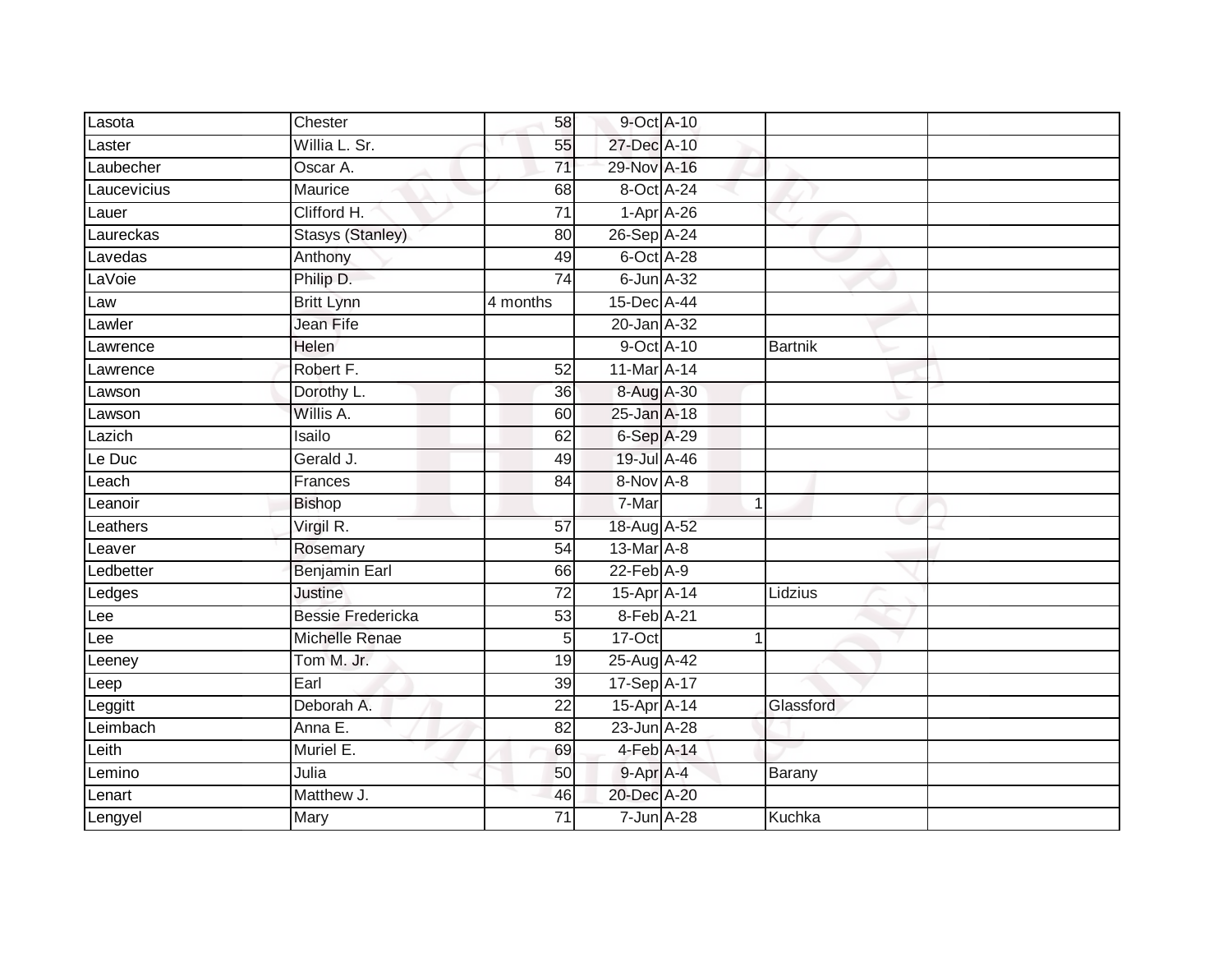| Lenz        | Frank                 | 79              | 29-Aug A-30     |                  |         |
|-------------|-----------------------|-----------------|-----------------|------------------|---------|
| Lenz        | Monica                | 82              | 8-Mar A-28      |                  |         |
| Lesko       | Helen C.              | 70              | 3-Jun A-22      |                  | Resetar |
| Lesniowski  | Frank                 | 87              | $2$ -May $A-24$ |                  |         |
| _essard     | Nola F.               | 48              | 17-Feb A-56     |                  |         |
| essie       | Margaret M.           |                 | 30-Jul A-29     |                  | Kopanda |
| Lessner     | Richard M.            | 52              | 8-Mar A-28      |                  |         |
| Letherman   | Henry L.              | 51              | 13-Sep A-22     |                  |         |
| Lewandowski | Wawrzyniec (Lawrence) |                 | 13-Jan A-78     |                  |         |
| Lewis       | Andrew J.             | 80              | 20-May A-4      |                  |         |
| Lewis       | <b>Estelle</b>        | 75              | $23$ -Jul A-8   |                  |         |
| Liddy       | Mary                  | 64              | 3-Jan A-28      |                  |         |
| Liekweg     | Lylah                 |                 | 29-Sep A-95     |                  |         |
| Lien        | Jonas A.              | $\overline{72}$ | 12-Mar A-4      |                  |         |
| Liesenfelt  | Margaret              | 95              | 19-Jul A-46     |                  |         |
| Lignar      | Michael J.            | 78              | 9-Apr A-4       |                  |         |
| Ligon       | Obe                   | 65              | 10-Oct A-52     |                  |         |
| Likens      | Harriet               | 75              | 16-Jul A-14     |                  |         |
| Lilly       | Ethel M.              | 69              | 15-Apr A-14     |                  |         |
| Linan       | Maria R.              | 66              | 7-Aug A-44      |                  |         |
| Lindemann   | Virginia R.           | 53              | 4-Nov A-16      |                  |         |
| Linden      | Vivian J.             |                 | 10-Sep A-23     |                  |         |
| Linder      | Edna                  | 45              |                 | 5-Jul A-30       |         |
| Lindermer   | Mary E.               | 59              | 26-May A-24     |                  |         |
| Lindsey     | Bert E.               | 69              |                 | $5$ -Jul $A$ -30 |         |
| Link        | John                  | 86              | 29-Sep A-95     |                  |         |
| Linn        | Jettie C.             |                 | 12-Mar A-4      |                  |         |
| Linos       | <b>Ruth Mary</b>      | 69              | 13-May A-8      |                  |         |
| Lis         | Laura                 | 80              | 24-Mar A-54     |                  |         |
| Lison       | Rudolph H.            | 59              | 11-Apr A-16     |                  |         |
| <b>Liss</b> | Anna                  | 61              | 3-Sep A-12      |                  |         |
| Liss        | Edward                | 62              | 24-Jun A-21     |                  |         |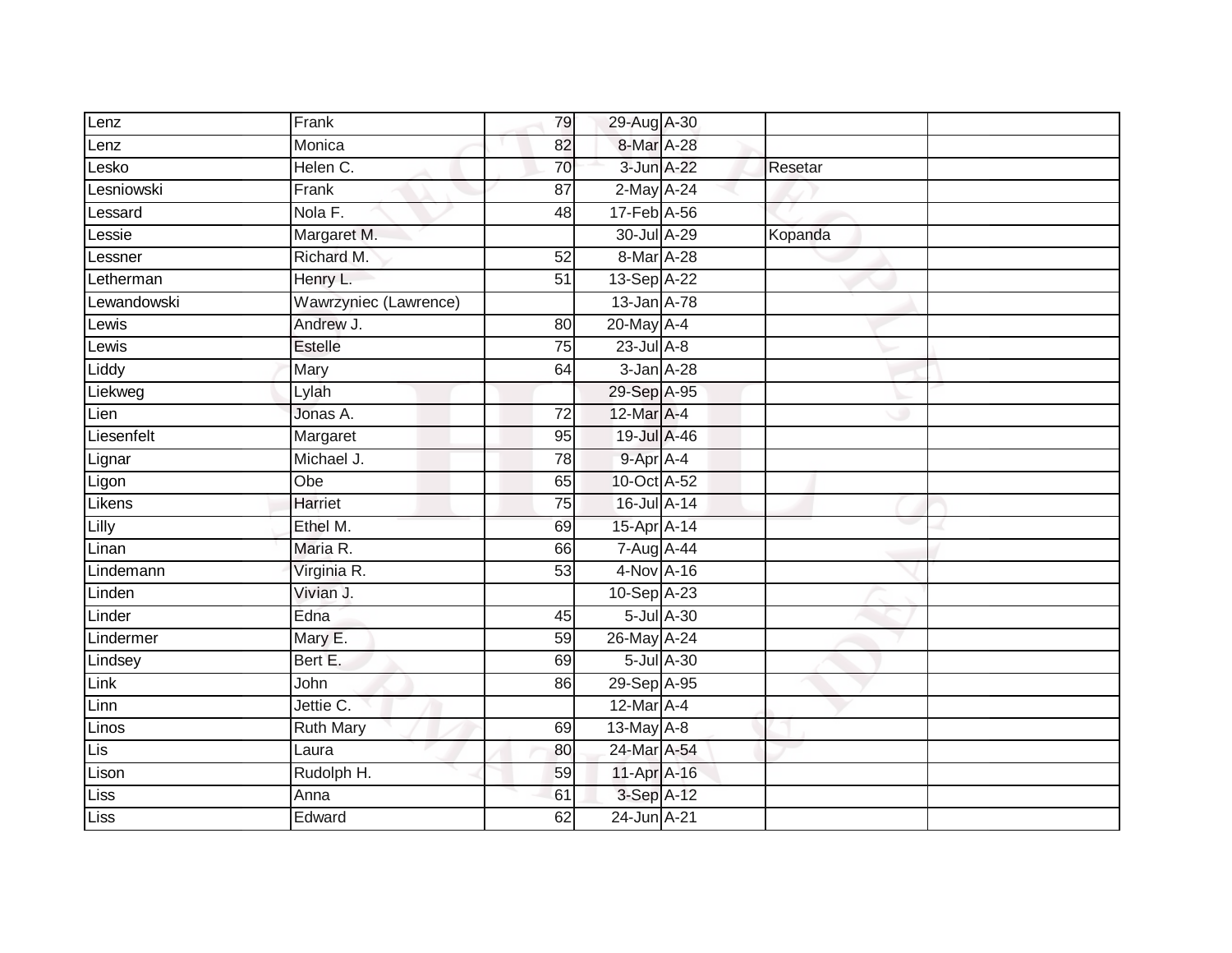| Liston      | Katherine E. (Slade) | 49              | 7-Jul A-38       |              |        |                         |
|-------------|----------------------|-----------------|------------------|--------------|--------|-------------------------|
| Liszkiewicz | Edward J.            | 47              | 26-Sep A-24      |              |        | Also listed as Marcisz. |
| Little      | David Scott          | 4               | 6-Jan            | $\mathbf{1}$ |        |                         |
| Little      | James T.             | 51              | 15-Dec A-44      |              |        |                         |
| Locicero    | Thomas P. (Tony)     | 67              | $21$ -Jan $A-31$ |              |        |                         |
| Logal       | Essie A.             | 86              | 8-Oct A-24       |              |        |                         |
| Loggins     | Ode Jr.              | 46              | 10-Jan A-18      |              |        |                         |
| Lohse       | Arthur E.            | 69              | 8-May A-26       |              |        |                         |
| Lohse       | Warren W.            | 53              | $21$ -May $A-6$  |              |        |                         |
| Loktu       | Rosemary             | 57              | 12-Dec A-8       |              | Mullen |                         |
| Loncar      | <b>Mark</b>          | 19              | 16-Apr           |              |        |                         |
| Long        | Donald R. Jr.        | 22              | 3-Nov A-30       |              |        |                         |
| Long        | James William Jr.    | 61              | 12-Apr A-8       |              |        |                         |
| Long        | Jeffrey              | 3               | 11-Aug A-79      |              |        |                         |
| Long        | Joyce G.             | $\overline{47}$ | 6-Feb A-28       |              |        |                         |
| Longanecker | Robert P.            | 75              | 20-Nov A-20      |              |        |                         |
| Lonigan     | James                | $\overline{41}$ | $23$ -Jul $A-8$  |              |        |                         |
| Lopacki     | Barney T.            | 65              | 19-Apr A-20      |              |        |                         |
| Lopez       | Acencion             | 83              | 6-Jun A-32       |              |        |                         |
| Lopez       | Genoveva             | 77              | 27-Oct A-52      |              |        |                         |
| Lopez       | Sara                 | 64              | 22-Jan A-22      |              |        |                         |
| Lorenz      | Arthur W. Sr.        | 66              | 24-May A-6       |              |        |                         |
| Lottes      | Ralph H.             | 74              | $4$ -Feb $A$ -14 |              |        |                         |
| Louis       | Ben A.               | 52              | 7-Jan A-14       |              |        |                         |
| Loutsch     | Suzanne              | 26              | 2-May            |              |        |                         |
| Love        | Forest B.            | 76              | 6-Jan A-28       |              |        |                         |
| Love        | Orville A.           | $\overline{77}$ | 11-Dec A-19      |              |        |                         |
| Love        | Samuel R.            | 77              | 29-Oct A-25      |              |        |                         |
| Lovell      | Floyd A.             | 73              | 31-Oct A-22      |              |        |                         |
| Lovin       | Fred (Lobby)         | 69              | 2-Jun A-28       |              |        |                         |
| Lowden      | Dallas E.            | 67              | 21-Apr A-56      |              |        |                         |
| Lowe        | Clarence E.          | 85              | 13-Aug A-22      |              |        |                         |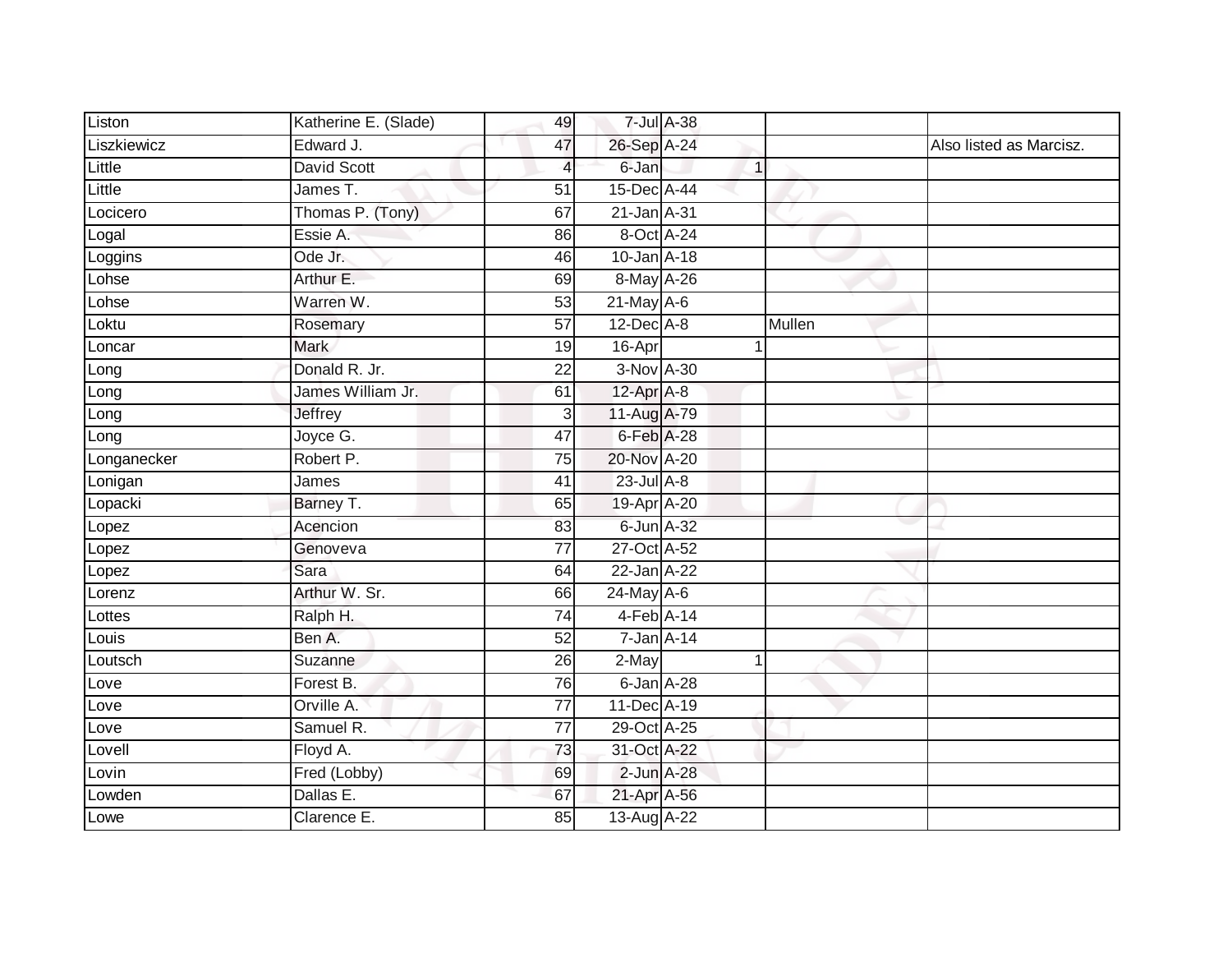| Loy       | <b>Brenda Louise</b> | 21     | 24-Apr A-42      | Armstrong |  |
|-----------|----------------------|--------|------------------|-----------|--|
| Lubert    | Victoria             | 72     | 4-Aug A-56       | Murawski  |  |
| Lucas     | Homer E.             | 69     | 14-Aug A-14      |           |  |
| Lucas     | Margaret             | 82     | 17-May A-10      |           |  |
| Lucas     | Paul E.              | 58     | 18-Feb A-11      |           |  |
| Lucas     | Peter Paul           | 61     | 17-Feb A-56      |           |  |
| Luck      | Infant Baby Boy      | Infant | 15-May A-24      |           |  |
| Lukasick  | Andrew               | 62     | $4$ -Jun $A$ -6  |           |  |
| Lukasick  | <b>Barbara</b>       | 64     | 29-Oct A-25      |           |  |
| Lukomski  | Raymond (Bomba)      | 55     | 24-Apr A-42      |           |  |
| Lukowski  | Sigmund C. (Ziggie)  | 57     | 16-Sep A-4       |           |  |
| Lula      | Anna Mary            | 93     | 14-Mar A-29      |           |  |
| Lum       | <b>Rose Nell</b>     | 54     | 29-Sep A-95      |           |  |
| Lundewall | Ralph H.             | 49     | 12-Nov A-11      |           |  |
| Lungaro   | Janet A.             | 28     | 24-Jul A-11      | Pecora    |  |
| Lush      | Joseph B.            | 82     | 6-Dec A-18       |           |  |
| Lutzo     | <b>Barbara</b>       | 80     | 21-Jan A-31      |           |  |
| Lycan     | <b>Walter Howard</b> | 52     | $23$ -Jul $A-8$  |           |  |
| Lyda      | James (Rev.)         | 79     | 14-Feb A-50      |           |  |
| Lyk       | Margaret             | 63     | 29-Sep A-95      |           |  |
| Lykins    | Alvin E. (TSGT)      | 33     | 16-Jun A-54      |           |  |
| Lynch     | Alphonso D.          | 78     | 19-Nov A-6       |           |  |
| Lynch     | Catherine            | 65     | 17-Feb A-56      |           |  |
| Lynch     | Richard (Dick)       | 44     | $21$ -Feb $A$ -4 |           |  |
| Lynch     | Rose                 | 77     | 4-Nov A-16       |           |  |
| Lynn      | Walter P.            | 57     | 31-Mar A-28      |           |  |

WATION &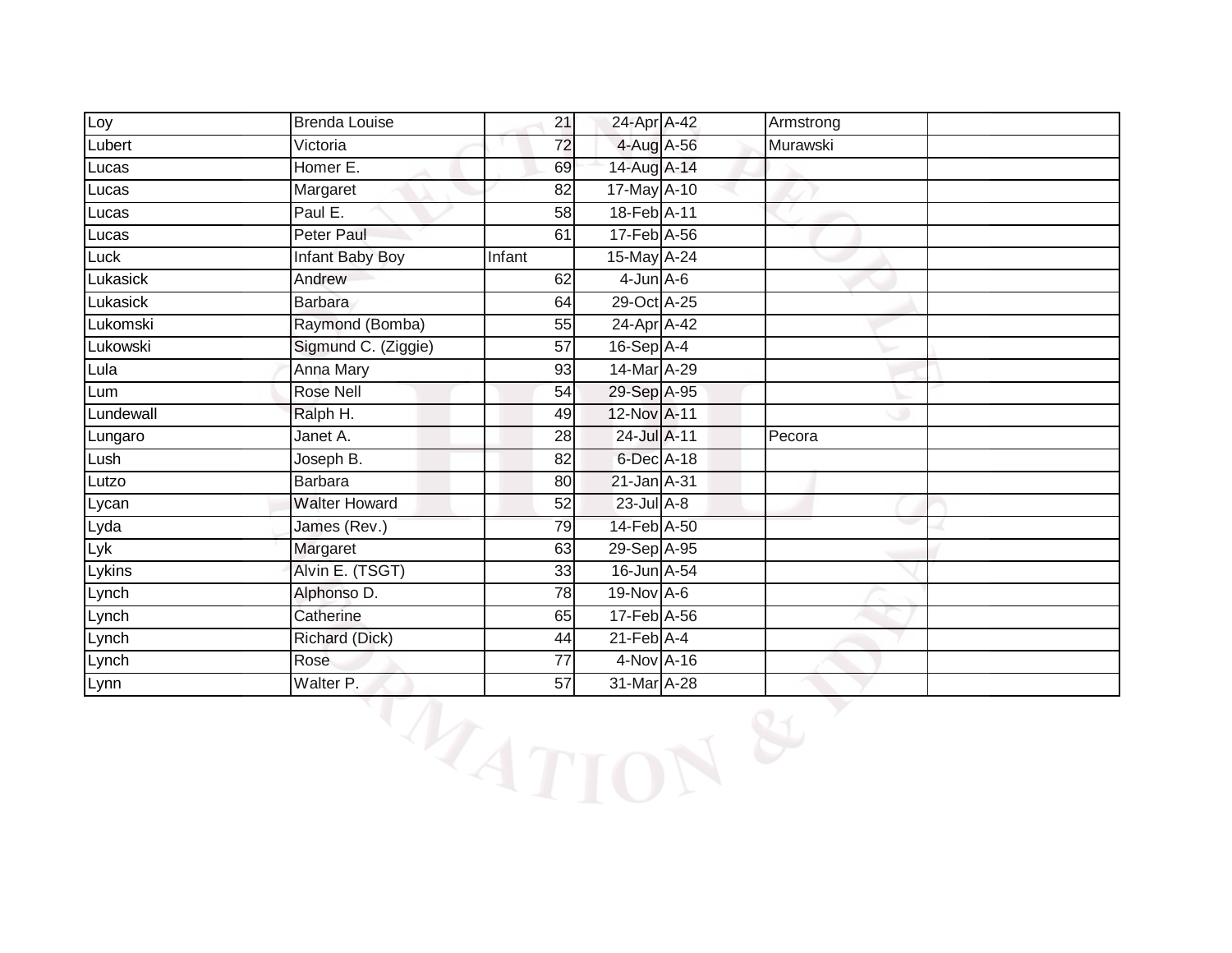| <b>Surname</b> | <b>Given</b>       | Age             | <b>Date</b>  | Page             | <b>Maiden</b> | <b>Note</b> |
|----------------|--------------------|-----------------|--------------|------------------|---------------|-------------|
| Mac Leod       | Mabel C.           | 68              | 2-May A-24   |                  |               |             |
| Mach           | John F.            | 63              | 2-Jan A-36   |                  |               |             |
| Machin         | Lillian            | 72              | 6-Feb        | -1               |               |             |
| Machin         | <b>Stanley</b>     | 75              | 6-Feb        | 1                |               |             |
| Maciejewski    | Leonard D.         | 54              | 25-Sep A-43  |                  |               |             |
| Maciejewski    | <b>Stella</b>      | $\overline{74}$ | 3-Jun A-22   |                  | Graczyk       |             |
| Maciejski      | John               | 68              | 19-Dec A-26  |                  |               |             |
| Macielewicz    | Paul J.            | 55              | 13-Mar A-8   |                  |               |             |
| <b>Mack</b>    | James              | $\overline{32}$ | 9-Dec A-18   |                  |               |             |
| Mackiewicz     | Frank              | 94              | 13-Oct A-57  |                  |               |             |
| MacLaughlin    | Jewel              | 67              | 17-Jan A-16  |                  | McGregor      |             |
| MacLeod        | Nora M.            | $\overline{74}$ | 5-Dec A-44   |                  |               |             |
| Maclin         | <b>John Thomas</b> | 36              | 14-Mar A-29  |                  |               |             |
| Macy           | Willard P. (Rev.)  | 59              | 8-Dec A-66   |                  |               |             |
| <b>Madix</b>   | James W.           | 84              | 31-Dec A-20  |                  |               |             |
| <b>Magdos</b>  | Rose               | 59              | $4-Feb$ A-14 |                  | Kasprzak      |             |
| Magdziasz      | Robert (Maggy)     | 35              | 16-Oct A-46  |                  |               |             |
| Maggio         | Rocco (Rocky)      | 64              | 17-Dec A-26  |                  |               |             |
| Maginot        | Edward N.          | 84              | 28-Nov A-28  |                  |               |             |
| Maglish        | Lura Jane          | 45              | 23-Apr A-24  |                  | McFarland     |             |
| Maguire        | Mary               | 89              | 17-Oct A-17  |                  |               |             |
| Maihofer       | Alfred (Fritz)     | 65              | 5-Aug A-20   |                  |               |             |
| Main           | Neil C.            | 81              | 27-Feb A-30  |                  |               |             |
| Majewski       | Alexander          | 71              | 31-Jul A-10  |                  |               |             |
| Majka          | Chester Sr.        | 48              | 15-Dec A-44  |                  |               |             |
| Majkowski      | Joanna             | 83              | 13-Sep A-22  |                  |               |             |
| Majschak       | Joseph             | 69              |              | 7-Jul A-38       |               |             |
| Majszak        | Mary K.            | 48              |              | $1$ -Jul $A$ -16 |               |             |
| Makar          | Olga               |                 | 21-Aug A-38  |                  |               |             |
| Makarevich     | Peter              | 51              | 15-Nov A-6   |                  |               |             |
| Maksimik       | <b>Mary Lou</b>    | 56              | $4-Apr$ A-8  |                  | Wimmer        |             |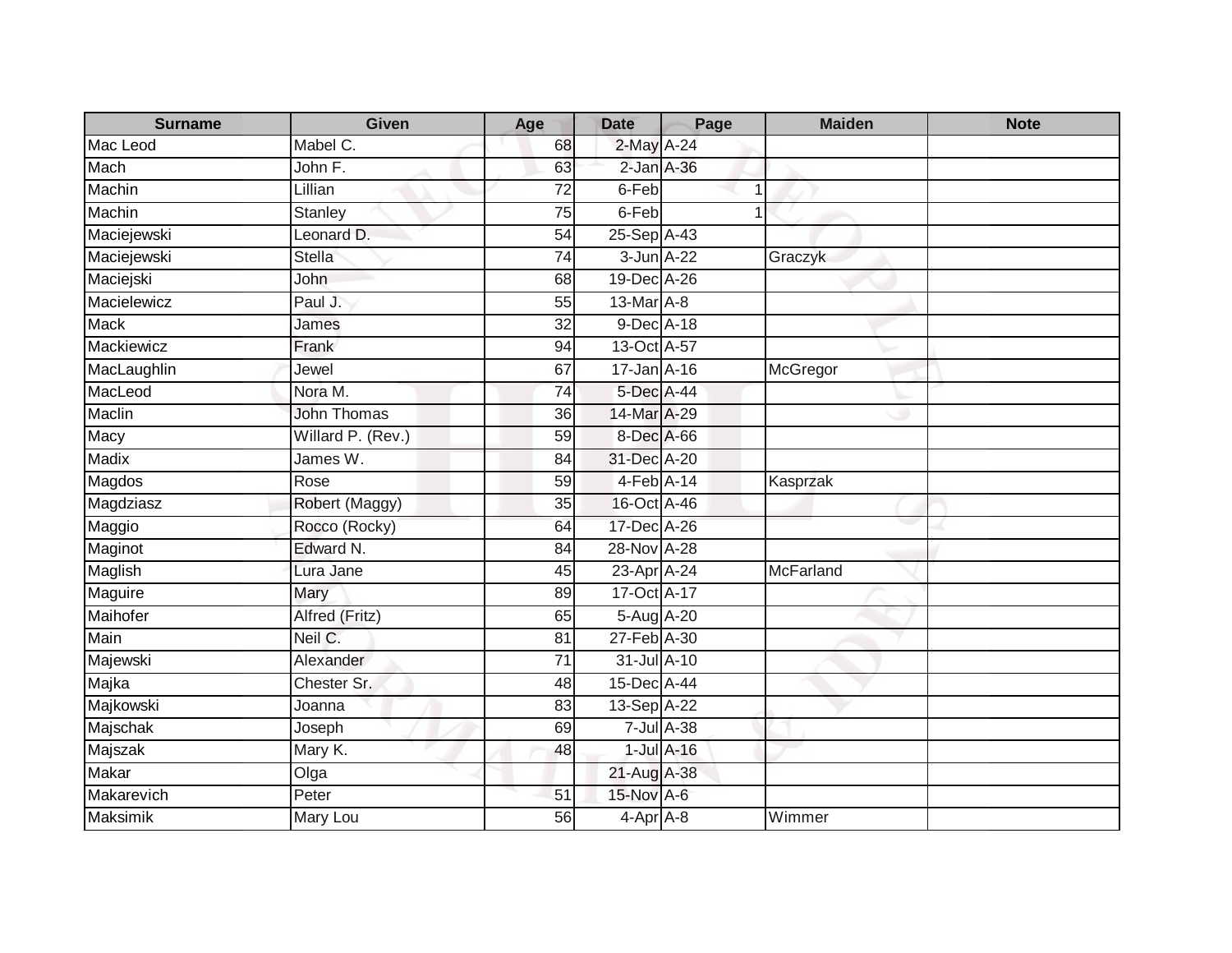| Malacina        | Donald          | 20              | 8-Aug A-30        |       |  |
|-----------------|-----------------|-----------------|-------------------|-------|--|
| <b>Malak</b>    | Frank H.        | 85              | 28-Feb A-22       |       |  |
| Malave          | Alejandro       | 38              | 20-Jan A-32       |       |  |
| Maldonado       | Jose            | 72              | $21$ -Jun $A-11$  |       |  |
| Malone          | James           | 20              | 9-Sep A-14        |       |  |
| Malone          | John T.         | 68              | 8-May A-26        |       |  |
| Maluchnik       | John F.         | 59              | $2$ -Jan $A$ -36  |       |  |
| <b>Maly</b>     | Leonard E.      | 70              | 8-Oct A-24        |       |  |
| Mancera         | Candido         | 79              | 5-Sep A-8         |       |  |
| Mandel          | Gussie          |                 | 92 Feburary<br>21 | $A-4$ |  |
| Mandzij         | Walter          | 71              | 8-Aug A-30        |       |  |
| Mangan          | David           | $\overline{7}$  | 20-Dec A-20       |       |  |
| Mangonon        | Albert I.       | 9               | 23-Sep A-27       |       |  |
| <b>Maniotes</b> | Spyridon (Sam)  | 83              | 27-Jan A-46       |       |  |
| <b>Manley</b>   | Ronald H.       | 27              | 13-Dec A-45       |       |  |
| <b>Manners</b>  | Eugene B.       | 68              | 29-Apr A-8        |       |  |
| Manning         | Robert B. Sr.   | 58              | 24-Jan A-28       |       |  |
| Manta           | Alexander       | 77              | 3-Feb A-18        |       |  |
| Mantich         | Mary            |                 | $19$ -Jun $A$ -32 |       |  |
| Manzano         | Rosario V.      | $\overline{70}$ | $2$ -Apr $A$ -10  |       |  |
| Marando         | Joseph          | 59              | 4-Nov             | 1     |  |
| Marcinko        | Mary            | 74              | 5-Nov A-20        |       |  |
| Marek           | Walter          | 66              | $4$ -Jun $A$ -6   |       |  |
| <b>Marion</b>   | Carrie          | 80              | 10-Nov A-57       |       |  |
| Markert         | Delmar          | $\overline{74}$ | 21-Apr A-56       |       |  |
| Markiewicz      | John            | 67              | $4$ -Jun $A$ -6   |       |  |
| Markiewicz      | Michael         | 80              | 20-Aug A-8        |       |  |
| <b>Marks</b>    | Charity         | 74              | 7-Feb A-32        |       |  |
| Markward        | Hugh C.         | 47              | 13-Jun A-42       |       |  |
| Marlin          | Lucille         | 68              | 9-Jun A-75        |       |  |
| Maronic         | Viola Elizabeth | 68              | 15-Aug A-24       |       |  |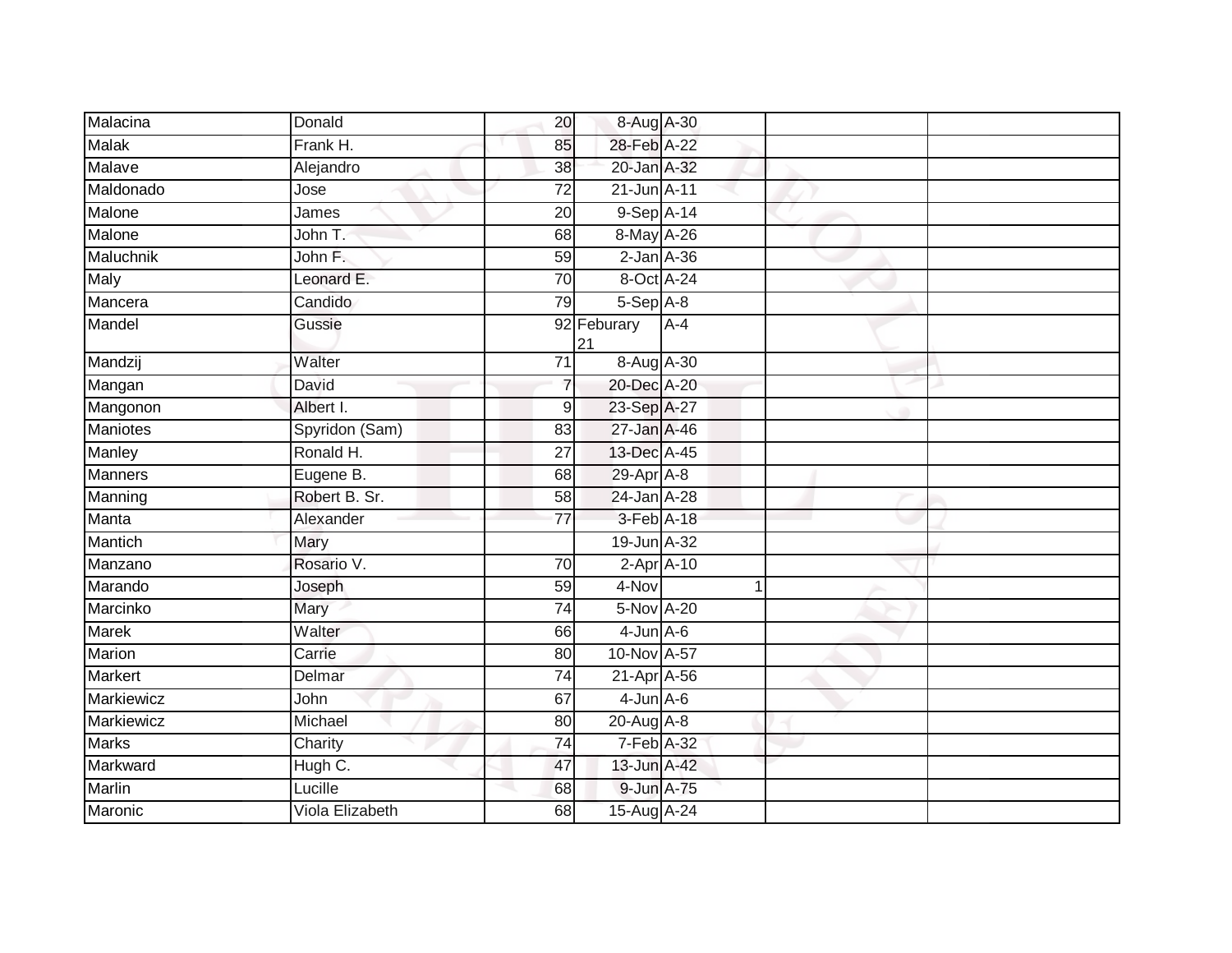| <b>Marsh</b>    | Julia                                      |        | 16-Sep A-4       |                | <b>Stec</b>     |  |
|-----------------|--------------------------------------------|--------|------------------|----------------|-----------------|--|
| Marshall        | Timothy E.                                 | 23     | 28-Apr A-82      |                |                 |  |
| Marszalek       | <b>Catherine (Sister Mary</b><br>Bertilde) |        | 27-Aug A-10      |                |                 |  |
| Marszalek       | Pauline                                    |        | 17-Jan A-16      |                | <b>Marshall</b> |  |
| Martell         | Cyril J.                                   | 85     | 16-Jun A-54      |                |                 |  |
| <b>Martin</b>   | Barbara J.                                 | 38     | 29-Jul A-13      |                | Salwinski       |  |
| Martin          | Mary Louise                                | 57     | 11-Aug A-79      |                | Zlatarich       |  |
| <b>Martin</b>   | Raymond N.                                 | 58     | 19-Jul A-46      |                |                 |  |
| Martin          | Roy A.                                     | 76     | 24-Jun A-21      |                |                 |  |
| Martin          | William T. Jr.                             | 50     | $30$ -Apr $A$ -8 |                |                 |  |
| Martinez        | Manuela                                    | 71     | 23-Jun A-28      |                |                 |  |
| Martini         | M. G.                                      | 63     | 22-Dec A-57      |                |                 |  |
| Martinson       | Doris Margaret                             | 85     | 3-Feb A-18       |                |                 |  |
| Martisauskas    | Sandra Marie                               | Infant | 5-Jun A-44       |                |                 |  |
| <b>Martz</b>    | Milton E.                                  | 62     | 17-Feb A-56      |                |                 |  |
| Marx            | Jacob (Leo)                                | 85     | 17-Nov A-71      |                |                 |  |
| Masepohl        | Kurt (Charles)                             | 16     |                  | 25-Nov 1, A-20 |                 |  |
| Maslikowski     | Steve J.                                   | 65     | 6-Mar A-40       |                |                 |  |
| Masura          | Mary                                       | 83     |                  | 8-Jul A-24     |                 |  |
| <b>Mathias</b>  | Albert J.                                  | 58     | 28-Jul A-74      |                |                 |  |
| Matiasovsky     | Anna                                       | 91     | 22-Sep A-40      |                | <b>Matis</b>    |  |
| Matie           | Nicholas S.                                | 57     | 17-Jul A-46      |                |                 |  |
| Matlones        | Bernard G.                                 | 68     | 4-Apr A-8        |                |                 |  |
| Matovina        | Anthony                                    | 84     |                  | 9-Jul A-20     |                 |  |
| Matt            | Duane L.                                   | 43     | $2$ -Oct $A$ -37 |                |                 |  |
| <b>Matthews</b> | <b>Bessie</b>                              | 74     | 26-Mar A-6       |                |                 |  |
| <b>Matthews</b> | Emma                                       |        | 6-Jan A-28       |                |                 |  |
| <b>Matthews</b> | Gregory L. (Sgt.)                          | 24     | 25-Jan A-18      |                |                 |  |
| <b>Matthews</b> | Lee A.                                     |        | 22-Jan A-22      |                |                 |  |
| <b>Matthews</b> | Millard T.                                 | 63     | 7-Aug A-44       |                |                 |  |
| <b>Matthies</b> | Irene                                      | 61     | 13-May A-8       |                |                 |  |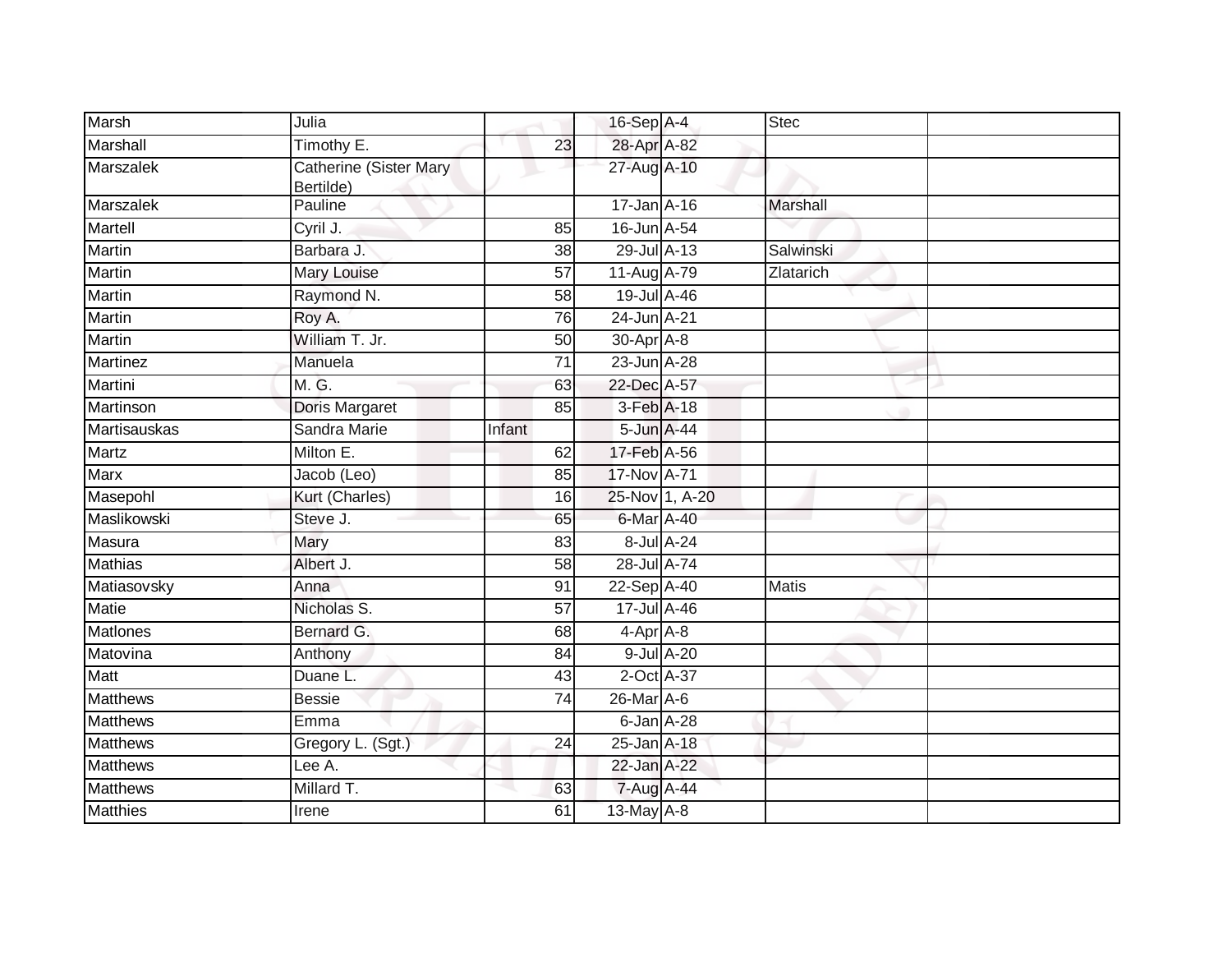| Mattingly       | Richard A.          | 68              | 20-Dec A-20                 |                 |  |
|-----------------|---------------------|-----------------|-----------------------------|-----------------|--|
| <b>Matusik</b>  | Stanislaus (Rev.)   | 74              | $2$ -Aug A-8                |                 |  |
| Matuszewski     | Richard             | 83              | 26-Feb A-8                  |                 |  |
| <b>Mauck</b>    | Glenn W.            | $\overline{71}$ | $1-Feb$ $A-6$               |                 |  |
| <b>Mauck</b>    | Velma G.            | $\overline{74}$ | 1-Nov A-22                  |                 |  |
| Maupin          | Clay C.             | $\overline{73}$ | 13-Feb A-14                 |                 |  |
| Maxwell         | Dee L.              | 65              | 8-Jan A-6                   |                 |  |
| May             | <b>Charles Gale</b> | 80              | $7 - Jan A - 14$            |                 |  |
| May             | Ray                 | 56              | 7-Jan A-14                  |                 |  |
| <b>Mazrimas</b> | Peter               | 62              | 18-Mar A-20                 |                 |  |
| Mazur           | Anthony             | $\overline{92}$ | 28-May A-26                 |                 |  |
| McAbee          | Mary                | 38              | $19$ -Feb $\overline{A}$ -8 |                 |  |
| <b>McCarthy</b> | Elizabeth E.        | 67              | 30-Jun A-52                 |                 |  |
| McCarthy        | Patrick J.          | $\overline{77}$ | $1-Apr$ A-26                |                 |  |
| <b>McCleish</b> | Joe                 | 53              | 15-May A-24                 |                 |  |
| McColley        | Karen F.            | 30              | 15-Apr A-14                 |                 |  |
| McCool          | Margaret            |                 | 2-May A-24                  |                 |  |
| McCooley        | Rosetta             | 44              | 26-Aug A-26                 |                 |  |
| <b>McCorkle</b> | Zelma               | 79              | 24-Mar A-54                 |                 |  |
| McCormick       | Laurence D.         | 79              | 6-Jan A-28                  |                 |  |
| McCrosky        | <b>Mary Willie</b>  | 74              | 14-Jul A-51                 |                 |  |
| <b>McCulley</b> | Delphia G.          | $\overline{82}$ | 29-Mar A-8                  |                 |  |
| McDaniel        | Charlie B.          |                 | 13-Jan A-78                 |                 |  |
| McDaniel        | John W.             | 21              |                             | $2$ -Jul $A-14$ |  |
| McDaniel        | Zora                |                 | 13-Jan A-78                 |                 |  |
| McDermott       | Leonard M.          | 63              | 15-Oct A-26                 |                 |  |
| McDonald        | Eleanor             | $\overline{57}$ | 24-Feb A-22                 |                 |  |
| McDonald        | Gerald R.           | 65              | $15$ -Jul $A-4$             |                 |  |
| McDonald        | James LeRoy         | 43              | 24-Nov A-58                 |                 |  |
| McDowell        | Lillian A.          | 86              | 6-Feb A-28                  |                 |  |
| <b>McFall</b>   | Gertrude H.         | 87              | 23-Dec A-12                 |                 |  |
| McFarland       | Carl D.             | 75              | 13-Jan A-78                 |                 |  |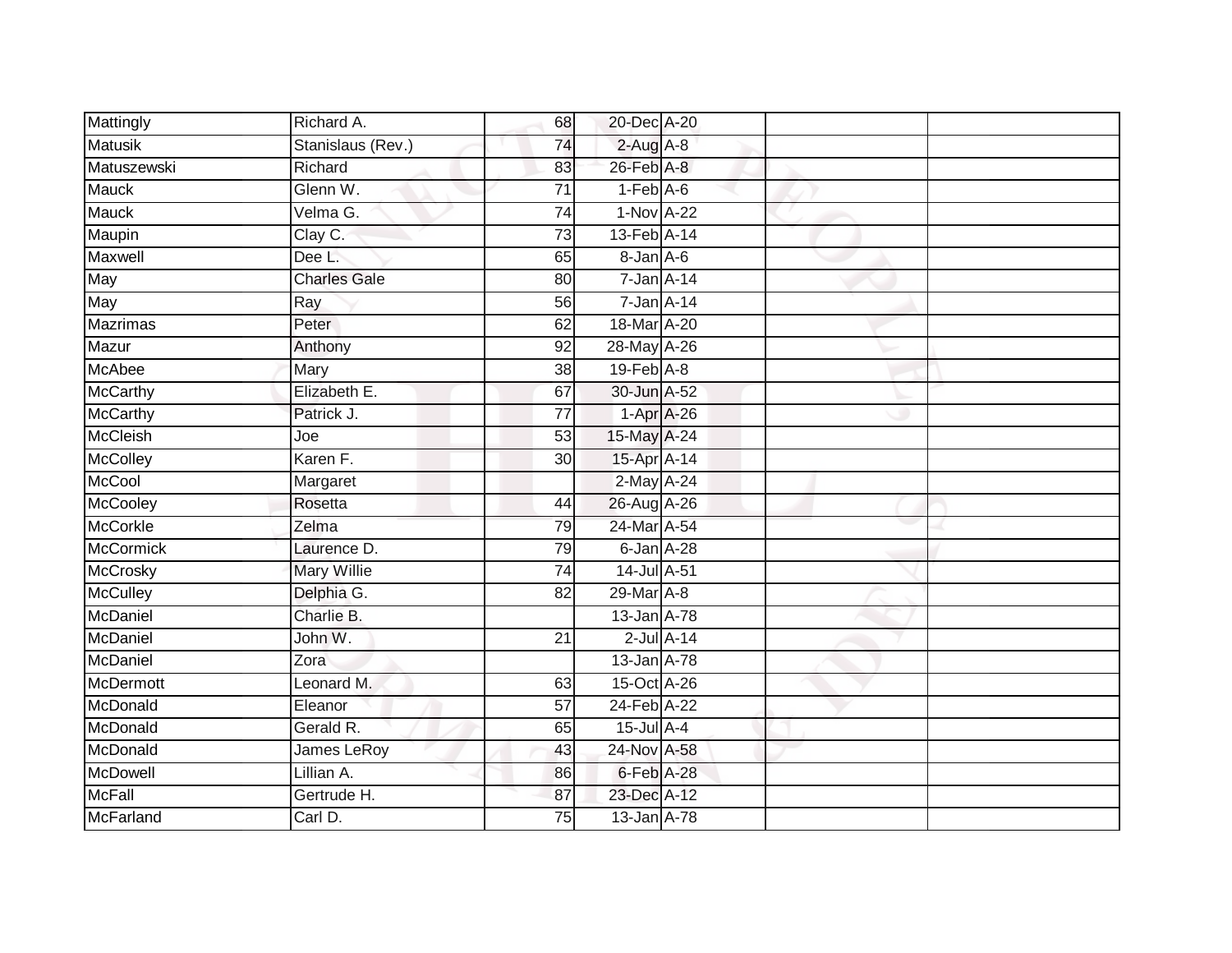| McFarland        | Richard A.             | 54              | 29-May A-50     |                |                 |
|------------------|------------------------|-----------------|-----------------|----------------|-----------------|
| McGaughy         | William                | 88              | 14-Aug A-14     |                |                 |
| <b>McGinnity</b> | <b>Jewel Marie</b>     | 76              |                 | 7-Jul A-38     |                 |
| McGowan          | John J.                | 53              | 28-May A-26     |                |                 |
| <b>McGuan</b>    | Norine                 |                 | 25-Oct A-15     |                |                 |
| <b>McHale</b>    | Marie                  | 74              | 9-Sep A-14      |                |                 |
| <b>McKay</b>     | John Scott             | 18              |                 | 25-Nov 1, A-20 |                 |
| McKenna          | Lynn E.                | 26              | 5-Dec A-44      |                | Yarsh           |
| McKenna          | Thomas R.              | 58              | 24-Apr A-42     |                |                 |
| <b>McKern</b>    | Ada                    | $\overline{91}$ | 12-Jul A-15     |                |                 |
| <b>McKim</b>     | Catherine              | 93              | 10-Sep A-23     |                | <b>Hilbrich</b> |
| McKimpson        | Ralph A.               | 69              | 24-Oct A-24     |                |                 |
| <b>McKinley</b>  | Lawrence               | 57              | $25$ -Feb $A-8$ |                |                 |
| <b>McKinney</b>  | Bob Sr.                | 42              | 29-Jan A-30     |                |                 |
| <b>McKinnion</b> | Jessie J.              | $\overline{37}$ | 13-Jan A-78     |                |                 |
| McKown           | Lincoln M.             | 68              | 8-Apr A-20      |                |                 |
| McLain           | John                   | 67              | 7-Apr A-67      |                |                 |
| McLedon          | Emery L.               |                 |                 |                |                 |
| McLemore         | Willie O. (Peck)       | 53              | 30-Oct A-14     |                |                 |
| McLendon         | Emery L.               |                 | 23-Sep A-27     |                |                 |
| McMahon          | Nell                   | 84              | 31-Mar A-28     |                | Cadman          |
| <b>McMillan</b>  | Agnes L.               | 55              | 31-Jan A-20     |                |                 |
| McMullen         | Vern C.                | 67              | 18-Dec A-22     |                |                 |
| McNabney         | Bland T.               | 79              | 17-Sep A-17     |                |                 |
| McNamara         | Alma M.                | 82              | 16-Jun A-54     |                | Lange           |
| <b>McNeil</b>    | Anna                   | 78              | 2-Oct A-37      |                | <b>McNally</b>  |
| <b>McNeil</b>    | John H.                |                 | 8-Oct A-24      |                |                 |
| <b>McNellis</b>  | Francis J.             | 69              | 18-Sep A-46     |                |                 |
| <b>McShane</b>   | <b>James Henry</b>     | 85              | 13-Oct A-57     |                |                 |
| McShane          | John R.                | 60              | 14-Apr A-24     |                |                 |
| Medansky         | Lawrence Allen (Larry) | 19              |                 | 15-Jul 1, A-4  |                 |
| Medwed           | Martha                 | 79              | $2-Aug$ $A-8$   |                | Farchik         |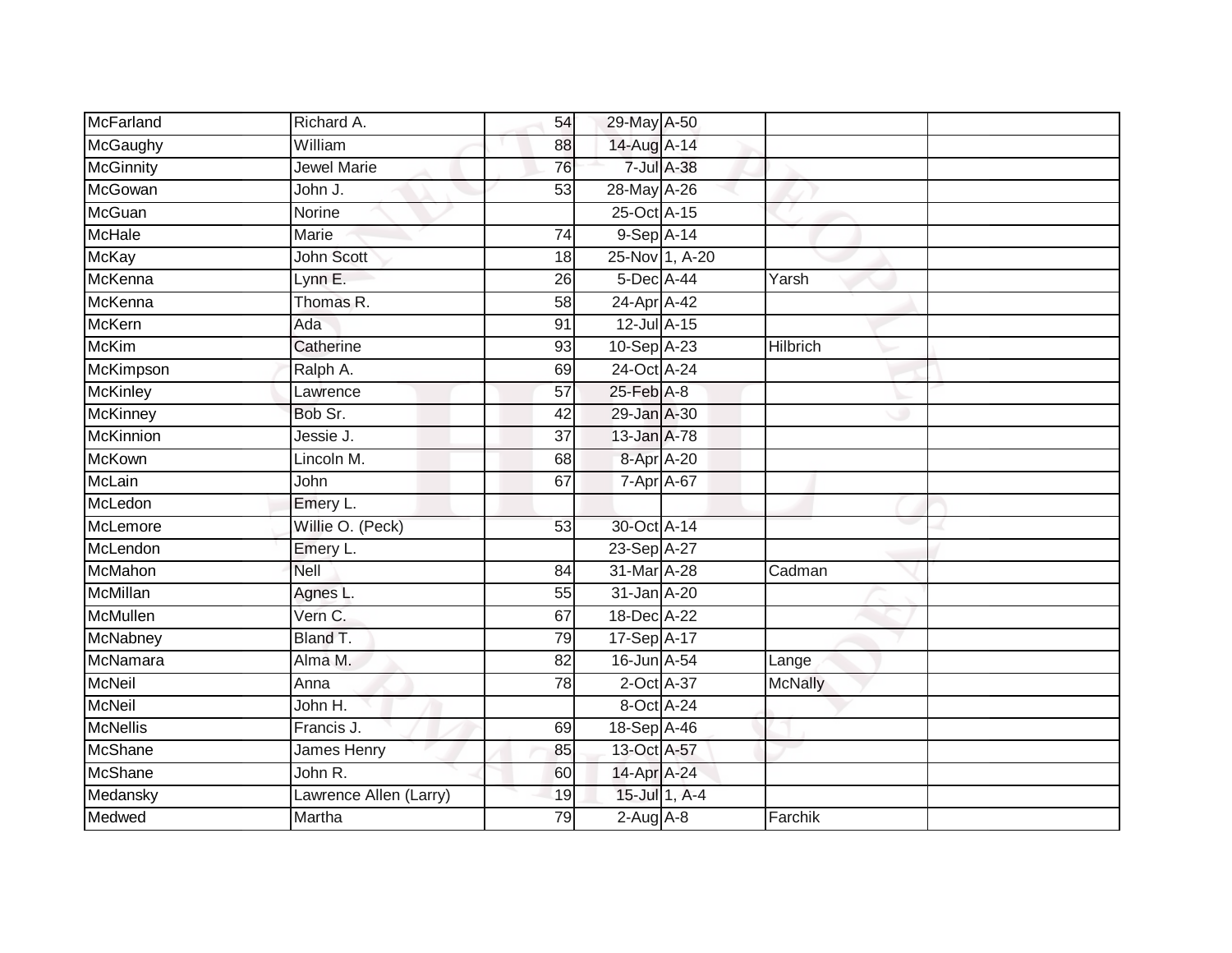| Meeter        | Anthony H.         | 65              | 9-Jun A-75       |                  |           |  |
|---------------|--------------------|-----------------|------------------|------------------|-----------|--|
| Mehan         | Hazel O.           | 82              | 2-Dec A-4        |                  |           |  |
| <b>Mehok</b>  | Edward J.          | 50              | 21-Jun A-11      |                  |           |  |
| Meinert       | Martha             | 78              | $12-Apr$ A-8     |                  |           |  |
| Meinzer       | Arthur D.          | $\overline{54}$ | 18-Jul A-44      |                  |           |  |
| Meisel        | Violet F.          | 76              | 13-Jan A-78      |                  |           |  |
| Meisel        | William M.         | $\overline{78}$ | 10-Jul A-31      |                  |           |  |
| Meissner      | Julia              | $\overline{73}$ | 31-Mar A-28      |                  | Dedinsky  |  |
| Mejan         | Michale Allan      | Infant          | $6$ -Jun $A$ -32 |                  |           |  |
| Mejaski       | Rose               | 81              | 28-Oct A-24      |                  |           |  |
| Melendez      | <b>Hilario</b>     | 83              | 7-Apr A-67       |                  |           |  |
| Mell          | Hubert J.          | 50              | 10-Jun A-11      |                  |           |  |
| Mell          | Ida Mae            | 72              | 14-Mar A-29      |                  | Clevinger |  |
| Melton        | Leona              | 54              | 25-Oct A-15      |                  |           |  |
| Melton        | Norma L.           | 43              | 29-May A-50      |                  |           |  |
| Meltzer       | Elizabeth          | 78              | 12-Feb A-23      |                  |           |  |
| Melzer        | Lois M.            | $\overline{42}$ | 15-May A-24      |                  |           |  |
| Mendez        | Maria R.           | 68              | $2$ -Jan $A$ -36 |                  |           |  |
| Mendoza       | Benjamin           | 84              | 22-Oct A-6       |                  |           |  |
| Mengel        | John H. (Gas Pipe) | 74              | 26-Apr A-31      |                  |           |  |
| Menn          | Alberta            | $\overline{57}$ | 5-Dec A-44       |                  |           |  |
| Merchant      | Edna M.            | $\overline{77}$ | $15$ -Jul $A-4$  |                  |           |  |
| Merrill       | Timothy W.         | 17              |                  | $9$ -Jul $A$ -20 |           |  |
| Merritt       | Jimmy              |                 | $2-Jul$          |                  | 1         |  |
| Merry         | George D.          | 76              |                  | 8-Jul A-24       |           |  |
| Merry         | Helen (Nell)       |                 | 12-Nov A-11      |                  |           |  |
| Mertz         | Anna K.            | 85              | 6-Dec A-18       |                  |           |  |
| Mesarchick    | Joseph             | 70              | 26-May A-24      |                  |           |  |
| Messerschmidt | Olga               | 90              | 11-Jan A-29      |                  |           |  |
| Metz          | Merritt D. Sr.     | 85              | 24-Apr A-42      |                  |           |  |
| Meyer         | Anna M.            | 79              | $4$ -Jun $A$ -6  |                  |           |  |
| <b>Meyrer</b> | Gustave L. Jr.     | 67              | 23-Oct A-46      |                  |           |  |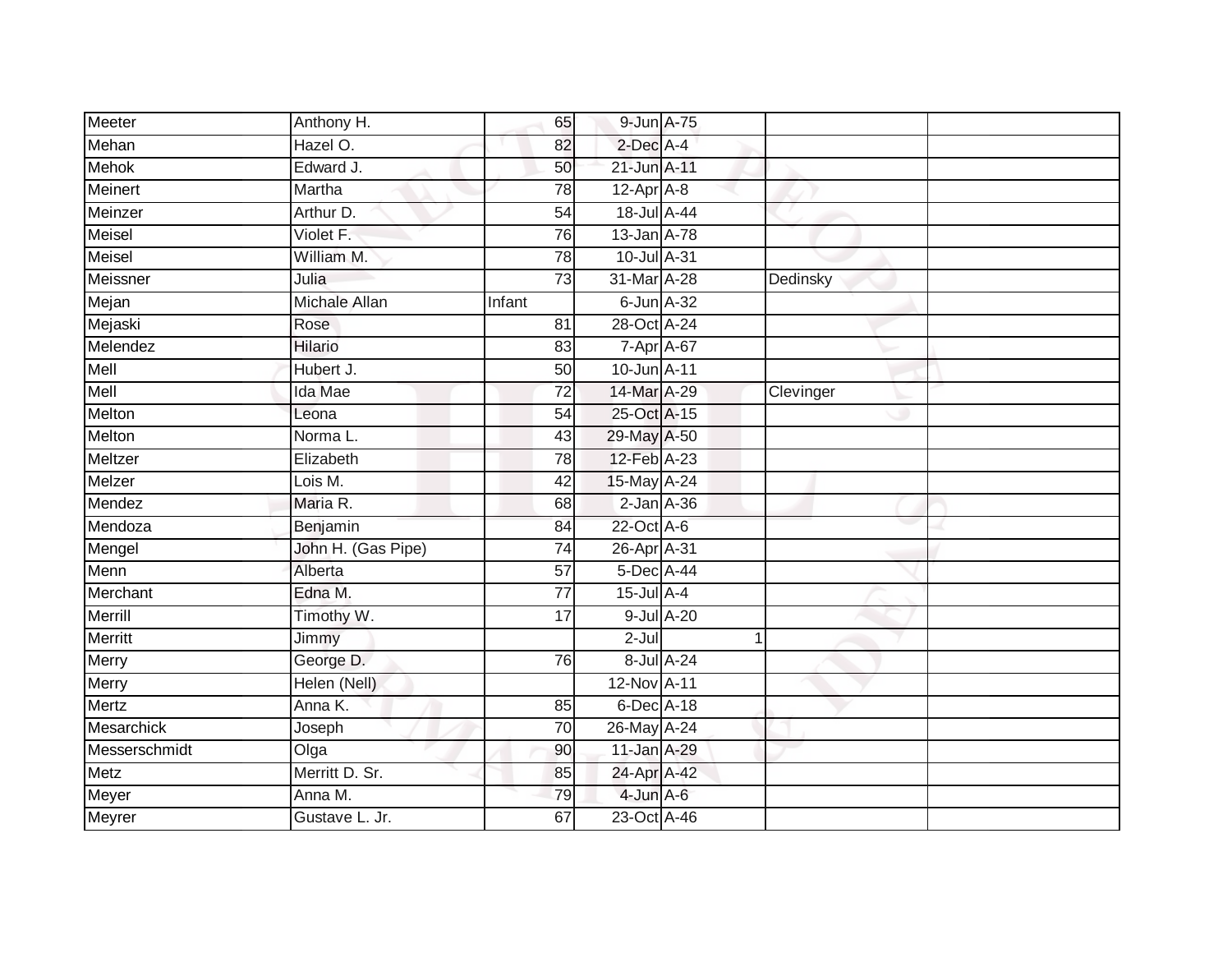| Miceli          | Sam (Mitchell)    | 63              | 28-Oct A-24      |            |              |                   |
|-----------------|-------------------|-----------------|------------------|------------|--------------|-------------------|
| Michel          | Magdelen E.       | 47              | 20-Aug A-8       |            |              |                   |
| Micka           | Agnes M.          | 82              | 25-Mar A-21      |            |              |                   |
| Mickey          | Caroline K.       | 63              | $26$ -Feb $A$ -8 |            |              |                   |
| Micu            | Lucy              | $\overline{82}$ | $2$ -Dec $A$ -4  |            |              |                   |
| Mieras          | Edward            | 79              | 16-Jan A-24      |            |              |                   |
| Migea           | Vincent S.        | 82              | 15-Sep A-66      |            |              |                   |
| Mihalov         | Andrew            | 64              | 9-May A-22       |            |              |                   |
| Mihaltian       | Tiberian          | 62              | 19-Nov A-6       |            |              |                   |
| <b>Mika</b>     | Josephine         | 80              | $7$ -May $A$ -6  |            |              |                   |
| <b>Miklusak</b> | Mary              |                 | 18-Mar A-20      |            |              |                   |
| <b>Mikos</b>    | Teofil (Phil)     | 61              | $25$ -Feb $A$ -8 |            |              |                   |
| Mikulaj         | Mary              | 89              | 15-Oct A-26      |            |              |                   |
| <b>Mikuly</b>   | Helen             | $\overline{52}$ |                  | 5-Jul A-30 | Kosco        |                   |
| Mikuta          | Albert J.         | $\overline{74}$ | 15-Feb A-6       |            |              |                   |
| Miles           | Robert            | 54              | 15-Jan A-20      |            |              |                   |
| Miletich        | Lore              | 90              | $2$ -Jan $A$ -36 |            |              |                   |
| Mileusnic       | <b>Mary Sally</b> | 55              | 28-Feb A-22      |            |              |                   |
| Millard         | Alice M.          | 70              | 3-Sep A-12       |            |              |                   |
| <b>Miller</b>   | Catherine G.      | 80              | 14-Oct A-10      |            |              |                   |
| Miller          | Crissie A.        | 64              | 26-Sep A-24      |            | <b>Bryce</b> |                   |
| Miller          | Dan Sr.           | 60              | 30-Dec A-16      |            |              |                   |
| <b>Miller</b>   | Edna I.           | 70              | 7-Nov A-24       |            |              |                   |
| <b>Miller</b>   | Garland L.        | 52              | 26-Apr A-31      |            |              |                   |
| Miller          | Hilda C.          | 82              | 14-Jun A-10      |            |              |                   |
| <b>Miller</b>   | <b>Kathy Lynn</b> | 6               | $15 -$ Jul       |            | 1            | Picture included. |
| <b>Miller</b>   | Lillian           | 63              | 28-May A-26      |            |              |                   |
| <b>Miller</b>   | Nelson H.         | 70              | 22-Nov A-10      |            |              |                   |
| Miller          | Stanley J.        | 85              | 11-Sep A-42      |            |              |                   |
| <b>Millies</b>  | Emma J.           | 86              | 31-May A-30      |            |              |                   |
| Milljour        | Maurice E.        | 61              | 2-Oct A-37       |            |              |                   |
| <b>Mills</b>    | George W.         | 73              | 25-Nov A-20      |            |              |                   |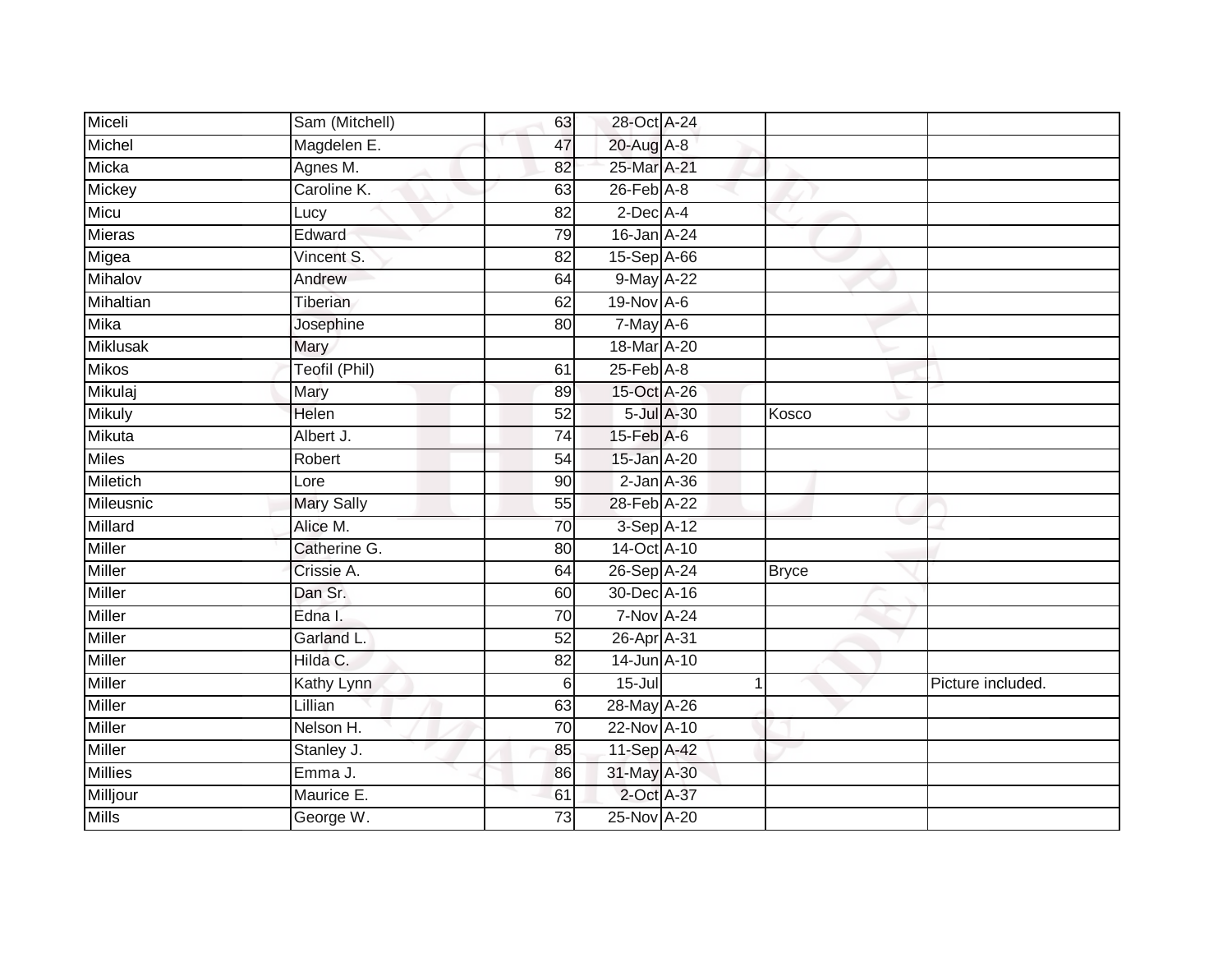| <b>Mills</b>      | Harry F.        | 65              | 6-Aug A-28       |  |                            |
|-------------------|-----------------|-----------------|------------------|--|----------------------------|
| <b>Mills</b>      | Lyle L.         | 67              | 3-Jun A-22       |  |                            |
| <b>Mills</b>      | Ralph J.        | 59              | 3-Nov A-30       |  |                            |
| Milner            | John Richard    | 84              | $3-May$ A-10     |  |                            |
| Milo              | Donald E.       | 19              | 16-Jun A-54      |  |                            |
| Milson            | Arthur B.       | 51              | 6-May A-21       |  |                            |
| Mincy             | Debra           | 20              | 25-Sep A-43      |  |                            |
| <b>Mink</b>       | Jennie C.       | 33              | 1-Mar A-16       |  |                            |
| Minninger         | Leo E.          | 76              | 13-May $A-8$     |  |                            |
| <b>Miramontes</b> | Salvador        | $\overline{30}$ | 28-Jul A-74      |  |                            |
| <b>Misik</b>      | Louis J.        | 49              | 24-Feb A-22      |  |                            |
| Miskowski         | Anthony (Suey)  | 68              | 20-Feb A-16      |  | Also listed as Myszkowski. |
| Mitch             | Winford         | $\overline{73}$ | 5-Dec A-44       |  |                            |
| Mitchell          | John H.         | 64              | 6-Mar A-40       |  |                            |
| Mitchell          | John R.         | 51              | 19-Feb A-8       |  |                            |
| Mitchell          | Sarah Jane      | 75              | $2$ -Jun $A$ -28 |  |                            |
| Mitrowka          | Robert          | 18              | 30-May A-22      |  |                            |
| Mizanin           | George T.       | 63              | 1-Mar A-16       |  |                            |
| Modjeski          | Doris M.        | 71              | 25-Mar A-21      |  |                            |
| Moeglin           | Ethel           | 86              | 28-Oct A-24      |  |                            |
| Moeller           | Arthur F. W.    | 79              | 10-Sep A-23      |  |                            |
| Moldovan          | John            | 76              | 19-Aug A-14      |  |                            |
| Moldroski         | John A.         | 103             | $1-Oct$ A-6      |  |                            |
| Molina            | Pablo           | 67              | 23-Apr A-24      |  |                            |
| Molina            | Virginia Garcia | 65              | 16-May A-24      |  |                            |
| Molle             | Edward          | 75              | 26-Dec A-79      |  |                            |
| Molnar            | Andrew E. Jr.   | 42              | 9-Sep A-14       |  |                            |
| Molnar            | Andrew J.       | 51              | 30-Oct A-14      |  |                            |
| Molnar            | John            | 65              | 13-Jun A-42      |  |                            |
| Molson            | Arthur B.       | 51              | $7$ -May A-6     |  |                            |
| Monaldi           | Alfred          | 53              | 27-Oct A-52      |  |                            |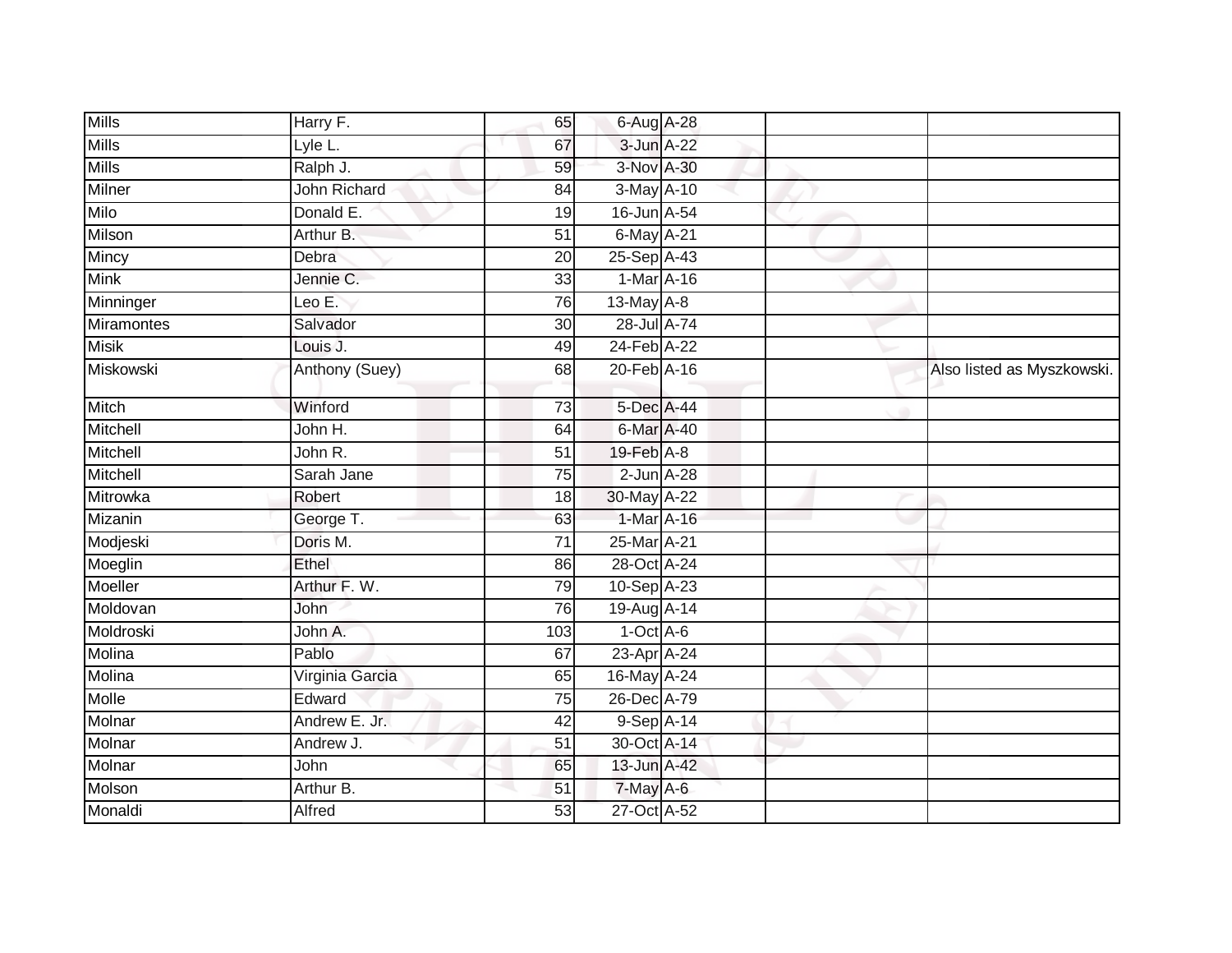| 13<br>35        | 9-Jan A-15                                                                                                                                                                                                                           |   |                                                                                                                                                                                                                                                                                                                                                                                                                                                                                               |   |
|-----------------|--------------------------------------------------------------------------------------------------------------------------------------------------------------------------------------------------------------------------------------|---|-----------------------------------------------------------------------------------------------------------------------------------------------------------------------------------------------------------------------------------------------------------------------------------------------------------------------------------------------------------------------------------------------------------------------------------------------------------------------------------------------|---|
|                 | 20-Nov                                                                                                                                                                                                                               | 1 |                                                                                                                                                                                                                                                                                                                                                                                                                                                                                               |   |
| 24              |                                                                                                                                                                                                                                      |   |                                                                                                                                                                                                                                                                                                                                                                                                                                                                                               |   |
| 17              |                                                                                                                                                                                                                                      |   |                                                                                                                                                                                                                                                                                                                                                                                                                                                                                               |   |
| 67              |                                                                                                                                                                                                                                      |   |                                                                                                                                                                                                                                                                                                                                                                                                                                                                                               |   |
| 88              |                                                                                                                                                                                                                                      |   |                                                                                                                                                                                                                                                                                                                                                                                                                                                                                               |   |
| 80              |                                                                                                                                                                                                                                      |   |                                                                                                                                                                                                                                                                                                                                                                                                                                                                                               |   |
| 30              |                                                                                                                                                                                                                                      |   |                                                                                                                                                                                                                                                                                                                                                                                                                                                                                               |   |
| 66              |                                                                                                                                                                                                                                      |   |                                                                                                                                                                                                                                                                                                                                                                                                                                                                                               |   |
| 80              |                                                                                                                                                                                                                                      |   |                                                                                                                                                                                                                                                                                                                                                                                                                                                                                               |   |
| 79              |                                                                                                                                                                                                                                      |   |                                                                                                                                                                                                                                                                                                                                                                                                                                                                                               |   |
| 23              |                                                                                                                                                                                                                                      |   |                                                                                                                                                                                                                                                                                                                                                                                                                                                                                               |   |
| 66              |                                                                                                                                                                                                                                      |   |                                                                                                                                                                                                                                                                                                                                                                                                                                                                                               |   |
| 51              |                                                                                                                                                                                                                                      |   |                                                                                                                                                                                                                                                                                                                                                                                                                                                                                               |   |
|                 |                                                                                                                                                                                                                                      |   |                                                                                                                                                                                                                                                                                                                                                                                                                                                                                               |   |
| 60              |                                                                                                                                                                                                                                      |   |                                                                                                                                                                                                                                                                                                                                                                                                                                                                                               |   |
| 85              |                                                                                                                                                                                                                                      |   |                                                                                                                                                                                                                                                                                                                                                                                                                                                                                               |   |
| 69              |                                                                                                                                                                                                                                      |   |                                                                                                                                                                                                                                                                                                                                                                                                                                                                                               |   |
| 28              |                                                                                                                                                                                                                                      |   |                                                                                                                                                                                                                                                                                                                                                                                                                                                                                               |   |
| 73              |                                                                                                                                                                                                                                      |   |                                                                                                                                                                                                                                                                                                                                                                                                                                                                                               |   |
| 75              |                                                                                                                                                                                                                                      |   |                                                                                                                                                                                                                                                                                                                                                                                                                                                                                               |   |
| $\overline{78}$ |                                                                                                                                                                                                                                      |   |                                                                                                                                                                                                                                                                                                                                                                                                                                                                                               |   |
| 80              |                                                                                                                                                                                                                                      |   |                                                                                                                                                                                                                                                                                                                                                                                                                                                                                               |   |
|                 |                                                                                                                                                                                                                                      |   |                                                                                                                                                                                                                                                                                                                                                                                                                                                                                               |   |
| 10              |                                                                                                                                                                                                                                      |   |                                                                                                                                                                                                                                                                                                                                                                                                                                                                                               |   |
| 81              |                                                                                                                                                                                                                                      |   |                                                                                                                                                                                                                                                                                                                                                                                                                                                                                               |   |
|                 |                                                                                                                                                                                                                                      |   |                                                                                                                                                                                                                                                                                                                                                                                                                                                                                               |   |
| 86              |                                                                                                                                                                                                                                      |   |                                                                                                                                                                                                                                                                                                                                                                                                                                                                                               |   |
| 59              |                                                                                                                                                                                                                                      |   |                                                                                                                                                                                                                                                                                                                                                                                                                                                                                               |   |
| 59              |                                                                                                                                                                                                                                      |   |                                                                                                                                                                                                                                                                                                                                                                                                                                                                                               |   |
| 58              |                                                                                                                                                                                                                                      |   | Cengel                                                                                                                                                                                                                                                                                                                                                                                                                                                                                        |   |
| $\overline{84}$ |                                                                                                                                                                                                                                      |   |                                                                                                                                                                                                                                                                                                                                                                                                                                                                                               |   |
| Henry L.        | Alexander M.<br>Christine Ann<br>Hattie M.<br>William L.<br>Edwin C. III<br>Claude A.<br>George D.<br>Margaret Magdeline<br>James C.<br>Florence<br>Milford K.<br><b>Timothy Dennis</b><br>Sylvester<br>Jasper C. (Jack)<br>Myron W. |   | 17-Jun A-11<br>29-Apr<br>26-Jul A-12<br>$24$ -May $A-6$<br>$16-SepA-4$<br>21-Apr A-56<br>24-Apr A-42<br>29-Jan A-30<br>$21$ -Feb $\overline{A}$ -4<br>13-Nov A-54<br>19-Jun A-32<br>18-Oct A-28<br>3-Jun A-22<br>31-Dec A-20<br>17-Nov A-71<br>22-Mar A-28<br>21-Jan A-31<br>18-Mar A-20<br>24-Nov A-58<br>$10$ -Jun $\overline{A}$ -11<br>16-May A-24<br>14-Jan A-29<br>22-Nov A-10<br>4-Dec A-36<br>19-Dec A-26<br>$2$ -Jul $A-14$<br>9-Aug A-18<br>18-Apr A-28<br>6-Feb A-28<br>19-Nov A-6 | 1 |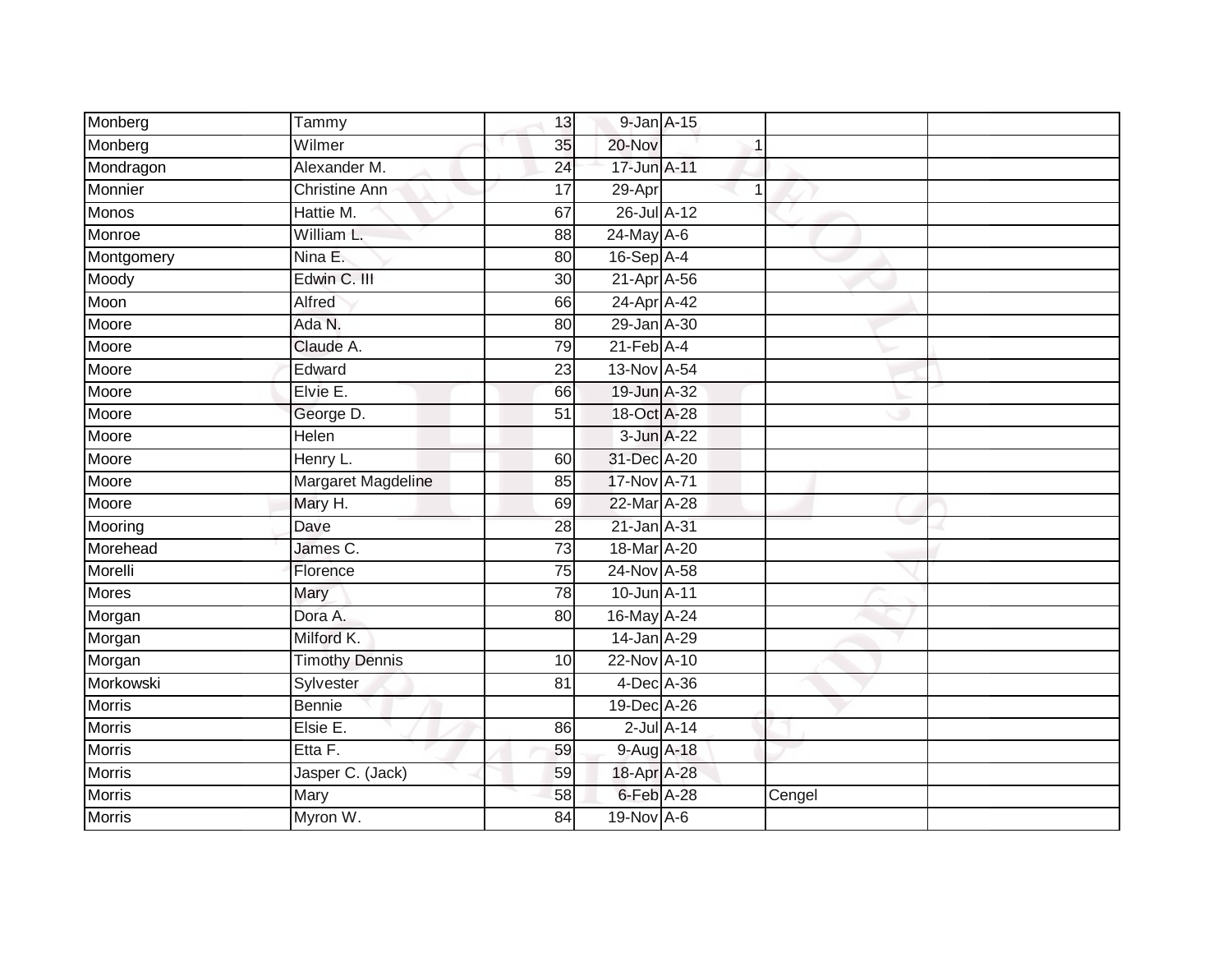| <b>Morris</b>    | Robert H.                | 32              | 18-Oct A-28       |            |       |  |
|------------------|--------------------------|-----------------|-------------------|------------|-------|--|
| <b>Morris</b>    | Russell K.               | 63              | 26-May A-24       |            |       |  |
| Morrison         | Glade E.                 | 56              | 23-Aug A-28       |            |       |  |
| Moseley          | Christopher Wendelin     | 2 days          | 26-Sep A-24       |            |       |  |
| Moskwa           | Edward E. Sr.            | 42              | 9-Aug A-18        |            |       |  |
| Mosley           | James T.                 | 69              | $2$ -Jun $A-28$   |            |       |  |
| Mosley           | Jimmy                    | $\overline{73}$ | $27 - Jan A - 46$ |            |       |  |
| Mosny            | Genevieve                | 72              | 9-Apr A-4         |            |       |  |
| Mosora           | Mary                     | 80              | $3$ -Jan $A-28$   |            |       |  |
| Motalbano        | Paul L.                  | $\overline{51}$ | 15-Apr A-14       |            |       |  |
| Motherway        | Katherine                |                 | 26-May A-24       |            |       |  |
| Motherway        | Nell                     |                 | 23-Apr A-24       |            |       |  |
| Mroczkowski      | Mary Simplicita (Sister) |                 | 2-Oct A-37        |            |       |  |
| Mrosefski        | Frank G.                 | 71              | 23-Jul A-8        |            |       |  |
| <b>Mrzlock</b>   | Joseph C. Sr.            | $\overline{58}$ | $15$ -Feb $A$ -6  |            |       |  |
| <b>Mucha</b>     | John                     | 88              | 21-Jan A-31       |            |       |  |
| Muday            | Mary                     | 85              | 9-Jan A-14        |            |       |  |
| <b>Mufflar</b>   | Joseph                   | 55              | $15$ -Feb $A$ -6  |            |       |  |
| <b>Muha</b>      | Joseph P.                | 68              | $7$ -Jan $A-14$   |            |       |  |
| Mulligan         | Margaret B.              | $\overline{87}$ | 14-Oct A-10       |            |       |  |
| <b>Mullins</b>   | Carolyn                  | 16              | 6-Oct             |            |       |  |
| Munko            | Andrew                   | 78              | 15-Jul A-4        |            |       |  |
| Murchek          | Mary                     | 83              |                   | 9-Jul A-20 |       |  |
| Murdock          | Constance P. (Pat)       | 45              | 17-Mar A-52       |            | Sands |  |
| Murphy           | Angelique                |                 | 5-Dec A-44        |            |       |  |
| Murphy           | Richard M. (Murph)       |                 |                   | 3-Jul A-17 |       |  |
| Murray           | Mary Ruth                | 47              | 3-Mar A-55        |            |       |  |
| <b>Murray</b>    | <b>Thomas George</b>     | 63              | 22-Jul A-4        |            |       |  |
| <b>Muryas</b>    | Paul                     | 79              | 10-Sep A-23       |            |       |  |
| Musial           | Marie                    | 63              | 30-Oct A-14       |            |       |  |
| Musser           | Glenn L.                 | 59              | 11-Dec A-19       |            |       |  |
| <b>Mussetter</b> | Claude W.                | 78              | 17-Jun A-11       |            |       |  |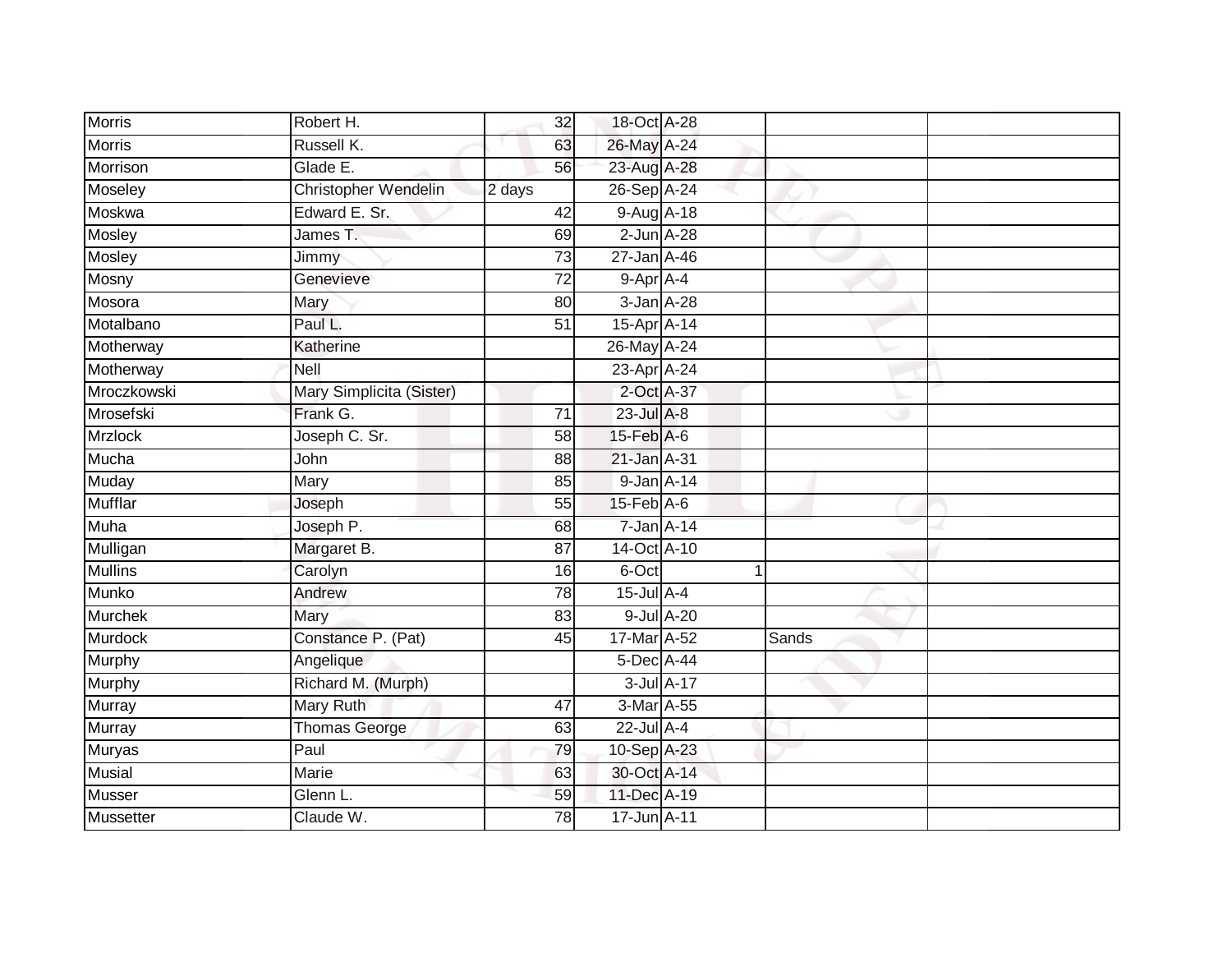| <b>Muth</b>    | Irma V.             | 72              | 10-Jun A-11      |      |  |
|----------------|---------------------|-----------------|------------------|------|--|
| Mutka          | Joseph (Jim)        | 43              | 11-Aug A-79      |      |  |
| <b>Myers</b>   | Cleo A.             | 57              | 27-Feb A-30      |      |  |
| <b>Myers</b>   | Floyd (Bud)         | 68              | 8-Oct A-24       |      |  |
| <b>Myers</b>   | Fred J.             | $\overline{55}$ | 17-Feb A-56      |      |  |
| Myers          | Willie              | $\overline{74}$ | 20-Jan A-32      |      |  |
| <b>Mysliwy</b> | <b>Michael Paul</b> | 24              | 24-Mar A-54      |      |  |
| <b>Mytich</b>  | Sophie              | 67              | 23-Dec A-12      |      |  |
| <b>Nabors</b>  | Gilbert (Gib)       | 43              | 28-Jul A-74      |      |  |
| <b>Nack</b>    | <b>Oscar Carl</b>   | 63              | 20-Jun A-34      |      |  |
| Nadwidney      | Phyllis A.          | $\overline{58}$ | $4-Feb$ A-14     | Ball |  |
| Nagy           | Matilda             | 84              | 19-Dec A-26      |      |  |
| Nalezny        | Casimir J.          | 63              | 12-May A-16      |      |  |
| Nalezny        | <b>Stefina</b>      | 63              | 17-Feb A-56      |      |  |
| <b>Nalls</b>   | <b>Burley</b>       | $\overline{74}$ | 15-Aug A-24      |      |  |
| Nantich        | Mary                |                 | 18-Jun A-14      |      |  |
| Napiwocki      | Jennie              | 67              | 11-Jan A-29      |      |  |
| Narancich      | Max                 | 47              | 14-Nov A-22      |      |  |
| Navta          | Joseph Sr.          | 97              | $27-Sep$ A-8     |      |  |
| <b>Neal</b>    | Harold M.           | 63              | 28-May A-26      |      |  |
| Negele         | Theresa             | 70              | 28-May A-26      |      |  |
| Negron         | Maria E.            | 28              | $25$ -Feb $A$ -8 |      |  |
| Neill          | Justin C.           | 52              | 22-May A-22      |      |  |
| Nejak          | Joseph              | 78              | 8-Oct A-24       |      |  |
| Nelson         | Alfred              | 89              | 28-Apr A-82      |      |  |
| Nelson         | Charles L.          | 89              | 31-Oct A-22      |      |  |
| Nelson         | Katherine M.        | 58              | 26-Jun A-33      |      |  |
| Nelson         | Raymond A.          | 70              | 11-Jan A-29      |      |  |
| Nelson         | Raymond K.          | 64              | 22-Dec A-57      |      |  |
| Nelson         | Theodore C. (Ted)   | 66              | 19-Apr A-20      |      |  |
| Nemcek         | Wilma               |                 | 19-Nov A-6       |      |  |
| <b>Nemeth</b>  | <b>Bertha</b>       | 58              | 13-Nov A-54      |      |  |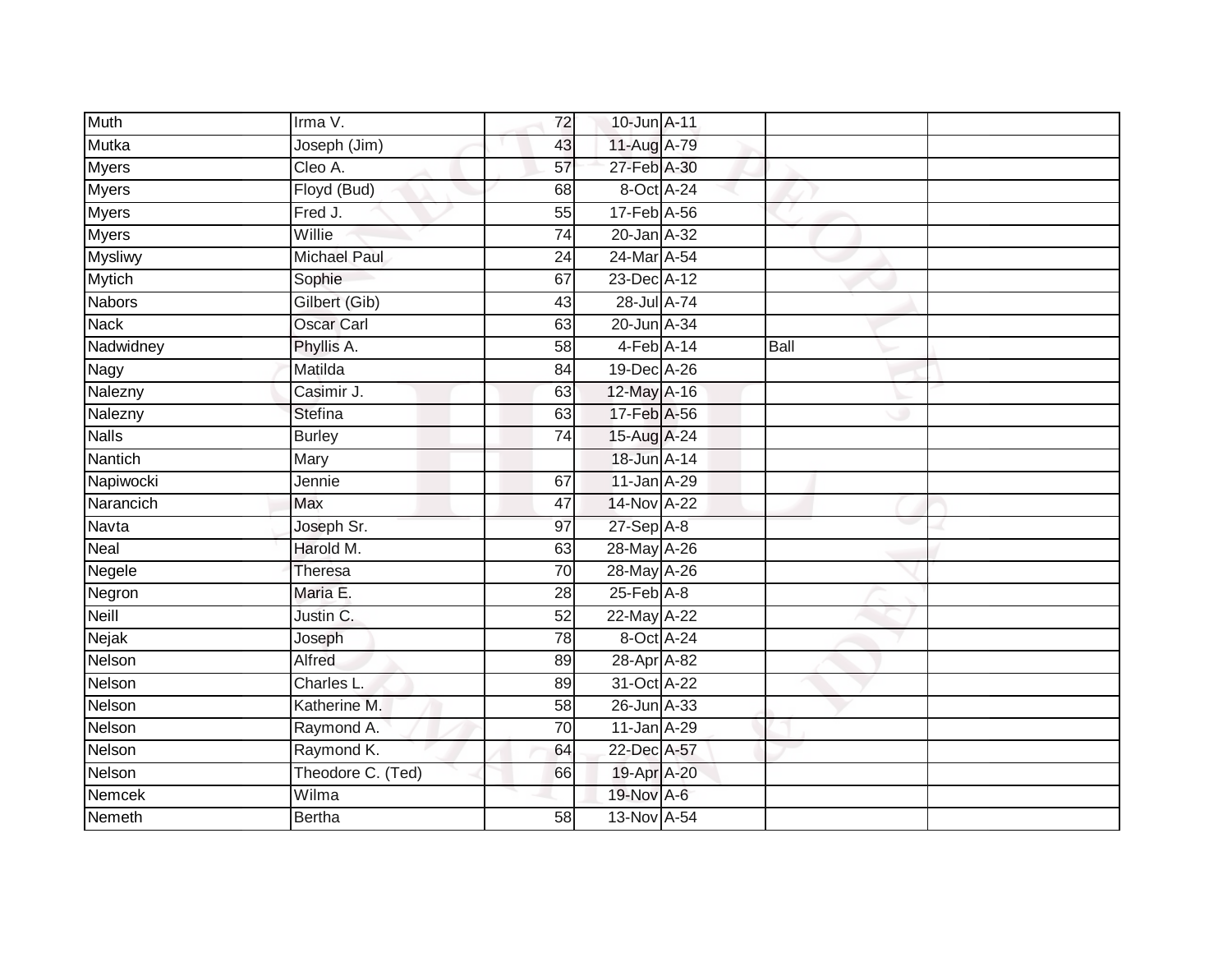| Neubauer        | William G. Jr.       | 40              | 13-Nov A-54       |               |  |
|-----------------|----------------------|-----------------|-------------------|---------------|--|
| Neumann         | Ida                  | 83              | 24-Jan A-28       |               |  |
| <b>Nevroske</b> | Sylvester            | 85              | 26-Apr A-31       |               |  |
| Newberry        | Sarah E.             | 55              | 24-Jul A-11       |               |  |
| Newcom          | Ted Sr.              | 66              | 23-Oct A-46       |               |  |
| Newcomb         | Thomas W. Sr.        | 60              | <b>7-Nov A-24</b> |               |  |
| Newell          | Mabel A.             | 89              | 26-Sep A-24       |               |  |
| Newgent         | L. B.                | 39              | 7-Jul A-38        |               |  |
| Newkirk         | Herman E.            | 69              | $23$ -Jul $A-8$   |               |  |
| Newman          | Bessie L.            | 55              | 20-Oct A-46       |               |  |
| Newson          | Etaka L. (Tina)      | 29              | 10-Jan A-18       |               |  |
| Newton          | Arthur M.            | 96              | 31-Jul A-10       |               |  |
| <b>Nichols</b>  | David C.             | 44              | 4-Sep A-22        |               |  |
| <b>Nichols</b>  | Ernest               | 65              | 18-Jul A-44       |               |  |
| <b>Nichols</b>  | Michael D.           | 28              | 9-Apr A-4         |               |  |
| Nicksich        | Joseph A.            | 57              | 24-Nov A-58       |               |  |
| Niechwiej       | John                 | $\overline{55}$ | 11-Sep A-42       |               |  |
| Niemiec         | Josephine M.         | 69              | 10-Oct A-52       |               |  |
| Niemiec         | Julie                | 5               | 4-Aug A-56        |               |  |
| Nimetz          | Harold E.            | 61              | 31-Jul A-10       |               |  |
| <b>Nisle</b>    | Astrid               | 67              | 10-Mar A-24       |               |  |
| <b>Nitz</b>     | Charles H.           | $\overline{38}$ | 3-May A-10        |               |  |
| Noakes          | Jesse H.             | 30              | 19-Nov A-6        |               |  |
| Noftsger        | Earl                 | 81              | 18-Nov A-35       |               |  |
| <b>Nokes</b>    | <b>Herbert Jesse</b> | 31              | 18-Nov            |               |  |
| Norman          | Dorsey               | 73              | 30-Apr A-8        |               |  |
| <b>Norris</b>   | Margaret Louise      | 52              | 20-May A-4        |               |  |
| Norton          | Mary A.              | 91              | $16$ -Dec $A$ -4  |               |  |
| Novak           | Anton C.             | 76              | 8-Nov A-8         |               |  |
| Novosel         | Craig                | 22              |                   | 1-Jul 1, A-16 |  |
| Novosel         | John J.              | 80              | 16-Oct A-46       |               |  |
| Nowaczyk        | Edwin F.             | 63              | 19-Mar A-6        |               |  |
|                 |                      |                 |                   |               |  |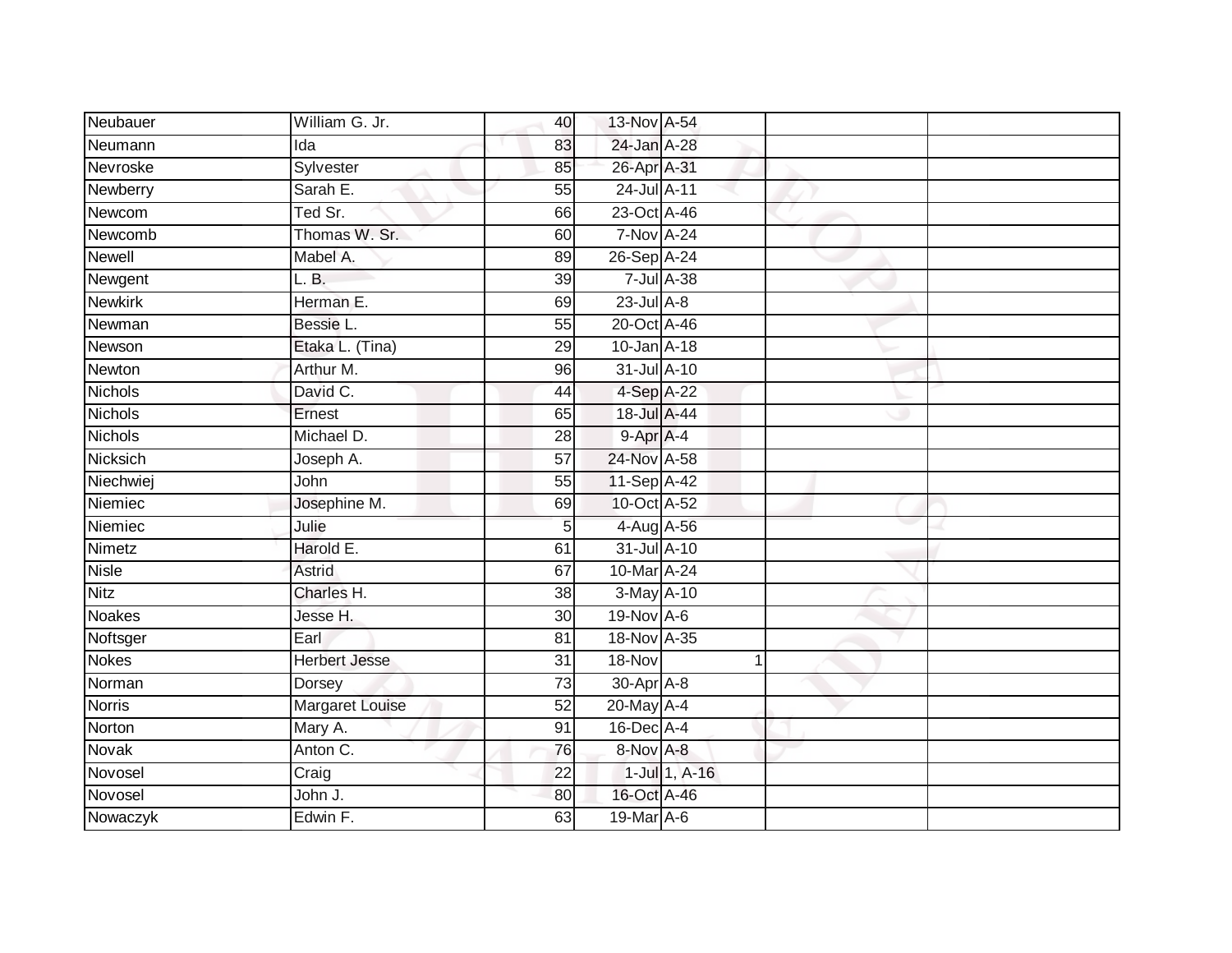| <b>Nowak</b> | Joseph J.           | 82              | 30-Aug A-30      |                |         |                   |
|--------------|---------------------|-----------------|------------------|----------------|---------|-------------------|
| Nowak        | Raymond E.          | 35              | 11-Nov A-4       |                |         |                   |
| Nowakowska   | Stella G.           |                 | 10-Jan A-18      |                |         |                   |
| Nunn         | Albert J.           | 53              | $1-Dec$ A-31     |                |         |                   |
| Oakley       | Melvin C.           | $\overline{71}$ | 20-May A-4       |                |         |                   |
| Oaklund      | Robert E.           | $\overline{32}$ | 11-Mar A-14      |                |         |                   |
| Oberc        | Rosemari            | 29              |                  | 12-Aug 1, A-22 | Coppage |                   |
| Oberg        | Everett N. (Mickey) | 56              | 23-Dec A-12      |                |         |                   |
| O'Connell    | Nadine J.           | 49              | 21-Jul A-26      |                |         |                   |
| O'Connell    | Timothy C.          | $\overline{42}$ | 21-Jul A-26      |                |         |                   |
| O'Connell    | Timothy M.          | 8 <sup>1</sup>  | 21-Jul A-26      |                |         |                   |
| O'Connor     | Jack                | 37              |                  | 10-Feb 1, A-50 |         | Picture included. |
| O'Day        | George E.           | 70              | 14-Nov A-22      |                |         |                   |
| O'Dea        | <b>Mary Ellen</b>   | 67              | 23-Dec A-12      |                |         |                   |
| Odell        | Louise A.           | 80              | 22-Feb A-9       |                |         |                   |
| O'Hara       | <b>Theresa</b>      |                 | 11-Jan A-29      |                |         |                   |
| Ohman        | Julia               | 62              | 11-Jan A-29      |                | Yurko   |                   |
| Ojeda        | Romalda             | 88              | 7-Jan A-14       |                |         |                   |
| O'Keefe      | Daniel T.           | 62              | 13-Dec A-45      |                |         |                   |
| O'Keefe      | <b>John</b>         | 63              |                  | 5-Jul A-30     |         |                   |
| O'Keefe      | Robert B.           | 70              | $16-Sep$ A-4     |                |         |                   |
| Olds         | Hazel A.            | 74              | 7-Aug A-44       |                |         |                   |
| Olivotto     | Rebecca             | 71/2<br>months  | $16$ -Apr $A$ -6 |                |         |                   |
| Olsen        | Annabelle K.        | 56              | 4-Apr A-8        |                |         |                   |
| Olsen        | Gladys G.           |                 | 28-Jan A-21      |                | Tronio  |                   |
| Olsen        | Otilia E.           | 88              | 17-Jan A-16      |                |         |                   |
| Olson        | Alan Lee Jr.        | 13              | 10-Feb A-50      |                |         |                   |
| Olson        | James D.            | 37              | 15-Apr A-14      |                |         |                   |
| O'Malley     | Leticia G.          | 83              | 18-Feb A-11      |                |         |                   |
| O'Neill      | Audrey A.           | 44              | 8-May A-26       |                |         |                   |
| Onesky       | James Jr.           | 45              | $4-Nov A-16$     |                |         |                   |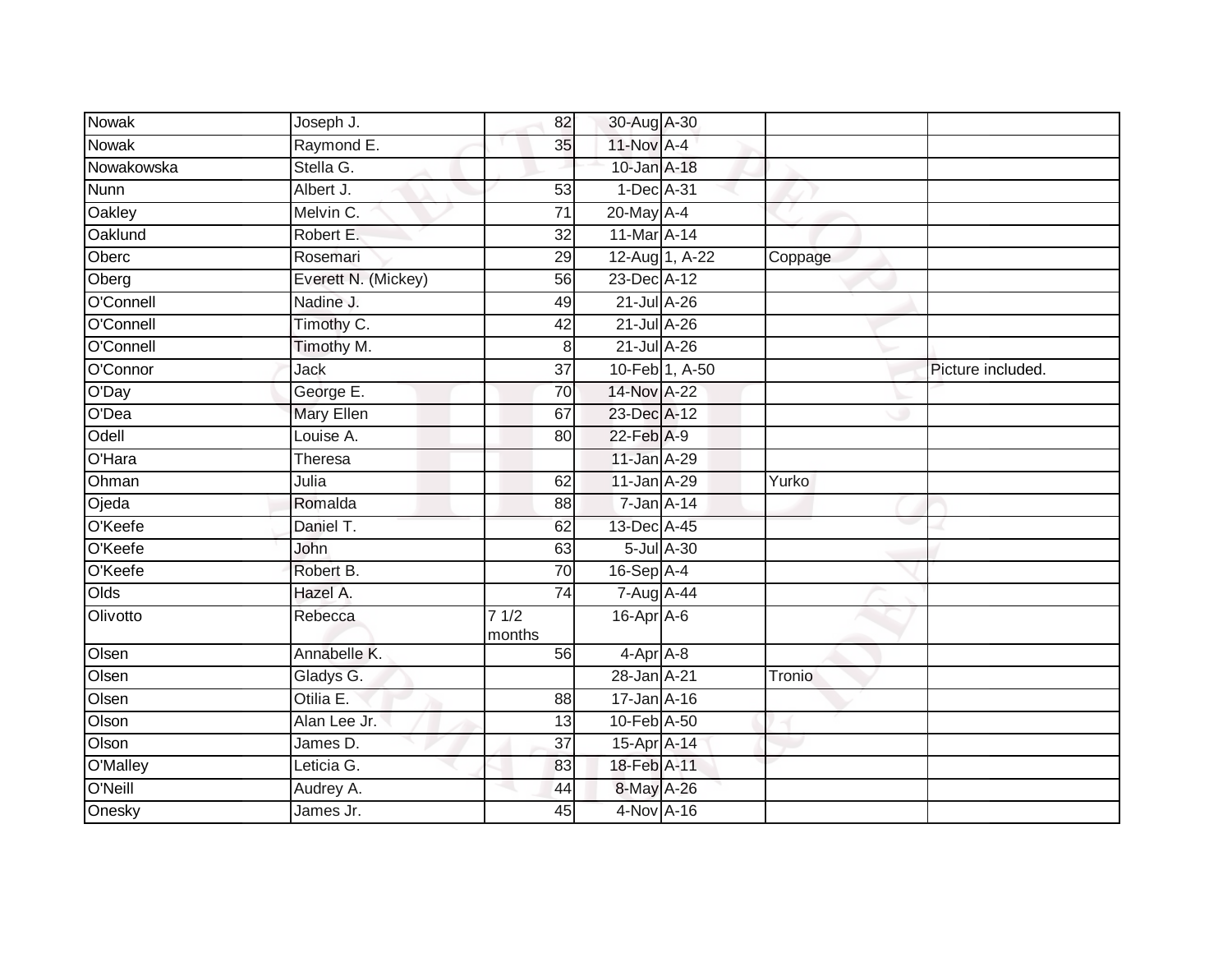| Opolski   | Casimer               | 46              | 15-Sep A-66      |       |  |
|-----------|-----------------------|-----------------|------------------|-------|--|
| Opolski   | <b>Stella</b>         | 75              | $11-Nov$ A-4     |       |  |
| Oppenhuis | Walter E.             | 73              | 5-Sep A-8        |       |  |
| Orfanos   | Alexander             |                 | 13-Feb A-14      |       |  |
| Orians    | Edward W.             | $\overline{75}$ | 29-Nov A-16      |       |  |
| Orlowski  | Peter J.              | 58              | 11-Sep A-43      |       |  |
| Orlowsky  | Adrianna              | 70              | $26$ -Feb $A$ -8 |       |  |
| O'Rourke  | Eva L.                | 81              | 14-Nov A-22      |       |  |
| Orr       | James A.              | 83              | 4-Jan A-24       |       |  |
| Orsini    | Armando               | 65              | 13-Mar A-8       |       |  |
| Osan      | Frances (Mick)        | 68              | 3-Mar A-55       |       |  |
| Osborn    | Margaret J.           | 66              | 28-Aug A-22      |       |  |
| Osborn    | Margaret M.           | 63              | 17-Mar A-52      |       |  |
| Oscar     | <b>Carl Lee</b>       | 23              | 24-Dec A-27      |       |  |
| Ostovich  | <b>Helen</b>          |                 | 21-Jun A-11      |       |  |
| Ostrom    | Anna C.               | 88              | 5-Jun A-44       | Flack |  |
| Ostrowski | John F.               | $\overline{43}$ | 17-May A-10      |       |  |
| Owen      | James C.              | 85              | 3-Jun A-22       |       |  |
| Owen      | Lida M.               |                 | 16-Jul A-14      |       |  |
| Owens     | <b>Ruth Nadine</b>    | 53              | 6-Dec A-18       |       |  |
| Ozelie    | John J.               | 66              | 9-Dec A-18       |       |  |
| Ozelie    | Stanley E.            | 63              | 14-Oct A-10      |       |  |
| Ozug      | Helen                 | 52              | 24-Dec A-27      |       |  |
| Paarlberg | Grace                 | 89              | 18-Nov A-35      |       |  |
| Pace      | Elmer E. Sr.          | 85              | 4-Oct A-8        |       |  |
| Pacholski | Sigmund T.            | 62              | $6-Sep$ $A-29$   |       |  |
| Packowski | <b>Stanley (Jeep)</b> | 62              | 21-Jan A-31      |       |  |
| Pacurar   | Katie                 | 69              | 5-May A-16       |       |  |
| Paganelli | Pia                   | 79              | 4-Aug A-56       |       |  |
| Pahl      | Frederick G.          | 76              | 27-Oct A-52      |       |  |
| Palasz    | Wladyslawa            | 83              | 10-May A-12      |       |  |
| Palazolo  | <b>Minnie</b>         | $\overline{54}$ | 16-Dec A-4       |       |  |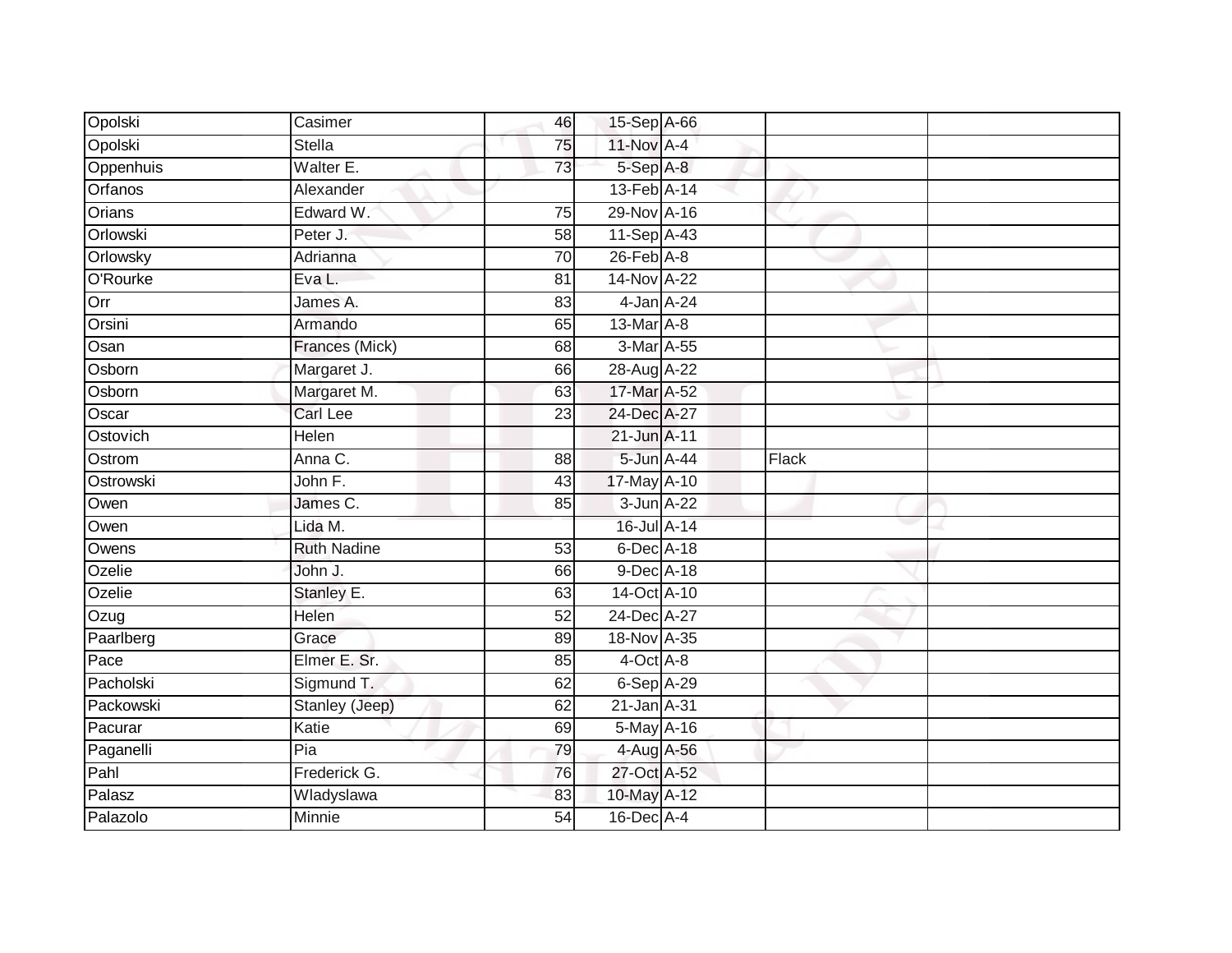| Palazzolo   | Frank         | 88              | 24-Oct A-24      |          |  |
|-------------|---------------|-----------------|------------------|----------|--|
| Palenchik   | John          | 49              | 20-Jan A-32      |          |  |
| Palenik     | Emil J.       | 66              | 8-Apr A-20       |          |  |
| Paliga      | Daisy R.      | 49              | 14-Feb A-50      | Sowinski |  |
| Palla       | John F.       | 64              | 3-Jun A-22       |          |  |
| Pallotto    | Margherita    | 80              | $7 - Apr$ $A-67$ |          |  |
| Palmer      | Harold W.     |                 | 31-Mar A-28      |          |  |
| Palmer      | Robert A.     | 60              | 17-May A-10      |          |  |
| Palomo      | Roman         | 20              | 26-Jul A-12      |          |  |
| Pandak      | Andrew        | 65              | 20-May A-4       |          |  |
| Pane        | Wilhelmina C. | 83              | $12$ -Dec $A-8$  |          |  |
| Panek       | Joseph        | 69              | 16-Oct A-46      |          |  |
| Panozzo     | Richard L.    | 30              | 23-Sep A-27      |          |  |
| Para        | Aloize A.     | 66              | 4-Dec A-36       |          |  |
| Parchem     | John S.       | $\overline{74}$ | 29-Aug A-30      |          |  |
| Pardonek    | Joseph        | 81              | 1-Dec A-31       |          |  |
| Parham      | Alysia Regina | 6 months        | 8-Feb A-21       |          |  |
| Parker      | Catherine J.  | 47              | $15$ -Feb $A$ -6 |          |  |
| Parker      | Donald E.     | 49              | 8-Oct A-24       |          |  |
| Parker      | Josephine     | 60              | 25-Oct A-15      |          |  |
| Parker      | Philip H.     | 68              | 22-Jul A-4       |          |  |
| Parkerson   | William M.    | 66              | 11-Apr A-16      |          |  |
| Parkhurst   | Hattie        |                 | 18-Jan A-6       | Elzinga  |  |
| Parks       | Hazel         | 77              | 3-Jun A-22       |          |  |
| Parot       | John J.       | 67              | 2-May A-24       |          |  |
| Parrish     | James J.      | $\overline{52}$ | $21$ -Feb $A$ -4 |          |  |
| Paryl       | Margaret      |                 | 29-Nov A-16      |          |  |
| Parzer      | Elizabeth     | 82              | 25-Oct A-15      |          |  |
| Pasquinelli | Angelo        | 78              | 28-Nov A-28      |          |  |
| Patchman    | Elizabeth     | 80              | 12-Apr A-8       |          |  |
| Patchman    | Michael S.    | 85              | 23-Jul A-8       |          |  |
| Patterson   | Harvey        | $\overline{77}$ | 19-Jul A-46      |          |  |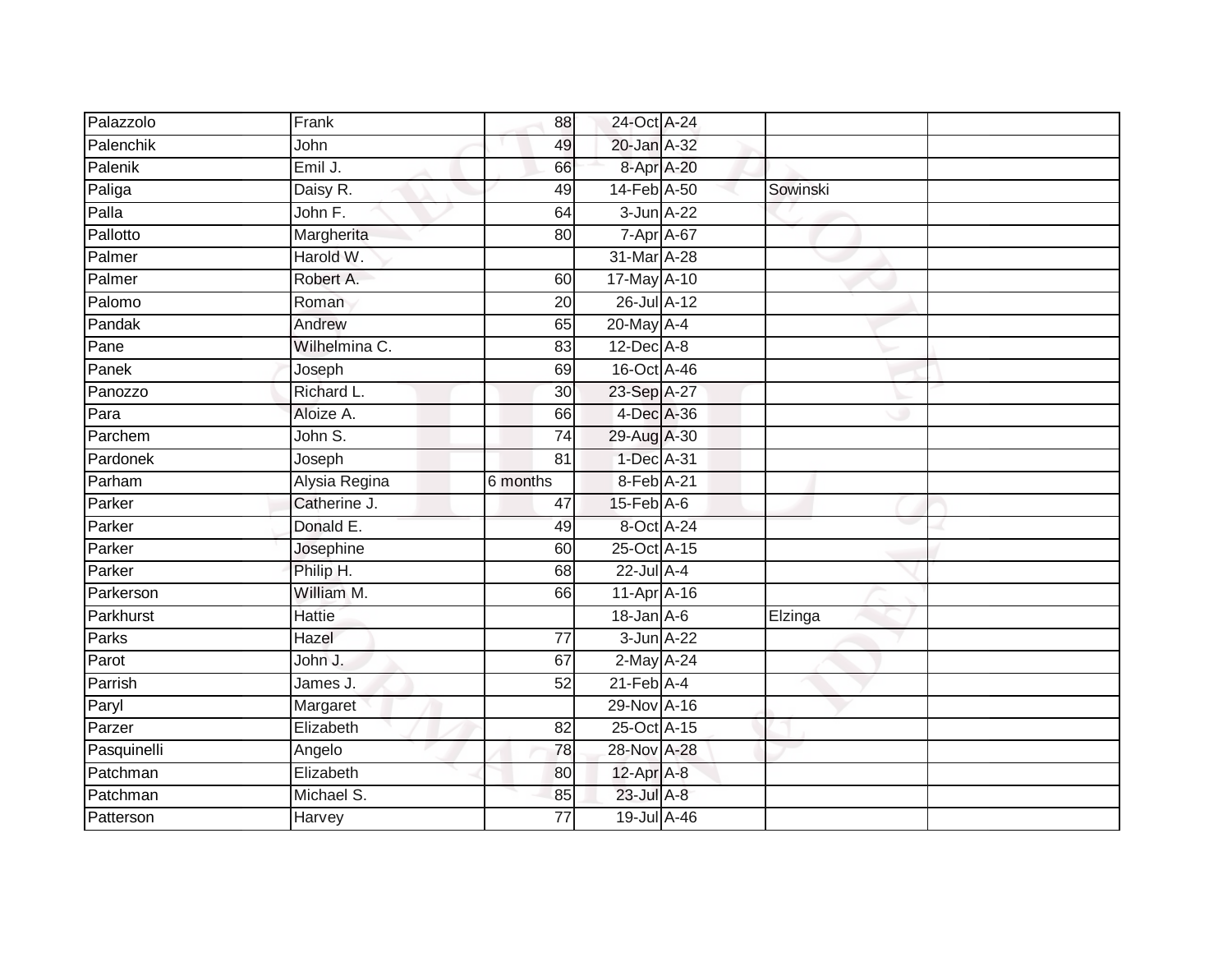| Pattison   | Gladys M.            | 66              | 9-Dec A-18       |   |         |  |
|------------|----------------------|-----------------|------------------|---|---------|--|
| Patton     | Michele Lynn         | 10              | 16-Aug A-8       |   |         |  |
| Paunicka   | Susan                | 80              | $11$ -Feb $A$ -4 |   |         |  |
| Pavelich   | <b>Nick</b>          | 52              | 4-Aug A-56       |   |         |  |
| Pavletich  | Mary Ellen           | 91              | 11-Dec A-19      |   |         |  |
| Pavlick    | Joseph J.            | 63              | 9-Sep A-14       |   |         |  |
| Pawlus     | Mary                 | 85              | 24-Nov A-58      |   |         |  |
| Pawlus     | Tillie M.            | 78              | $1-Oct$ A-6      |   | Froncek |  |
| Payne      | Catherine S.         | 28              | 14-Mar A-29      |   |         |  |
| Payne      | Mahalia D.           | 78              | 28-Nov A-28      |   |         |  |
| Pazera     | Constance            | 82              | 3-Oct A-24       |   |         |  |
| Peake      | Mary Ann             | 93              | 24-Oct A-24      |   |         |  |
| Pearey     | Ernest E.            | 48              | 30-Apr A-8       |   |         |  |
| Pedone     | John M. Sr.          | 22              | $5 -$ Jul        | 1 |         |  |
| Pedziwiatr | John                 | 61              | 23-Jun A-28      |   |         |  |
| Pehlgrim   | Alma W.              | 84              | 8-Mar A-28       |   |         |  |
| Pekoz      | Emily                | $\overline{81}$ | 18-Jun A-14      |   |         |  |
| Pekoz      | William R.           | 58              | 8-Apr A-20       |   |         |  |
| Pena       | Delma                | 17              | 14-May           |   |         |  |
| Pena       | Rodolfo              | $\overline{28}$ | $14$ -May        | 1 |         |  |
| Pentecost  | Eva                  | 85              | 23-Sep A-27      |   |         |  |
| Pepin      | Evelyn S.            |                 | 5-Nov A-20       |   |         |  |
| Pepper     | Janis L.             | 45              | $21$ -Jul A-26   |   |         |  |
| Pepperdine | Harry W.             | 69              | 12-May A-16      |   |         |  |
| Perez      | Crispin S.           | 75              | 25-Apr A-39      |   |         |  |
| Perez      | Incarnation          | 50              | 11-Sep A-42      |   |         |  |
| Perez      | <b>John Anthony</b>  | 44              | 29-Mar A-8       |   |         |  |
| Perez      | Raphael Sr. (Poncho) | 54              | 21-Oct A-8       |   |         |  |
| Perkins    | Larry                | 24              | 8-Mar A-28       |   |         |  |
| Perkins    | Lawrence L.          | 34              | 5-Nov A-20       |   |         |  |
| Perry      | Christopher          |                 | 30-Jul A-29      |   |         |  |
| Peters     | Angelina M.          | 65              | 18-Feb A-11      |   |         |  |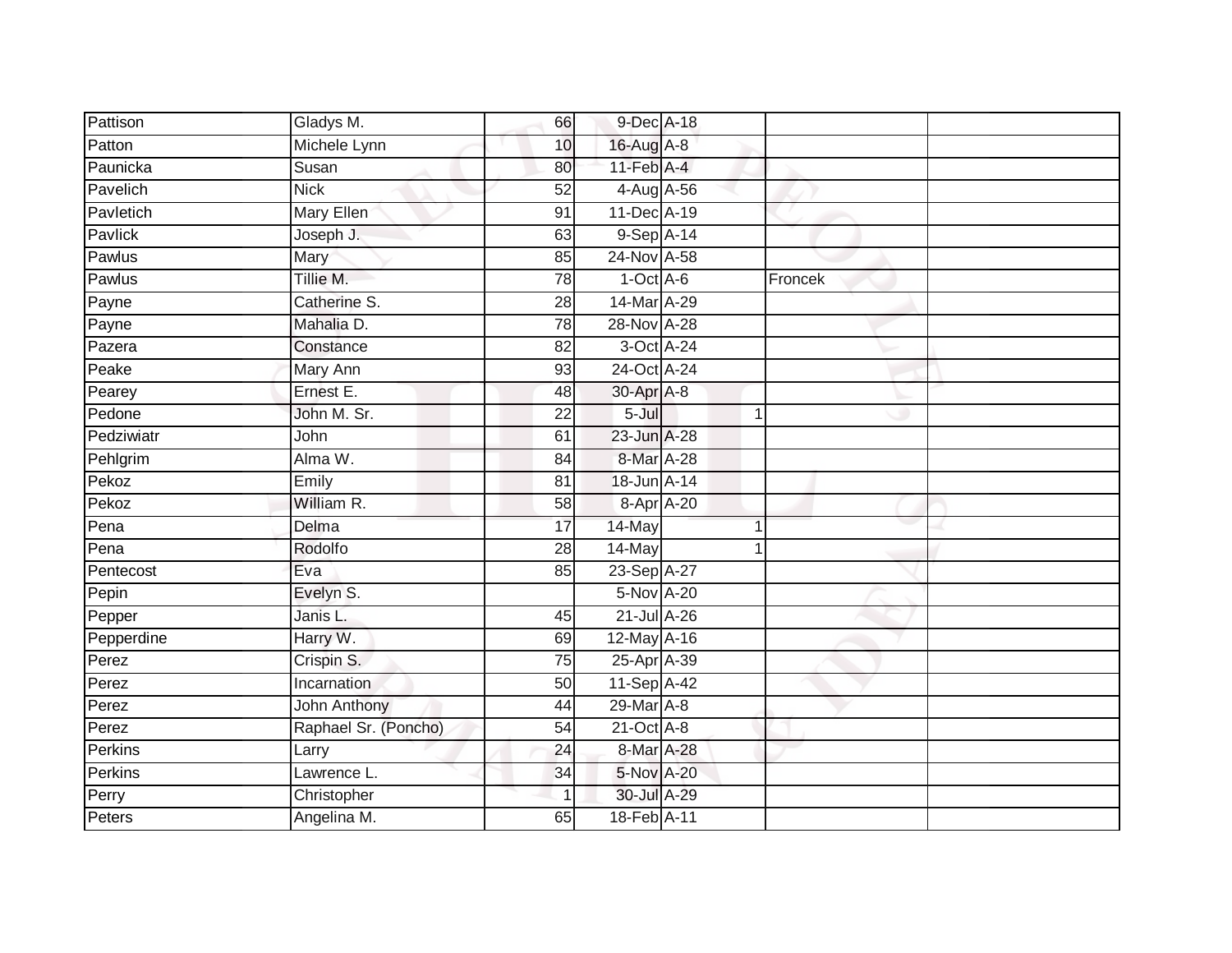| Petersen        | <b>Beulah</b>       | 67              | 16-Oct A-46     |            |                |                            |
|-----------------|---------------------|-----------------|-----------------|------------|----------------|----------------------------|
| Peterson        | <b>Alvin Earl</b>   | 47              | 24-Jan A-28     |            |                |                            |
| Peterson        | Mary                | 93              | 16-Jan A-24     |            |                |                            |
| Peterson        | Merry Lee           | 54              | 3-Sep A-12      |            |                |                            |
| Peterson        | Robert              | $\overline{28}$ | 18-Feb          | 1          |                |                            |
| Petrasich       | Matt (Pops)         | 68              | $2$ -Jun $A-28$ |            |                |                            |
| Petrik          | Joseph              | 60              |                 | 9-Jul A-20 |                |                            |
| Petros          | Giannoula G.        | 49              | 19-May A-75     |            |                |                            |
| Petrovich       | Theodore            | 90              | 14-Nov A-22     |            |                |                            |
| Phillips        | Charles             | 63              | 11-Jul A-38     |            |                | Also listed as Pilipowski. |
| <b>Phillips</b> | Clara (Gavin)       | 72              | 14-May A-10     |            | <b>Bobinec</b> |                            |
| Phillips        | Daniel              | 64              | $22$ -Feb $A-9$ |            |                |                            |
| Phillips        | Ineze E.            | 64              | 23-Dec A-12     |            |                |                            |
| <b>Phillips</b> | Joseph              | 54              | 25-Sep A-43     |            |                |                            |
| <b>Phillips</b> | Opal                | $\overline{72}$ | 8-Nov A-8       |            |                |                            |
| Piaskowsy       | Lottie A.           | 56              | 9-Dec A-18      |            |                |                            |
| Piatt           | William M.          | 72              | 14-Apr A-24     |            |                |                            |
| Piccirilli      | Anthony Jason       | 1 day           | 20-Mar A-36     |            |                |                            |
| Pickett         | Raymond             | 73              | 18-Apr A-28     |            |                |                            |
| Piekarczyk      | Walter Jr.          | 34              | 30-Sep A-16     |            |                |                            |
| Pieniazek       | Frances             | 92              | 4-Jan A-24      |            |                |                            |
| Pieron          | Michael J.          |                 | $4-Feb$ A-14    |            |                |                            |
| Pietka          | Anton (Tony)        |                 | 5-Sep A-8       |            |                |                            |
| Pigg            | <b>George Dewey</b> | $\overline{75}$ | 22-Aug A-23     |            |                |                            |
| Pikosz          | Josephine           | 55              | $12$ -Dec $A-8$ |            | Czlonka        |                            |
| Pilja           | Djuro               | 81              | $9-SepA-14$     |            |                |                            |
| Pindiak         | Mary                | 80              | 30-Dec A-16     |            |                |                            |
| Piniak          | Frank M.            | 67              |                 | 8-Apr A-20 |                |                            |
| Pinkerton       | Des Moines          | 79              | 15-May A-24     |            |                |                            |
| Pinkerton       | Ralph H.            | 58              | 6-Mar A-40      |            |                |                            |
| Pinkowski       | Paulene             | 84              | 13-Jan A-78     |            |                |                            |
| Pipta           | Anna                |                 | 24-Nov A-58     |            |                |                            |
|                 |                     |                 |                 |            |                |                            |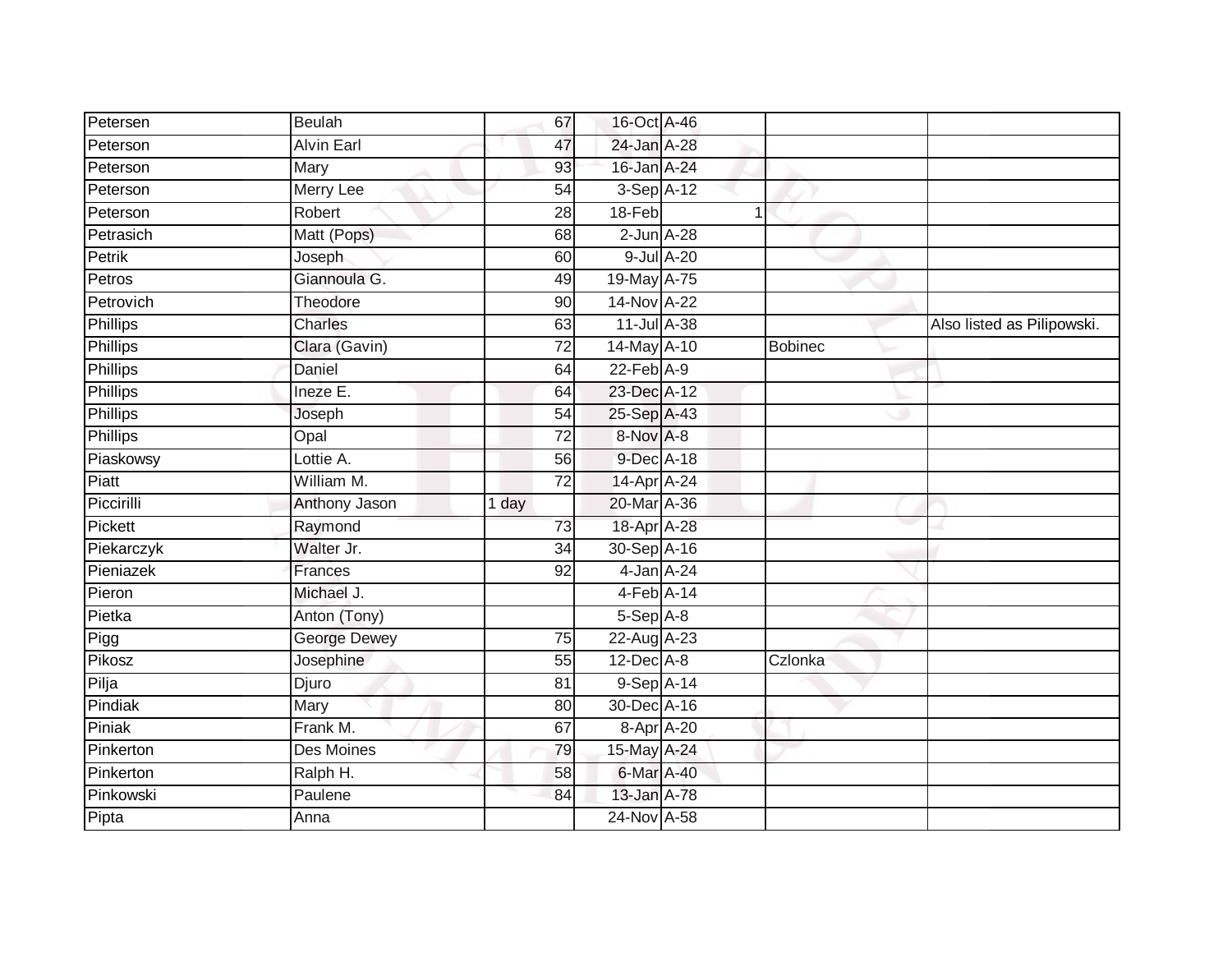| Piru         | Luis Cervantez    | 70              | 18-Nov A-35     |          |  |
|--------------|-------------------|-----------------|-----------------|----------|--|
| Pitlik       | Paul A.           | 69              | 12-Apr A-8      |          |  |
| Pittman      | Donald Sr.        | 55              | 13-Nov A-54     |          |  |
| Pitts        | Evelyn            | 50              | 26-Dec A-79     |          |  |
| <b>Pitts</b> | Paulette          | $\overline{55}$ | 3-Oct A-24      |          |  |
| Plankey      | Elsie A.          | $\overline{71}$ | 25-Apr A-39     |          |  |
| Plawecki     | Joseph J. Sr.     | 56              | 21-Jan A-31     |          |  |
| Plawecki     | Leo Sr.           | 59              | 20-May A-4      |          |  |
| Pleska       | Paul              | 53              | $1-Apr$ $A-26$  |          |  |
| <b>Plys</b>  | Anthony A.        | $\overline{77}$ | 10-Nov A-57     |          |  |
| <b>Plys</b>  | Sophie L.         | 64              | 14-Oct A-10     | Zmucki   |  |
| Podgormy     | Julia             |                 | 23-Jun A-28     | Karabin  |  |
| Podgorski    | Lila              | 69              | 4-Oct A-8       |          |  |
| Poetar       | Vasile            | 90              | 29-Dec A-36     |          |  |
| Pogapow      | Roman             | $\overline{82}$ | 9-Jan A-14      |          |  |
| Poi          | John              | $\overline{52}$ | 9-Sep A-14      |          |  |
| Pokracki     | Walter C.         | 68              | $2-Aug$ $A-8$   |          |  |
| Pokrifcak    | Michael           | 89              | 28-Feb A-22     |          |  |
| Polak        | Mary Katherine    | 2 days          | 30-Jun A-52     |          |  |
| Polito       | Anna F.           | $\overline{77}$ | 10-Mar A-24     |          |  |
| Polka        | Sophie H.         |                 | 1-May A-22      | Jaworski |  |
| Pollet       | <b>Ivy Loren</b>  | 83              | 3-May A-10      |          |  |
| Poloncak     | Frances S.        | $\overline{71}$ | 15-Apr A-14     |          |  |
| Pomperger    | John A.           | 63              | 15-Apr A-14     |          |  |
| Pondo        | Stanley L.        | 58              | 23-Apr A-24     |          |  |
| Ponicki      | Evelyn L.         |                 | 11-Mar A-14     |          |  |
| Popa         | Mary              | 50              | $21$ -May $A-6$ |          |  |
| Popovich     | Eusebius (Zib)    | 55              | 12-Nov A-11     |          |  |
| Porras       | Apolinar V.       | $\overline{77}$ | 12-Nov A-11     |          |  |
| Porter       | Howard B.         | 70              | 1-Nov A-22      |          |  |
| Porter       | Paul M.           | 57              | 28-Jun A-28     |          |  |
| Porter       | Richard R. (Dick) | 40              | 31-Jul A-10     |          |  |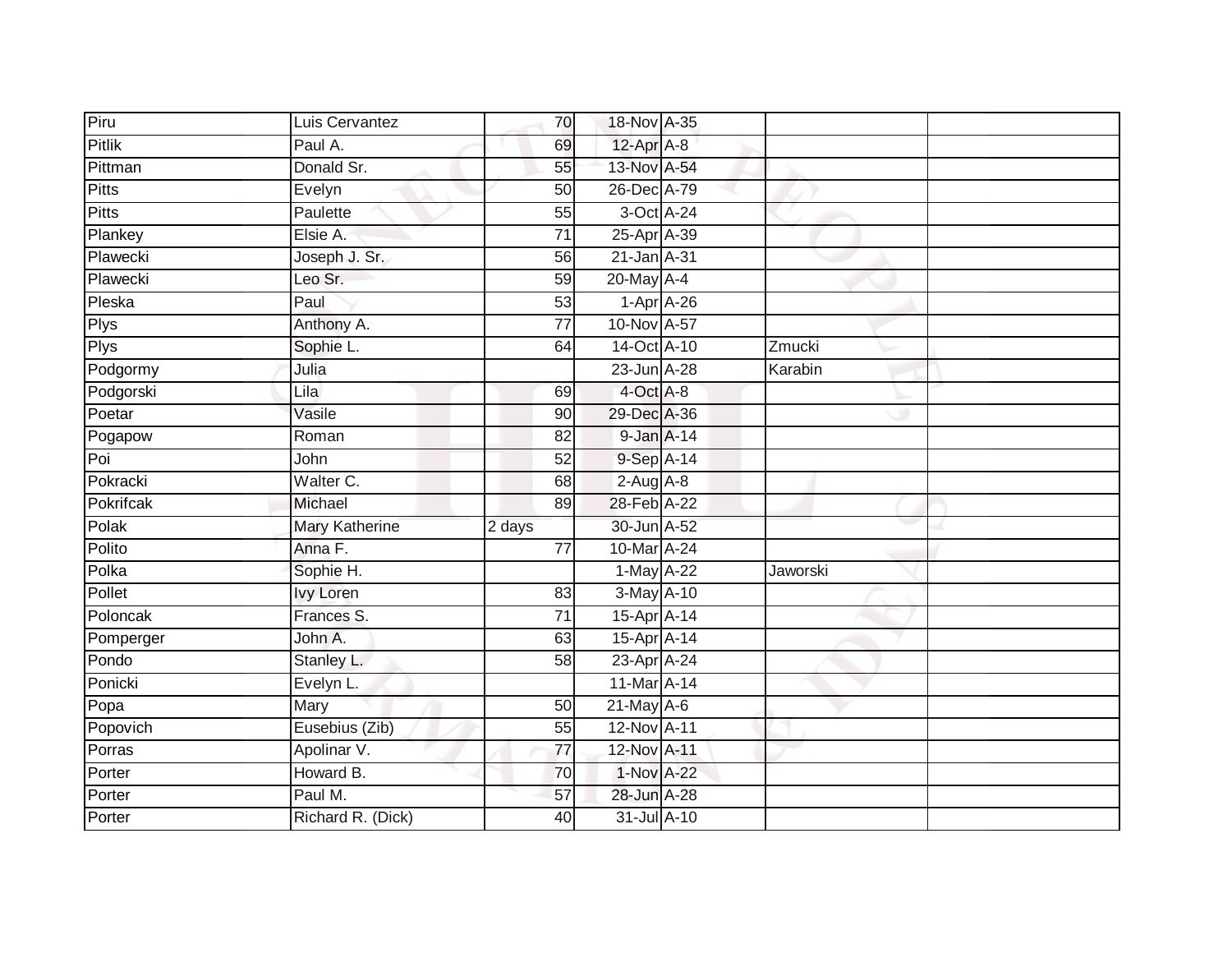| Potis       | John            | 81              | 5-Aug A-20      |  |  |
|-------------|-----------------|-----------------|-----------------|--|--|
| Potter      | Ada F.          | 78              | 6-Jan A-28      |  |  |
| Potter      | Warren          | 46              | 22-Jan A-22     |  |  |
| Potts       | David J.        | 69              | 23-Jun A-28     |  |  |
| Powell      | Irene           | $\overline{91}$ | 21-Nov A-48     |  |  |
| Powers      | Maurice E.      | $\overline{71}$ | 6-Mar A-40      |  |  |
| Poznanski   | Michael         | 82              | 9-Dec A-18      |  |  |
| Praszczak   | John            | 47              | 14-Jan A-29     |  |  |
| Prater      | Violet          | 53              | 1-Mar A-16      |  |  |
| Preissig    | Joseph F.       | 89              | 15-Sep A-66     |  |  |
| Preissig    | Mary M.         | 54              | 25-Oct A-15     |  |  |
| Pressner    | Joseph D.       | 51              | 24-Nov A-58     |  |  |
| Prevo       | Marvel M.       | 78              | 2-Oct A-37      |  |  |
| Prezewoznik | Josephine       | 64              | 29-Sep A-95     |  |  |
| Price       | Della M.        | 83              | 10-Feb A-50     |  |  |
| Price       | Dwight L.       | 68              | 16-Aug A-8      |  |  |
| Price       | Gordon E.       | $\overline{22}$ | 3-Jan A-28      |  |  |
| Prieboy     | Andrew Sr.      |                 | 6-May A-21      |  |  |
| Prince      | Anna            | 76              | $2$ -Apr $A-10$ |  |  |
| Probasco    | Cuma            |                 | $2$ -Jun $A-28$ |  |  |
| Proestos    | Harry           | 79              | 29-Sep A-95     |  |  |
| Progar      | Anna            |                 | 30-Jul A-29     |  |  |
| Pross       | Joseph J.       | 93              | 28-Jan A-21     |  |  |
| Pruim       | Aalke           | 87              | $2$ -Aug $A$ -8 |  |  |
| Pruim       | Gerritt V.      | 67              | 11-Sep A-43     |  |  |
| Pruitt      | James A. Jr.    | 48              | 24-Jun A-21     |  |  |
| Pruitt      | Virginia (Jean) | 60              | 9-Apr A-4       |  |  |
| Pryor       | Theodore        | 41              | $21$ -May A-6   |  |  |
| Psenak      | Peter G.        | 48              | 18-Dec A-22     |  |  |
| Pukac       | Esther C.       | 50              | 23-Jun A-28     |  |  |
| Pulkowski   | Alex            | 63              | 20-Mar A-36     |  |  |
| Pulliam     | Liveylon        | $\overline{41}$ | $21$ -May       |  |  |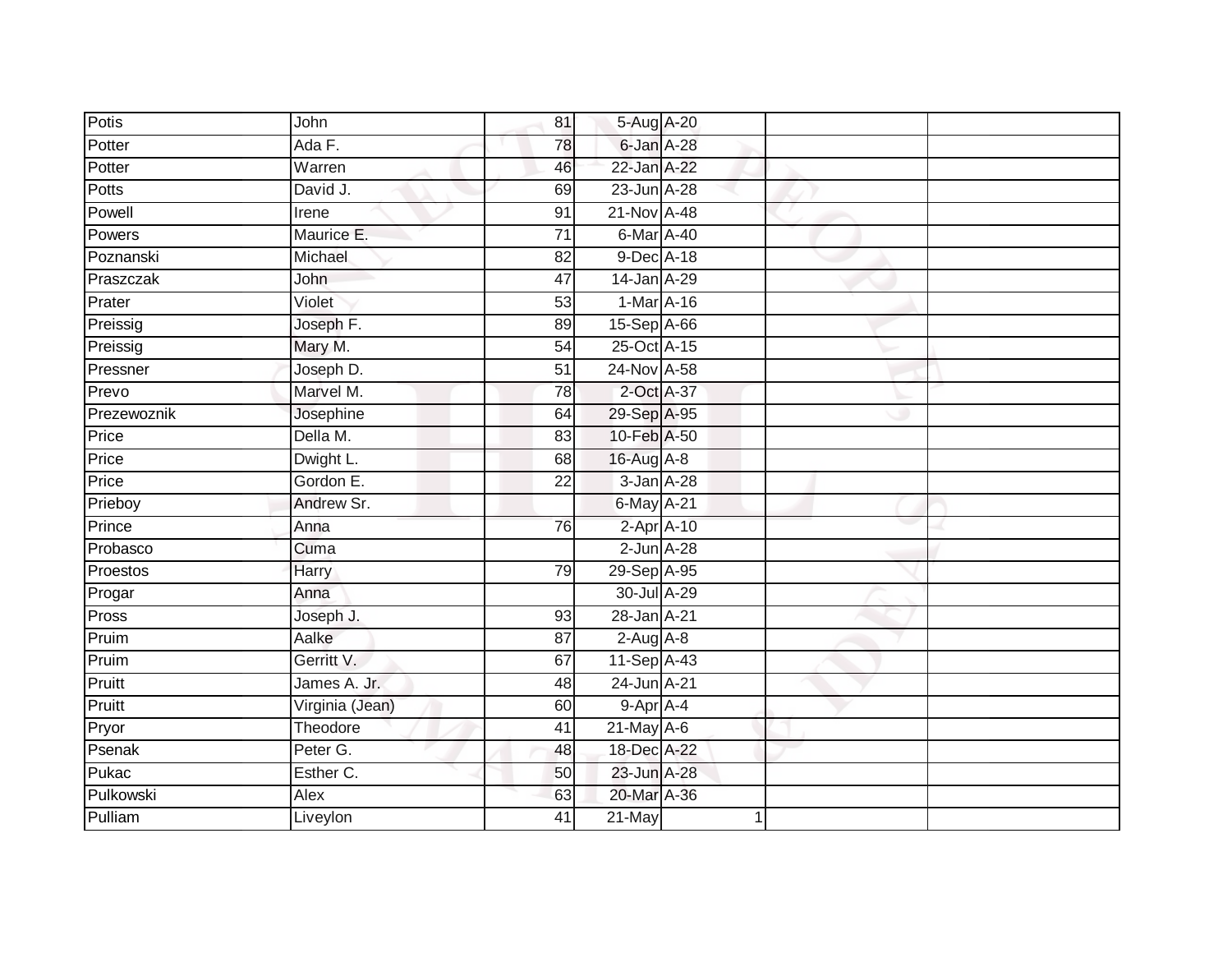| Pullo       | Ralph           | 70              | 28-May A-26      |             |  |
|-------------|-----------------|-----------------|------------------|-------------|--|
| Puperi      | Lila M.         | 70              | 3-Mar A-55       |             |  |
| Pustek      | <b>Alice</b>    | 66              | 29-Mar A-8       |             |  |
| Quaife      | Chester R.      | 77              | 26-May A-24      |             |  |
| Quasebarth  | Wilbur P.       | 60              | 26-May A-24      |             |  |
| Queer       | Lorella L.      | 53              | $5$ -Jul $A$ -30 |             |  |
| Quigley     | James           | 69              | 24-Apr A-42      |             |  |
| Quigley     | Merle P.        | 65              | 16-Jul A-14      |             |  |
| Quint       | Max             |                 | 10-Mar A-24      |             |  |
| Quintanilla | Juan            | 66              | 23-Apr A-24      |             |  |
| Quiroz      | Robert          | 23              | 8-Apr A-20       |             |  |
| Rabatin     | Cheryl Lynn     | 18              | 5-Feb A-6        |             |  |
| Rackham     | Lillian B.      | 80              | 30-Aug A-30      |             |  |
| Radloff     | Olive L.        | 72              | 18-Feb A-11      |             |  |
| Ragen       | Jack F.         | 62              | 16-Sep A-4       |             |  |
| Rainford    | Ruben G.        | 75              | 10-Mar A-24      |             |  |
| Rajchel     | Joseph A.       | 56              | 31-Jan A-20      |             |  |
| Rajkovich   | Thomas          | 85              | 24-Jan A-28      |             |  |
| Rak         | Chester S.      | 52              | 12-May A-16      |             |  |
| Rak         | John            | 58              | 21-Aug A-38      |             |  |
| Rakich      | Pearl (Alexich) | 79              | 18-Mar A-20      |             |  |
| Rakow       | Clara E.        | 64              | 26-May A-24      |             |  |
| Ramirez     | Juan Sr.        | 80              | 25-Sep A-43      |             |  |
| Ramirez     | Manuel          | $\overline{24}$ | 26-Aug A-26      |             |  |
| Ramirez     | Pastor          | 70              | 6-Sep A-29       |             |  |
| Ramnick     | Sam             | 80              | $5$ -Dec A-44    |             |  |
| Ramon       | Jose            | $\overline{27}$ | 15-Dec A-44      |             |  |
| Ramsey      | Chester         | 69              | 9-Aug A-18       |             |  |
| Ramsey      | Kenny           |                 | 22-Jan           | $\mathbf 1$ |  |
| Randolph    | George          | 78              | 30-Sep A-16      |             |  |
| Randolph    | Isiah           | 64              | 21-Mar A-22      |             |  |
| Randolph    | Louise          | $\overline{77}$ | 9-May A-22       |             |  |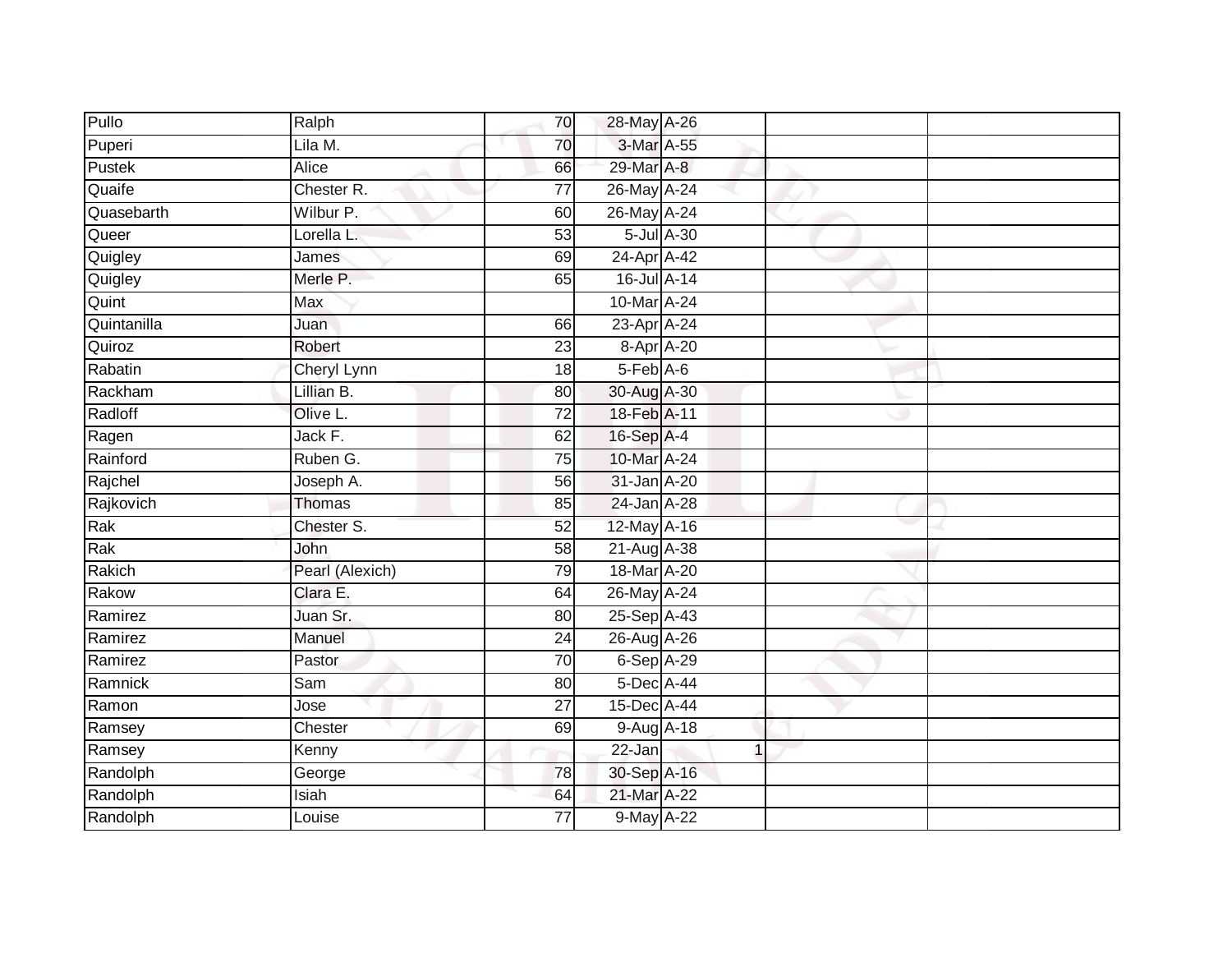| Ranich        | Charles           | 63              | $2$ -Jan $A$ -36 |               |         |                         |
|---------------|-------------------|-----------------|------------------|---------------|---------|-------------------------|
| Ranus         | Joseph            |                 | 1-Dec A-31       |               |         | Also listed as Ranusas. |
| Rapacz        | Zuzanna           | 85              | 24-Mar A-54      |               | Matusik |                         |
| Rasch         | Frank             | 73              | $7-Oct$ $A-13$   |               |         |                         |
| Rastovsky     | Joseph M.         | $\overline{53}$ | 3-Jun A-22       |               |         |                         |
| Ratley        | Rose              | 67              | $5-Feb$ A-6      |               |         |                         |
| Ratter        | Julianna          |                 | 30-Jun A-52      |               |         |                         |
| Ratvay        | Zuzana            |                 | 20-May A-4       |               |         |                         |
| Rau           | Kathleen          | 22              | $26$ -Feb $A$ -8 |               |         |                         |
| Rauch         | Arthur F.         | 66              | 24-Jun A-21      |               |         |                         |
| Rauchenberger | Henry N.          | 79              | 14-May A-10      |               |         |                         |
| Rea           | Anthony           | 39              | 20-Oct A-47      |               |         |                         |
| Reardon       | Charles G.        | 46              | 8-Oct A-24       |               |         |                         |
| Recker        | Ethel             | 80              | 24-Oct A-24      |               |         |                         |
| Rector        | Alvie (Jim)       | $\overline{71}$ | 17-May A-10      |               |         |                         |
| Reed          | David C.          | 44              |                  | 5-Jul 1, A-30 |         |                         |
| Reed          | Emma (Peggy)      | 90              |                  | 5-Jul A-30    |         |                         |
| Reed          | Roosevelt         | 61              | 1-Dec A-31       |               |         |                         |
| Reed          | Willie R.         | 61              | 28-Oct A-24      |               |         |                         |
| Reese         | Gilbert W.        | 61              | 11-Dec A-19      |               |         |                         |
| Regan         | <b>John</b>       | 71              | 26-Jun A-33      |               |         |                         |
| Regan         | Teresa W.         | $\overline{84}$ | 11-Mar A-14      |               |         |                         |
| Reichert      | Helen L.          | 55              | 22-Dec A-57      |               |         |                         |
| Reid          | Martha (Ellen)    | 60              | 30-May A-22      |               |         |                         |
| Remesnik      | John D.           | 39              | 15-Sep A-66      |               |         |                         |
| Rendel        | Mabel S.          | 87              | $1-Mar A-16$     |               |         |                         |
| Repasky       | Joseph W.         | 58              | $15$ -Jul $A-4$  |               |         |                         |
| Resetar       | Michael V.        | 78              | $12$ -Dec $A-8$  |               |         |                         |
| Rettig        | Robert F.         | 51              | 1-Nov A-22       |               |         |                         |
| Reyes         | Refugia           | 69              | 4-Nov A-16       |               |         |                         |
| Reynolds      | <b>Carol Ruby</b> | 36              | 13-Oct A-57      |               |         |                         |
| Reynolds      | Eloise            | 38              | 26-Sep A-24      |               |         |                         |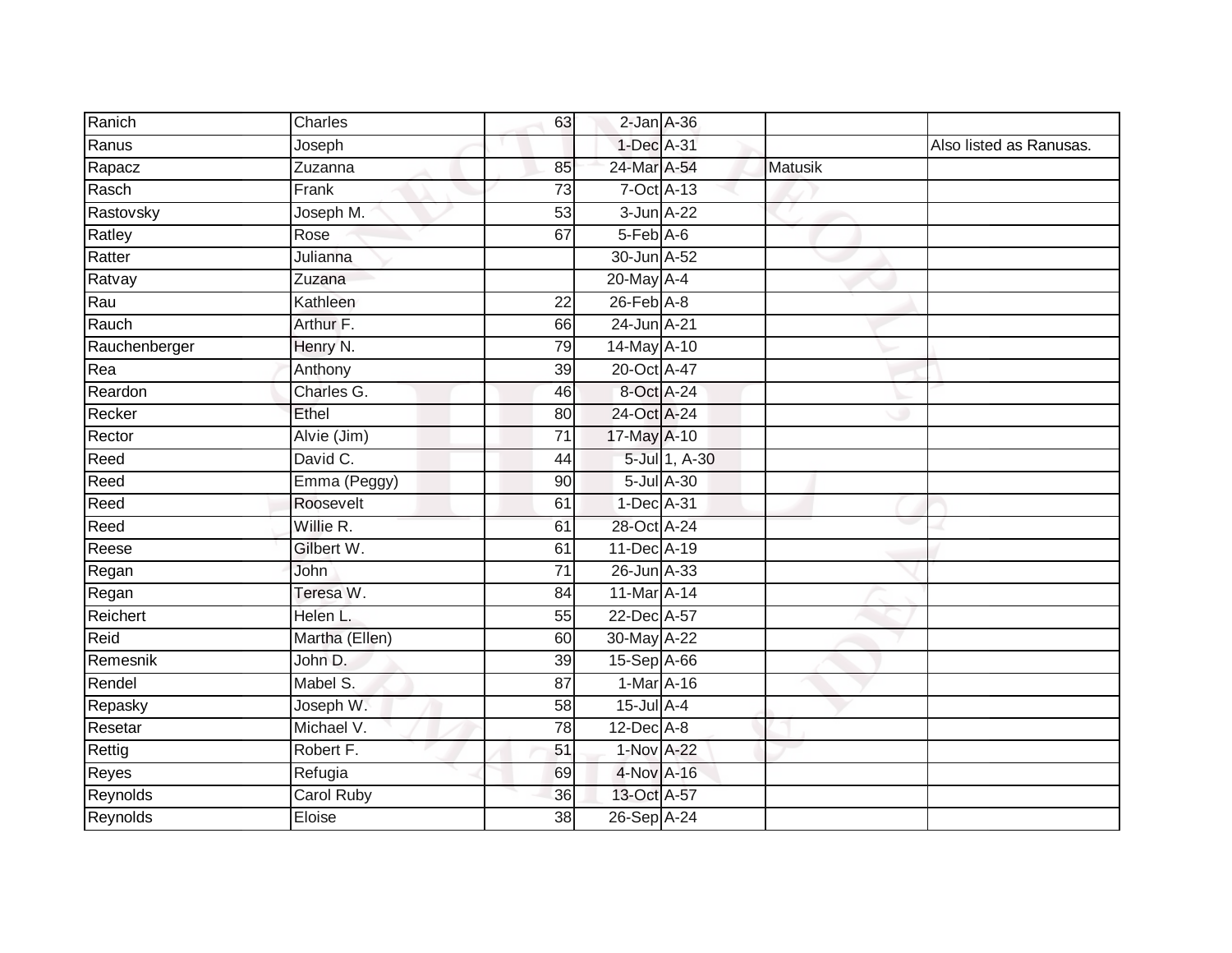| Rezek      | William        | 45              | 22-Sep A-40      |                 |            |  |
|------------|----------------|-----------------|------------------|-----------------|------------|--|
| Rhein      | Francis J.     | 58              | 18-Apr A-28      |                 |            |  |
| Rhind      | James Scott    | 84              | 31-Dec A-20      |                 |            |  |
| Rhoda      | George         | 81              | 12-Jun A-37      |                 |            |  |
| Rice       | Edmon Carl     | $\overline{47}$ | 22-Sep A-40      |                 |            |  |
| Rice       | Platt C.       | 75              |                  | $1$ -Jul $A-16$ |            |  |
| Rich       | Bobbi J.       | 38              | 10-Jul A-31      |                 |            |  |
| Richards   | Catherine      |                 | 6-Dec A-18       |                 |            |  |
| Richter    | Pauline E.     | 65              | 19-May A-75      |                 | Pechtel    |  |
| Riddle     | Emma           | $\overline{74}$ | 10-Jun A-11      |                 |            |  |
| Rietman    | Ralph Sr.      | 66              | 16-May A-24      |                 |            |  |
| Riffle     | James J. Sr.   | 76              | 3-Nov A-30       |                 |            |  |
| Rigsby     | James J.       | 73              | $2$ -Jan $A-36$  |                 |            |  |
| Riley      | Jessie         | 48              | 16-Jan           |                 | 1          |  |
| Riley      | Robert K.      | $\overline{51}$ | 22-Sep A-40      |                 |            |  |
| Riley      | William J.     | 68              | 4-Jun A-6        |                 |            |  |
| Riley      | William J. III | $\overline{22}$ |                  | 21-Apr 1, A-56  |            |  |
| Rimarcik   | John P.        | 87              | 11-Dec A-19      |                 |            |  |
| Rinehammer | Lawrence E.    | 65              | 17-May A-10      |                 |            |  |
| Ringler    | Detlef (Sgt.)  | 23              | 18-Oct A-28      |                 |            |  |
| Rinne      | Emma A.        | 80              | 22-May A-22      |                 |            |  |
| Riordan    | John J.        | $\overline{84}$ | $26$ -Feb $A$ -8 |                 |            |  |
| Ristich    | Tanasko        | 85              | 14-Nov A-22      |                 |            |  |
| Ritter     | H. Roy         | 56              | 21-Apr A-56      |                 |            |  |
| Rivard     | Roy            | 78              | 10-Jul A-31      |                 |            |  |
| Roback     | Stanley A. Jr. | 29              | 10-Feb A-50      |                 |            |  |
| Roberts    | Pauline        | 70              | 9-Dec A-18       |                 |            |  |
| Robertson  | Janice A.      | 41              | 31-Mar A-28      |                 |            |  |
| Robinson   | <b>Bernice</b> | 53              | 4-Mar A-14       |                 | Echterling |  |
| Robinson   | Clifton        | 46              | 3-Sep A-12       |                 |            |  |
| Robinson   | Geraldine      |                 | $2-Jul$          |                 | 1          |  |
| Robinson   | Henry A. Sr.   | $\overline{72}$ | 7-Jun A-28       |                 |            |  |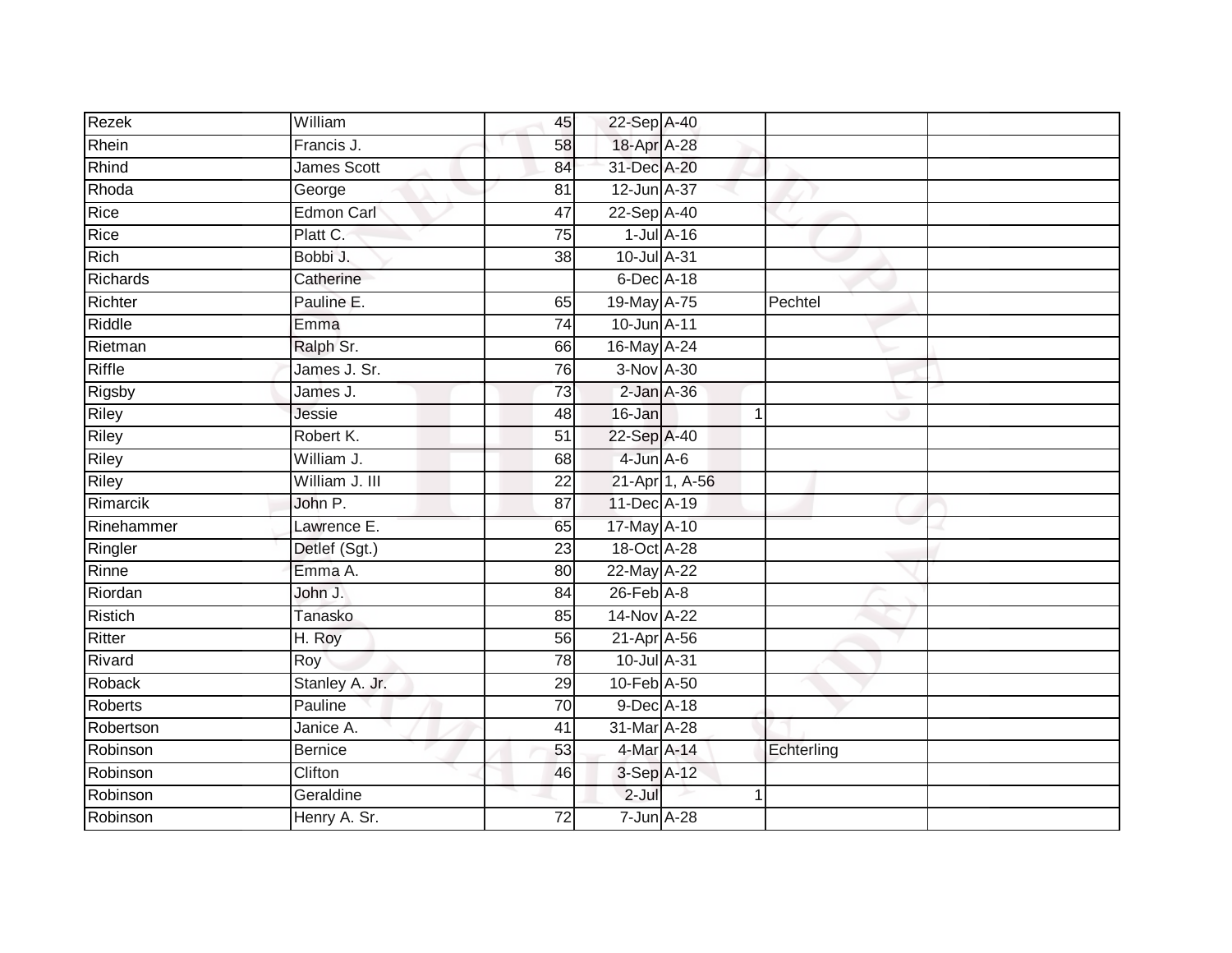| Robinson       | William H. (Rev.)     | 77              | 27-Dec A-10            |          |  |
|----------------|-----------------------|-----------------|------------------------|----------|--|
| Robson         | Erma A.               | 57              | 20-Aug A-8             | Campbell |  |
| Rockhill       | Delores M.            | 48              | 17-Feb A-56            |          |  |
| Roddiger       | Madge A.              | 57              | $21$ -May A-6          |          |  |
| Rodell         | Eleanor               | 64              | 15-Dec A-44            | Lewis    |  |
| Rodgers        | Raymond W.            | 64              | 25-Apr <sup>A-39</sup> |          |  |
| Rodopoulos     | John T.               | $\overline{74}$ | 6-Dec A-18             |          |  |
| Rodriguez      | Rafael R.             | 70              | 10-May A-12            |          |  |
| Rodriguez      | Steven                | 17              | 30-Dec 1, A-16         |          |  |
| Roe            | <b>Everett Edward</b> | 58              | $15$ -Jul $A-4$        |          |  |
| <b>Roebuck</b> | Michael               | 22              | 10-May A-12            |          |  |
| Roeder         | George (Bill)         | 76              | 13-Aug A-22            |          |  |
| Roesel         | Maria                 | 53              | 25-Apr A-39            |          |  |
| Roesler        | George H.             | 84              | 23-Dec A-12            |          |  |
| Roessner       | Frances W.            | 73              | 20-May A-4             |          |  |
| Rogus          | <b>Nick</b>           | 51              | 22-Apr A-19            |          |  |
| Rokicki        | Frank B.              | $\overline{52}$ | 25-Nov A-20            |          |  |
| Rokicki        | Stella (Estelle)      | 66              | 29-Dec A-36            |          |  |
| Roknich        | Olga                  | 76              | $1-Oct$ A-6            |          |  |
| Rokosz         | Blasé E.              | 56              | 14-Jan A-29            |          |  |
| Rolf           | <b>Esther</b>         |                 | 5-Dec A-44             |          |  |
| Rolfe          | John V. Sr.           | 61              | 10-May A-12            |          |  |
| Rominger       | Jennifer Lynn         | Infant          | 20-Oct A-47            |          |  |
| Rosa           | Aurora                | 65              | 30-Oct A-14            |          |  |
| Rosenberger    | John (Don)            | 62              | 28-Oct A-24            |          |  |
| Rosenberger    | Leland (Lee)          | 57              | 2-May A-24             |          |  |
| Rosinski       | Mary S.               | 59              | 16-Jun A-54            |          |  |
| Rospond        | John A.               | 65              | $4$ -Jun $A$ -6        |          |  |
| Ross           | Esther                | 53              | $12$ -Apr $A$ -8       |          |  |
| Ross           | John F. Sr.           | 79              | 28-Oct A-24            |          |  |
| Ross           | John W.               | 88              | 6-Jun A-32             |          |  |
| Ross           | Raymond V.            | $\overline{68}$ | 24-Feb A-22            |          |  |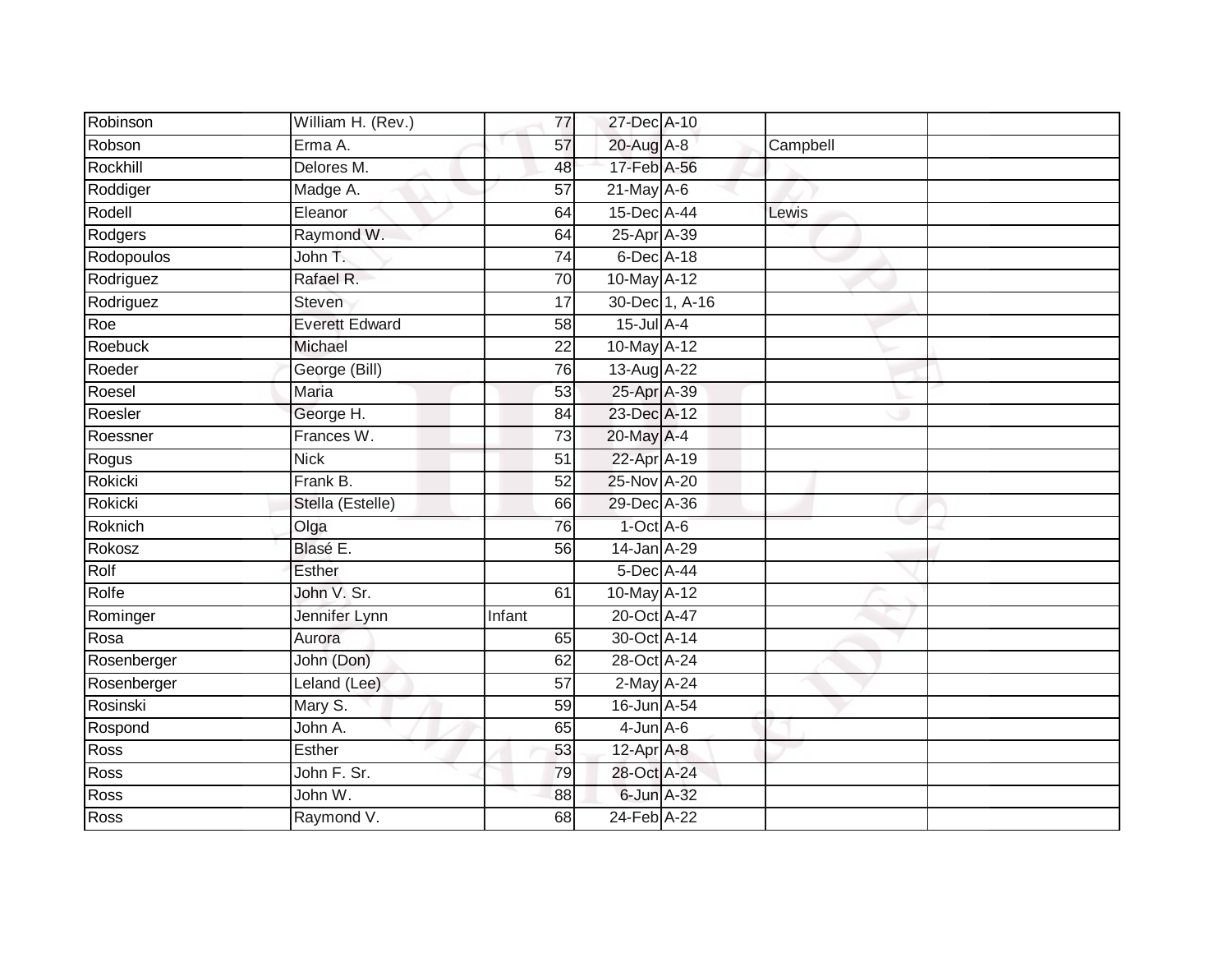| Ross      | Russell R.          | 72              | 28-Feb A-22     |             |       |  |
|-----------|---------------------|-----------------|-----------------|-------------|-------|--|
| Ross      | William             | 64              | 14-Jan          |             |       |  |
| Roth      | Anthony             | 87              | 27-Sep A-8      |             |       |  |
| Roth      | Frank               | 88              | 20-May A-4      |             |       |  |
| Roth      | <b>Mildred Ann</b>  | $\overline{50}$ | 12-Sep A-21     |             |       |  |
| Roth      | <b>Milton James</b> | 62              | 27-Jun A-12     |             |       |  |
| Rowe      | Floyd S.            |                 | $16-Sep$ A-4    |             |       |  |
| Rowland   | Ida                 | 85              | 9-Sep A-14      |             |       |  |
| Roy       | James K.            | 41              | 16-Oct A-46     |             |       |  |
| Royal     | Adah M.             | $\overline{77}$ | 9-Oct A-10      |             |       |  |
| Rozhon    | Helen M.            | 62              | 29-Nov A-16     |             |       |  |
| Ruble     | Gladys R.           | 68              | 8-Jul A-24      |             |       |  |
| Ruble     | <b>Guy Willard</b>  | 65              | 22-Mar A-28     |             |       |  |
| Rucinski  | Margaret            | 77              | 16-Dec A-4      |             | Gloza |  |
| Rudd      | Christina R.        | 59              | 2-Apr A-10      |             |       |  |
| Ruddy     | Edith               | 84              | 20-Feb A-16     |             |       |  |
| Rudiatis  | John                | 66              | 14-Jun A-10     |             |       |  |
| Rudisel   | Orville P.          | 62              | 9-Sep A-14      |             |       |  |
| Ruedi     | Ida                 | 81              | 15-Jan A-20     |             |       |  |
| Rueff     | Gladys O.           | 78              | 8-Aug A-30      |             |       |  |
| Ruggeri   | Steve               | 47              | 27-Aug A-10     |             |       |  |
| Ruiter    | Peter               | $\overline{80}$ | 28-Apr A-82     |             |       |  |
| Runyon    | Karl L.             | 70              | 25-Jun A-18     |             |       |  |
| Rupert    | Sarah               | 69              | 26-Jun A-33     |             |       |  |
| Rush      | Myrtle M.           | 82              | 17-Mar A-52     |             |       |  |
| Rusin     | Eugene P.           | 47              | 29-Nov A-16     |             |       |  |
| Rusin     | Mary                | 62              | 23-Jan A-16     |             |       |  |
| Ruskowski | <b>Stella</b>       | 80              | $2$ -Jun $A-28$ |             |       |  |
| Rusnak    | Anna                | 55              | 14-Mar A-29     |             |       |  |
| Russell   | Arthur              | 30              | 24-Jun          | $\mathbf 1$ |       |  |
| Russell   | <b>Beverly</b>      | 36              | 17-Jul          |             |       |  |
| Russell   | Leslie O. (Slim)    | $\overline{84}$ | 24-Mar A-54     |             |       |  |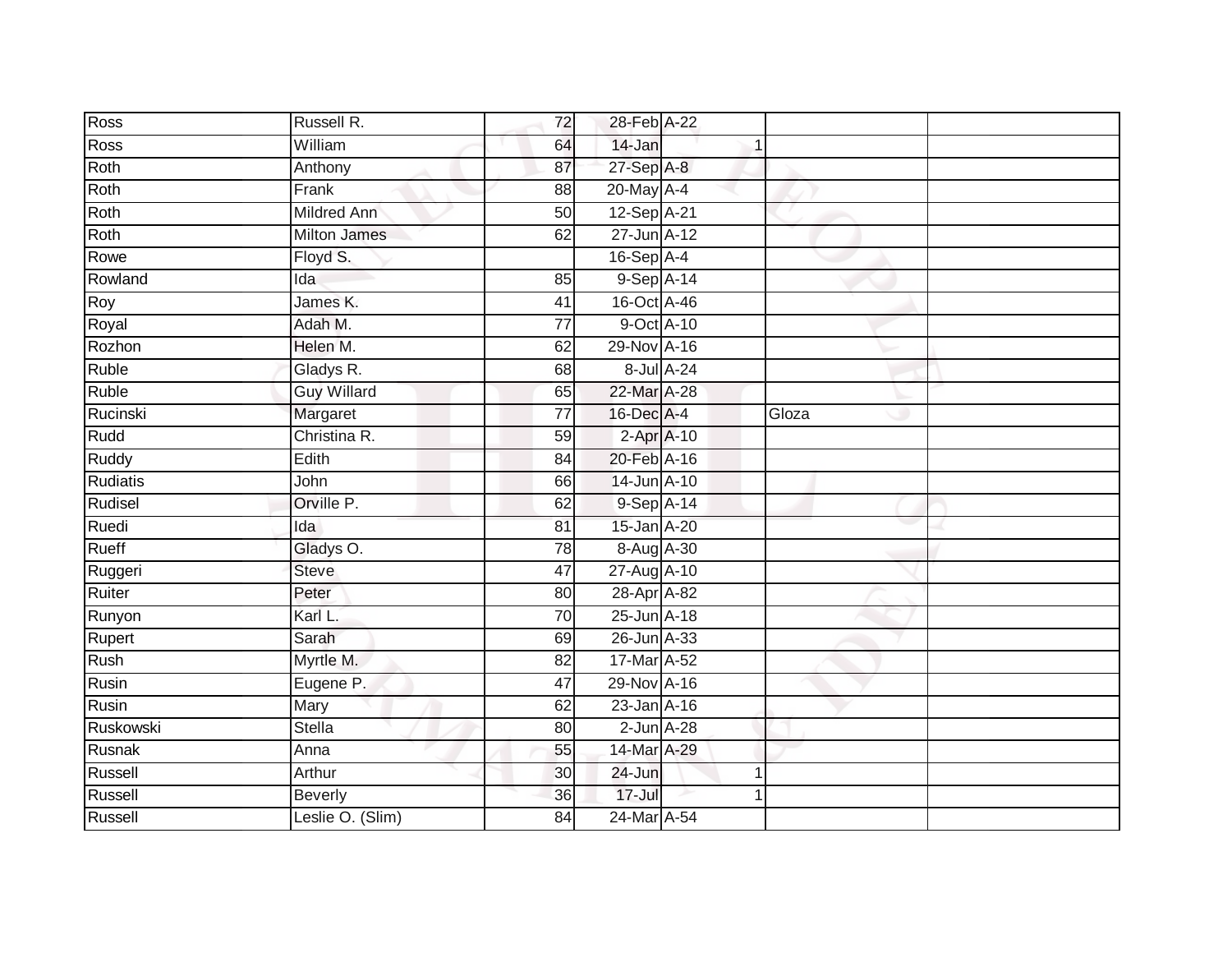| Rutherford  | Gertrude L. | 87              | 1-May A-22       |   |       |                           |
|-------------|-------------|-----------------|------------------|---|-------|---------------------------|
| Rutherford  | Gloria      | 24              | 26-Feb A-8       |   |       |                           |
| Ruthie      | Edward J.   | 65              | 25-Mar A-21      |   |       | Also listed as Rutkowski. |
| Rutkowski   | Walter K.   |                 | 3-Jun A-22       |   |       |                           |
| Ryan        | Alice Fae   | 28              | 20-Oct A-46      |   |       |                           |
| Rybarczyk   | Hattie      | 87              | 13-Dec A-45      |   |       |                           |
| Rybarski    | Leonard     | 33              | 24-Feb           | 1 |       |                           |
| Rylander    | Ellen T.    | $\overline{77}$ | 29-Sep A-95      |   |       |                           |
| <b>Rys</b>  | John S. Sr. | 67              | 17-Dec A-26      |   |       |                           |
| Rysiewicz   | Frank       | 85              | 24-Apr A-42      |   |       |                           |
| Rzepczynski | Edward      | $\overline{57}$ | 15-Jan A-20      |   |       |                           |
| Rzonca      | Helen       | 39              | 11-Nov A-4       |   |       |                           |
| Saberniak   | Joseph      | $\overline{74}$ | 13-Jan A-78      |   |       |                           |
| Sabol       | Matthew F.  | 84              | 18-Nov A-35      |   |       |                           |
| Sabow       | Anna        | 92              | 20-Oct A-46      |   |       |                           |
| Sackman     | Ruth        | 68              | 13-Nov A-54      |   |       |                           |
| Sadewasser  | Anna        | 57              | 9-Sep A-14       |   |       |                           |
| Safford     | Donald E.   | 55              | 26-Dec A-79      |   |       |                           |
| Safro       | Earl        | 69              | $18$ -Jan $A$ -6 |   |       |                           |
| Sage        | Rose        | 92              | 9-Dec A-18       |   |       |                           |
| Sahakian    | Ethel       | 79              | $2$ -Dec $A$ -4  |   |       |                           |
| Sajdyk      | Casimir Jr. |                 | 20-Jan A-32      |   |       |                           |
| Sajnar      | Elizabeth   | $\overline{71}$ | 10-Feb A-50      |   | Adams |                           |
| Saksa       | Mary        | 77              | 10-May A-12      |   |       |                           |
| Salantai    | Joe A.      | $\overline{57}$ | 7-Mar A-20       |   |       |                           |
| Salat       | Henry       | 63              | 13-Nov A-54      |   |       |                           |
| Sallay      | Michael     |                 | 6-Dec A-18       |   |       |                           |
| Salmon      | Anne Marie  | Infant          | 24-Oct A-24      |   |       |                           |
| Salyer      | Lisa        | $\overline{9}$  | $5 -$ Jul        |   |       |                           |
| Samanich    | Andrew      | 73              | 6-Sep A-29       |   |       |                           |
| Samochovetz | John        | 80              | $19$ -Feb $A$ -8 |   |       |                           |
|             |             |                 |                  |   |       |                           |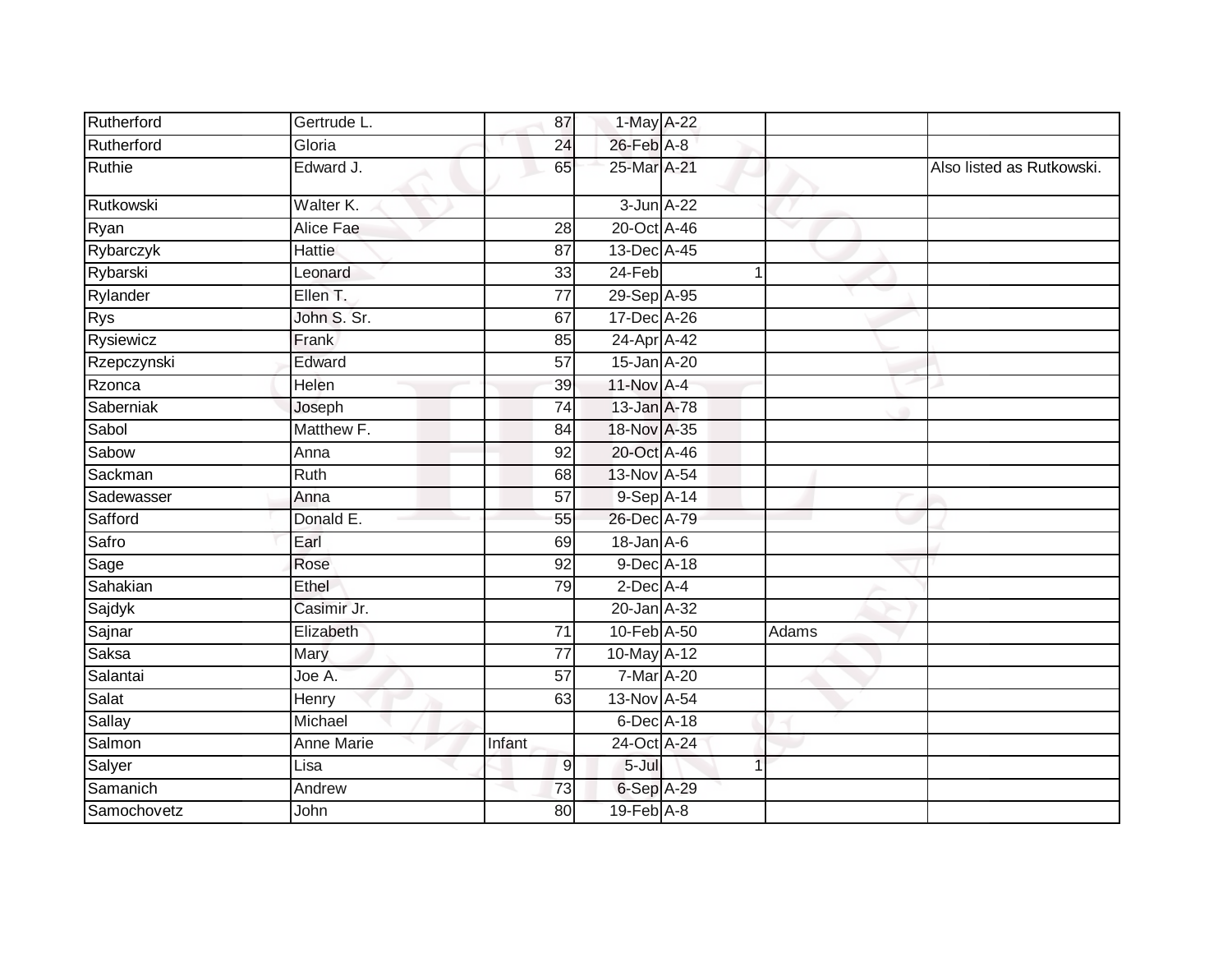| Samulowitz | Audrey                 | 42              | 9-Dec                       | 1 |           |  |
|------------|------------------------|-----------------|-----------------------------|---|-----------|--|
| Samulowitz | Gerald L.              | 83              | 26-Dec A-79                 |   |           |  |
| Samulowitz | Veva                   | 73              | 14-Mar A-29                 |   |           |  |
| Samways    | Frederick F.           | 67              | $8 - Jan$ $A - 6$           |   |           |  |
| Sanders    | Susan Irene            | 48              | 25-Mar A-21                 |   |           |  |
| Sanders    | Willis E.              | 72              | 12-Feb A-23                 |   |           |  |
| Sandy      | Roy L.                 | 66              | 26-Jul A-12                 |   |           |  |
| Santay     | Ann B.                 | 67              | 13-Dec A-45                 |   |           |  |
| Santiago   | Jose                   | 42              | 29-Nov A-16                 |   |           |  |
| Sapp       | Kenneth L.             | 26              | $12-Aug$                    |   |           |  |
| Saric      | Katherine              | 80              | 23-Apr A-24                 |   |           |  |
| Sarich     | George                 | 50              | 4-Jan A-24                  |   |           |  |
| Sasewich   | Michael                |                 | 20-Jan A-32                 |   |           |  |
| Sasko      | Anna                   | 76              | 13-Dec A-45                 |   | Dzurovcik |  |
| Saternus   | Julia                  | 93              | 18-Feb A-11                 |   |           |  |
| Saulesbury | Lorene                 | 65              | 6-Oct A-28                  |   |           |  |
| Savery     | Susan                  | 84              | 25-Mar A-21                 |   |           |  |
| Sawyer     | George D.              | 19              | 16-Dec A-4                  |   |           |  |
| Saxe       | <b>Charles William</b> | 6               | 11-Mar A-14                 |   |           |  |
| Scegiel    | Helen M.               | $\overline{51}$ | 1-May A-22                  |   | Argus     |  |
| Scepkowski | Helen                  | 78              | 16-Aug A-8                  |   |           |  |
| Schaap     | <b>Dick</b>            | 90              | 9-Sep A-14                  |   |           |  |
| Schabowski | Adolph J.              | 61              | $11$ -Feb $\overline{A}$ -4 |   |           |  |
| Schackart  | Kenneth                | 36              | 10-Dec A-31                 |   |           |  |
| Schaefer   | Barbara E.             | 83              | 11-Mar A-14                 |   |           |  |
| Schaeffer  | Erwin C.               | 76              | 25-Sep A-43                 |   |           |  |
| Schaertl   | Albert J.              | 55              | $4-AprA-8$                  |   |           |  |
| Schafer    | Werner K.              | 68              | $2$ -Jan $A$ -36            |   |           |  |
| Schaffer   | James $C$ .            | 46              | 21-Apr A-56                 |   |           |  |
| Schaub     | Raymond A.             | 79              | 15-Jul A-4                  |   |           |  |
| Schavey    | Bertha (Rich)          | $\overline{76}$ | 18-Feb A-11                 |   |           |  |
| Scheeringa | Anna                   | 69              | 23-Sep A-27                 |   |           |  |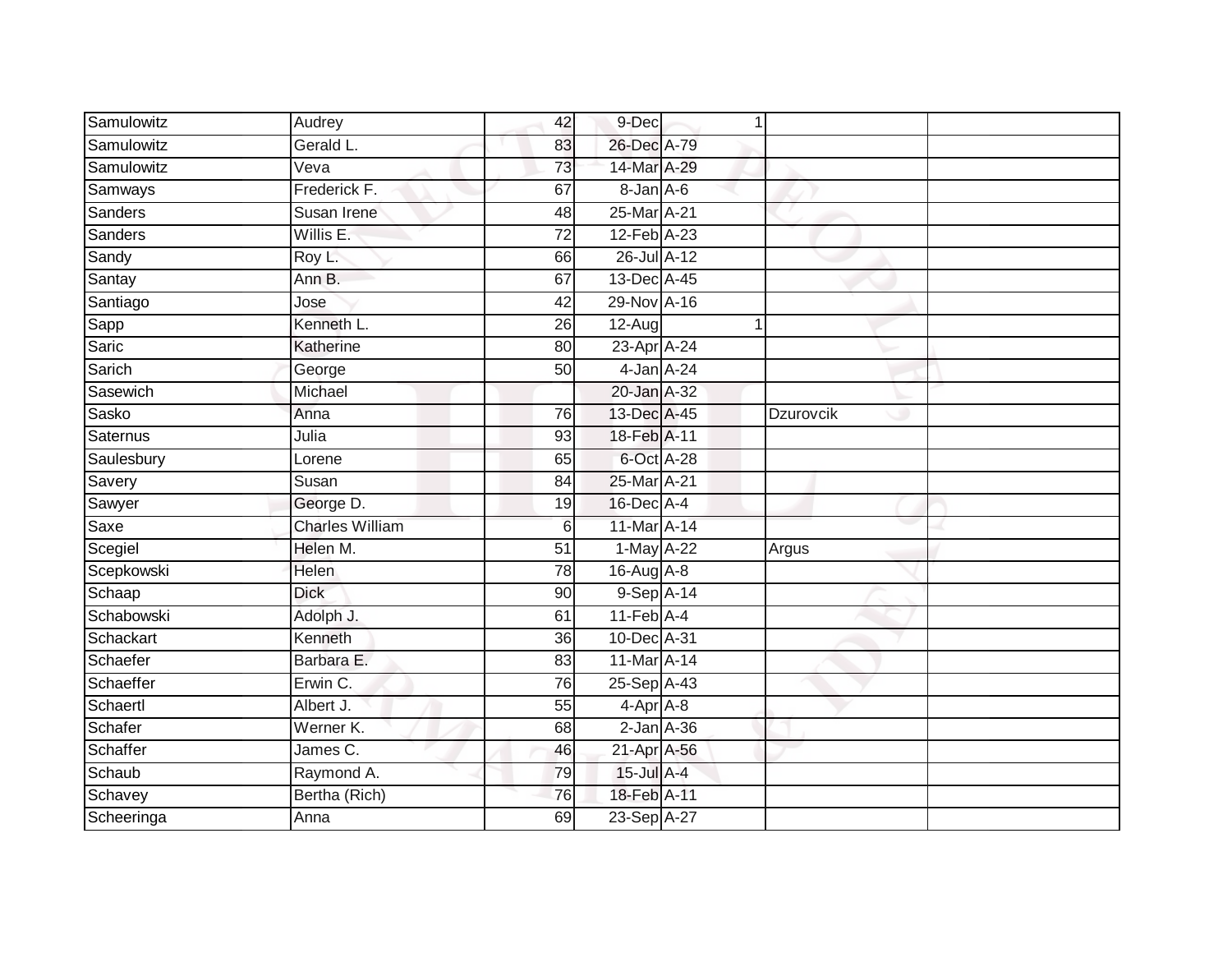| Scheeringa | Henry                | 87              | 23-Sep A-27                 |         |  |
|------------|----------------------|-----------------|-----------------------------|---------|--|
| Scheidt    | Margaret             | 80              | 23-Dec A-12                 |         |  |
| Scheive    | Herbert Robert (Bob) | 51              | 18-Mar A-20                 |         |  |
| Scherer    | William L.           | 93              | 29-Dec A-36                 |         |  |
| Schiau     | Mary                 | 86              | 8-Jan A-6                   |         |  |
| Schiesser  | Mary G.              | 46              | 17-Apr A-30                 | Madalon |  |
| Schilling  | Albert               | 79              | 19-May A-75                 |         |  |
| Schischka  | Lisette E.           | 65              | 13-Feb A-14                 |         |  |
| Schlarp    | Adolph               | 60              | 8-Jan A-6                   |         |  |
| Schlatter  | Irene                | 76              | 16-Jun A-54                 |         |  |
| Schlecty   | Pauline              | 72              | 8-Nov A-8                   |         |  |
| Schmal     | Lillian              | 74              | $21$ -Feb $\overline{A}$ -4 |         |  |
| Schmidt    | John Bill            | 65              | 19-May A-75                 |         |  |
| Schmitt    | Bertha J.            | 85              | 29-Dec A-36                 |         |  |
| Schneider  | Martha M.            | 66              | 4-Dec A-36                  |         |  |
| Schneider  | Raymond J.           | 76              | 31-May A-30                 |         |  |
| Schoon     | Albert C.            |                 | 31-Dec A-20                 |         |  |
| Schoon     | Jessie               | $\overline{70}$ | 28-Feb A-22                 |         |  |
| Schreiber  | Catherine M.         | 83              | 14-Jun A-10                 |         |  |
| Schreiber  | Hugh M.              | $\overline{70}$ | 26-Aug A-26                 |         |  |
| Schrener   | Lester E.            | 38              | 8-Jan A-6                   |         |  |
| Schroeder  | Anna                 | 82              | 5-Jul A-30                  |         |  |
| Schroeder  | August               | 79              | 12-May A-16                 |         |  |
| Schroeder  | Richard B.           | 45              | 14-Feb A-50                 |         |  |
| Schroeter  | Mary                 | 78              | $1-Dec$ A-31                |         |  |
| Schubert   | Arthur               | 62              | 9-Jun A-75                  |         |  |
| Schubert   | Stephen J.           | 60              | $4$ -Oct $A$ -8             |         |  |
| Schuler    | E. Marjorie          | 66              | 22-Sep A-40                 |         |  |
| Schulp     | <b>Marie</b>         | 74              | 26-Apr A-31                 | Filut   |  |
| Schulte    | Eleanor C.           | 53              | 20-Mar A-36                 |         |  |
| Schultz    | Arnold C.            | 68              | $11$ -Feb $A$ -4            |         |  |
| Schultz    | Arnold F. (Tibby)    | $\overline{79}$ | 17-Oct A-17                 |         |  |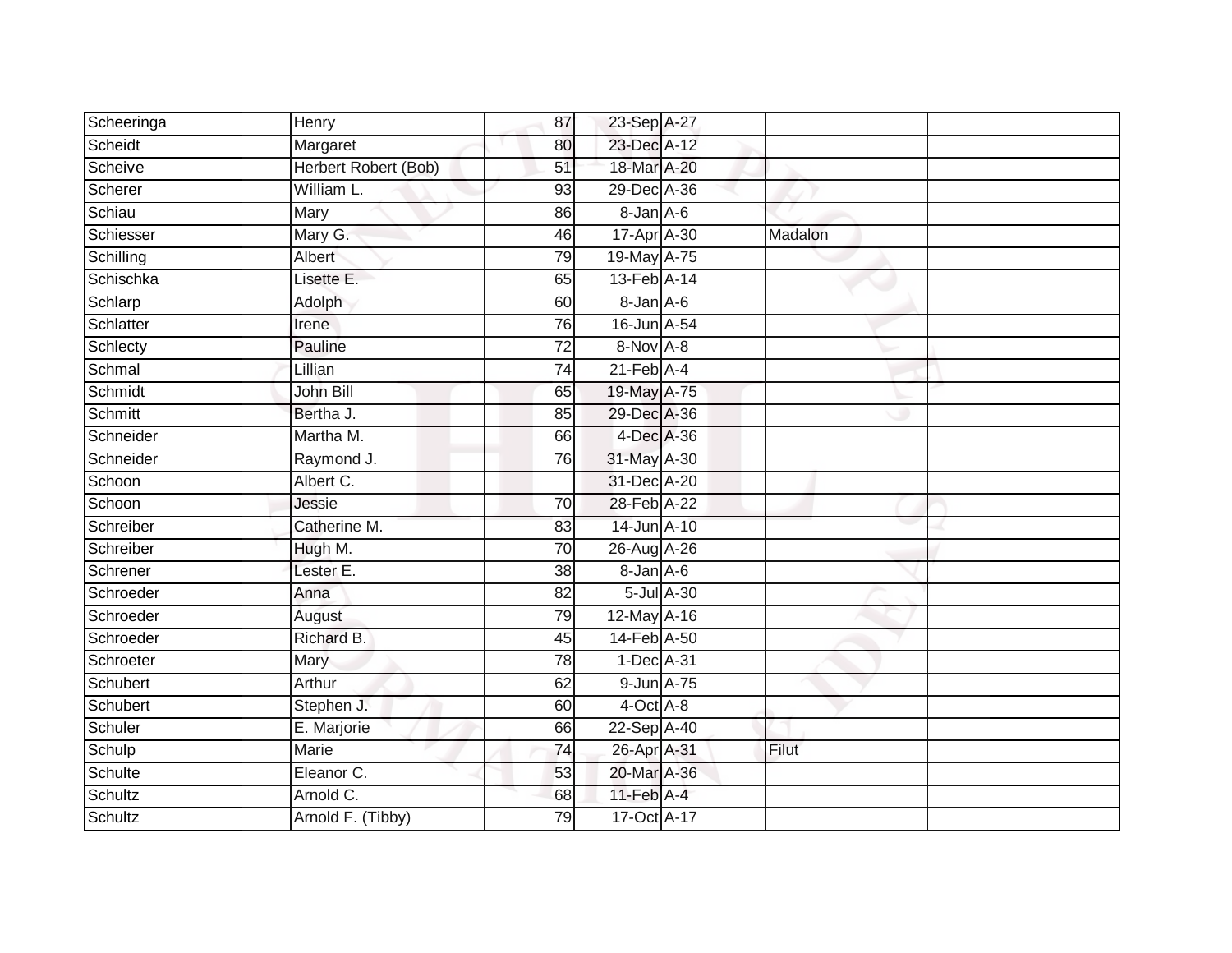| Schultz         | George              | 77              | 15-Jul A-4       |             |  |
|-----------------|---------------------|-----------------|------------------|-------------|--|
| Schultz         | James W. Jr.        | 47              | 11-Nov A-4       |             |  |
| Schultz         | Jean Elizabeth      | 46              | 17-Nov A-71      | <b>Boyd</b> |  |
| Schultz         | Victor J.           | 65              | 29-Dec A-36      |             |  |
| Schuster        | Sophia              | $\overline{78}$ | 28-Feb A-22      |             |  |
| Schutz          | Willard (Bud)       | 55              | 20-Dec A-20      |             |  |
| Schwartz        | Elizabeth           | 85              | 18-Sep A-46      |             |  |
| Schwartz        | Eugene M.           | 51              | 6-Dec A-18       |             |  |
| Schwartz        | Robert F. Sr.       | 60              | 28-May A-26      |             |  |
| Schweiger       | Emil Henry          | 74              | 29-Apr A-8       |             |  |
| Schwenn         | Bettijene           | 18              | 26-Jul A-12      |             |  |
| Scofield        | Milton R.           | 70              | $21$ -Oct $A-8$  |             |  |
| <b>Sconiers</b> | Frederick           | 20              | 10-Sep           | 1           |  |
| Sconiers        | Sheila E.           | 16              | 10-Sep           | 1           |  |
| Scott           | Forrest B. (Scotty) | 65              | 20-Dec A-20      |             |  |
| Scott           | Frances M.          | 78              | 10-Jun A-11      |             |  |
| Scott           | Leathey E.          | 62              | 5-Dec A-44       |             |  |
| Scott           | Mary E.             |                 | 7-Apr A-67       |             |  |
| Scott           | Mary M.             | 57              | 14-Aug A-14      | Gregory     |  |
| Scott           | Richard Sr.         | 64              | $18$ -Jan $A$ -6 |             |  |
| Scott           | Valarie Joanne      | 14              | 21-Apr A-56      |             |  |
| Seaman          | Margaret            | 53              | 11-Jan A-29      |             |  |
| Seat            | Robert D.           | 57              | $3-Apr$ A-20     |             |  |
| Seaton          | John S.             | 44              | 4-Aug A-56       |             |  |
| Sebock          | Joseph              | 59              | 9-Jul A-20       |             |  |
| Sech            | Clara V.            | 69              | 26-Dec A-79      | Nawracai    |  |
| Sector          | Joseph (Siktar)     |                 | 23-May A-42      |             |  |
| Sedan           | Eli                 | 76              | 10-Mar A-24      |             |  |
| Sedik           | Florence R.         | 65              | 25-Mar A-21      |             |  |
| Sedlak          | Frank C.            | $\overline{77}$ | 15-Apr A-14      |             |  |
| Seeley          | Esther              | $\overline{71}$ | 22-Dec A-57      |             |  |
| Sefton          | Thomas              | $\overline{58}$ | 10-Sep A-23      |             |  |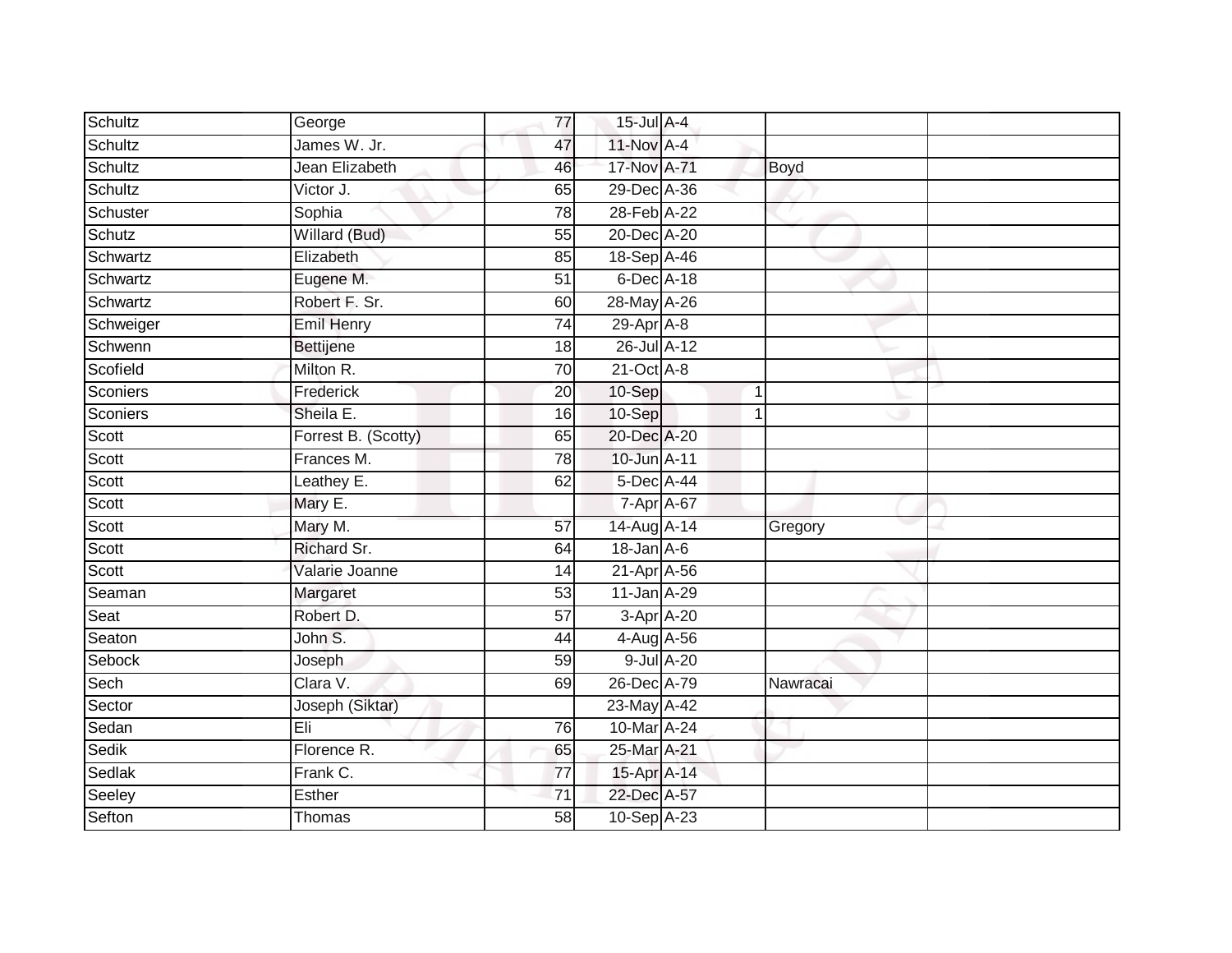| Seidler      | Minnie             | 78              | 29-Sep A-95      |            |          |  |
|--------------|--------------------|-----------------|------------------|------------|----------|--|
| <b>Seils</b> | Hugo E. (Whitey)   | 83              | 6-Jan A-28       |            |          |  |
| Seinwerth    | John E.            | 79              | 7-Aug A-44       |            |          |  |
| Sellers      | Willis Jr.         | 53              | 13-Jan A-78      |            |          |  |
| Selmer       | Albert E.          | 74              | 31-Dec A-20      |            |          |  |
| Sembower     | Grace              |                 | 15-Jan A-20      |            |          |  |
| Semchuck     | Frances            | 58              | $6$ -Jun $A$ -32 |            |          |  |
| Seme         | Grace M.           | 62              | 6-Oct A-28       |            | Horlbeck |  |
| Semon        | Andrew (Sam)       | 64              | 24-Mar A-54      |            |          |  |
| Serafin      | Stephanie          |                 | 5-Aug A-20       |            | Czaja    |  |
| Serafini     | Elisa              | 87              | 20-Nov A-20      |            |          |  |
| Serbu        | John               | 78              | 20-Oct A-46      |            |          |  |
| Serdarucich  | Mary               |                 | 18-Mar A-20      |            |          |  |
| Serig        | Elbert             | 66              | 13-May A-8       |            |          |  |
| Sering       | Frank E.           | $\overline{72}$ | 16-Jan A-24      |            |          |  |
| Sesseman     | Eliza (Peggy)      | $\overline{70}$ | 8-Feb A-21       |            |          |  |
| Settle       | Harry Sr.          | 63              | 30-Dec A-16      |            |          |  |
| Setty        | Lois               | 65              | 25-Jul A-41      |            |          |  |
| Severin      | Walter J.          | 65              | 27-Aug A-10      |            |          |  |
| Severse      | <b>Steve</b>       | $\overline{25}$ | $8 - Jan$        |            |          |  |
| Shaber       | John W. Sr.        | 63              | 21-Jul A-26      |            |          |  |
| <b>Shank</b> | Laura M.           | 59              | 18-Jun A-14      |            |          |  |
| <b>Shank</b> | Patricia J.        | 29              |                  | 8-Jul A-24 | Lutz     |  |
| Sharp        | Donald M.          | 54              | 10-May A-12      |            |          |  |
| Sharpe       | Linnie M.          | 83              | 24-Dec A-27      |            |          |  |
| Shatkowski   | Paul J.            | 32              | 16-Jan A-24      |            |          |  |
| Shaver       | Minnie E.          | 78              | 10-Feb A-50      |            |          |  |
| Shearer      | Edward M. (Ed)     | 61              | 11-Apr A-16      |            |          |  |
| Sheline      | Ludlow E.          | 66              |                  | 8-Jul A-24 |          |  |
| Sheline      | <b>Mark Andrew</b> | 1 day           | $2$ -Jan $A$ -36 |            |          |  |
| Sheridan     | George D.          | 76              | 26-Nov A-20      |            |          |  |
| Sherman      | Charles            | 86              | $11-NovA-4$      |            |          |  |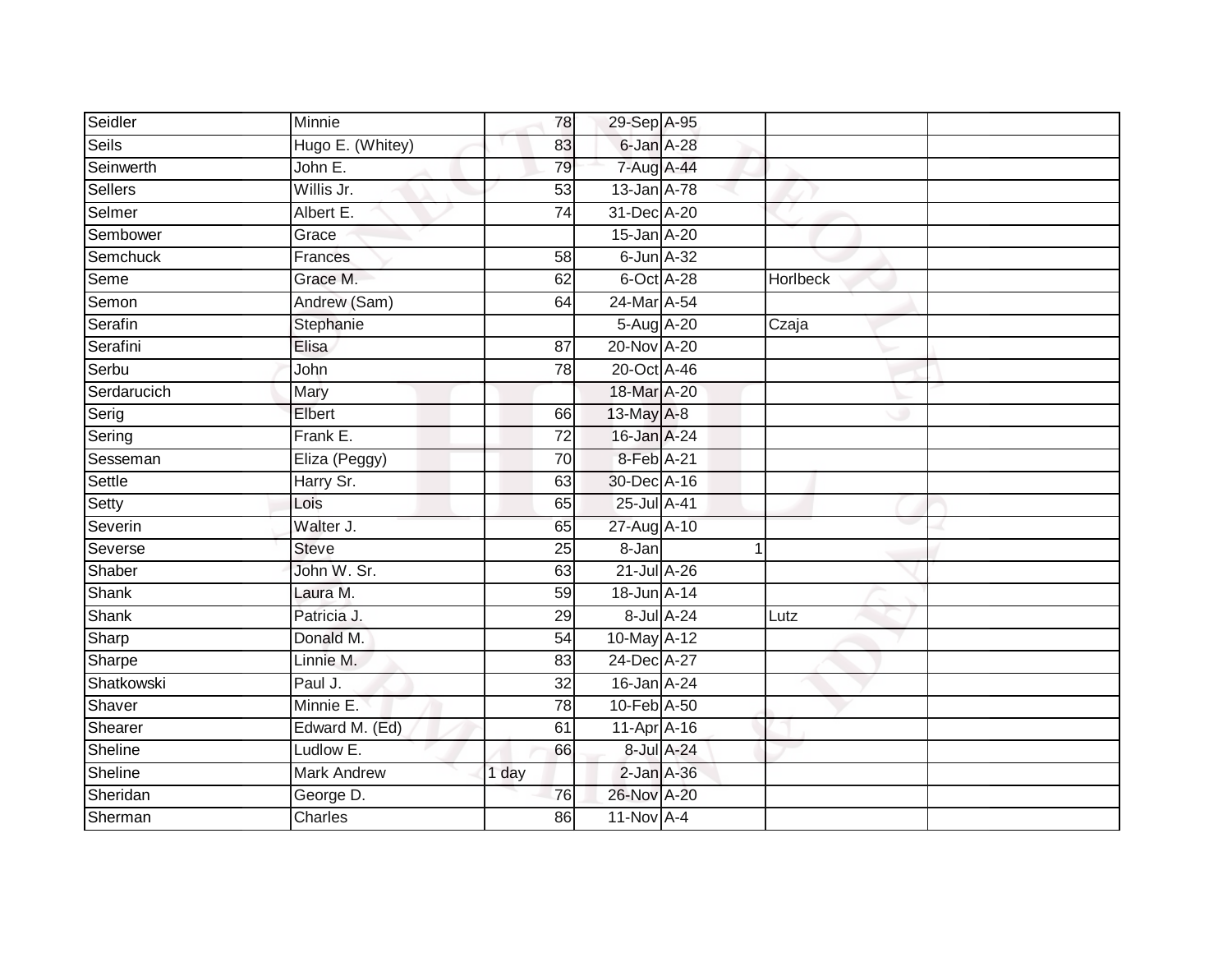| Sherman        | Ruth L.            | 53              | 12-Sep A-21      |         |  |
|----------------|--------------------|-----------------|------------------|---------|--|
| Sherrell       | <b>Jerry Ralph</b> | 34              | 11-Nov 1, A-4    |         |  |
| <b>Shirk</b>   | Jerry L.           | 29              | 28-Jun           |         |  |
| Shumaker       | Richard S.         | 15              | 11-Dec A-19      |         |  |
| Siatta         | Victor             | $\overline{77}$ | 14-Jul A-51      |         |  |
| Sicinski       | Raymond T.         | 54              | 19-Mar A-6       |         |  |
| Sidock         | George J.          | 67              | 8-Nov A-8        |         |  |
| Sidock         | Mary C.            | 62              | 27-Oct A-52      | Michuda |  |
| Siebert        | Margaret A.        | 63              | 26-Jun A-33      |         |  |
| Siebert        | Paul William       | 69              | 31-Oct A-22      |         |  |
| Sikich         | Alberta Sylvia     | 66              | 18-Mar A-20      |         |  |
| Sikora         | Frances            | $\overline{82}$ | 8-Aug A-30       |         |  |
| Silver         | Abe                | 90              | 29-Sep A-95      |         |  |
| Silverman      | Anna               | $\overline{78}$ | 16-Jun A-54      |         |  |
| Simko          | John               | 71              | 4-Aug A-56       |         |  |
| <b>Simmons</b> | Anna M.            | 83              | 22-Dec A-57      |         |  |
| Simmons        | James A.           | $\overline{73}$ | 24-Jan A-28      |         |  |
| <b>Simmons</b> | Susie              | 77              | 12-Jul A-15      |         |  |
| Simon          | Sylvia C.          | 57              | 8-Mar A-28       |         |  |
| <b>Simons</b>  | Mary F.            | 84              | 13-Aug A-22      |         |  |
| Simunic        | John J. Sr.        | 80              | 10-Jun A-11      |         |  |
| <b>Sirois</b>  | Earl A. (Frenchy)  | 79              | 11-Oct A-34      |         |  |
| Sizemore       | George Edward      | 53              | 21-Jul A-26      |         |  |
| Skaggs         | Ernest M.          | 50              | $4$ -Oct $A$ -8  |         |  |
| Skalba         | Mary               |                 | 25-Jul A-41      |         |  |
| Skamfor        | Robert             | 44              | 10-Mar A-24      |         |  |
| Skarwecki      | Bertha A.          |                 | 29-Sep A-95      |         |  |
| <b>Skiba</b>   | Karol R.           | 91              | 16-Sep A-4       |         |  |
| <b>Skish</b>   | Frank E.           | 56              | $2$ -Jan $A$ -36 |         |  |
| Skrundz        | John P.            | 83              | 21-Apr A-56      |         |  |
| Slachta        | Andrew             | 84              | 11-Jan A-29      |         |  |
| Slauter        | Henry              | 66              | $4$ -Oct $A$ -8  |         |  |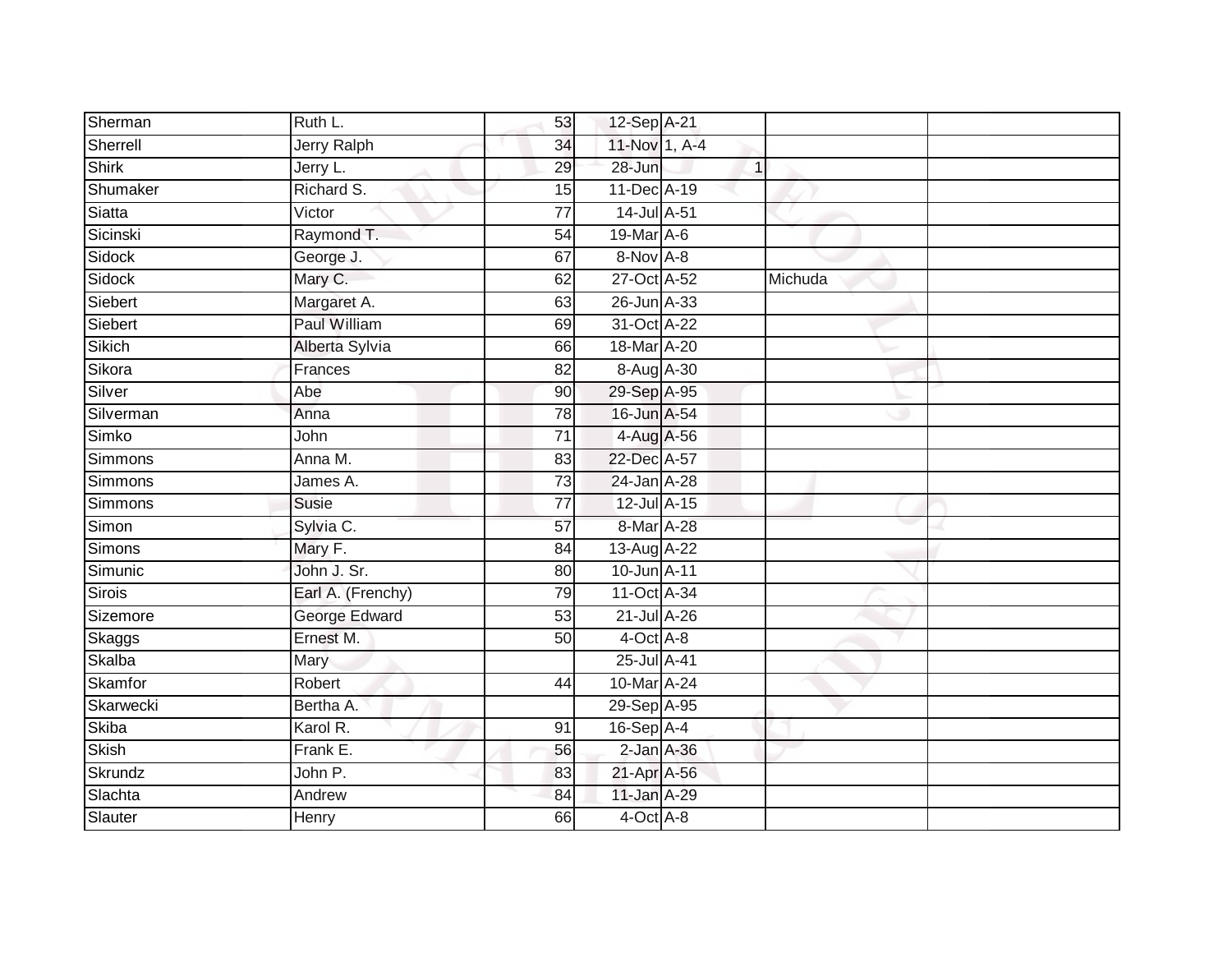| Slazyk      | Charles              | 61              | 16-Aug A-8        |         |  |
|-------------|----------------------|-----------------|-------------------|---------|--|
| Slazyk      | John                 | 85              | 31-Mar A-28       |         |  |
| Slezak      | Walter S.            | 57              | 25-Mar A-21       |         |  |
| Slivka      | Anna                 | 76              | 3-Nov A-30        |         |  |
| Slominski   | Edward               | 61              | 10-Nov A-57       |         |  |
| Slota       | <b>Betty June</b>    | 49              | $4-AprA-8$        | Resetar |  |
| Smaga       | Alexander            | $\overline{53}$ | 8-Aug A-30        |         |  |
| Small       | Nancy M.             | 33              | 22-Jan A-22       | Chapman |  |
| Smallwood   | George C.            | 52              | 27-Oct A-52       |         |  |
| Smarkiewicz | John B.              | 80              | 3-Sep A-12        |         |  |
| Smit        | Clarence             | 56              | 3-Mar A-55        |         |  |
| Smith       | Adrian               | 94              | $15$ -Jul $A-4$   |         |  |
| Smith       | Arvin J.             | 82              | 27-Sep A-8        |         |  |
| Smith       | Carl B.              | 60              | 29-Aug A-30       |         |  |
| Smith       | <b>Celia Dorothy</b> | $\overline{74}$ | 26-Dec A-79       |         |  |
| Smith       | Clara H.             | 82              | <b>7-Nov A-24</b> |         |  |
| Smith       | Dennis John          | 4               | 26-May 1, A-24    |         |  |
| Smith       | Donald T.            | 36              | 11-Jun A-17       |         |  |
| Smith       | Doris E.             | 66              | 4-Nov A-16        |         |  |
| Smith       | Dorothy V.           | 45              | 31-Mar A-28       |         |  |
| Smith       | Elsie A.             | 79              | 30-Dec A-16       |         |  |
| Smith       | Harold C.            | 54              | 21-Apr A-56       |         |  |
| Smith       | Harry G.             | 84              | 26-Jul A-12       |         |  |
| Smith       | <b>Irene</b>         | 61              | 8-Jul A-24        |         |  |
| Smith       | James R.             | 75              | 30-Apr A-8        |         |  |
| Smith       | Joan A.              | 65              | 7-Mar A-20        |         |  |
| Smith       | Keith W. (Dr.)       | 51              | 11-Jun A-17       |         |  |
| Smith       | Klazina              | 86              | 4-Mar A-14        |         |  |
| Smith       | Lola M.              | 70              | 18-Apr A-28       |         |  |
| Smith       | <b>Mary Margaret</b> | 89              | 16-Dec A-4        | Curry   |  |
| Smith       | Mildred E.           | 70              | 26-May A-24       |         |  |
| Smith       | Olga M.              | 85              | 27-Dec A-10       |         |  |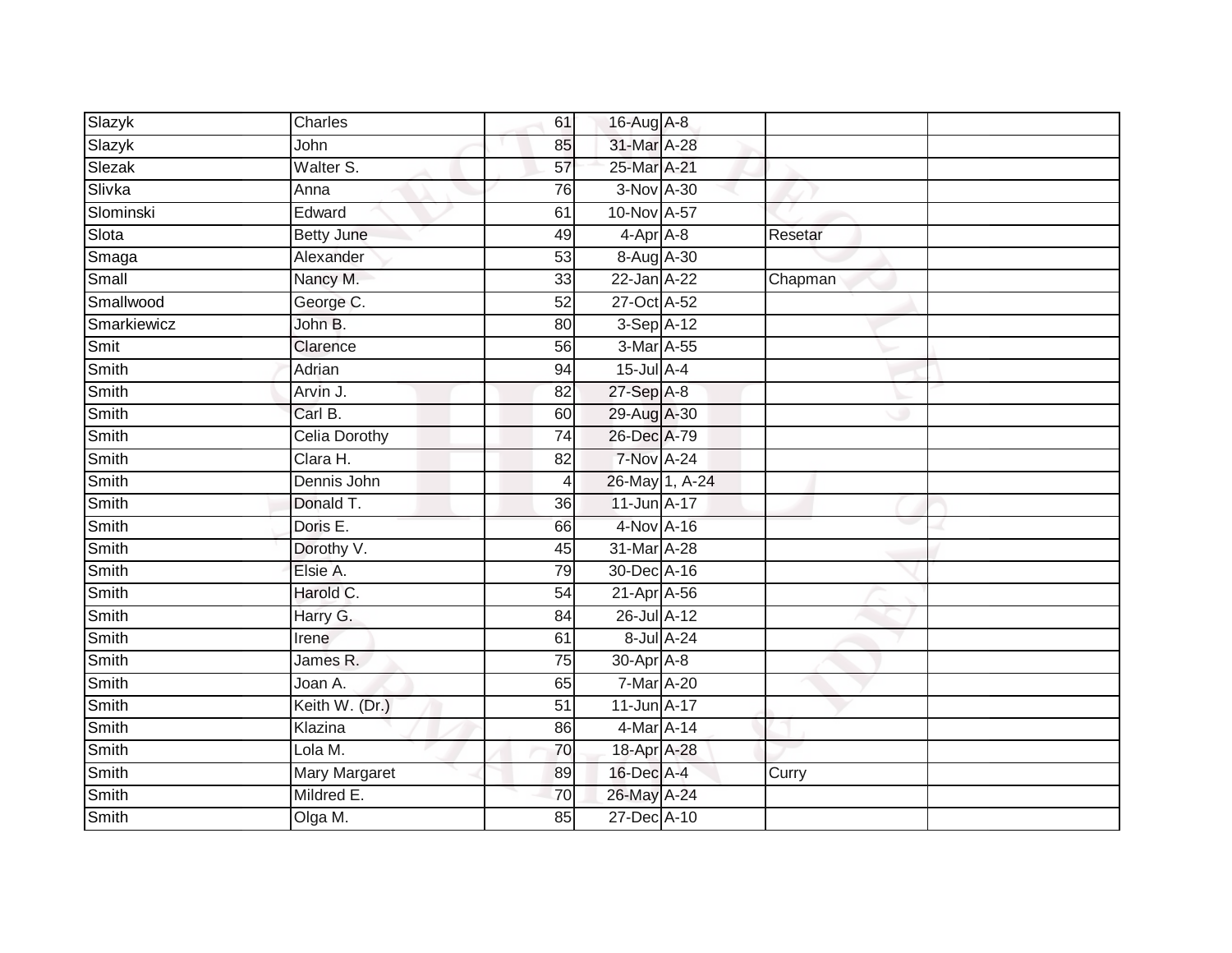| Smith         | Richard J.              | 60              | 30-Dec                  | $\mathbf{1}$  |         | Picture included. |
|---------------|-------------------------|-----------------|-------------------------|---------------|---------|-------------------|
| Smith         | Robert J.               | 16              | 26-Apr A-31             |               |         |                   |
| Smith         | Walter                  | 75              | 21-Jun A-11             |               |         |                   |
| Smith         | Wilburn L.              | 71              | 14-Mar A-29             |               |         |                   |
| Smith         | William (Bill)          | 14              | 25-Mar <sub>A</sub> -21 |               |         |                   |
| Smith         | <b>William Earl</b>     | 53              | 27-Aug A-10             |               |         |                   |
| Smithers      | Claude B.               | 60              | $2$ -Jan $A$ -36        |               |         |                   |
| Smithgall     | Helen N.                | 71              | 26-Sep A-24             |               |         |                   |
| Smolek        | Robin L.                | 15              | 18-Nov A-35             |               |         |                   |
| Smolen        | Anthony J.              | 81              | $27-SepA-8$             |               |         |                   |
| Smolen        | John G.                 | 63              | 12-Sep A-20             |               |         |                   |
| Smulski       | Walter                  | 65              | 18-Oct A-28             |               |         |                   |
| Smundin       | Frank                   | 59              | 25-Aug A-42             |               |         |                   |
| Smyth         | Edna R.                 | 77              | 26-Dec A-79             |               |         |                   |
| Snodgrass     | Irene D.                | 75              | $21$ -Feb $A$ -4        |               |         |                   |
| Snyder        | Herbert C.              | 61              | 3-Sep A-12              |               |         |                   |
| Sobczak       | John                    | 82              | 29-Jan A-30             |               |         |                   |
| Sobkowicz     | <b>Cynthia Wilke</b>    | 32              | 8-Jan A-6               |               |         |                   |
| Sodo          | Gloria W.               | 40              | 22-Oct A-6              |               |         |                   |
| Sojka         | Walter F.               | 56              | 3-Nov A-30              |               |         |                   |
| Sokol         | Mike                    | 80              | 31-Jul A-10             |               |         |                   |
| Solan         | Eva                     | $\overline{75}$ | 4-Apr A-8               |               | Frater  |                   |
| Soley         | John D. (Ham)           | 66              | 28-Oct A-24             |               |         |                   |
| Soltesz       | Louis                   | $\overline{77}$ | 14-Feb A-50             |               |         |                   |
| <b>Soltis</b> | Sam S.                  | 55              | 19-Aug A-14             |               |         |                   |
| Soltwedel     | Myrtle                  | 83              | 20-Dec A-20             |               |         |                   |
| Sonntag       | William E.              | $\overline{73}$ | 1-Aug A-34              |               |         |                   |
| Sotak         | Julia                   | 78              | 26-Apr A-31             |               |         |                   |
| Souther       | Florence C.             | 73              | 21-Jun A-11             |               |         |                   |
| Sowa          | Linda J.                | 11              |                         | 4-Jan 1, A-24 |         |                   |
| Sowles        | Charles (Uncle Charlie) | 73              | 28-Jan A-21             |               |         |                   |
| <b>Spans</b>  | Marie A.                |                 | 22-Sep A-40             |               | McImtee |                   |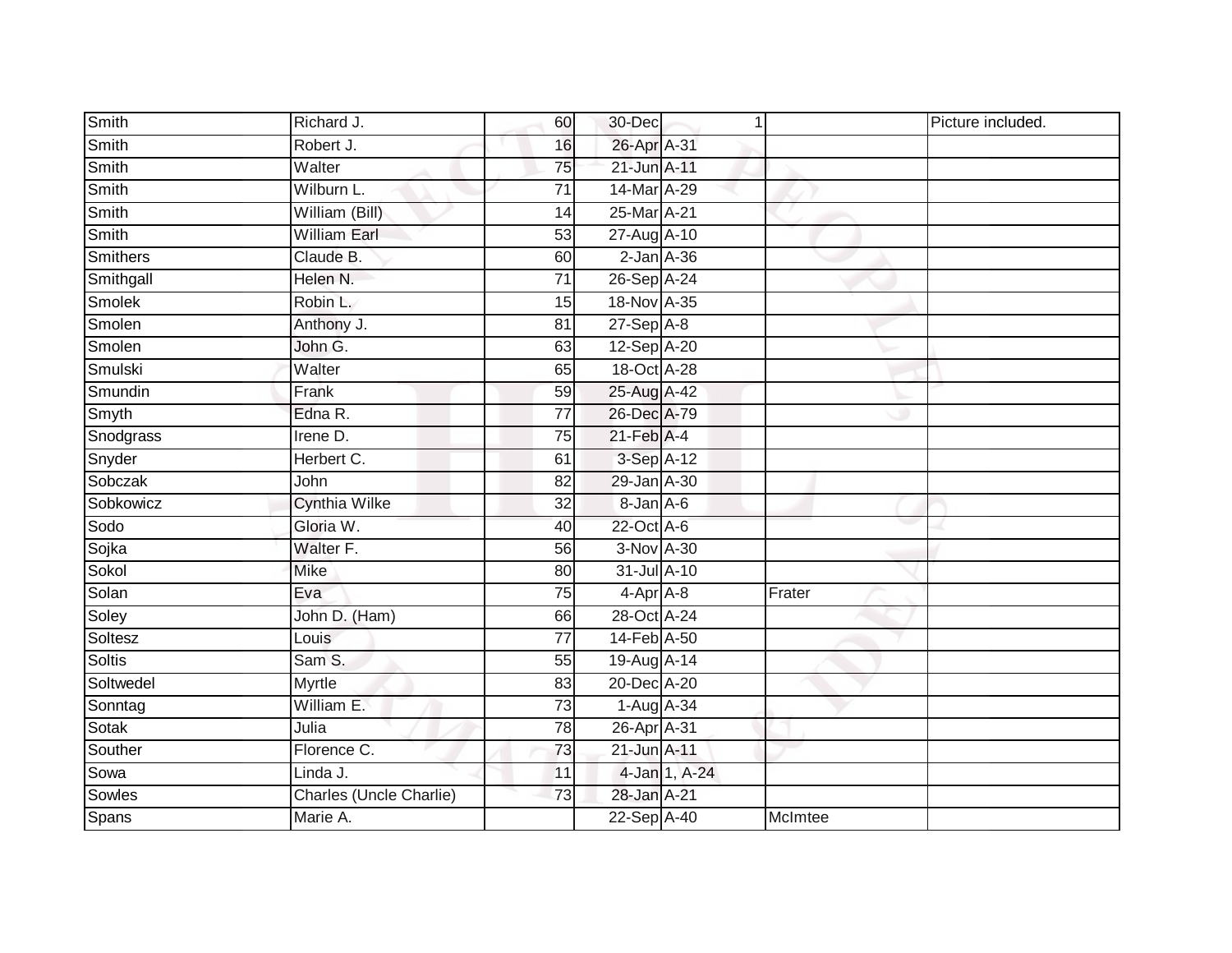| Sparacino       | Joseph Sr.            | 79              | 14-Oct A-10       |              |
|-----------------|-----------------------|-----------------|-------------------|--------------|
| Spargo          | Jack T.               | 50              | 11-Jul A-38       |              |
| <b>Sparks</b>   | Charlie H.            | $\overline{37}$ | 9-Sep A-14        |              |
| Spencer         | Florence H.           | 60              | 15-Jan A-20       |              |
| Spencer         | Margaret              | $\overline{81}$ | $2$ -Jan $A$ -36  |              |
| Spierer         | Anna                  | 88              | 24-Mar A-54       |              |
| Spinks          | Zelie C.              | $\overline{78}$ | 21-Mar A-22       |              |
| Spisak          | George Jr.            | 82              | 10-Jul A-31       |              |
| Spisak          | Thomas F.             | 73              | 17-Sep A-17       |              |
| Spoerner        | William               | 78              | 26-Jul A-12       |              |
| Sporcich        | Katherine F.          | 84              | 7-Feb A-32        |              |
| Springer        | William H.            | 78              | 23-Sep A-27       |              |
| Stafford        | LaVerne E.            | 57              | 25-Mar A-21       |              |
| Stafford        | Lorraine              | 32              | 17-Jan A-16       | <b>Nowak</b> |
| Stahl           | Gregory J.            | $\overline{26}$ | 20-Mar A-36       |              |
| Stailey         | Walter F.             | 75              | 29-Jul A-13       |              |
| <b>Stanchik</b> | Verne                 | 86              | 31-May A-30       |              |
| Stanczak        | Albert E.             | 71              | 14-Jul A-51       |              |
| Stanish         | <b>Bertha</b>         | 67              | 2-May A-24        |              |
| Stanutz         | Anna                  | 85              | 9-Dec A-18        |              |
| <b>Stark</b>    | <b>William Albert</b> | 68              | 30-Aug A-30       |              |
| <b>Stark</b>    | Yarda                 | $\overline{77}$ | $12-Apr$ A-8      |              |
| <b>Starks</b>   | <b>Adolphis</b>       |                 | 8-Feb A-21        |              |
| Stasko          | Phillip               | 67              | 24-Nov A-58       |              |
| <b>Staucet</b>  | John J.               | 87              | 28-Jul A-74       |              |
| <b>Stauter</b>  | Lyle E.               | 62              | 28-Jul A-74       |              |
| Stavitzke       | Shirley L.            | 56              | $17$ -Jul $A$ -46 |              |
| <b>Stavros</b>  | John                  | 82              | 30-Aug A-30       |              |
| Stawitcke       | Fred                  | 82              | $7-Oct$ $A-13$    |              |
| <b>Stefanes</b> | James (Jim)           | 82              | 27-Jun A-12       |              |
| Steffel         | Dorothy A.            | 51              | 17-May A-10       |              |
| <b>Steffel</b>  | Harry M.              | 59              | $22-SepA-40$      |              |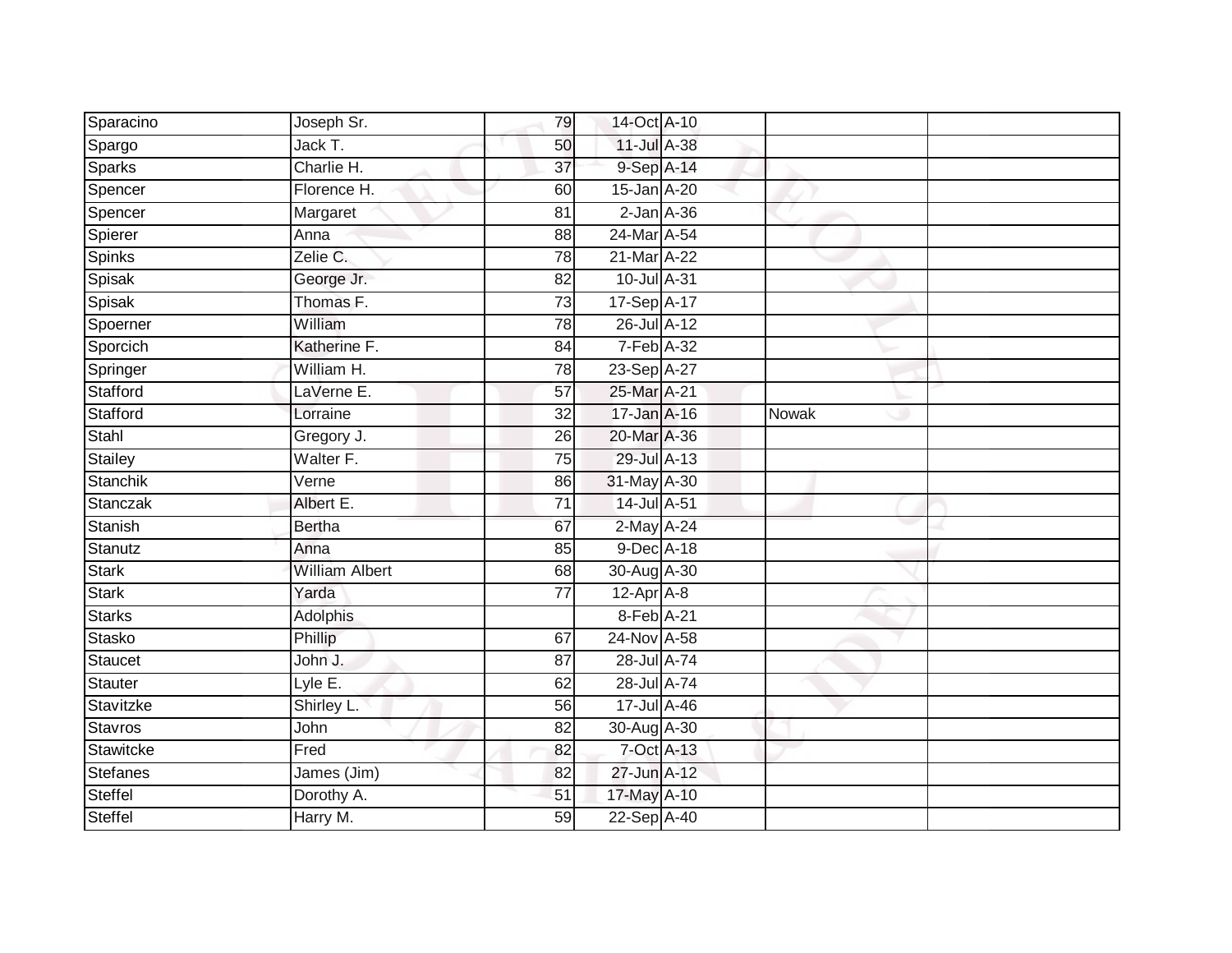| <b>Steffus</b> | Ann                  | 66              | 17-May A-10                | Oleksa |  |
|----------------|----------------------|-----------------|----------------------------|--------|--|
| Stein          | Frank J.             | 64              | 3-Sep A-12                 |        |  |
| Steinweg       | Paul                 | 87              | 23-Dec A-12                |        |  |
| Steller        | Julia                |                 | 22-Sep A-40                |        |  |
| Stelmach       | Lottie               |                 | 8-Jan A-6                  |        |  |
| Stemp          | Ronald L.            | 32              | 17-Jul A-46                |        |  |
| Stepancevich   | Dana                 | $\overline{79}$ | 10-Mar A-24                |        |  |
| Stepanik       | Anna                 | 78              | 27-Oct A-52                |        |  |
| Stephen        | <b>Jean Marie</b>    | 50              | 27-Jan A-46                | Ott    |  |
| Stephen        | John Sr.             | $\overline{81}$ | 22-Sep A-40                |        |  |
| Stephen        | Mae                  | 82              | 4-Sep A-22                 |        |  |
| Stern          | S. Lewis (Dr.)       |                 | 7-Jun A-28                 |        |  |
| <b>Stevens</b> | August P. (Gus)      |                 | 28-Jul A-74                |        |  |
| <b>Stevens</b> | Dora Duncan          | 91              | 14-Jul A-51                |        |  |
| <b>Stevens</b> | Edward J.            | 82              | 30-Apr A-8                 |        |  |
| <b>Stevens</b> | Ithiel H.            | $\overline{79}$ | 17-Nov A-71                |        |  |
| Stevenson      | Howard J.            | 62              | $19$ -Feb $\overline{A-8}$ |        |  |
| <b>Stewart</b> | James W.             | 20              | 23-Apr A-24                |        |  |
| <b>Stewart</b> | Lee B.               | 65              | 6-Oct A-28                 |        |  |
| Stineman       | <b>Bealman</b>       | 64              | 22-Jul A-4                 |        |  |
| Stirling       | Vera Nora            | 76              | 22-Aug A-22                |        |  |
| <b>Stoker</b>  | James D.             | $\overline{71}$ | 30-Sep A-16                |        |  |
| <b>Stokes</b>  | George M.            | 64              | 12-Feb A-23                |        |  |
| Stompor        | Joseph               | 87              | $25$ -Feb $A$ -8           |        |  |
| Stone          | Elmer E.             | 52              | 31-Jan A-20                |        |  |
| Story          | Lou $\overline{F}$ . | 92              | 29-May A-50                |        |  |
| Story          | Mary E.              | 68              | 26-May A-24                |        |  |
| <b>Stowe</b>   | Doris E.             | 33              | 20-May A-4                 |        |  |
| Strabavy       | Mary                 | 87              | 29-Jul A-13                |        |  |
| Straiko        | Helen                | 71              | 1-Nov A-22                 |        |  |
| Strauch        | Mary B.              | 79              | 12-Dec A-8                 |        |  |
| <b>Stray</b>   | David                | 63              | 24-Jan A-28                |        |  |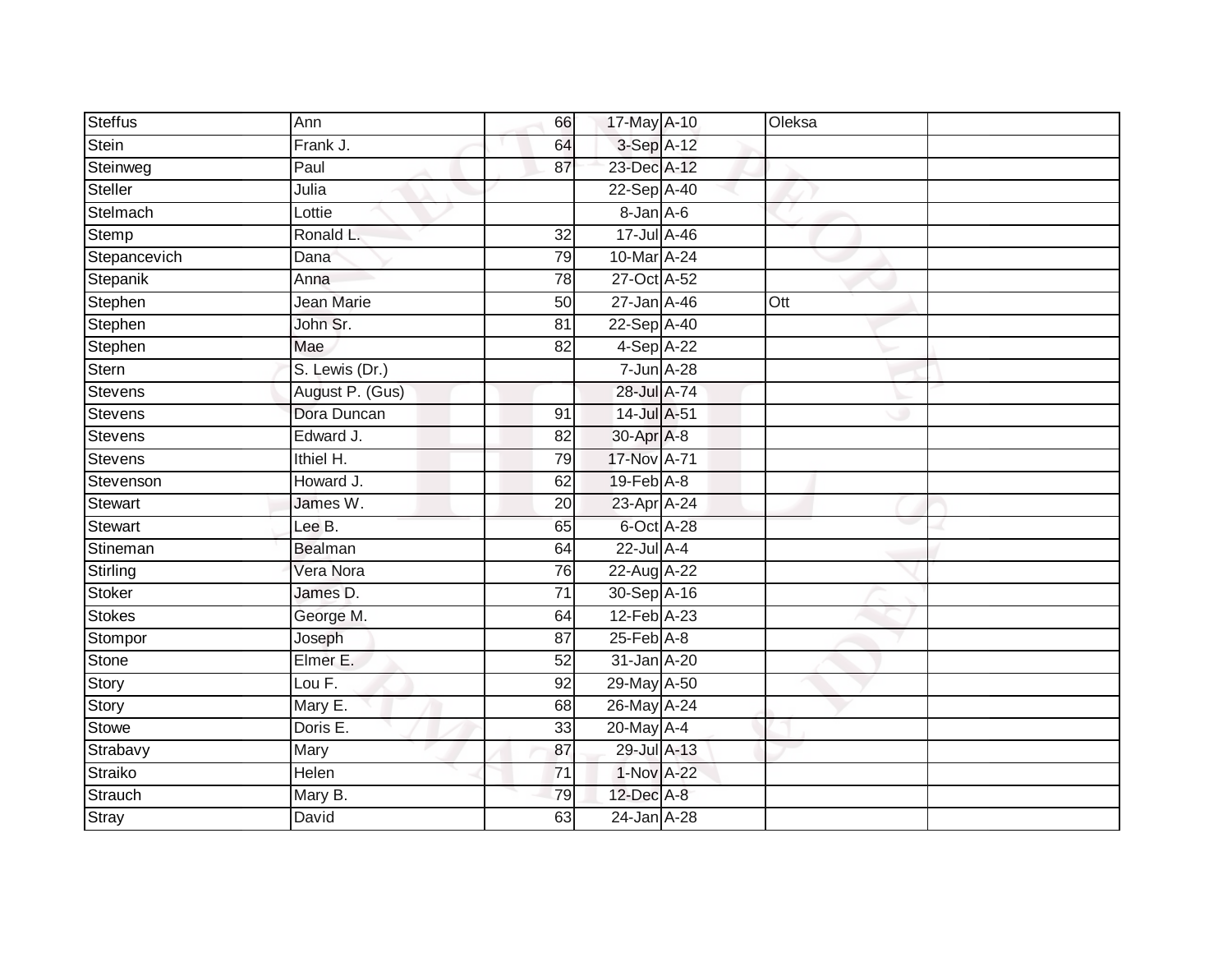| Streich       | Edward E.      | 64              | 26-Feb A-8                 |                |        |  |
|---------------|----------------|-----------------|----------------------------|----------------|--------|--|
| <b>Strezo</b> | Frank Sr.      | 85              | 22-Nov A-10                |                |        |  |
| Striko        | Marguerite     | 60              | 6-Feb A-28                 |                |        |  |
| Strong        | Arthur         | 73              | 10-Jan A-18                |                |        |  |
| Stross        | Mamie          | 93              | $6$ -Jun $A$ -32           |                |        |  |
| Stua          | Henry D.       | 64              | 16-Jul A-14                |                |        |  |
| Stuckey       | Daniel L.      | 49              | 25-Jun A-18                |                |        |  |
| Studer        | Joseph         | 74              | 25-Jul A-41                |                |        |  |
| Stula         | Paul Adam      | 83              | 8-Apr A-20                 |                |        |  |
| Stumber       | Mildred M.     | 59              | 22-Mar A-28                |                |        |  |
| Sturwold      | Caroline       | 78              | 4-Oct A-8                  |                |        |  |
| <b>Stussy</b> | William J.     | 50              | 27-May A-12                |                |        |  |
| Styburski     | Mary           | 63              | 20-Feb A-16                |                |        |  |
| Stypula       | Jadwiga M.     | 91              | 25-Nov A-20                |                |        |  |
| Suarez        | Josefa Mendez  | 46              | 4-Sep A-22                 |                |        |  |
| Such          | John Sr.       | 89              | $21$ -May A-6              |                |        |  |
| Suda          | Mary           | $\overline{72}$ | $21$ -Feb $\overline{A-4}$ |                |        |  |
| Sufana        | John Jr.       | 65              | 6-Feb A-28                 |                |        |  |
| Sullivan      | William J.     | 34              | 30-Sep                     |                |        |  |
| Summerton     | Darwin (DJ)    | 43              |                            | 26-Nov 1, A-20 |        |  |
| Surdzial      | Vincent S.     | 56              | 26-Sep A-24                |                |        |  |
| Surig         | Cecilia C.     | 78              | 30-May A-22                |                |        |  |
| Suroviak      | <b>Bernard</b> | 54              | 29-Oct A-25                |                |        |  |
| Surufka       | Frank          | 81              | 27-Jan A-46                |                |        |  |
| Surufka       | Mary           | 77              | $4-Feb$ A-14               |                |        |  |
| Susko         | George         | 64              | $14-Apr$ A-24              |                |        |  |
| Sutherland    | Opal           | $\overline{71}$ | 14-Jan A-29                |                |        |  |
| Sutton        | Carl H.        | 70              | 27-Jan A-46                |                |        |  |
| Suvajac       | Vida           | 61              | 17-Jan A-16                |                |        |  |
| Svenningsen   | Marie D.       | 79              | 6-Dec A-18                 |                |        |  |
| Svitek        | Leo J.         | 67              | 6-Aug A-28                 |                |        |  |
| Svitek        | Theresa        | 80              | 19-Jun A-32                |                | Smotar |  |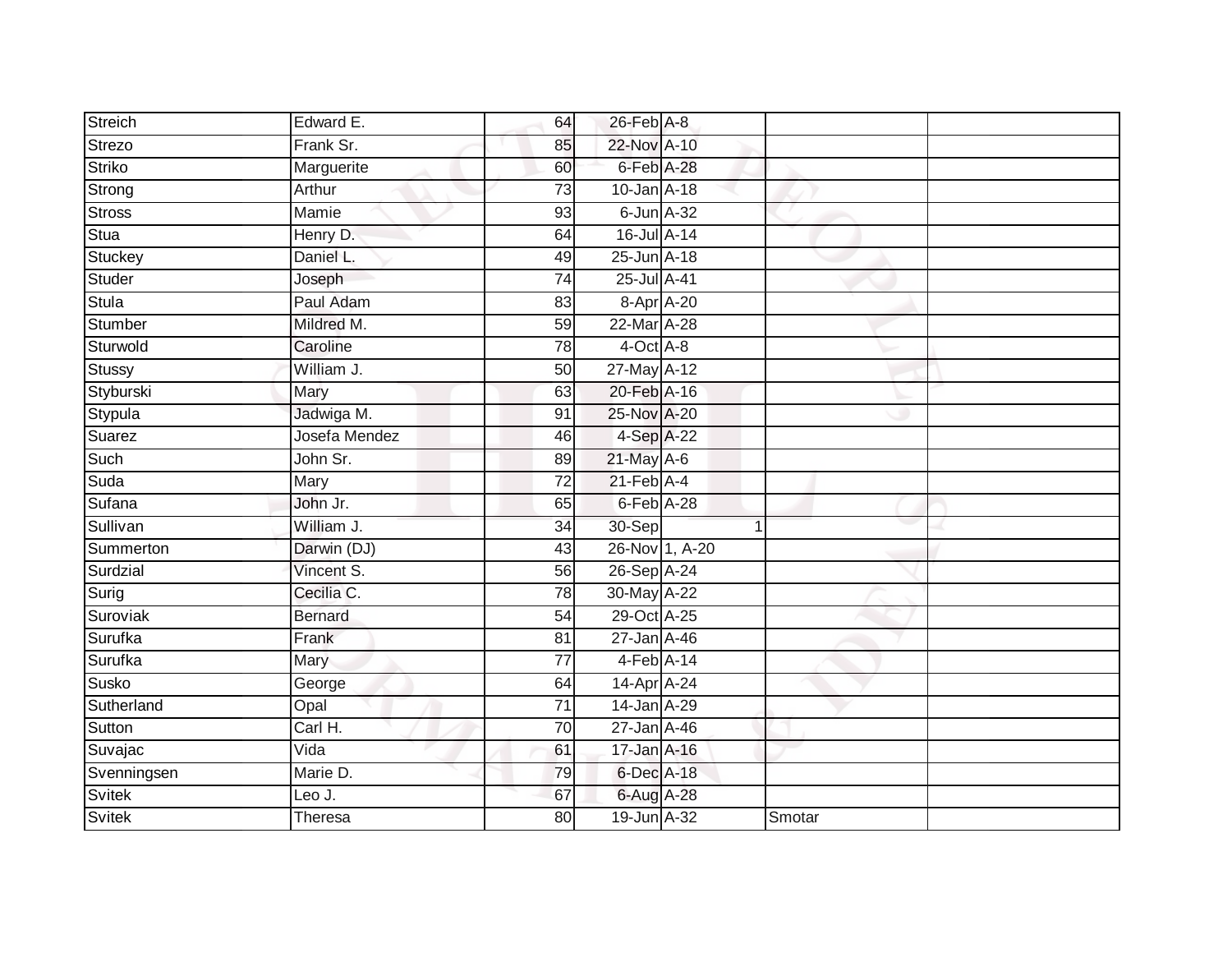| Swaim           | <b>Harald Steven</b>   | 61 | 23-Jun A-28       |                  |                        |
|-----------------|------------------------|----|-------------------|------------------|------------------------|
| Swanson         | Phoebe                 | 76 |                   | 8-Jul A-24       |                        |
| Swearingen      | Archie C.              | 64 | 28-Oct A-24       |                  |                        |
| Sweeney         | Anna Belle             |    | 11-Jun A-17       |                  |                        |
| Sweetman        | Mabel H.               | 69 | 13-Nov A-54       |                  |                        |
| Swider          | Edward Sr.             |    | 19-Jun A-32       |                  |                        |
| Swingley        | Cleo N.                | 84 | $23$ -Jul A-8     |                  |                        |
| Swisher         | Floyd H.               | 62 | 24-Jul A-10       |                  |                        |
| <b>Symmes</b>   | James W. Sr.           | 72 | 30-Jun A-52       |                  |                        |
| Szakacs         | Frank M.               | 76 | 24-Dec A-27       |                  |                        |
| Szany           | Louis                  | 60 |                   | $2$ -Jul $A$ -14 |                        |
| Szelumg         | Theordore P.           |    | 26-May A-24       |                  | Also listed as Szelag. |
| Szewczyk        | Edward J. Sr. (Doc)    | 56 | 19-Apr A-20       |                  |                        |
| Szewczyk        | Zyge                   | 64 | <b>7-Nov A-24</b> |                  |                        |
| <b>Szitas</b>   | Joe                    | 82 | 18-Jul A-44       |                  |                        |
| <b>Szuflita</b> | Richard J. Sr.         | 36 | 14-Aug A-14       |                  |                        |
| Szumanski       | Joseph J. Sr. (Flames) | 58 | 23-Apr A-24       |                  |                        |
| Szymonik        | Vincenty               | 85 | 4-Apr A-8         |                  |                        |
| Szyndrowski     | John P.                | 56 | 2-Oct A-37        |                  |                        |
| Szypkowski      | Frank J.               | 54 | 3-Mar A-55        |                  |                        |
| Tague           | Genevia                | 61 | 22-Dec A-57       |                  |                        |
| Tague           | Thomas C. Jr.          | 26 | 4-Nov A-16        |                  |                        |
| Takas           | Matthew W. (Matt)      | 59 | $21$ -Oct $A-8$   |                  |                        |
| Tamburo         | Vincenzo P. (Jim)      | 85 | 7-Aug A-44        |                  |                        |
| Tamez           | Ernestine              | 18 | 11-Mar A-14       |                  |                        |
| Tanas           | Nick (Turk)            | 77 | 22-Sep A-40       |                  |                        |
| Tanis           | <b>Nellie</b>          | 81 | 17-Feb A-56       |                  |                        |
| Tankel          | Gertrude M.            | 75 | $12$ -Apr $A$ -8  |                  |                        |
| Tanksley        | <b>Bertha</b>          | 79 | 16-May A-24       |                  |                        |
| <b>Tarbuck</b>  | <b>Wallace Terry</b>   | 51 | 24-Sep A-10       |                  |                        |
| Taschler        | Julia                  | 91 | 22-Nov A-10       |                  |                        |
| Tatu            | John                   | 88 | 13-Aug A-22       |                  |                        |
|                 |                        |    |                   |                  |                        |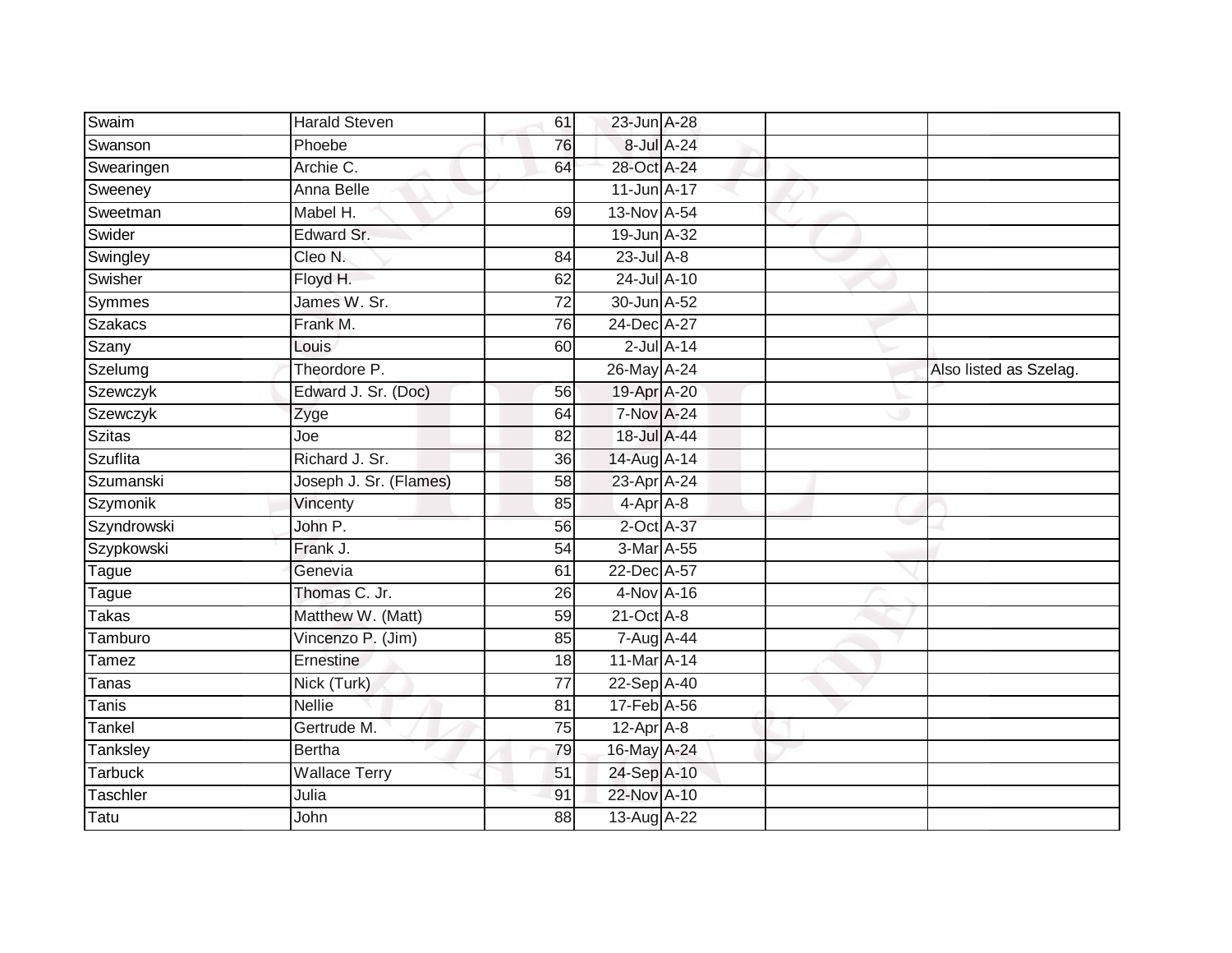| Tatu           | John Jr.                | 61              | $2$ -Jan $A$ -36 |   |  |
|----------------|-------------------------|-----------------|------------------|---|--|
| Taubert        | Raymond L.              | 57              | $21$ -May $A-6$  |   |  |
| <b>Taylor</b>  | Daniel T.               | 28              | 8-Oct            | 1 |  |
| Taylor         | Geneva L.               | 60              | 29-Jan A-30      |   |  |
| <b>Taylor</b>  | George                  | $\overline{82}$ | 11-Aug A-79      |   |  |
| Taylor         | Jett                    | 82              | 14-Jul A-51      |   |  |
| Taylor         | Jimmy Russell (Kozubal) | 9               | 10-Apr A-22      |   |  |
| Taylor         | Lewis E.                | 59              | 13-Jun A-42      |   |  |
| Taylor         | <b>Miriam Nancy</b>     | 47              | 1-May A-22       |   |  |
| Taylor         | Paulette H.             | 55              | 10-Dec A-31      |   |  |
| Taylor         | Richard (One Arm Rich)  |                 | 10-Apr A-22      |   |  |
| Taylor         | Tony Sr.                | 14              | $21$ -May $A-6$  |   |  |
| Teel           | Cletus E.               | 85              | 28-Mar A-20      |   |  |
| <b>Teeter</b>  | Pearl E.                | 80              | 21-Jun A-11      |   |  |
| Teggelaar      | John                    | 33              | 19-Nov           | 1 |  |
| Teibel         | Glenn                   | 18              | $29-Nov$         |   |  |
| Terpstra       | Adriana (Jane)          | 86              | 12-May A-16      |   |  |
| Terpstra       | Dora                    | 87              | 12-May A-16      |   |  |
| Terpstra       | William                 | 86              | 21-May A-6       |   |  |
| Terranova      | Mary                    | $\overline{84}$ | 17-May A-10      |   |  |
| <b>Tessmer</b> | Lillian                 | 86              | 19-Jul A-46      |   |  |
| <b>Test</b>    | Mildred C.              | 70              | 27-Dec A-10      |   |  |
| Thayer         | Helen M.                | 71              | 25-Apr A-39      |   |  |
| Thellmann      | Andrew Sr.              | 86              | 8-Oct A-24       |   |  |
| Thiel          | Nicholas J.             | 83              | 6-Jan A-28       |   |  |
| Thiel          | Sylvester F.            | $\overline{57}$ | 21-Jul A-26      |   |  |
| Thiel          | Walter A.               | 61              | 13-Jun A-42      |   |  |
| Thomae         | Greg                    | 37              | 20-Mar A-36      |   |  |
| Thomas         | <b>Betty</b>            | 78              | 17-Jul A-46      |   |  |
| Thomas         | Harvest Buddy Sr.       | 56              | 8-Feb A-21       |   |  |
| Thomas         | Helen E.                | 82              | 3-Feb A-18       |   |  |
| Thomas         | James (Shorty)          | 46              | 25-Mar A-21      |   |  |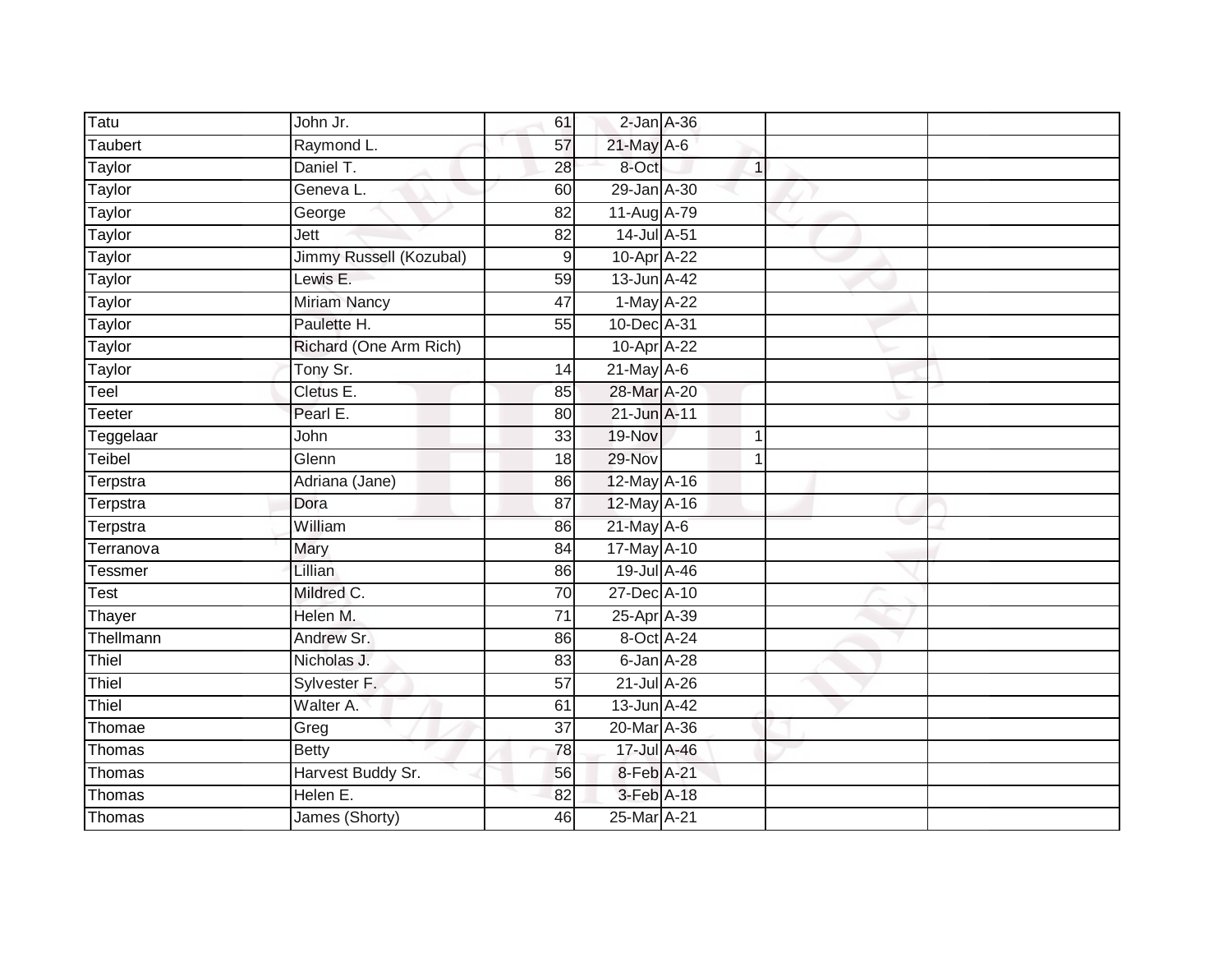| Thomas         | James L.             | 51              | 3-Jun A-22       |  |  |
|----------------|----------------------|-----------------|------------------|--|--|
| Thomas         | Lewis I.             | 58              | $21$ -Feb $A$ -4 |  |  |
| Thomas         | Louis W.             | 82              | 19-Jul A-46      |  |  |
| Thompson       | A. Nena              | 62              | 18-Feb A-11      |  |  |
| Thompson       | Emanuel L. (EJ)      | $\overline{81}$ | $7-May$ A-6      |  |  |
| Thompson       | James Allen          | 36              | 22-Nov A-10      |  |  |
| Thompson       | James L.             | 36              | 27-Aug A-10      |  |  |
| Thompson       | Jeff                 | 17              | 5-Sep A-8        |  |  |
| Thompson       | Julius C.            | 71              | $20$ -Aug $A-8$  |  |  |
| Thompson       | Maude A.             | $\overline{73}$ | 4-Nov A-16       |  |  |
| Thompson       | Radford M.           | 59              | 28-Apr A-82      |  |  |
| Thompson       | Thomas               | 59              | 24-Mar A-54      |  |  |
| Thorley        | Mary E.              | 49              | 27-Jan A-46      |  |  |
| Thorsen        | Ralph S.             | 73              | 24-Jun A-21      |  |  |
| Thrailkill     | Amy May              | 67              | 21-Oct A-8       |  |  |
| <b>Threatt</b> | Robert               | 80              | 19-May A-75      |  |  |
| Tijusas        | Martin               | 85              | 31-Mar A-28      |  |  |
| Tilton         | Ralph K.             | 68              | 16-May A-24      |  |  |
| Timm           | Wallace N.           | 52              | 22-Dec A-57      |  |  |
| Timmerman      | Donald A.            | 47              | $2$ -Jan $A$ -36 |  |  |
| Timmons        | <b>Gladys Evelyn</b> | 55              | 12-Sep A-20      |  |  |
| <b>Timmons</b> | <b>Lloyd Barney</b>  | 47              | 19-Jul A-46      |  |  |
| Tinsley        | Alton Glenn          | 49              | $1-Oct$ A-6      |  |  |
| Tkach          | Andrew               | $\overline{75}$ | 19-Mar A-6       |  |  |
| Tobra          | Helen                | 92              | 28-Apr A-82      |  |  |
| Todd           | Wallace R.           | 70              | 31-May A-30      |  |  |
| Tolchinsky     | Fern                 | 63              | 11-Aug A-79      |  |  |
| Tolliver       | Ray                  | 63              | 24-Jan A-28      |  |  |
| Tolzman        | Doris                | 72              | 14-May A-10      |  |  |
| Tolzman        | Doris                | $\overline{72}$ | 15-May A-24      |  |  |
| Tonagel        | Virgil C.            | 51              | 8-Apr A-20       |  |  |
| <b>Torok</b>   | John G.              | 69              | $15$ -Jul $A-4$  |  |  |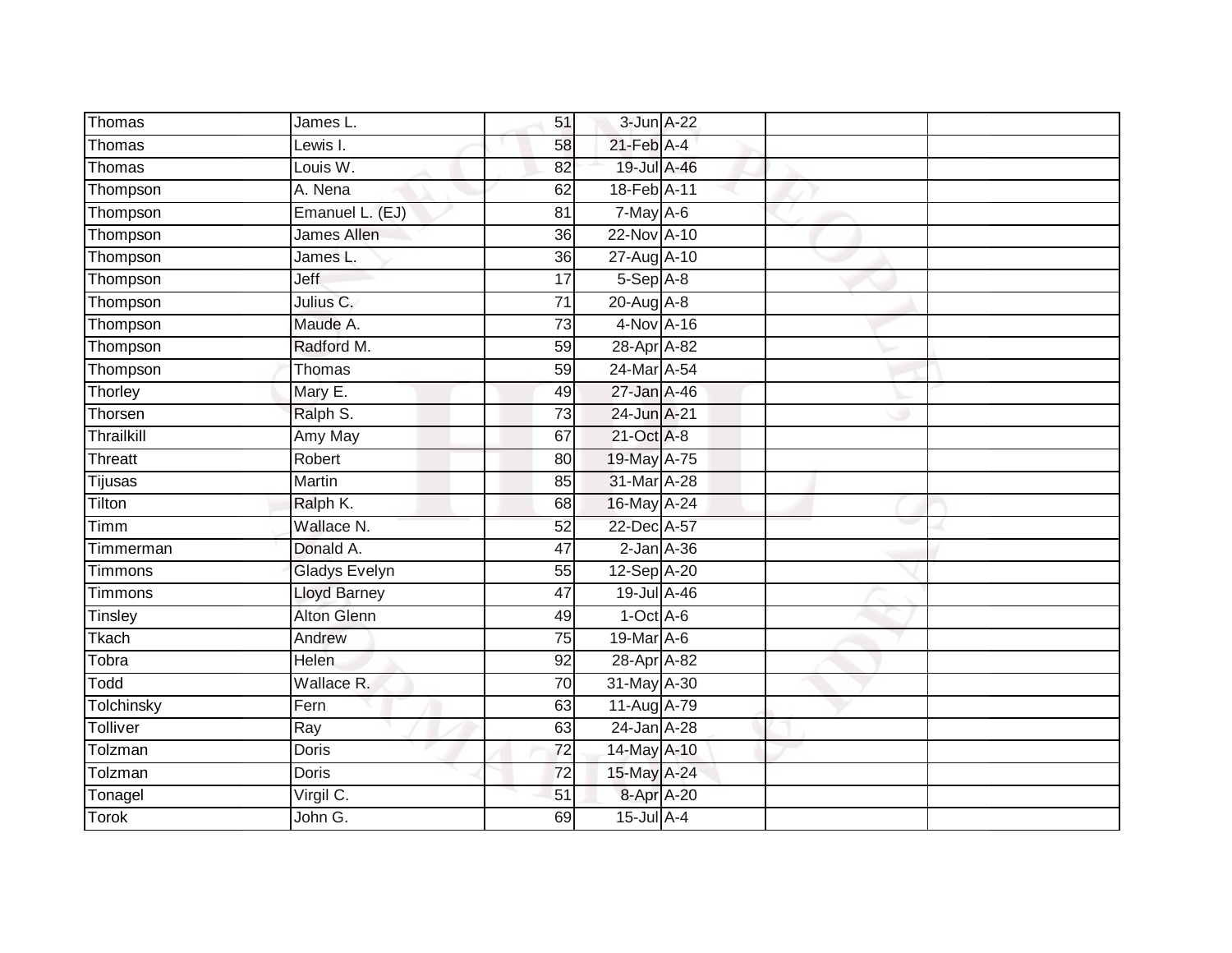| <b>Torres</b>   | Alfreda           | $2\sqrt{1/2}$<br>months | 31-Dec A-20      |            |               |  |
|-----------------|-------------------|-------------------------|------------------|------------|---------------|--|
| <b>Torres</b>   | Francisca         | 71                      | 23-Jul A-8       |            |               |  |
| <b>Torres</b>   | George            | 80                      | 17-Oct A-17      |            |               |  |
| Toth            | <b>Bennie</b>     | 63                      | 17-Nov A-71      |            |               |  |
| Toth            | Frank             | 83                      | 26-Dec A-79      |            |               |  |
| Toth            | John (Dutch)      | 69                      |                  | 7-Jul A-38 |               |  |
| Touhy           | John J.           | 86                      | 15-Jan A-20      |            |               |  |
| Townsend        | Frank B.          | $\overline{58}$         | $2$ -Jan $A$ -36 |            |               |  |
| Trafton         | Cynthia Ann       | 14                      | 26-May A-24      |            |               |  |
| Treen           | Herbert J.        | 91                      | 2-Oct A-37       |            |               |  |
| Treen           | Sadie Lee         | 70                      | 28-Jul A-74      |            |               |  |
| Trenning        | John              | 59                      | 5-Dec A-44       |            |               |  |
| Tressel         | John J. P.        | 62                      | 21-May A-6       |            |               |  |
| Trezciak        | Edward W.         | 59                      | 7-Feb A-32       |            |               |  |
| Trgovich        | Joseph J. Sr.     | 52                      | 22-May A-22      |            |               |  |
| Trifunovich     | Uros              | 61                      | 27-Oct A-52      |            |               |  |
| Triknle         | Albert C.         | 83                      | 25-Oct A-15      |            |               |  |
| Triller         | Katy              | 87                      | 5-Nov A-20       |            | <b>Budiac</b> |  |
| Trimble         | Alonzo            | 71                      | 29-Apr A-8       |            |               |  |
| Trimble         | Nora M.           | 48                      | 24-Dec A-27      |            |               |  |
| Trkulja         | Mico              | 70                      | 17-Mar A-52      |            |               |  |
| Tronjo          | Stuart R.         | 64                      | $26$ -Feb $A-8$  |            |               |  |
| Trzcinski       | <b>Bruno</b>      | 55                      | 5-Jun A-44       |            |               |  |
| Trzcinski       | Edward            | 69                      | 25-Sep A-43      |            |               |  |
| <b>Trzeciak</b> | Richard E.        |                         | $4-Apr$ A-8      |            |               |  |
| Tsolakos        | John              | 84                      | 10-Feb A-50      |            |               |  |
| Tubich          | <b>Stella</b>     | $\overline{87}$         | 18-Jul A-44      |            |               |  |
| <b>Tucker</b>   | Edward Jr.        | 51                      | 15-Apr A-14      |            |               |  |
| <b>Tucker</b>   | James             | $\overline{3}$          | 11-Dec A-19      |            |               |  |
| Tucker          | Thelma B. (Peggy) | 66                      | 28-Apr A-82      |            |               |  |
| Tuitman         | Alice             | 79                      | $6$ -Jun $A$ -32 |            |               |  |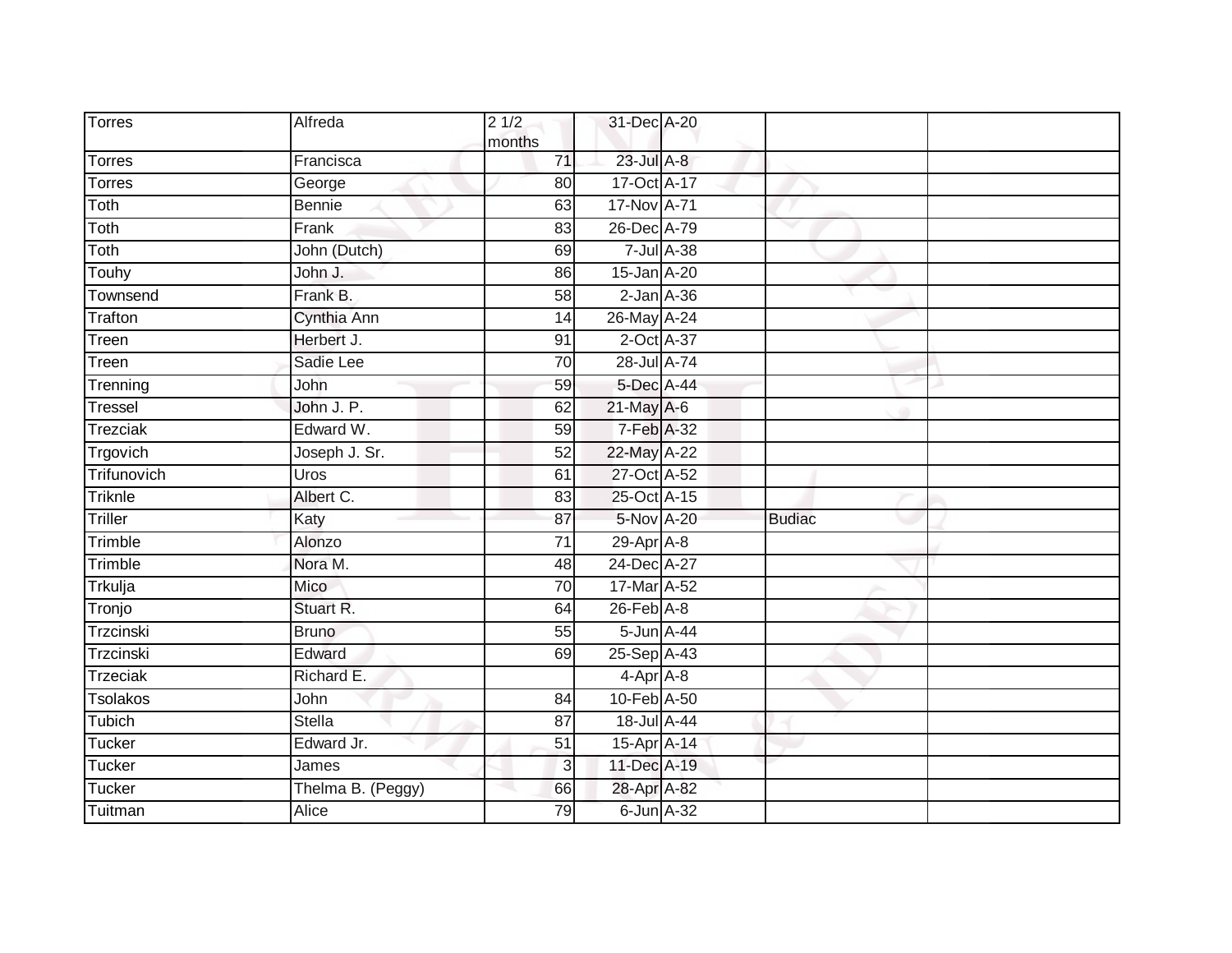| <b>Tulock</b>    | Rose Anna            | 56              | 23-Jul A-8       |  |  |
|------------------|----------------------|-----------------|------------------|--|--|
| Turner           | Clarence S.          | 65              | 21-Jun A-11      |  |  |
| Turner           | Ernestine B.         | 74              | 12-Nov A-11      |  |  |
| Turner           | Homer                | 67              | 5-Jun A-44       |  |  |
| Turner           | Lucienne M.          | $\overline{78}$ | 25-Apr A-39      |  |  |
| Turnham          | David S.             | 60              | 8-Nov A-8        |  |  |
| Turnpaugh        | Frank H.             | $\overline{73}$ | 7-Apr A-67       |  |  |
| Tuthill          | Vera L.              | 64              | 21-Mar A-22      |  |  |
| <b>Tyler</b>     | Estelle              | 68              | 27-Oct A-52      |  |  |
| Tymkow           | Mary                 | 79              | 4-Oct A-8        |  |  |
| Udycz            | Mikolaj              | 63              | 24-Nov A-58      |  |  |
| Uhl              | Robert               | 66              | 19-Mar A-6       |  |  |
| <b>Ulbrich</b>   | Margaret             | 81              | 22-Oct A-6       |  |  |
| Underwood        | Clarence A.          | 83              | 25-Mar A-21      |  |  |
| <b>Unkuri</b>    | Roland W.            | $\overline{37}$ | 4-Aug A-56       |  |  |
| Urban            | Hedwig               | 86              | 11-Feb A-4       |  |  |
| Urbanczyk        | Mary                 | 61              | 14-Feb A-50      |  |  |
| Urbanczyk        | Raymond J.           | 54              | 21-Oct A-8       |  |  |
| Utpatel          | <b>Walter Fred</b>   | 80              | 10-May A-12      |  |  |
| <b>Utterback</b> | <b>Dennis Miller</b> | 64              | $5$ -Feb $A$ -6  |  |  |
| Valade           | Anthony (Tony)       | 18              | 10-Oct A-52      |  |  |
| Vale             | Walter M.            | 42              | 10-Jul A-31      |  |  |
| Valentine        | Joseph P.            | 74              | 24-May A-6       |  |  |
| Vallee           | George P.            | 64              | 19-May A-75      |  |  |
| Valuckis         | Joseph J.            |                 | 30-Dec A-16      |  |  |
| Van Buskirk      | Sophie               | 72              | 10-Jan A-18      |  |  |
| Van Delester     | John                 | 85              | 18-Feb A-11      |  |  |
| Van Der Becken   | Gregory (Father)     | 80              | $19$ -Feb $A$ -8 |  |  |
| Van Dyke         | Peter                | 78              | 23-Apr A-24      |  |  |
| Van Dyke         | Walter A.            | 59              | 25-Mar A-21      |  |  |
| Van Natta        | John E.              | $\overline{58}$ | 26-Jun A-33      |  |  |
| Van Noort        | Katie                | $\overline{82}$ | $25$ -Feb $A-8$  |  |  |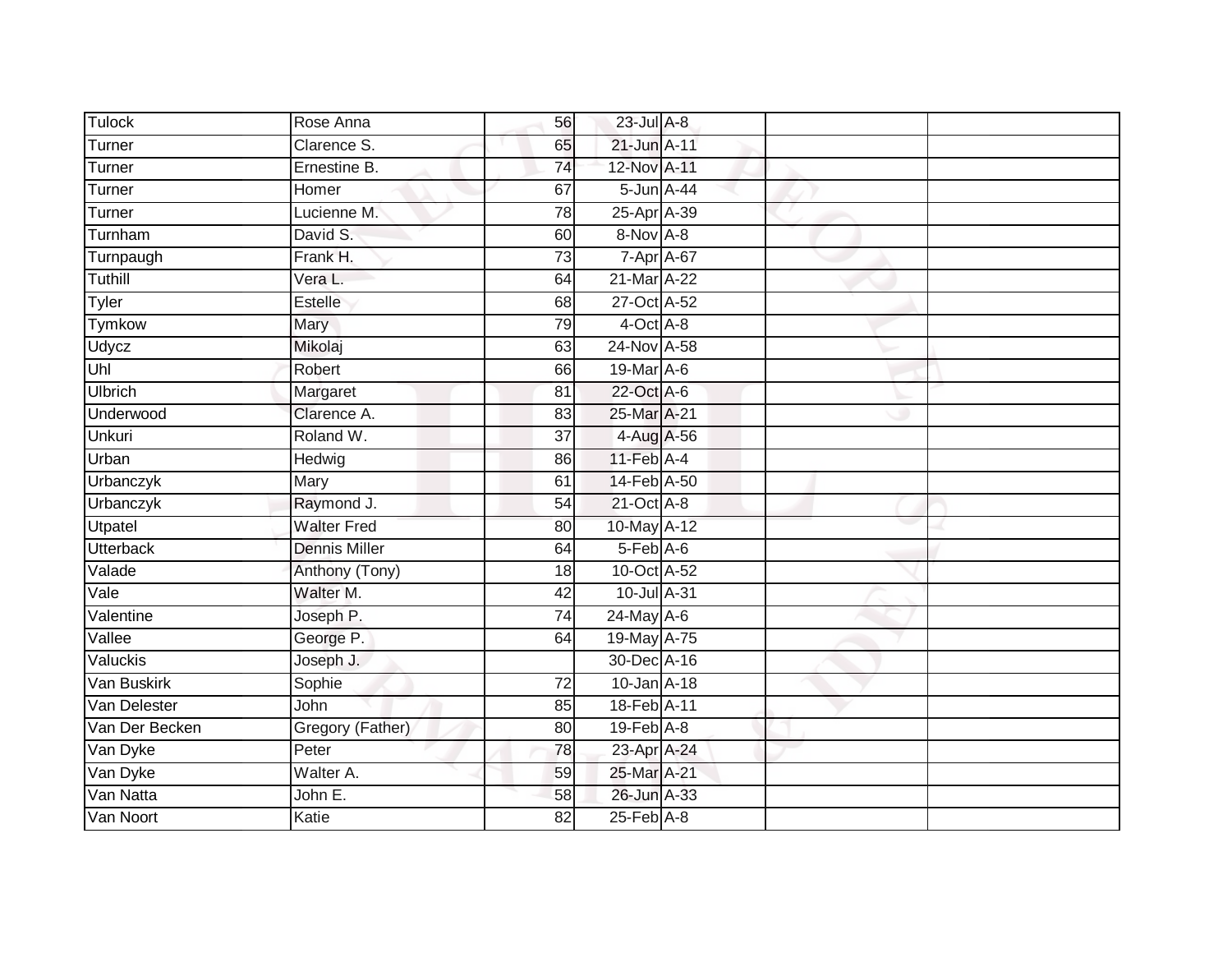| Van Til     | Calvin J.      | 42              | 19-May A-75      |       |  |
|-------------|----------------|-----------------|------------------|-------|--|
| Van Til     | Jacob (Jake)   | 75              | 28-Jun A-28      |       |  |
| Van Til     | Julianne V.    | 41              | 2-Jun A-28       |       |  |
| Vana        | John           | 86              | $3$ -Jan $A$ -28 |       |  |
| Vanco       | John           | 66              | 14-Jul A-51      |       |  |
| Vander Aa   | Sophie         |                 | 14-Oct A-10      |       |  |
| Vander Hoef | Howard J.      | 63              | 27-Jun A-12      |       |  |
| Vanderhoek  | Christine      | 69              | 28-Jan A-21      |       |  |
| Vanderwoude | Clarence       | 67              | 18-Oct A-28      |       |  |
| Vanisko     | Susan M.       |                 | 16-Dec A-4       |       |  |
| Vann        | Ossie B.       | 48              | 29-May A-50      |       |  |
| Vann        | Sam            | 48              | 18-Oct A-28      |       |  |
| Vannest     | Maudie         | 61              | 7-Aug A-44       |       |  |
| Varga       | Mary           | 72              | 26-Mar A-6       | Geber |  |
| Vargo       | Helen L.       | 44              | 19-Aug A-14      |       |  |
| Varner      | James (Jim)    | 26              | 29-Apr A-8       |       |  |
| Vasilak     | Charles F.     | 67              | 23-Oct A-46      |       |  |
| Vasilak     | <b>Mary</b>    | 89              | 25-Jul A-41      |       |  |
| Vasos       | Harry T.       | 78              | 30-Jan A-11      |       |  |
| Vasquez     | Elizabeth      | 61              | 23-Sep A-27      | Motto |  |
| Vasquez     | Jose           | 68              | 29-Mar A-8       |       |  |
| Vasseur     | Howard O.      | 60              | 11-Oct A-34      |       |  |
| Vater       | Marguerite E.  | 61              | 8-Oct A-24       |       |  |
| Vaux        | Hubert H. Sr.  | 72              | 9-Dec A-18       |       |  |
| Verbeek     | <b>Barbara</b> | 20              | 14-Oct A-10      |       |  |
| Vergin      | Ora J.         | 66              | 25-Oct A-15      |       |  |
| Vermejo     | Canuto         | $\overline{71}$ | 20-May A-4       |       |  |
| Viant       | Justin P.      | 67              | 12-Sep A-21      |       |  |
| Victor      | Stella M.      | 53              | 8-Oct A-24       |       |  |
| Villa       | Anna H.        | 61              | 5-May A-16       |       |  |
| Villa       | Peter          | 69              | 21-Jun A-11      |       |  |
| Villarreal  | Soledad        | 69              | 21-Mar A-22      |       |  |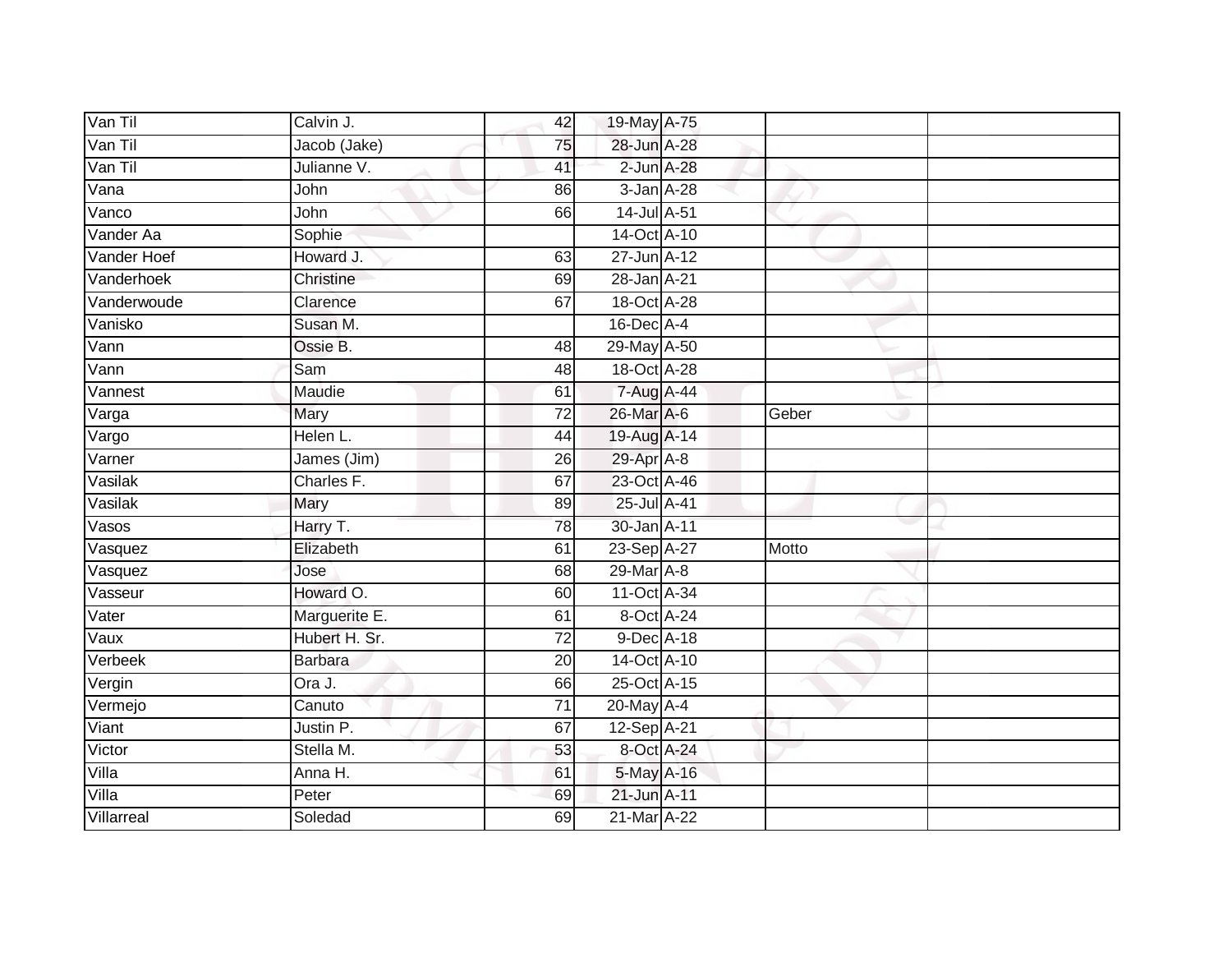| Vimmedge      | Floyd T.           | 74              | 3-Apr A-20    |        |  |
|---------------|--------------------|-----------------|---------------|--------|--|
| Vince         | John               | 81              | 17-Jul A-46   |        |  |
| Vincent       | Jeanette           | 57              | 9-May A-22    |        |  |
| Vine          | Kata               | 82              | $3-Sep$ A-12  |        |  |
| Violanti      | Antoinette (Ann)   | $\overline{72}$ | 10-Feb A-50   | Napoli |  |
| Virag         | <b>Basil</b>       | $\overline{57}$ | 31-Oct A-22   |        |  |
| Virva         | Ignac George       | 85              | $21$ -May A-6 |        |  |
| Visnyak       | Kate               | 87              | 3-Sep A-12    |        |  |
| Vlarich       | Alma M.            | 73              | 15-Mar A-10   |        |  |
| Vodopia       | Anna               | 92              | 16-May A-24   |        |  |
| Voelker       | Ivah B.            | 81              | 27-Dec A-10   |        |  |
| Vogel         | Doris              | 73              | 15-Mar A-10   |        |  |
| Volkman       | Fred G.            | 66              | 27-Aug A-10   |        |  |
| Von Almen     | Edith E.           | 49              | 25-Nov A-20   |        |  |
| Von Borstel   | William H.         | 79              | 24-Feb A-22   |        |  |
| VonSchlichten | Henry K.           | 27              | 4-Feb         | 1      |  |
| Voris         | Georgia            | 64              | 29-Dec A-36   |        |  |
| Vos           | Ted                | 67              | 4-Sep A-22    |        |  |
| Voss          | Frieda C.          | 81              | 16-Dec A-4    |        |  |
| Vroom         | Richard            | 67              | $1-Apr$ A-26  |        |  |
| Vuich         | Joseph Stephen     | 46              | 24-Apr A-42   |        |  |
| Vukovich      | John               | $\overline{82}$ | 17-Jan A-16   |        |  |
| Wabbington    | Ella Mae           | 46              | 29-Dec A-36   |        |  |
| Wachel        | Walter F.          | $\overline{70}$ | 12-Jun A-37   |        |  |
| Wachewicz     | Josephine G.       | 82              | 26-Dec A-79   |        |  |
| Wachowicz     | Anthony            |                 | 17-Feb A-56   |        |  |
| Wade          | Helen V.           | 50              | $15-Nov$ A-6  |        |  |
| Waechter      | James              | 25              | 29-Jan A-30   |        |  |
| Wagener       | Sam                | 91              | 15-May A-24   |        |  |
| Wages         | Jack C.            | 45              | 2-May A-24    |        |  |
| Waggoner      | Edna               | 69              | 28-Oct A-24   |        |  |
| Waggoner      | Millard Daniel Sr. | $\overline{70}$ | 28-Jun A-28   |        |  |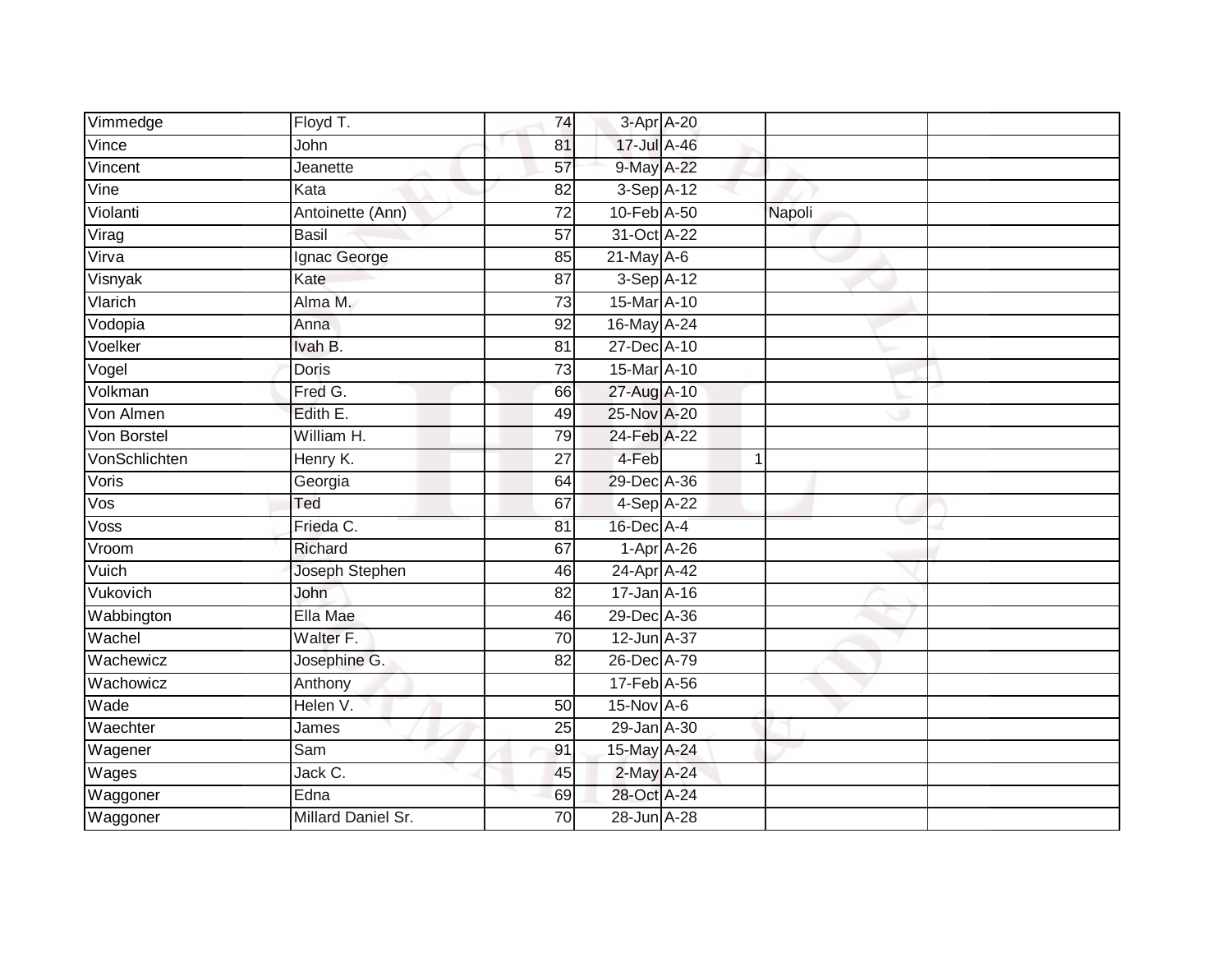| Waggoner   | Roger L.              | 13 months       | 22-May A-22     |             |  |
|------------|-----------------------|-----------------|-----------------|-------------|--|
| Wagner     | Ella                  | 90              | 17-Dec A-26     |             |  |
| Wagner     | John                  | 65              | 27-Jan A-46     |             |  |
| Wagner     | June Anne             | 46              | 14-Oct A-10     | <b>Bork</b> |  |
| Wagner     | Wilbert R.            | 68              | 12-Aug A-22     |             |  |
| Wagoner    | Raymond               | 42              | 30-Aug A-30     |             |  |
| Wahl       | Myrtle L.             | 54              | 24-Nov A-58     |             |  |
| Walge      | Ethel                 | 73              | 29-Mar A-8      |             |  |
| Walker     | Donald                | 56              | 26-Apr A-31     |             |  |
| Walker     | George (Johnny)       | 70              | 3-Jan A-28      |             |  |
| Walker     | Mary Ann              | 45              | 17-Jan A-16     |             |  |
| Walker     | Raymond W.            | $\overline{25}$ | 18-Feb A-11     |             |  |
| Walker     | Willis J.             | 61              | 16-May A-24     |             |  |
| Wall       | <b>Helen Margaret</b> | $\overline{77}$ | 10-Sep A-23     |             |  |
| Walsh      | Mary K.               | 78              | 4-Mar A-14      |             |  |
| Walski     | John C.               | $\overline{77}$ | 13-Jan A-78     |             |  |
| Walsko     | <b>Mike</b>           | 78              | 6-Sep A-29      |             |  |
| Walter     | Dell M.               | 83              | 27-Aug A-10     |             |  |
| Walther    | Leon J.               | 83              | 16-May A-24     |             |  |
| Ward       | Eythel                | $\overline{73}$ | 6-May A-21      |             |  |
| Wargo      | Janice L.             | 23              | $23$ -Jul $A-8$ | Trojan      |  |
| Warner     | James                 | 68              | 31-Jan A-20     |             |  |
| Warnimont  | Clara                 | 87              | 17-Dec A-26     |             |  |
| Warren     | Evieline              |                 | 8-Feb A-21      |             |  |
| Warshaw    | Aron L.               | 85              | 26-Apr A-31     |             |  |
| Warshow    | Joseph Z.             | 63              | $1-Oct$ A-6     |             |  |
| Washington | Charles (Buggs)       | 39              | 18-Oct A-28     |             |  |
| Wasieleski | Raymond L.            | 48              | $15$ -Jul A-4   |             |  |
| Waslewicz  | Eugene (Gigs)         |                 | 10-Nov A-57     |             |  |
| Watson     | Evelyn F.             | 67              | 16-May A-24     |             |  |
| Watson     | William (Harry)       | 71              | 17-Nov A-71     |             |  |
| Watters    | Elizabeth M.          | 92              | 24-Jul A-11     |             |  |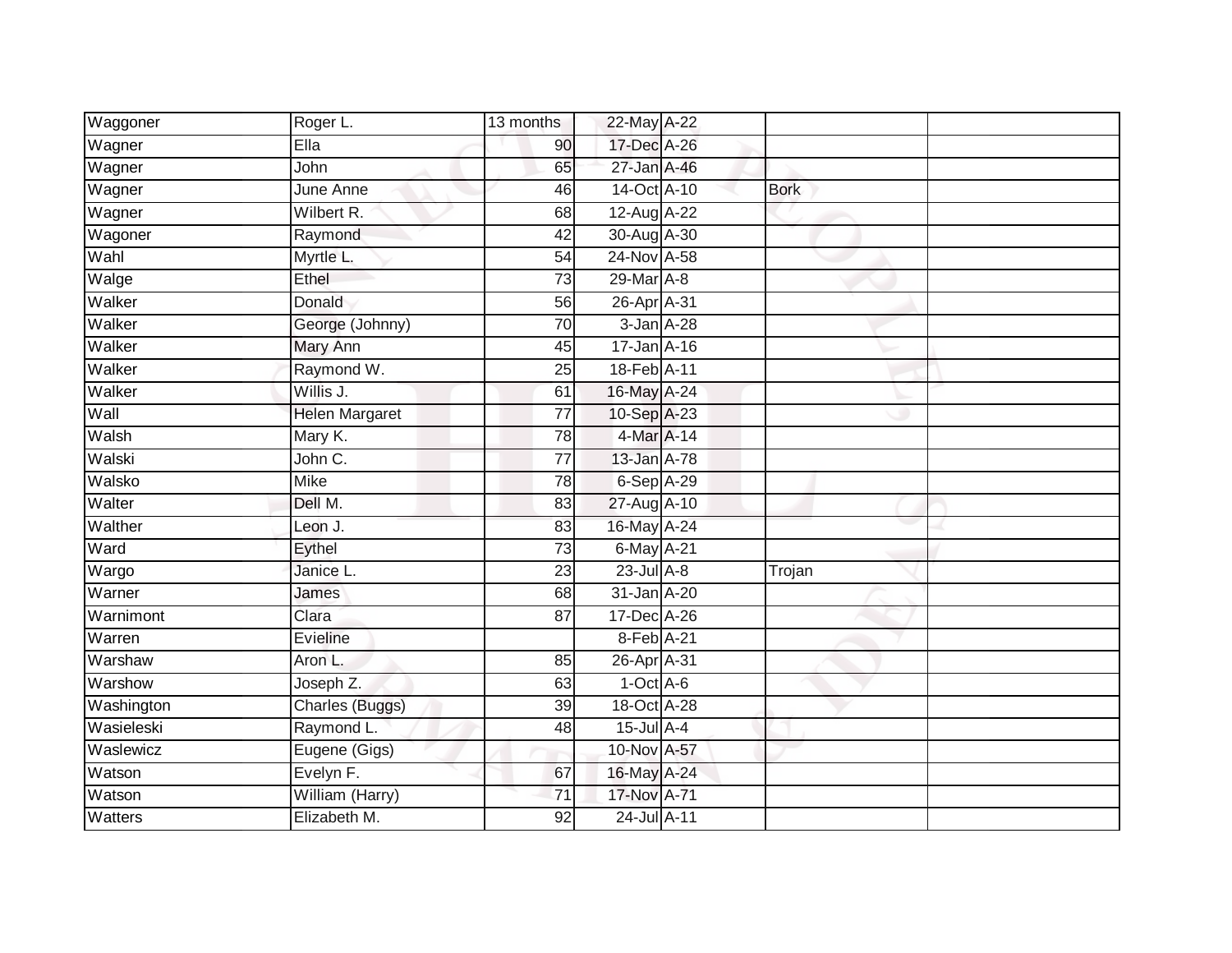| <b>Watts</b> | Philomae        | 50              | 11-Aug A-79       | Ybarra    |                            |
|--------------|-----------------|-----------------|-------------------|-----------|----------------------------|
| Waugaman     | Robert H.       | 61              | 21-May A-6        |           |                            |
| Waugh        | Rose Margaret   | 50              | 6-Feb A-28        |           |                            |
| Wawrzyniak   | Stephen J.      | 69              | $18$ -Jun $A$ -14 |           |                            |
| Weaver       | Keith P.        | $\overline{57}$ | $22$ -Oct $A-6$   |           |                            |
| Webb         | Anna            | 68              | 21-Apr A-56       |           |                            |
| Webb         | Myrtle M.       | 81              | 10-Feb A-50       | Henderson |                            |
| Webber       | Geraldine C.    | 42              | 24-Feb A-22       |           |                            |
| Weber        | Anna M.         | 79              | 13-Mar A-8        |           |                            |
| Weber        | Mary            | 67              | $25 - Jan$ A-18   |           |                            |
| Weese        | Lionel (Shorty) | 62              | 6-Feb A-28        |           |                            |
| Wein         | Clara F.        | 88              | $3-May$ A-10      |           |                            |
| Weisberg     | Platt J.        | 56              | 16-Aug A-8        |           |                            |
| Weiss        | Gordon F.       | 66              | 28-Jul A-74       |           |                            |
| Weklind      | Leonard F.      |                 | $10$ -Jan $A-18$  |           | Also listed as Wieklinski. |
| Wellman      | <b>Betty</b>    |                 | 4-Apr A-8         |           |                            |
| Wells        | Kathleen M.     | 45              | 16-Aug A-8        |           |                            |
| Welty        | Clarence P.     | 63              | 18-Mar A-20       |           |                            |
| Werbicki     | Albin A.        | 80              | 11-Oct A-34       |           |                            |
| Wesselhoft   | Dennis A.       | 21              | 24-Dec A-27       |           |                            |
| Wesser       | Peter           | 84              | 28-Apr A-82       |           |                            |
| West         | Charles (Sonny) | $\overline{24}$ | $29$ -Aug A-30    |           |                            |
| West         | Charles E.      | 65              | 17-Nov A-71       |           |                            |
| West         | William T.      | 77              | 22-Dec A-57       |           |                            |
| Westinghouse | George P.       |                 | 17-Mar A-52       |           |                            |
| Westinghouse | Mary V.         | 75              | 3-Nov A-30        |           |                            |
| Wetzel       | Raymond J.      | $\overline{70}$ | $1-Aug$ A-34      |           |                            |
| Weyand       | Dale R.         | 52              | $4-Feb$ A-14      |           |                            |
| Weyand       | Elva E.         | 48              | 4-Feb A-14        |           |                            |
| Whaley       | Maude E.        | 82              | 24-Oct A-24       |           |                            |
| Whelan       | Florence V.     |                 | 25-Nov A-20       |           |                            |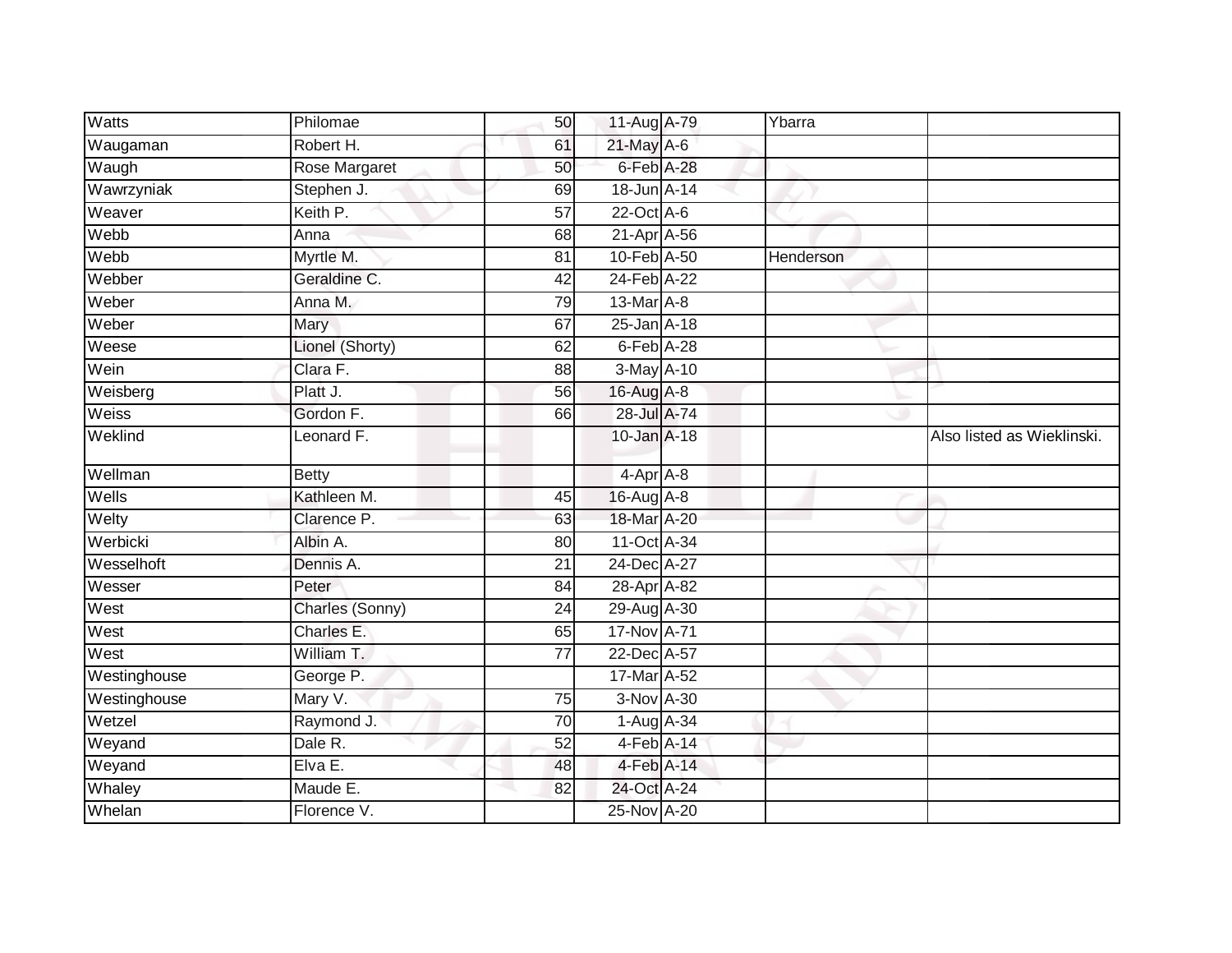| Whetstone       | Virgil C.            | 66              | 17-Sep A-17      |           |
|-----------------|----------------------|-----------------|------------------|-----------|
| White           | Charles W.           | 35              | 25-Mar A-21      |           |
| White           | Lee                  | 79              | 6-Jan A-28       |           |
| White           | Morris H.            | 67              | 29-Oct A-25      |           |
| White           | Paul L.              | 76              | 28-May A-26      |           |
| Wicinski        | Stanley F. (Stumpy)  | 61              | 17-Jan A-16      |           |
| Wick            | Lorraine             | $\overline{74}$ | 15-Oct           |           |
| Widerberg       | Hildur M.            | 69              | 30-Dec A-16      | Erickson  |
| Widerberg       | Mabel A.             | 78              | 22-Sep A-40      | Erickson  |
| Widerberg       | Meta J.              | 73              | $22$ -Feb $A-9$  |           |
| Widstrand       | Esther A.            | 75              | $1-Oct$ A-6      |           |
| Wieczorek       | Lillian (Wroblewski) |                 | 24-Apr A-42      | Jasdzyk   |
| Wieler          | John                 | 89              | 11-Dec A-19      |           |
| Wiersbe         | Fred                 | 78              | 16-May A-24      |           |
| Wiersbe         | Janet C.             | 47              | 12-Jun A-37      |           |
| Wiggins         | Major                | 88              | 28-Aug A-22      |           |
| Wigley          | William              | 79              | 1-Nov A-22       |           |
| Wild            | Artye B. (Morris)    | 76              | 29-Oct A-25      |           |
| Wilder          | Zella Faye           | 79              | 7-Oct A-13       |           |
| Wilfong         | Robert L.            | 70              | 7-Apr A-67       |           |
| Wilk            | Marcella             | 83              | $21$ -Oct $A-8$  |           |
| <b>Wilk</b>     | Pauline H.           | 73              | 22-Aug A-22      | Wontorski |
| Wilke           | Martha               |                 | $6$ -Jun $A$ -32 |           |
| Wilkison        | <b>Ruth</b>          | 53              | 11-Apr A-16      |           |
| Will            | Frederick            | 32              | 12-Sep           |           |
| Williams        | Dorothy              | 60              | 4-Nov A-16       |           |
| Williams        | Douglas Lewis        | $\overline{31}$ | 28-Apr A-82      |           |
| Williams        | Georgia M.           | 63              | 5-Jun A-44       |           |
| Williams        | Jake                 | 67              | 6-Dec A-18       |           |
| Williams        | John C.              | 79              | 13-May A-8       |           |
| <b>Williams</b> | John J.              | 60              | 17-Sep A-17      |           |
| Williams        | Leo J.               | 76              | 29-Nov A-16      |           |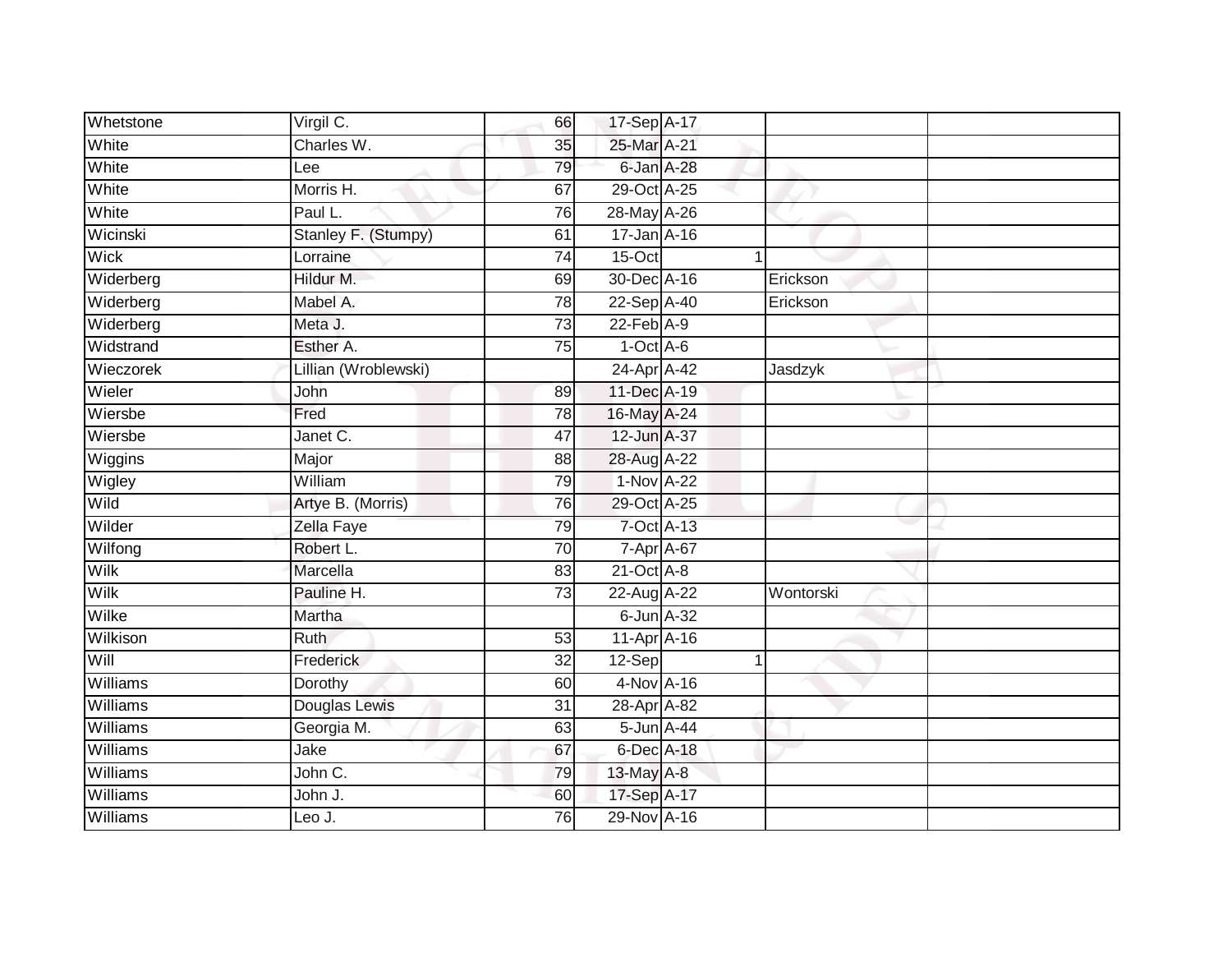| Williams      | Lyman (Beans)                  | 68              | 4-Apr A-8      |         |  |
|---------------|--------------------------------|-----------------|----------------|---------|--|
| Williams      | Roger                          | 48              | 25-Jul A-41    |         |  |
| Williams      | S. Roger                       | 67              | 29-Aug A-30    |         |  |
| Wills         | Frank B. (Murphy)              | 67              | 5-May A-16     |         |  |
| Wilson        | Benford                        | $\overline{74}$ | 24-Sep A-10    |         |  |
| Wilson        | David                          | 70              | 19-May A-75    |         |  |
| Wilson        | Hubert (Sonny)                 | $\overline{51}$ | 15-Sep A-66    |         |  |
| Wilson        | Lewis J.                       | 69              | 9-Sep A-14     |         |  |
| Wilson        | Mildred                        | 53              | 11-Jan A-29    | Mielenz |  |
| Wilson        | Osa E.                         | 70              | 5-Jul A-30     |         |  |
| Wilson        | William                        | 58              | 19-Aug         | 1       |  |
| Wiltshire     | Myrtle M.                      | 70              | 24-Feb A-22    |         |  |
| Winiecki      | Patrick J.                     | 38              | 16-Dec A-4     |         |  |
| Winslow       | Victor                         | 51              | 11-Jun A-17    |         |  |
| Wintczak      | Nick J.                        | 78              | 15-Apr A-14    |         |  |
| Winter        | R. B.                          | 54              | 15-Jan A-20    |         |  |
| Wisniewski    | John (Cherie)                  | 65              | 28-Feb A-22    |         |  |
| Wisniewski    | Walter                         | 57              | 4-Jul A-24     |         |  |
| Witkowski     | Peter E.                       | 56              | 31-Oct A-22    |         |  |
| Wittenhagen   | <b>Frances Agnes</b>           | 56              | 23-May A-42    | Machai  |  |
| Wittig        | Emma M.                        | $\overline{73}$ | 17-Mar A-52    |         |  |
| Wojciechowski | Edward A.                      | 56              | 10-Oct A-52    |         |  |
| Wojciechowski | Joseph                         | 91              | $7 - Aug$ A-44 |         |  |
| Wojciechowski | Rose (Wojak)                   | 68              | 19-Dec A-26    |         |  |
| Wojciechowski | Walter                         | 78              | 27-Feb A-30    |         |  |
| Wolak         | Mary                           | 73              | 14-Jan A-29    |         |  |
| Wolan         | Helen                          | $\overline{82}$ | 5-Aug A-20     |         |  |
| Wolff         | $\overline{\text{William}}$ L. | 56              | $15-Sep$ A-66  |         |  |
| Wood          | Leo J.                         | 62              | 3-Jun A-22     |         |  |
| Wood          | Roy E.                         | 76              | 28-Apr A-82    |         |  |
| Woodard       | Michael J.                     | 82              | 20-Feb A-16    |         |  |
| Woodke        | Kathryn J. (Kay)               | 40              | 16-Aug A-8     | Patz    |  |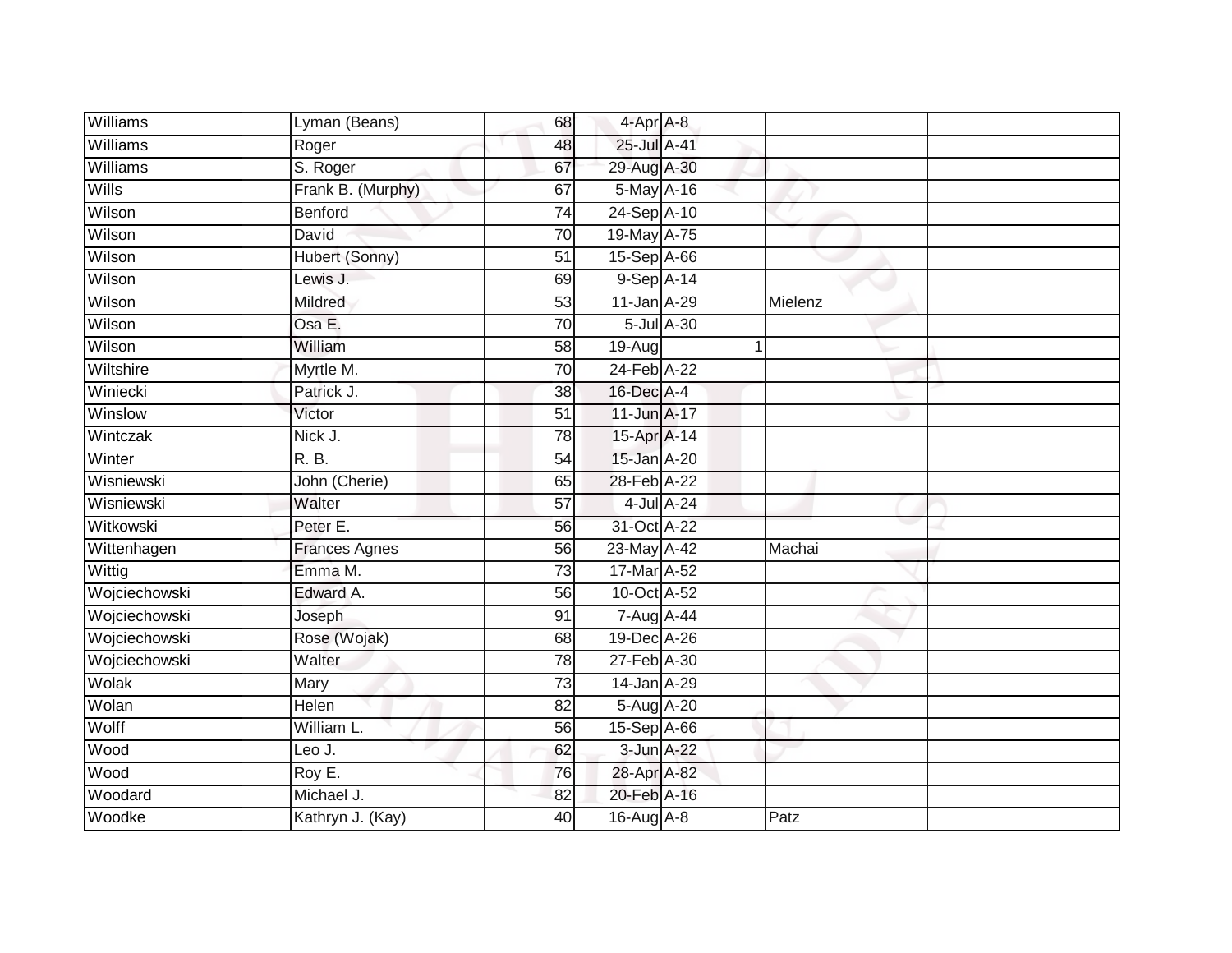| Woodnorth    | Connie                | 43              | 22-Jan A-22      |                |  |
|--------------|-----------------------|-----------------|------------------|----------------|--|
| Woods        | Curtis R.             | 33              | 4-Mar A-14       |                |  |
| Woods        | <b>Effie</b>          | 75              | 13-Mar A-8       |                |  |
| Woods        | Ruby                  | 86              | 23-Oct A-46      |                |  |
| Woods        | Ruth E.               | $\overline{55}$ | 15-Nov A-6       |                |  |
| Wooten       | Lilly M.              | 72              | 20-Mar A-36      |                |  |
| Workman      | Viola L.              | 78              | 27-Oct A-52      |                |  |
| Worland      | William J.            | 51              | 6-Nov A-31       |                |  |
| Woronko      | Sergei                | 86              | 29-Oct A-25      |                |  |
| Worthington  | Lee H.                | $\overline{97}$ | $21$ -Feb $A$ -4 |                |  |
| Wozniakowski | Lillian (Apolonia)    | 82              | 8-Apr A-20       |                |  |
| Wren         | Lee Ella              | 46              | $3-$ Sep $A-12$  |                |  |
| Wright       | Fraser J.             | 54              | 15-Jan A-20      |                |  |
| Wright       | Joseph N.             | 80              | 30-May A-22      |                |  |
| Wright       | Ogle A.               | $\overline{74}$ | 7-Oct A-13       |                |  |
| Wright       | Terrence              | 19              | 19-May A-75      |                |  |
| Wright       | <b>Thomas Patrick</b> | 18 months       | $25$ -Feb $A-8$  |                |  |
| Wright       | Walter W.             | 43              | 19-Apr A-20      |                |  |
| Wright       | Willie Jr.            | 26              | 19-Dec           | $\overline{1}$ |  |
| Wroski       | Joseph                | 62              | 8-Jan A-6        |                |  |
| Wuestenfeld  | Walter A.             | 74              | 11-Jan A-29      |                |  |
| Wulf         | Elizabeth             | $\overline{36}$ | 7-Apr A-67       |                |  |
| Wyatt        | Walter (Buck)         | $\overline{51}$ | 13-Sep A-22      |                |  |
| Wynkoop      | Alva (Al)             | $\overline{79}$ | 20-Jan A-32      |                |  |
| Wysocki      | Ronald R.             | 22              | 15-Mar A-10      |                |  |
| Xidias       | Helen                 |                 | 19-Dec A-26      | Karubas        |  |
| Yakish       | Andrew A.             | 72              | 19-Mar A-6       |                |  |
| Yanos        | John (Yanko)          | 84              | $12$ -Apr $A-8$  |                |  |
| Yates        | Mary C.               |                 | 23-Jun A-28      |                |  |
| Yaus         | Louis F.              | 76              | 19-Nov A-6       |                |  |
| Yavore       | Mary                  | 92              | 29-Jul A-13      |                |  |
| Yellen       | Mary                  | $\overline{57}$ | 30-Apr A-8       |                |  |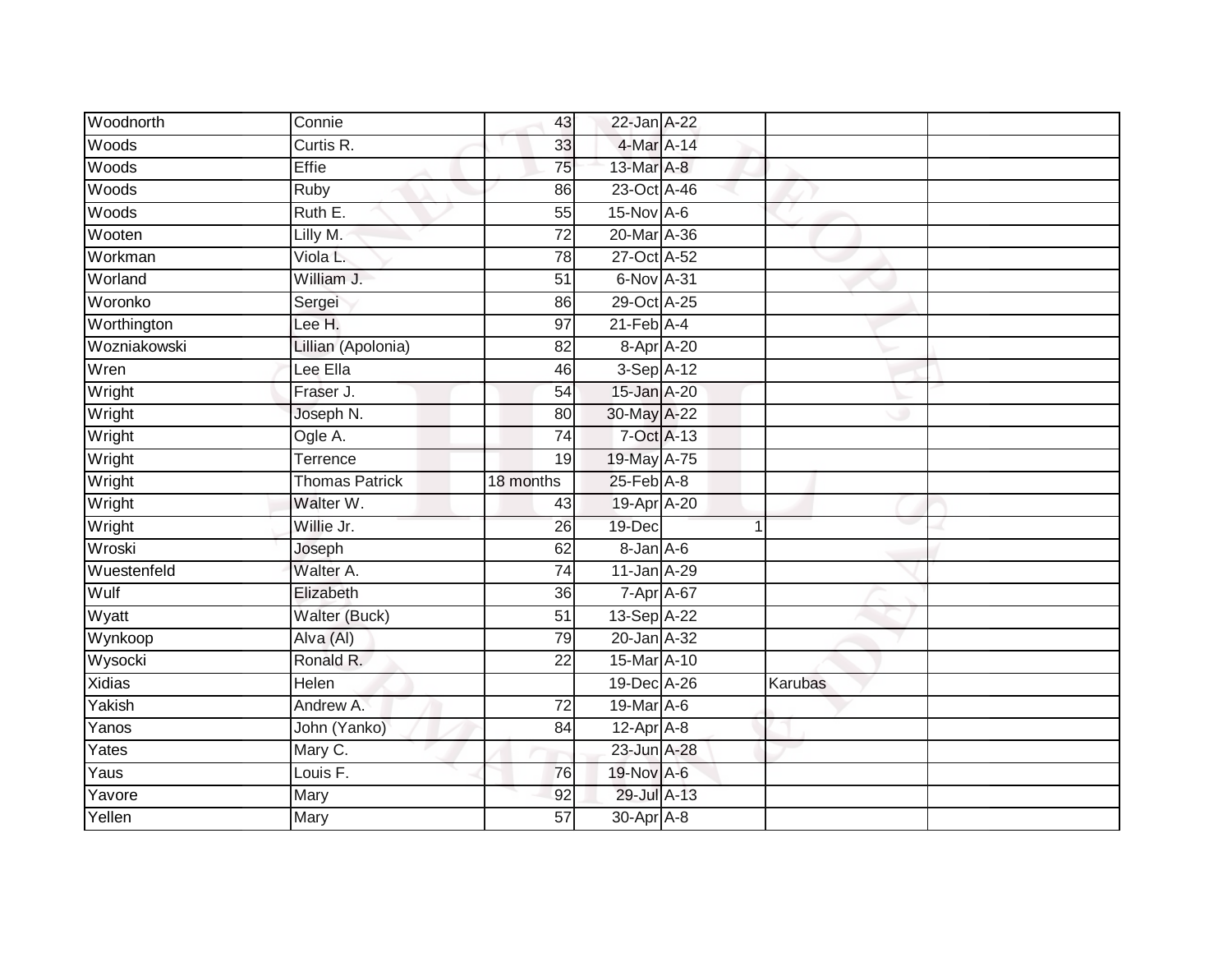| Yerman     | Cathrerine                | 71              | 24-Jun A-21      |                  | Grzych       |                         |
|------------|---------------------------|-----------------|------------------|------------------|--------------|-------------------------|
| York       | Harry Baker               | 74              | 3-Apr A-20       |                  |              |                         |
| Young      | Roberta Elizabeth (Betty) | 60              | 13-Oct A-57      |                  |              |                         |
| Youse      | Della                     | 73              | 25-Nov A-20      |                  |              |                         |
| Yover      | Sav S.                    | $\overline{52}$ | 27-Jan A-46      |                  |              | Also listed as Yoviciu. |
| Yurich     | George                    | 65              | 12-Mar A-4       |                  |              |                         |
| Zabinski   | Joseph J.                 | 54              | 18-Mar A-20      |                  |              |                         |
| Zaborski   | Virginia T.               | 47              | 29-Jan A-30      |                  | Gorondi      |                         |
| Zabroski   | Florence                  | 93              | 29-Jan A-30      |                  |              |                         |
| Zacker     | Clarence H.               | 65              | $23$ -Jan $A-16$ |                  |              |                         |
| Zacny      | Michael                   | 79              | $22-AugA-23$     |                  |              |                         |
| Zajac      | Christine J.              | 66              | 23-Dec A-12      |                  |              |                         |
| Zajac      | Joseph                    | 63              | 10-Nov A-57      |                  |              |                         |
| Zalewski   | Edward                    | 89              | 3-May A-10       |                  |              |                         |
| Zamper     | <b>Mae</b>                |                 | 12-Jun A-37      |                  |              |                         |
| Zandstra   | Agnes                     | 79              | $13$ -May $A-8$  |                  |              |                         |
| Zandstra   | Ruth W.                   | 61              | 8-Mar A-28       |                  |              |                         |
| Zarbock    | Donnie C.                 | 47              | 30-May A-22      |                  |              |                         |
| Zarndt     | Amelia                    | 83              | 13-Dec A-45      |                  |              |                         |
| Zarndt     | Roland                    | 45              | 6-Mar A-40       |                  |              |                         |
| Zaroda     | Ignacy                    | 61              | 29-Jan A-30      |                  |              |                         |
| Zavos      | Peter                     | 84              |                  | 9-Jul A-20       |              |                         |
| Zebracki   | Bernice J.                | 54              | 28-Jun A-28      |                  |              |                         |
| Zebracki   | Mike M.                   | $\overline{57}$ | 11-Mar A-14      |                  |              |                         |
| Zekar      | Sam                       | 70              | 2-May A-24       |                  |              |                         |
| Zencka     | Ann D.                    | 59              | $12$ -Apr $A$ -8 |                  |              |                         |
| Zentz      | Irwin R. Sr.              | $\overline{51}$ | 29-Nov A-16      |                  |              |                         |
| Zevatkusky | John J. (Zev)             | 66              |                  | $3$ -Jul $A$ -17 |              |                         |
| Ziara      | <b>Helen</b>              | 65              | 28-Nov A-28      |                  |              |                         |
| Zielinski  | Jeannette (Green)         | 70              | 16-Jan A-24      |                  | <b>Banas</b> |                         |
| Ziemba     | <b>Stanley</b>            | 81              | 27-Oct A-52      |                  |              |                         |
| Ziembinski | Edward R.                 |                 | $7-Oct$ $A-13$   |                  |              |                         |